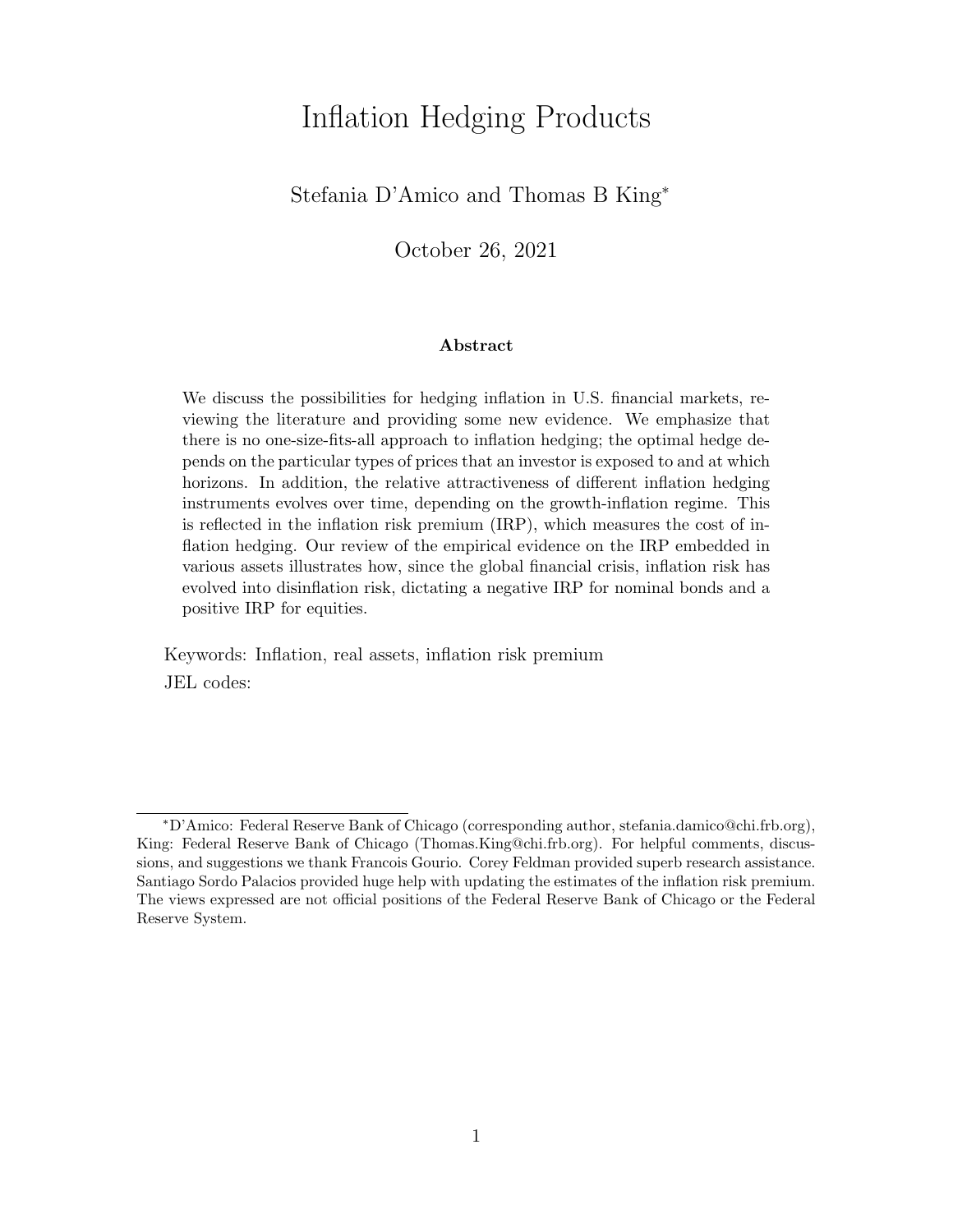# 1 Introduction

This chapter reviews the efficacy and cost of some simple strategies for hedging inflation risk in financial markets, focusing on evidence from the United States. Although the question of which assets provide good inflation hedges may seem straightforward, we emphasize that there is no one-size-fits-all portfolio prescription as different investors may have different types of inflation-hedging objectives. Economists' knee-jerk instinct is to deflate every nominal series by some broad index like the CPI or PCE deflator. But for individual investors this may be a very misleading way of measuring the relevant "real" cash flows.

For example, suppose a consumer's only income is her monthly wage, her only asset is her house, and her only expense is her fixed-rate mortgage payment. This consumer is exposed to the risk of wage inflation (or, more precisely, wage disinflation). She also may be exposed to house-price changes, but the nature of that exposure will depend on her housing plans—whether to move to a substantially different housing market or switch to renting, and at what point in the future this might occur. In any case, a calculation of her real debt burden that deflated her mortgage by the CPI would make no sense, and a hedging strategy that involved a CPI-linked product would leave her exposed to the basis between consumer prices and her wage, and possibly to the basis between consumer prices and house prices.

Of course, most consumers don't just pay a mortgage. But even a household that consumes exactly the CPI basket every month will also have assets, liabilities, and an income stream that will make the CPI an imperfect proxy for its net exposure to price changes. Similarly, even well diversified firms have costs and revenues that are likely to diverge dramatically from consumer and producer price indices and that may diverge by different amounts over different horizons.

In general terms, any investor i (household, business, financial institution, pension fund, insurance company) wants to protect the real value of her own expected future net worth over an horizon  $\tau$ :

$$
NW_{t,\tau}^{i} = E_{t} \left[ \int_{t}^{t+\tau} \left( x_{i,s}^{A} - x_{i,s}^{L} \right) M_{s}^{N} ds \right]
$$
 (1)

where  $x_{i,t}^A$  and  $x_{i,t}^L$  are nominal cash flows that the investor receives and pays, respectively, at time t, and  $M_t^N$  is the nominal pricing kernel. Equivalently, the investor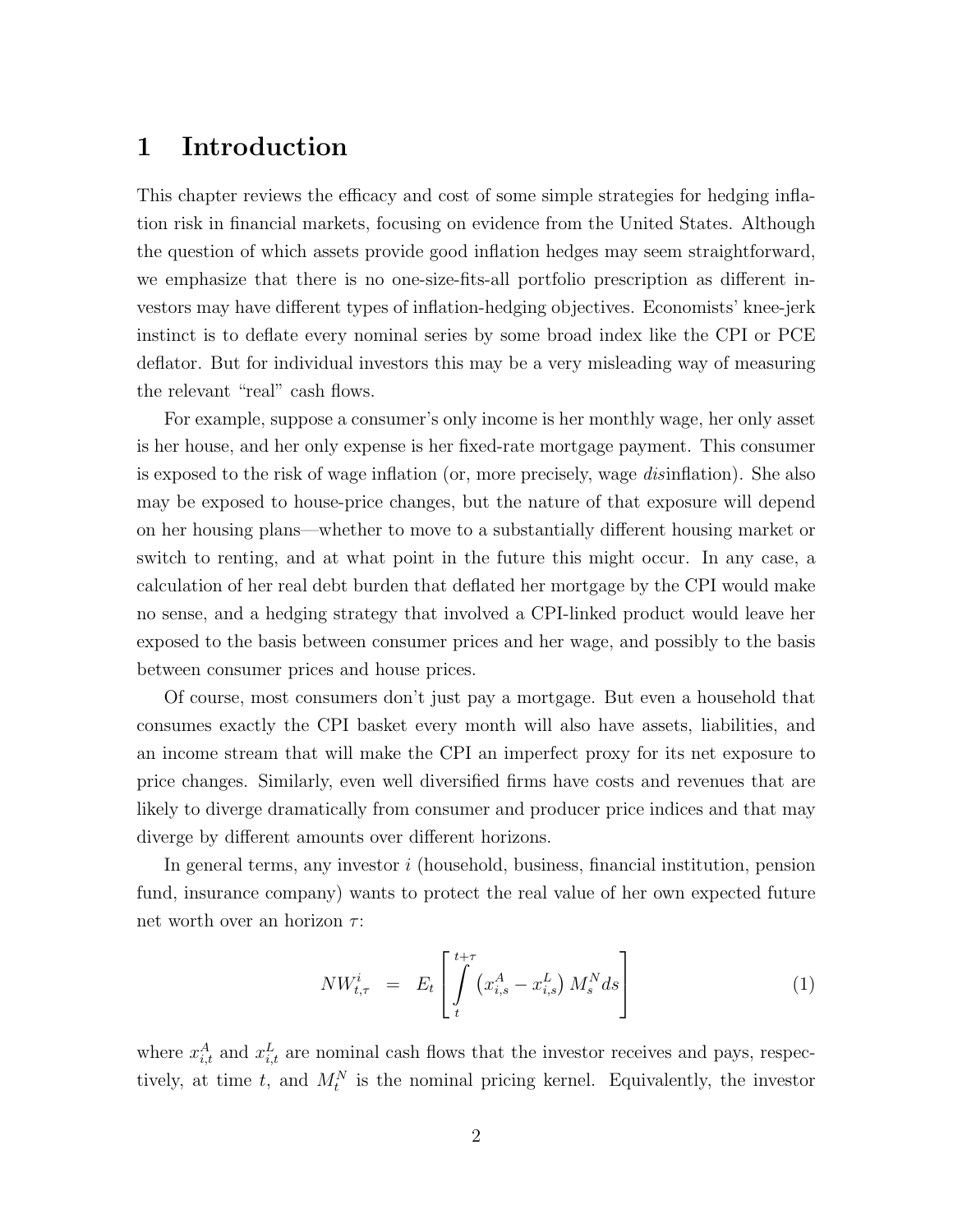discounts real quantities by the *real* pricing kernel  $M_{i,s}^R$ :

$$
NW_{t,\tau}^{i} = E_{t} \left[ \int_{t}^{t+\tau} \left( \frac{x_{s}^{A}}{P_{s}^{A}} - \frac{x_{s}^{L}}{P_{s}^{L}} \right) M_{i,s}^{R} ds \right]
$$
(2)

where  $P_t^A$  and  $P_t^L$  are the prices associated with the respective cash flows (i.e., the asset and liability prices). The real pricing kernel is indexed by  $i$  because it is defined in relation to a particular price index, which, in turn, is unique to each specific agent's situation:

$$
P_{i,t} = M_{i,t}^R / M_t^N \tag{3}
$$

 $P_{i,t}$  is a weighted difference of  $P_t^A$  and  $P_t^L$ . For investor i, hedging inflation risk means minimizing the variance of this index.

This simple framework allows us to think about different aspects of hedging inflation risk. If the asset and liability prices do not change at the same rate, then the inflation risk originates from the gap between the two inflation rates. Furthermore, asset inflation and liability inflation can vary across investor types. For instance, most households will be concerned about the difference between wage inflation and CPI inflation, while businesses will be concerned about input inflation (wage and capitalinvestment inflation) versus output inflation (depending on the firm's industry, e.g., technology versus energy inflation). Long-term institutional investors, such as insurance companies and public pension funds, typically have cost-of-living-adjusted liabilities and therefore need assets that adjust accordingly. Even within a certain investor class, the need for protection against inflation may change with specific investor characteristics. For instance, within the household category, the relevant inflation may depend on age: an average retiree may be more exposed to medical expenses than an average urban consumer; and an average student may be more exposed to education expenses (Parikh et al., 2019).

Finally, the timing of the cash flows matters. The differences in the asset and liability inflation rates can be magnified if there is a duration gap between assets and liabilities. Even when the price index for assets and liabilities is the same, the investor may still face inflation risk due to the duration gap. A special case that illustrates the importance of this point is an investor who needs to hedge a cash flow at a particular horizon. In the absence of real yield fluctuations, a 10-year inflation-linked bond should be a perfect hedge for its underlying price index over a period of exactly 10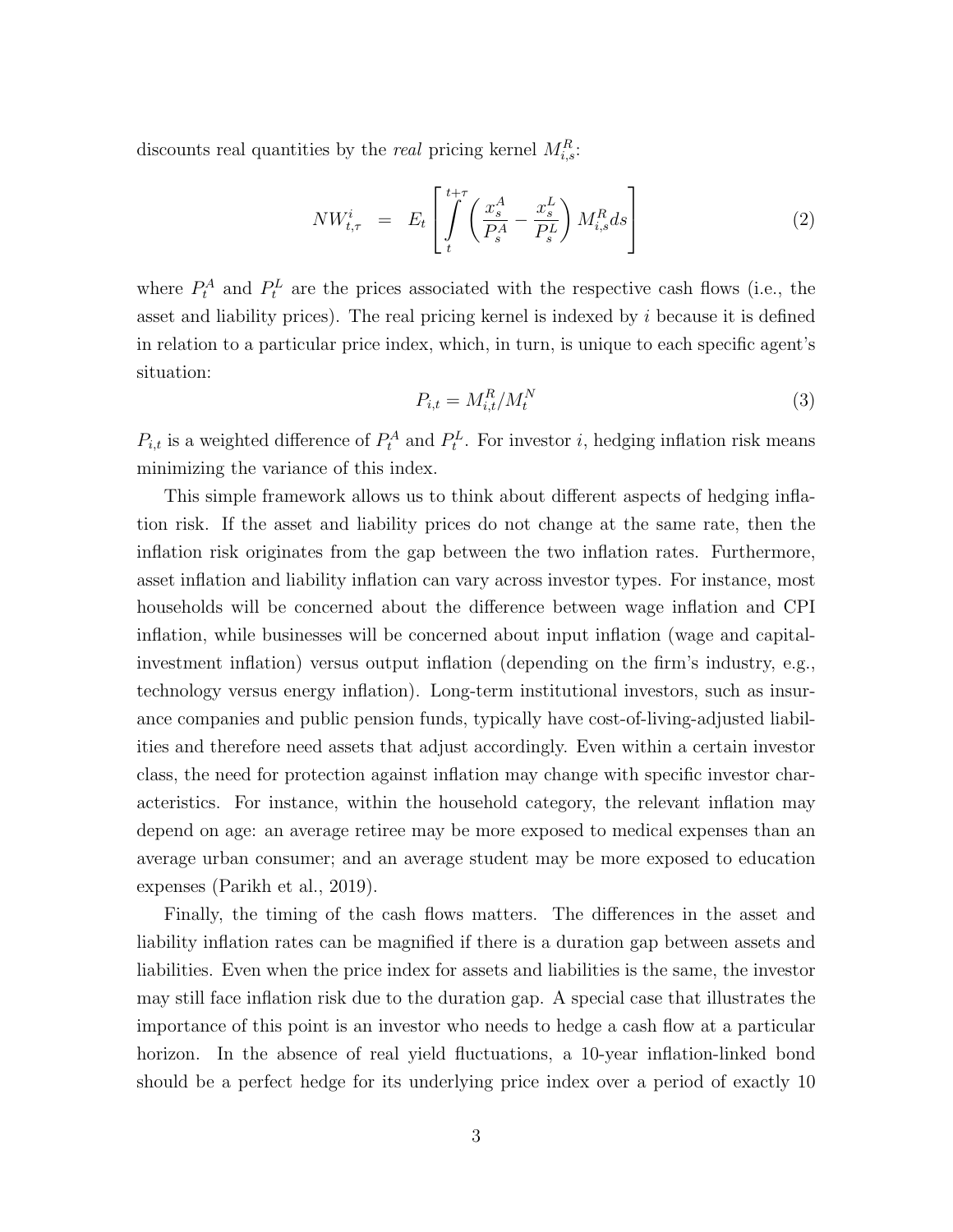years. But, as we show, it can be quite a poor hedge at shorter horizons.

These considerations are relevant because different types of inflation are imperfectly correlated with each other. Consequently, a given asset's hedging abilities can be good for one type of inflation but not for another type. For example, commonly used "real assets" such as stocks, currencies, commodity futures, and real estate are generally good hedges for energy inflation but not for core inflation (Fang, Liu, Roussanov, 2021; henceforth FLR). Treasury Inflation Protected Securities (TIPS) on the other hand, are highly exposed to core CPI inflation but do not protect from energy inflation at short to medium horizons.

We review the literature on the inflation-hedging ability of different assets and add some new evidence of our own. Over the last twenty years, we find that commodities are generally successful in hedging headline inflation, but this mostly seems to reflect their significantly positive relation with energy prices. Related assets, such as the stocks of oil-and-gas and metals-mining firms and some emerging-market (EM) currencies, share this property. Hedging core inflation is harder. At horizons of less than a year, there is little protection available, except for TIPS. At longer horizons, shortterm nominal bonds and real estate provide a decent hedge. Certain stock-market strategies can also work, but here one has to be careful because performance varies substantially across different types of stocks. There are also some significant differences in how stocks and bonds strategies perform against core CPI vs. core PCE. For instance, post 1999, 2-year nominal bonds are a good hedge for core CPI at longer horizons, while certain stock-market sectors such as oil and gas are a good hedge for core PCE. We find that core producer prices (PPI) and wages are the most difficult types of inflation to hedge, although real estate and short-term nominal bonds provide some protection.

Most of consumer-price inflation stems from three sources: real estate costs, the passthrough of materials and energy prices to consumer goods, and the passthrough of labor costs to goods and services. Materials and energy prices are closely tied to commodities, which can be hedged very effectively through futures markets or closely related assets like sectoral equities. Real estate can now be effectively hedged through REITs and other instruments that provide broad exposure to this sector. But the literature does not identify any financial instruments that effectively hedge labor costs, and our empirical exercise also comes up largely empty-handed here. Since wages are a particularly large component of the cost of nonhousing services, hedging service and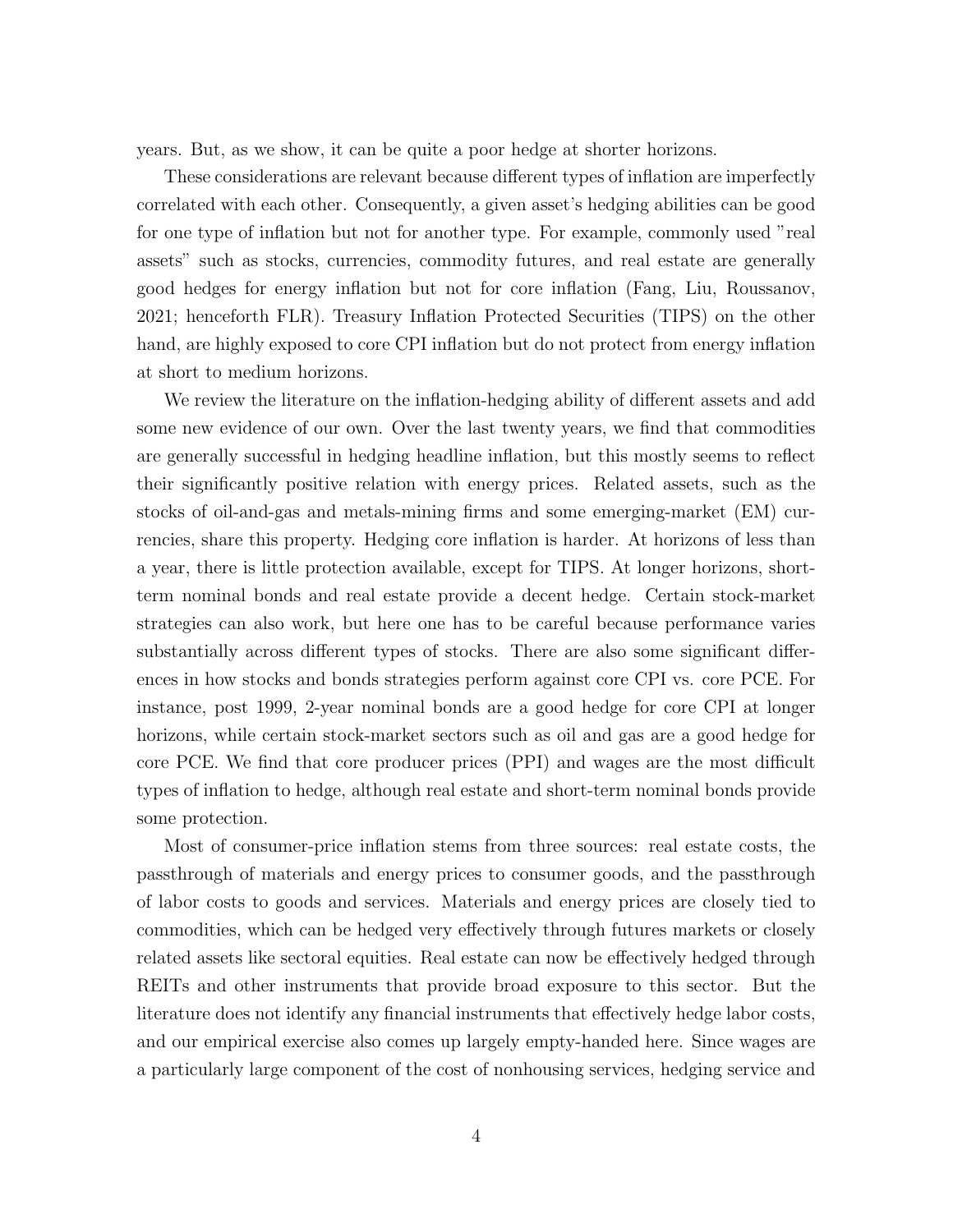core inflation outside of real estate proves to be quite difficult.

Another consideration is that the nature of inflation risk that needs to be hedged depends on the composite economic-inflation regime (e.g., high inflation, high growth– demand shocks dominate; high inflation, low growth–supply shocks dominate; low inflation, low growth–deflation bias dominates; and transition among those regimes which creates inflation uncertainty as shown in David and Veronesi, 2013). Apparently, core and energy prices are also driven by different demand shocks, hence the simple distinction between regimes in which supply shocks dominate and regimes in which demand shocks dominate is not sufficient (FLR). We also document that the properties of inflation hedging products have changed over time, especially because, in the U.S., after the global financial crisis (2007-09), disinflation/deflation risk has dominated inflation risk.

Finally, we turn to the cost of inflation risk by focusing on measures of inflation risk premia (IRP). These premia are a strong indicator of the attractiveness of an asset as inflation hedge. They have typically been measured from no-arbitrage dynamic pricing models of the nominal and real term structure, but methods have recently been developed to extract them from other asset classes as well. The changing nature of inflation risks over time has strongly affected the IRP embedded in various assets. The size and sign of the IRP is determined by the covariance between inflation and the real side of the economy, and as this covariance has transitioned from mostly negative to mostly positive over the last 20 years, nominal bonds have commanded a negative IRP and stocks a positive IRP.

In a nutshell, this chapter shows that an asset's inflation-hedging abilities are time varying as they depend on: the measure of inflation (e.g., core versus energy CPI), the investment horizon, and the composite growth-inflation regime.

## 2 Literature review

In this section, we review the evidence from previous studies on how different assets have performed in hedging inflation. It is useful to distinguish between "real assets" and "nominal assets." By "real assets" we mean those whose value is directly tied to physical assets. The primary assets in this category are equities, real estate, and commodities.

Real assets contrast with currencies and bonds. Currencies generally lose value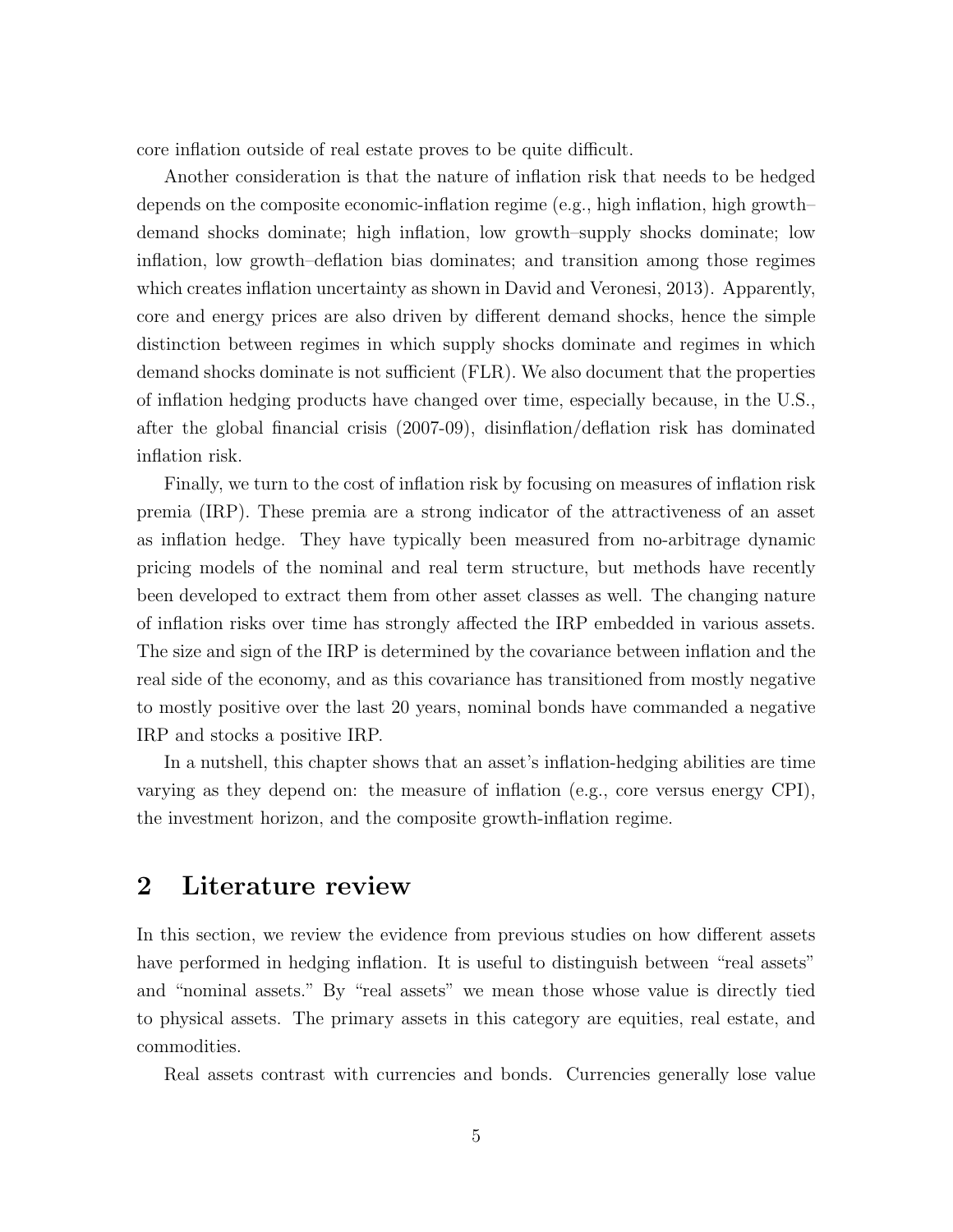in response to inflation in the home country, which means that in some cases foreign currencies can be a good inflation hedge. Bond yields compensate investors for expected inflation over the life of the bond, but if inflation is higher than expected the real purchasing power of the cash flows will be eroded. To the extent that unexpected inflation leads to revisions of future expected inflation, this loss of real purchasing power can be significant. An exception to this is inflation-indexed bonds (which might also be considered "real assets," though in a slightly different sense).

#### 2.1 Stocks: Broad Indices and Individual Stocks

Stocks represent claims against real assets, such as factories, equipment, and inventories. However, as pointed out in Gorton and Rouwenhorst (2006), firms also have contracts with suppliers of inputs, labor, and capital, that are fixed in nominal terms and hence act very much like nominal bonds. Furthermore, if inflation is negatively correlated with real economic performance, firms may suffer losses in high-inflation regimes: their equity prices may fall even if they are adjusting perfectly to inflation. These observations imply that whether stocks provide a good hedge against inflation is an empirical question.

Numerous studies have documented the poor inflation-hedging ability of the aggregate stock market in the U.S. and in most countries. Some work shows that using individual equities or equity sectors can provide a good inflation hedge, but the performance is time-varying and depends on the measure of inflation under consideration.

Ang et al. (2012) show that there is considerable heterogeneity in how individual stock returns covary with CPI inflation, as different companies have different pricing power. They construct portfolios based on individual S&P500 stocks realized inflation betas and analyze their performance in- and out-of sample.<sup>1</sup> They find that since the 1990s, the top 20 stocks with the highest realized-inflation betas have had CPI inflation betas exceeding 5. The quintile portfolio with the highest ex post inflation betas overweighted oil/gas, which benefits from rising commodity prices, and technology, which benefits from technological innovation. However, they also show that trying to forecast ex ante inflation betas at the individual stock level is difficult, as inflation betas exhibit pronounced time variation, including change in sign post 2008. This makes it hard to construct portfolios of stocks that are good out-of-sample inflation

<sup>1</sup> Inflation betas are the slope coefficient in a (full-sample or rolling) regressions of stock returns on inflation, which can be measured either by realized, expected, or unexpected inflation rates.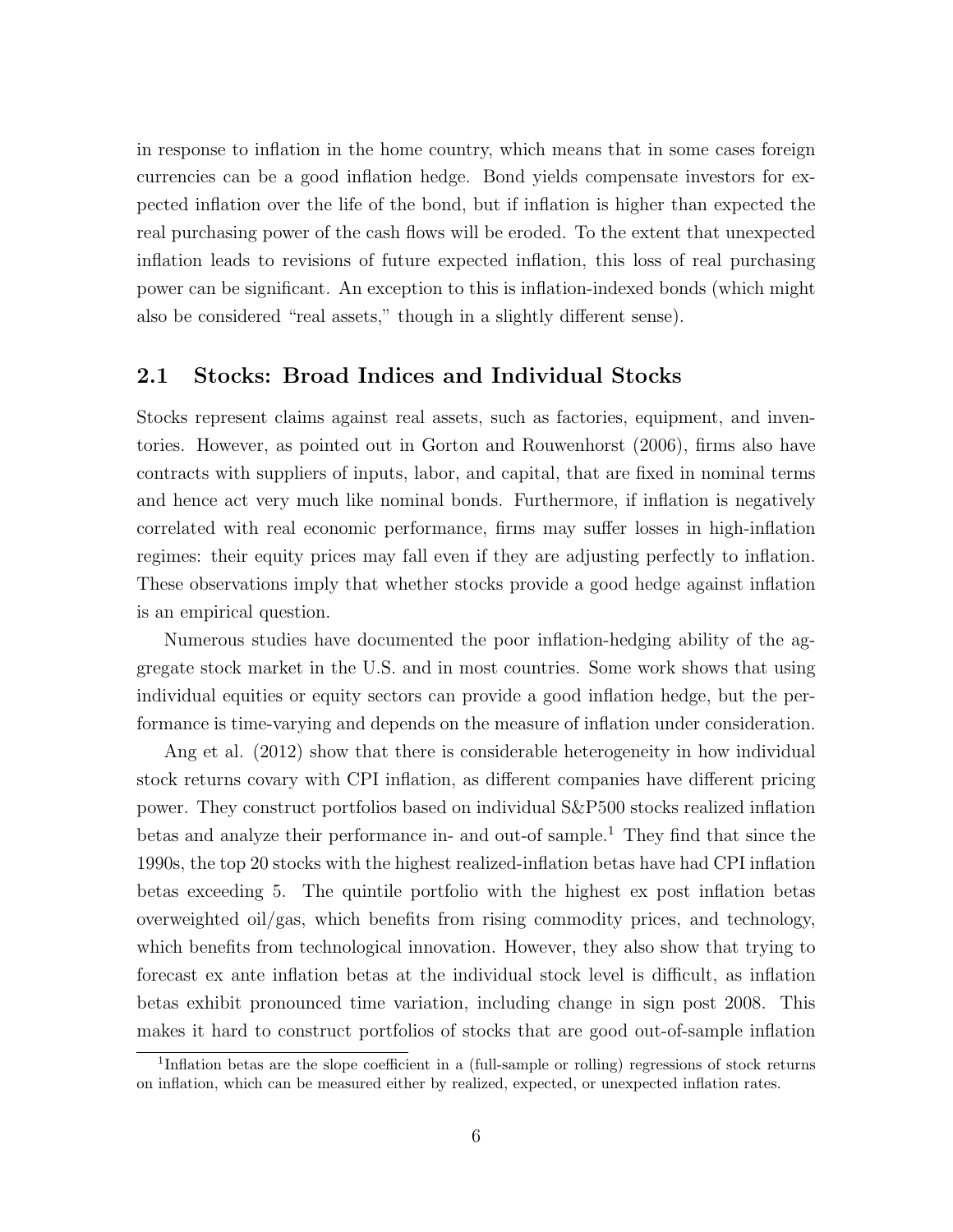hedges.

However, Parikh et al. (2019) show that some equities also have a good outof-sample performance against CPI inflation over the period between January 1990 and January 2014. In particular, they also rank the equities in the S&P500 based on their individual inflation betas to construct quintile portfolios and analyze their returns' relation to the CPI.<sup>2</sup> They find that their top-quintile portfolio has a positive and significant relation with CPI out of sample and that the best performing stocks are concentrated in the energy and technology sectors, in line with Ang et al. (2012). When they use equity sectors rather than individual equities (which helps reducing the rebalancing costs), they find that although the energy, utilities, and materials sectors perform quite well in hedging inflation, the portfolios constructed from individual equities are superior.

While the previous two studies evaluate the short-run performance of individual stocks, Bampinas and Panagiotidis (2016) focus on the long-run (LR) perspective. That is, the stocks are ranked based on their cointegrating relation with CPI, and are used to build in- and out-of-sample portfolios sorted by their long-run CPI betas. The in-sample estimates over the period 1993-2012 indicate that the LR relation between the aggregate stock market and CPI inflation is insignificant, while a substantial set of individual stocks has significantly positive LR betas, with the top two being in the health care sector. Overall, the industrials and energy sectors perform quite well in the long run. The out-of-sample portfolio with three-year rebalancing period has the highest covariation with inflation. And the energy sector has the highest inflation beta, followed by materials and consumer staples sectors. However, there is considerable time variation in the LR betas.

The results about a statistically insignificant LR relation between the aggregate stock market and CPI inflation contrast with the results of Boudoukh and Richardson (1993) over the sample period 1802-1990. They find that five-year stock returns and five-year inflation are positively and significantly related both ex ante and ex post. Further these findings are robust with respect to subperiods as well as in the case of the U.S. and U.K markets. This suggests that the inflation-hedging ability of the aggregate stock market deteriorated post 1990.

Importantly, after decomposing headline CPI inflation into core and energy, FLR

<sup>2</sup>Unlike Ang et al. (2012), instead of using current month CPI Parihk et al. use the subsequent one-month change in CPI as the regressor, and they do not use 5-year rolling regressions but the full sample available at each point in time.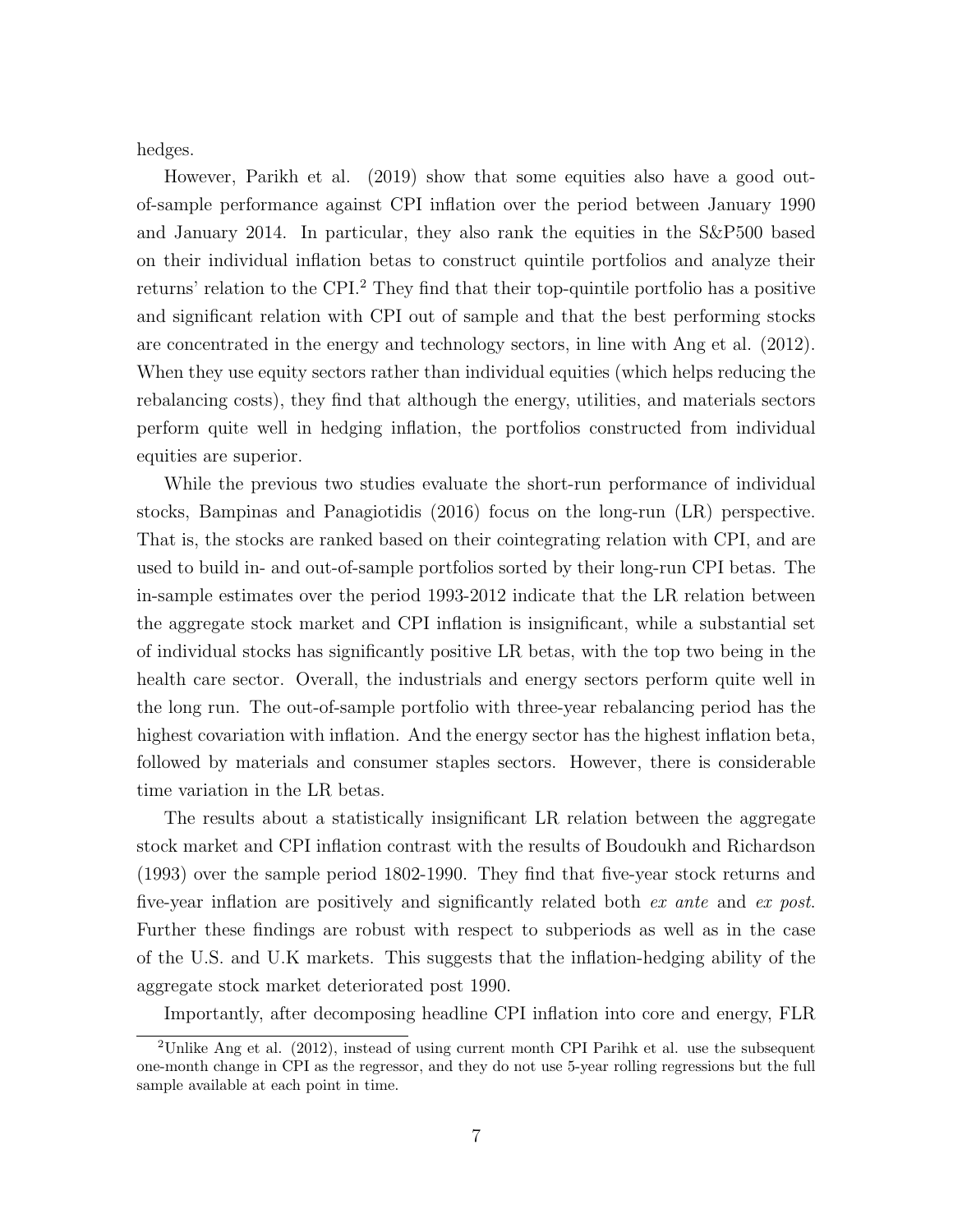find that stocks' exposure to the two components are very different. Stock portfolios over the 1963:Q2-2019:Q4 sample period have significantly negative core-inflation betas but positive energy-inflation betas, which implies that the insignificant relation between stocks and headline CPI may be due to the two opposite betas offsetting each other. Even across five industry stock portfolios (consumer, manufacturing, high tech, health, and others), all the core betas are significant and negative, while the energy betas are positive (though only the one for the manufacturing sector is statistically significant). Overall, these results suggest that an asset's inflation hedging properties may depend on the measure of inflation, and this is why in the next section we analyze multiple inflation indices.

#### 2.2 House prices and REITs

A real estate investment trust (REIT) is essentially an investment company that owns real-estate-related assets. Shares in REITs trade on organized exchanges or in the over-the-counter market and their ownership allows investors to "participate" in large real-estate investments selected and managed by professionals. There are three major types of REITs. Mortgage trusts primarily hold long-term mortgages. Equity trusts are more focused on ownership of commercial property such as shopping centers, office headquarters, and so on. And finally hybrid REITs hold a mix of mortgages and property. Since equity REITs are backed directly by physical real-estate assets, one might expect a priori that they would be superior to mortgage REITs in hedging against inflation.

However, Park et al. (1990), using REIT returns over monthly, quarterly, semiannual, and annual horizons in the sample period January 1972-December 1986, find that none of the three types of REIT investments display reliable inflation hedging properties. Similarly to aggregate stock indices, REITs appear to have negative inflation betas. Similar results were obtained when the producer price index (PPI) replaced the CPI in their analysis.

Over the sample period 1980-2019, also FLR find that REITs' headline CPI inflation beta is close to 0 and not statistically significant. However, all REITs have highly significantly negative core inflation betas, and their magnitude is similar to those of stocks. They are also positively exposed to energy inflation, but only the beta of equity REITs is statistically significant. Hence, similarly to stocks they only hedge energy inflation.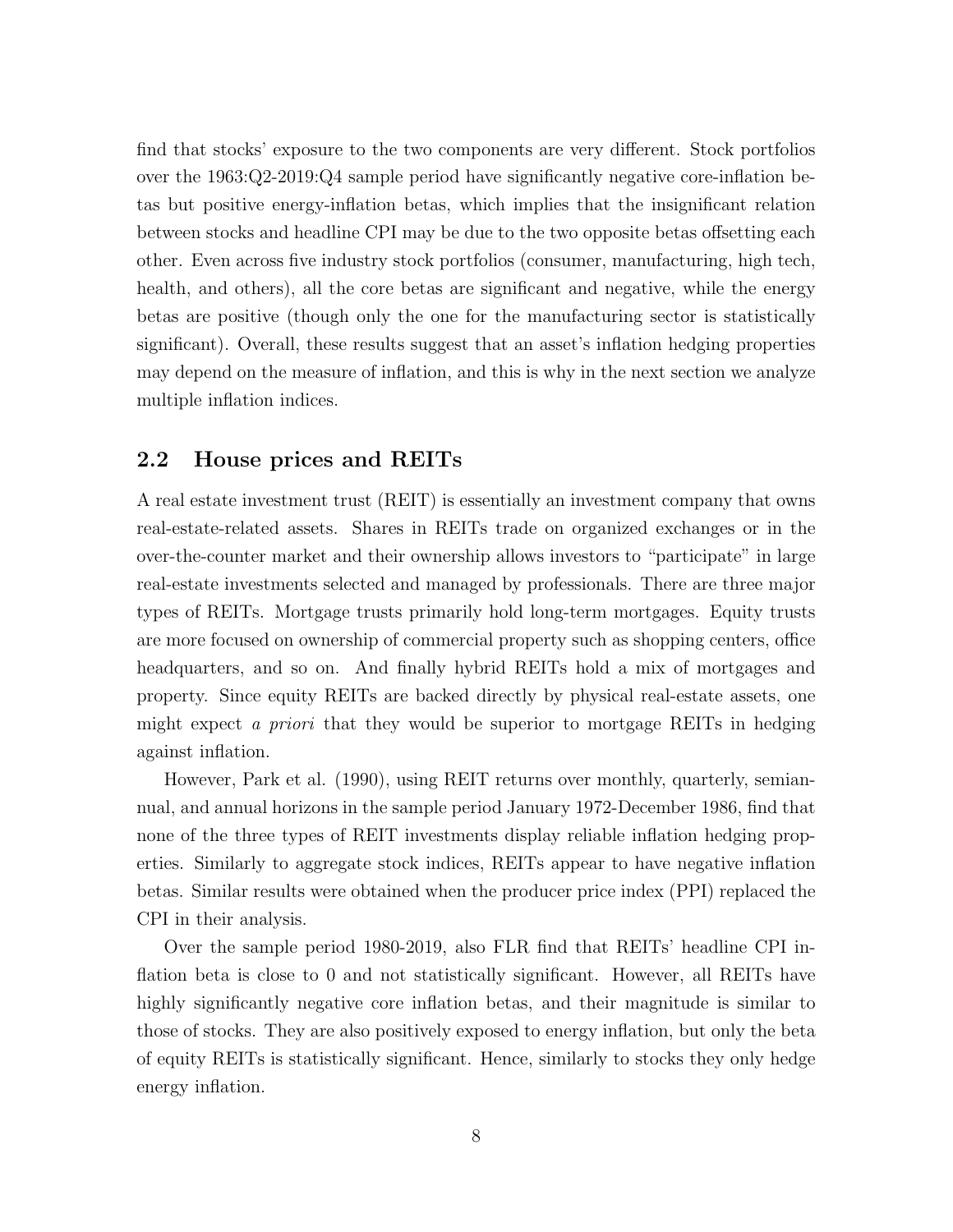#### 2.3 Commodities: Broad Indices and Individual Futures

A commodity futures contract is an agreement to buy (or sell) a specified quantity of a commodity at a future date, at a predetermined price specified in the contract–the futures price. Commodities, and hence commodity futures, display many differences. Some commodities are storable and some are not; some are input goods and some are intermediate goods.

Many commodity futures are traded on U.S. exchanges–with the exception of some metals that are traded in London. Physical delivery occurs at a location within the contiguous 48 states, and settlement is in U.S. dollars. The U.S. markets for some commodity futures (gold, crude oil) should be integrated with global markets, but prices of others are likely to be influenced by local conditions (natural gas, live hogs).

Gorton and Rouwenhorst (2006) construct monthly time series of equally-weighted indices of both commodity spot and commodity futures prices to assess the performance of this asset class as a whole. They show that average returns of monthly and annually re-balanced futures and spot indices have outpaced CPI inflation over the period between 1959 and 2004. But the average buy-and-hold spot return of 3.47% per annum is lower than the average inflation of 4.15% over the same sample period, suggesting that over the long term commodities' inflation-hedging performance deteriorates. They also show that commodity futures are a better inflation hedge than stocks or bonds. One obvious reason is that commodity futures represent a bet on commodity prices, which are directly linked to the components of inflation. Further, all the results carry trough when the authors use unexpected rather than actual CPI inflation.

Gorton and Rouwenhorst (2006) also examine whether the equities of companies involved in producing commodities are a good substitute for commodity futures, and to do so they construct an index of the stock returns on such companies and then compare its performance to the equally weighted commodity futures index. Their findings indicate that over the 41-year period between 1962 and 2003 the cumulative performance of futures has exceeded the cumulative performance of "matching" equities and the correlation between the two investments was only 0.40. This is because commodity company stocks behave more like other stocks than their counterparts in the commodity futures market, and hence are not a good substitute.

Erb and Harvey (2006) point out that over the 1982-2003 period not all commodity futures were good inflation hedges. In particular, three sectors (energy, livestock, and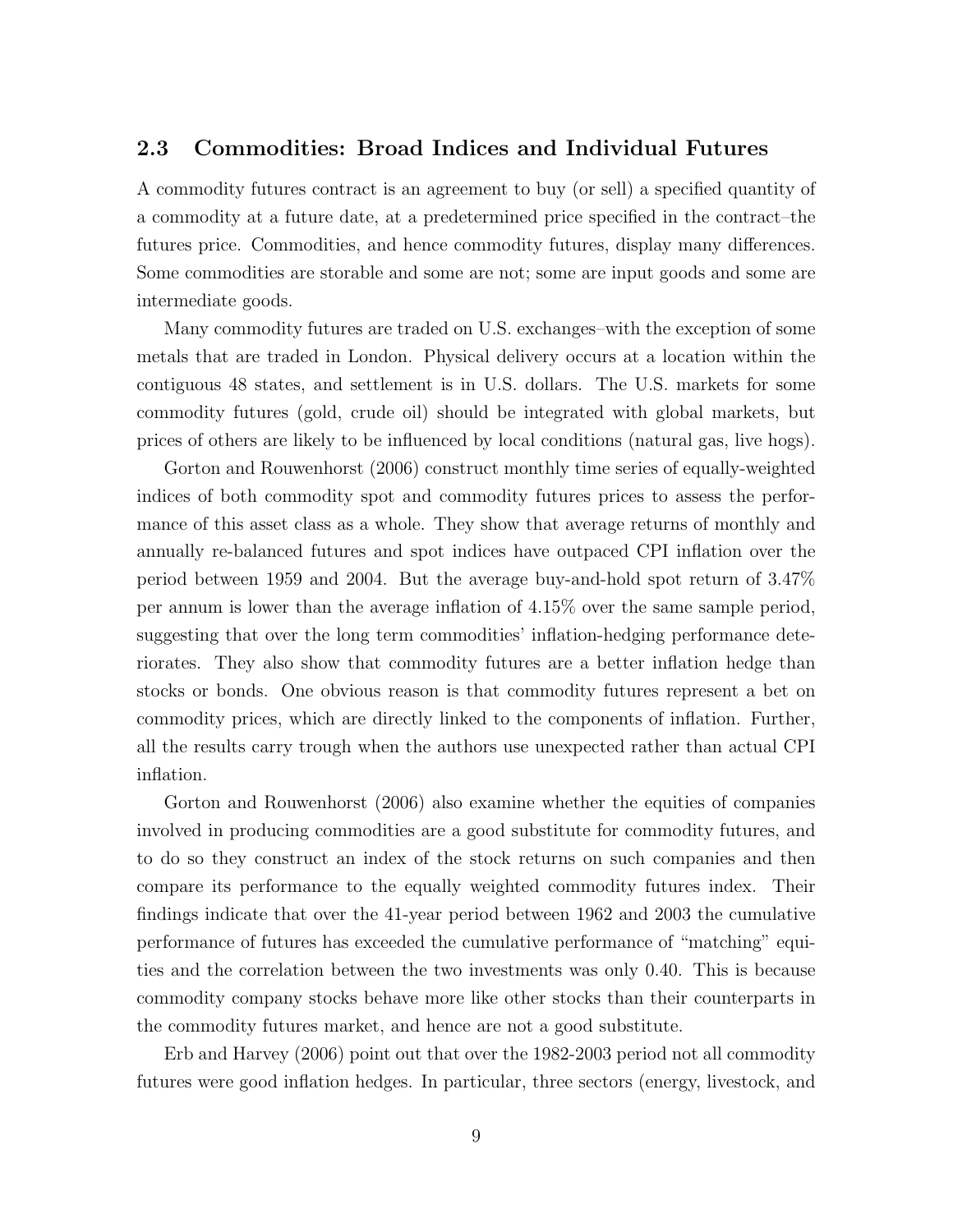industrial metals) and three individual commodity futures (heating oil, cattle, and copper) had statistically significant and positive inflation betas, but the precious metal sector, gold, and silver had statistically significant negative betas.

Kat and Oomen (2006) use daily settlement prices on 142 commodity futures contracts covering the period from 1973 to early 2005. Importantly, they also analyze three different types of inflation: CPI, PPI, and the employment cost index (ECI, from 1982). In the case of CPI and PPI they consider both headline and core versions the index. They show that overall, at annual frequency, commodity futures returns and inflation are positively correlated. The average correlation with CPI is 25.1%, with PPI 23.3%, and with ECI 22.8%. Energy, metals, cattle, and sugar display the highest correlation with inflation. While grains and oil seeds, pork, and palladium have little or even negative relations with inflation. There are not significant differences across the three measures of inflation, although correlation with ECI are substantially lower. When they consider core CPI and PPI the correlation with energy, meat and livestock are notably reduced. These results are broadly consistent with those we will report in Section 3.

#### 2.4 Treasury Inflation-Protected Securities

TIPS are fixed-income securities whose semiannual coupons and principal payments are indexed to the non-seasonally-adjusted CPI for all urban consumers. The Treasury began issuing them in 1997. Importantly, when TIPS mature, the investor is paid the adjusted principal amount or the original principal, whichever is greater. Hence, there is an embedded floor for the principal value that cannot decrease in case of deflation.<sup>3</sup>

The adjustment of the TIPS principal is done scaling it up by the "index ratio," which is obtained by dividing the reference CPI by the CPI at the time of issuance. The reference CPI has an indexation lag of about 2.5 months, which means that investors cannot precisely lock in a real return. The price at time  $t$  of a zero-coupon  $(ZC)$  TIPS with maturity  $\tau$  and indexation lag l is determined as follows:

$$
P_{t,\tau}^{ZC} = E_t \left[ \frac{M_{t+\tau}^N \, CPI_{t+\tau-l}}{M_t^N \, CPI_{t-l}} \right] = E_t \left[ \frac{M_{t+\tau}^N \, CPI_{t+\tau-l}}{M_t^N \, CPI_t} \right] \frac{CPI_t}{CPI_{t-l}}; \tag{4}
$$

where  $M_t^N$  is the nominal discount factor (also known as pricing kernel). The last term

<sup>&</sup>lt;sup>3</sup>See Grishchenko et al. (2016) and Christensen et al. (2012).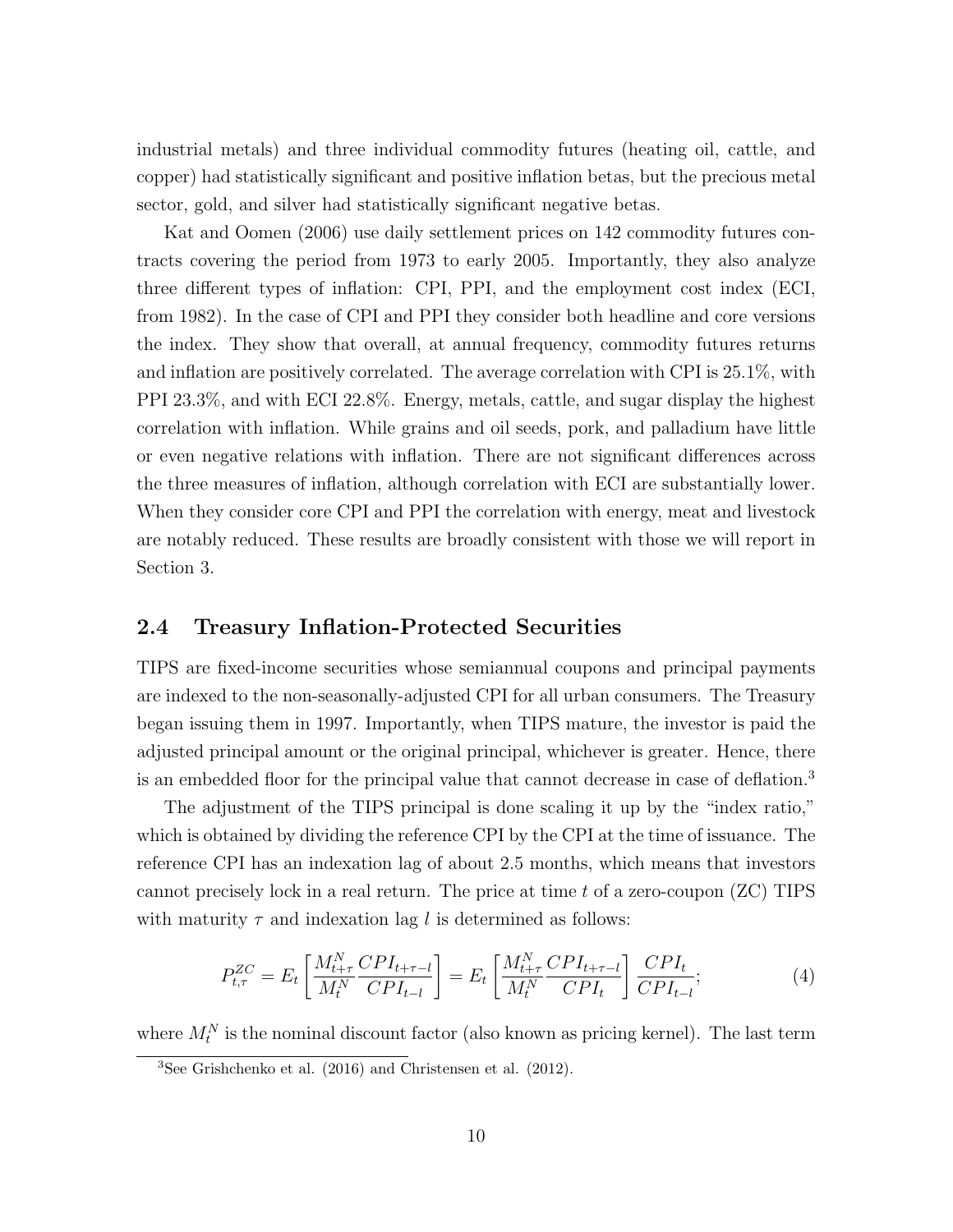illustrates that the price of TIPS can be decomposed in the price of a zero-coupon bond that perfectly hedges CPI inflation until maturity  $\tau - l$  times the CPI inflation realized over the previous 2.5 months  $(l)$ . Hence, TIPS holders receive compensation for the inflation that occurred 2.5 months before the purchase date, but are still exposed to inflation during the 2.5 months just preceding the maturity or sale of the bond. As a consequence, the price of TIPS will reflect the expected divergence between these two rates of inflation plus an indexation lag premium for the inflation risk associated to this expected divergence. D'Amico et al. (2018) show that the indexation lag premium is generally very small, varying between -5 and 3 basis points at the 10-year maturity, and slightly larger at shorter maturities. But at times it can rise to 30 or 70 basis points at the 10- and 5-year maturity respectively, as happened in December 2008. Overall, these findings indicate that the shorter the horizon of the inflation hedging strategy, the more relevant the indexation lag premium will be.

From a portfolio management perspective, TIPS provide a stream of known "real" payments at horizons up to 30 years and are therefore highly attractive to long-term investors, such as retirement savings accounts. Alternatively, investors can hold TIPS mutual funds and ETFs. In 2021, as inflation concerns were rising, flows into TIPS mutual funds and ETFs were exceptionally strong. As of July 2021, those flows accounted for roughly 25% of total assets under management. Since 2018, the cumulative fund flows into TIPS ETFs has been of about \$250 billion.<sup>4</sup>

Despite their intuitive inflation-hedging properties, there is little formal empirical work on TIPS' success in this regard. Based on returns from 2001 to 2019, FLR report that a TIPS index's headline inflation beta was 0.64, implying that TIPS are not a perfect hedge against headline CPI inflation. However, the TIPS index's exposure to core CPI inflation was 4.54, that is, TIPS return increases by 4.54 percent in response to 1 percent increase in core inflation rate. In contrast, the TIPS index does not hedge against energy inflation. It is interesting that TIPS are the only real asset found to be useful against core inflation in the FLR study. Indeed, we will show in Section 3 that it is quite difficult to find instruments to hedge core measures of inflation.

#### 2.5 Inflation Derivatives

We mainly focus on the most traded U.S. inflation derivatives and mention some of the less popular ones briefly, just for completeness.

<sup>4</sup>Based on Haver and EPFR Global, which tracks fund flows, and Bloomberg data.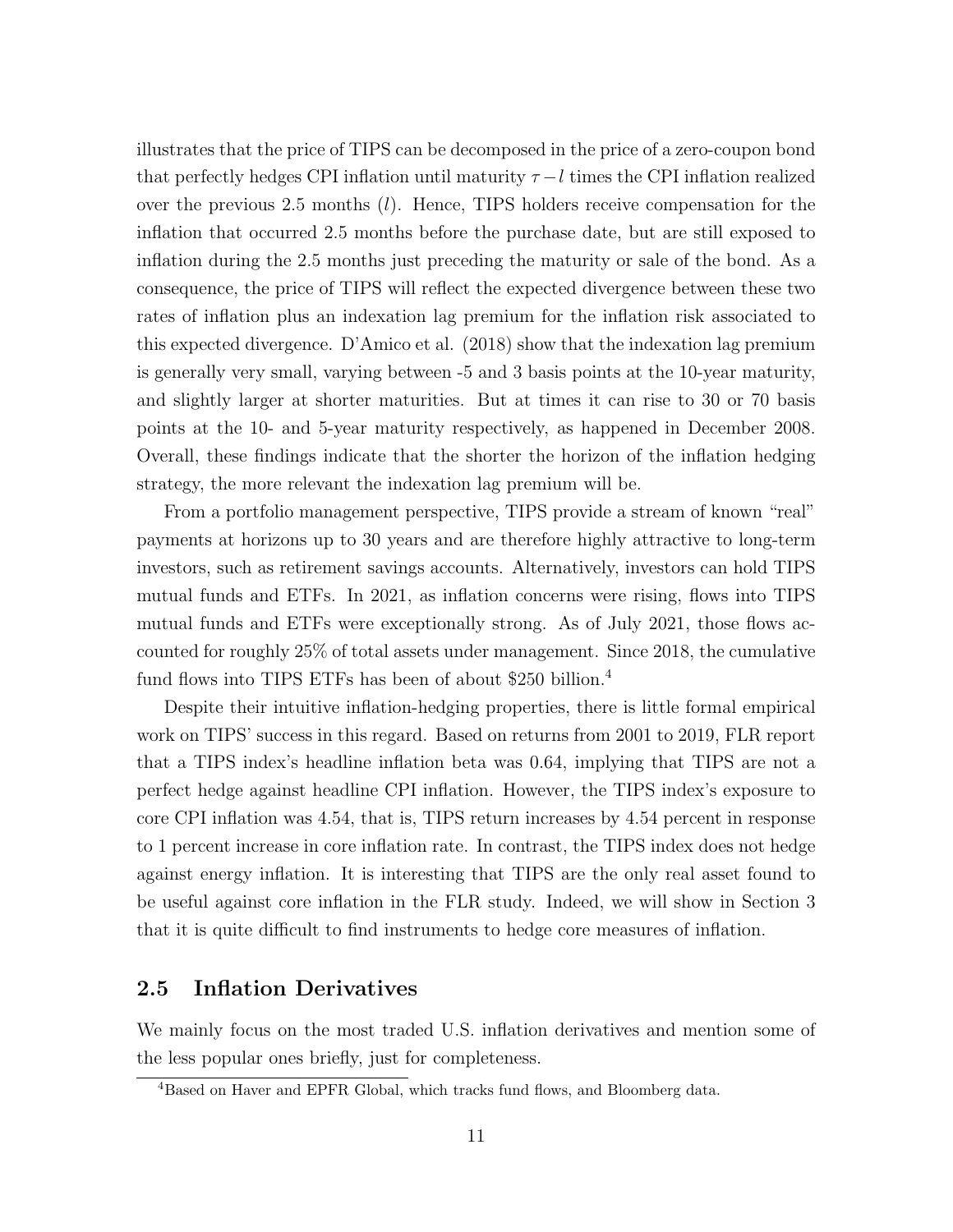An inflation swap (IS) is a derivative transaction in which one party agrees to swap fixed payments for floating payments tied to the non-seasonally-adjusted CPI for urban consumers, for a given notional amount and period of time (Fleming and Sporn, 2013). U.S. ISs were introduced when the Treasury began issuing TIPS in 1997. Indeed, the inflation index used in an IS matches precisely the inflation index for TIPS, including the same indexation lag. Hence, in theory, the IS rate and the TIPS-implied BEI rate should be equal in the absence of market frictions. In practice, IS rates are almost always higher (with the spread exceeding 100 basis points during the global financial crisis). This is mostly because the market is characterized by one-way flows with a lack of natural sellers of inflation protection. The only parties that sell protections are dealers or real money investors whose positions are ultimately hedged with TIPS cash flows and, therefore, they pass on the hedging costs to the receivers of inflation, charging a fee.

Zero-coupon ISs are the most commonly used. They have only one cash flow (CF) at expiration. For instance, in the case of a 10-year zero-coupon IS with rate equal to 200 basis points at inception, the cash flow exchange at maturity will be:

$$
CF_{t+\tau} = (1+0.0200)^{10} - I_{t+\tau};
$$
\n(5)

where  $I_{t+\tau}$  is the inflation index.

ISs trade in a dealer-based over-the-counter market. The predominant market makers are the G14 dealers, which trade with one another and with their customers.<sup>5</sup> Differently from TIPS, ISs can be tailored to more precisely meet investor needs because the IS maturity, notional amount, and other terms are agreed upon at the time of the trade. Hence, some entities might prefer ISs to TIPS. Further, ISs are often favored by pension funds and insurance companies because they allow to hedge inflation risk without borrowing and without explicit short positions.

Fleming and Sporn (2013) analyze all electronically matched zero-coupon IS U.S. trades involving a G14 dealer from June 1 to August 31, 2010. They find that just over two trades per day occurred. Daily notional trading volume was estimated to average \$65 million. In the TIPS market, in comparison, an estimated \$5 billion

 $5$ As reported in Fleming and Sporn (2013), the G14 dealers are the largest derivatives dealers and, during the period covered by their study, include Bank of America, Barclays, BNP Paribas, Citigroup, Credit Suisse, Deutsche Bank, Goldman Sachs, HSBC, JP Morgan Chase, Morgan Stanley, Royal Bank of Scotland, Société Générale, UBS, and Wells Fargo.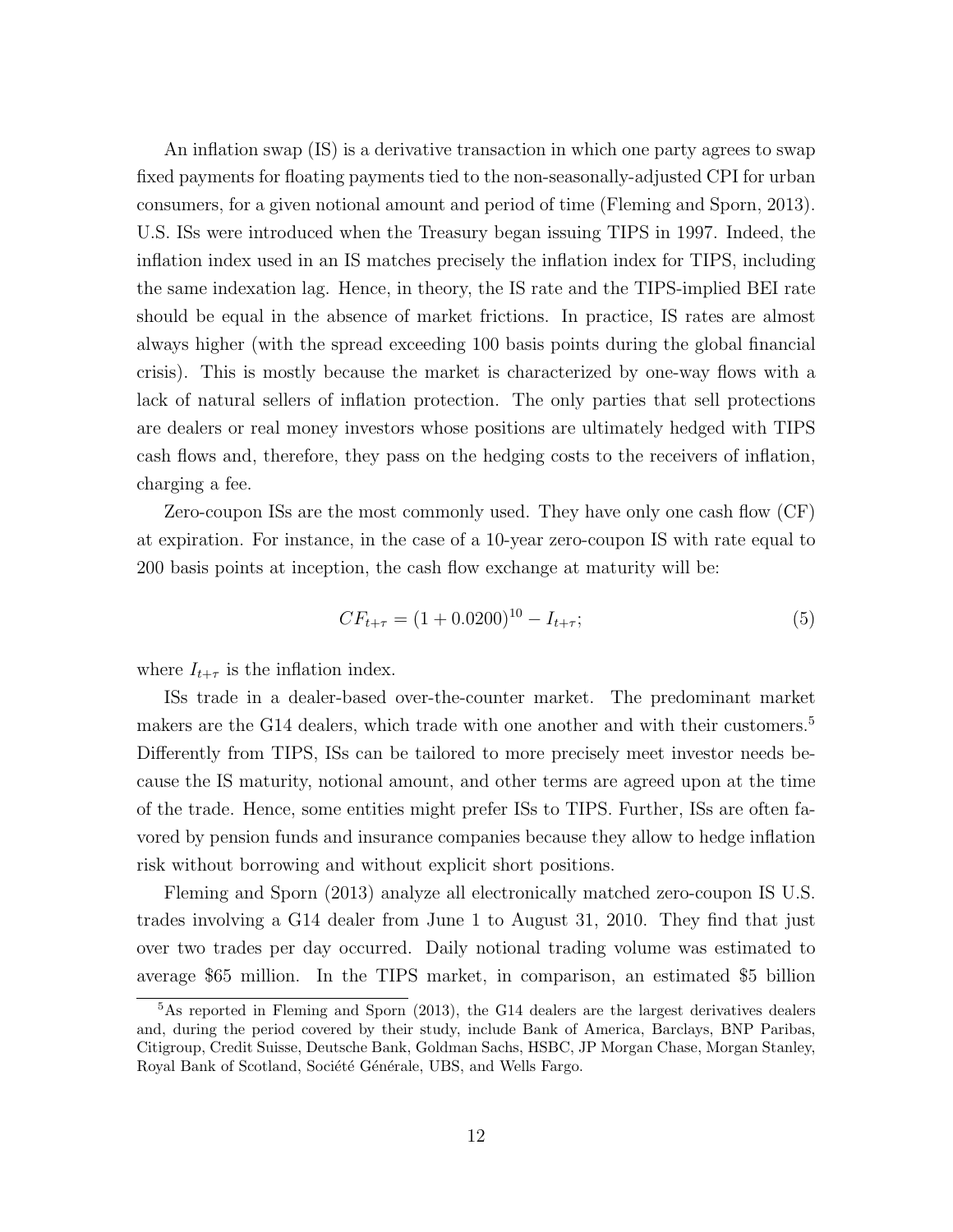per day traded over the same period, on average. However, their analysis reveals that, despite the over-the-counter nature and low level of trading activity, the market is reasonably liquid and transparent. Transaction prices are typically near widely available end-of-day quoted prices and realized bid-ask spreads are modest. In recent years, following regulatory initiatives, ISs have increasingly moved to central clearing, which may enhance their liquidity further.

It is worth mentioning that, in February 2004, the Chicago Mercantile Exchange (CME) started trading futures on the U.S. CPI inflation index. The main advantage of CPI futures over zero-coupon ISs was to mitigate counterparty risk. However, as reported in Kerkhof (2005), likely due to the ill-design of the CPI future (the contract traded annualized quarterly inflation), the market never really took off.

Finally, in the U.S., the inflation options market started in 2002 with the introduction of caps and floors on the realized inflation rate. An Inflation-Indexed Caplet (IIC) is a call option on the inflation rate implied by the CPI index. Analogously, an Inflation-Indexed Floorlet (IIF) is a put option on the same inflation rate. Trading in inflation caps and floors gained momentum following the global financial crisis, but has dried up recently.

Using quotes from inflation caps and floors during the years in which the market was active, Kitsul and Wright (2013) analyze the economic properties of the probability density of inflation. Interestingly, by comparing the option-implied densities to those derived from time-series models, they show that the empirical pricing kernel is Ushaped, with investors having high marginal utility in states of the world characterized by either deflation or high inflation. This would explain why assets that pay off in those states are particularly attractive, as we will discuss in Section 4.

#### 2.6 Currencies

The rationale for currencies to hedge inflation risk is purchasing power parity (PPP). When the U.S. experiences a higher inflation, the purchasing power of the dollar declines and the foreign currency appreciates.

The literature has considered different types of currency portfolios. Menkhoff et al. (2017) built value portfolios that are sorted based on the deviation from PPP. For instance, their first value portfolio would contain currencies that are most undervalued relative to their real exchange rates five years before. Undervalued currencies are expected to appreciate as they should revert back to their fundamental values. Verdelhan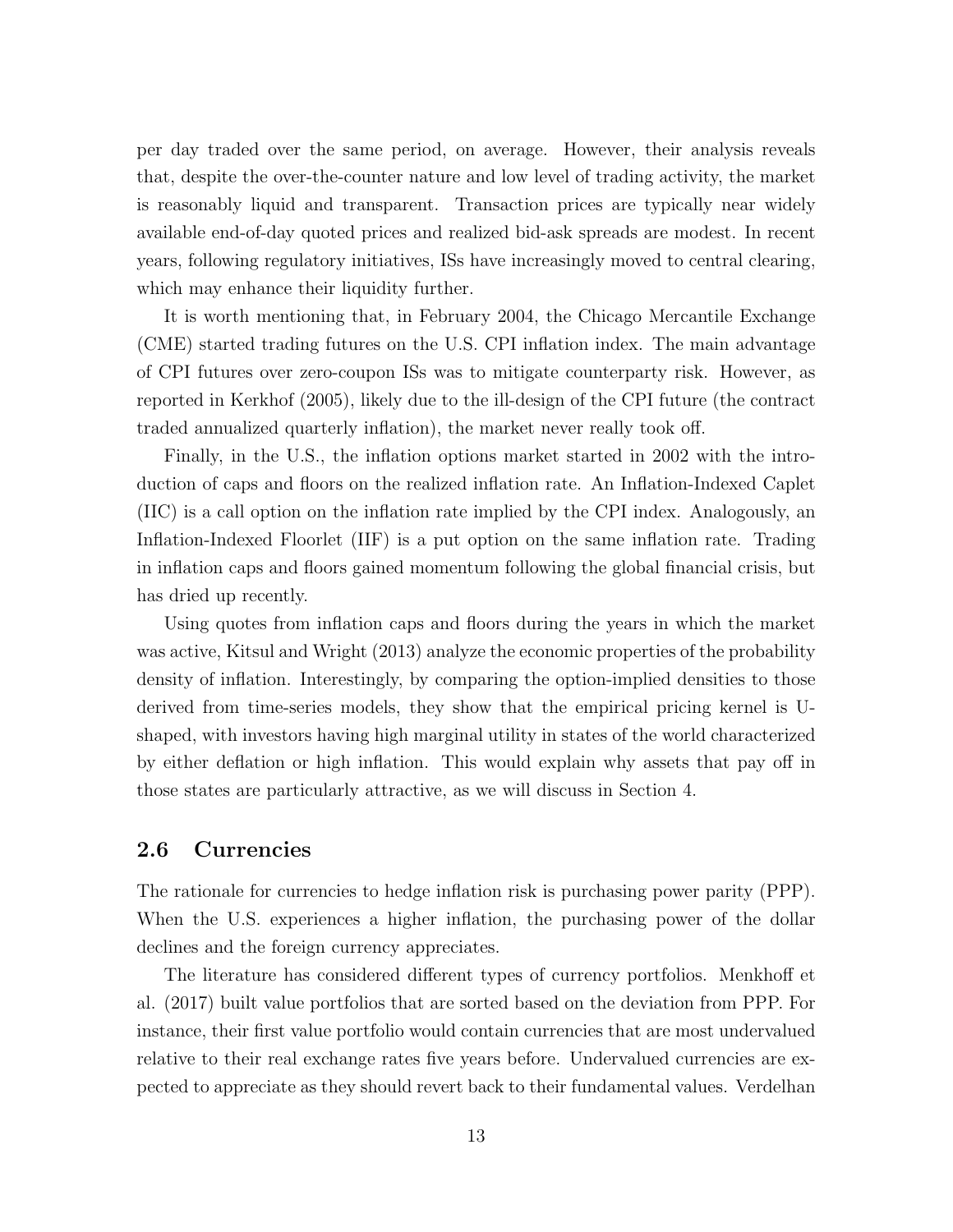(2018) has constructed currency portfolios sorted on dollar betas, interacted with the sign of average forward discount. Lustig et al. (2011) use interest-rate-sorted currency carry portfolios, and Lustig et al (2014) consider the dollar carry portfolio.

FLR analyze the performance of all of these portfolios relative to headline CPI, as well as core and energy inflation. They find that the value portfolios have positive headline inflation betas, which mostly come from energy inflation. All value portfolios have negative core inflation betas, though statistically insignificant. The results obtained using currency portfolios sorted by their dollar betas indicate that currencies that have higher dollar betas have more negative core inflation betas and more positive energy inflation betas. So also in this case the hedge is only against energy inflation. The currency carry portfolios are almost a perfect hedge with respect to headline inflation, but they mostly load negatively on core inflation and the loadings decline with the interest rate. High-interest-rate currencies load more negatively on core inflation and more positively on energy inflation. The dollar carry portfolio has a large negative beta with respect to core inflation.

Another strategy to hedge inflation risk using currencies is to focus on those of emerging markets (EM) that are commodities exporters, such as, Russian Ruble, South African Rand, and Brazil Real. Those currencies gain when there is a rise in the prices of major commodities exported by the country. For instance, in July 2021, the South African Rand was the best performing EM currency, supported by rising gold, base metal, and iron ore prices. The Ruble also gained as oil prices in July 2021 reached their highest level since 2018.

## 3 Empirical properties of inflation hedges

In this section, we present evidence on the inflation-hedging properties of various types of financial assets. As emphasized above, there is no single metric for this–it depends on what type of inflation an investor needs to hedge and over what horizon. With that in mind, we consider several different price indices over investment horizons ranging from one month to 30 years. The inflation measures we consider are listed in Table 1, while all the financial assets and their sources are listed in Table B1 in Appendix.<sup>6</sup> Note that we include commodity prices in both categories, since, depending on the

<sup>6</sup>We use realized inflation in our simple analysis, since we are interested in the actual relation between asset returns and inflation, regardless of whether it was expected or unexpected.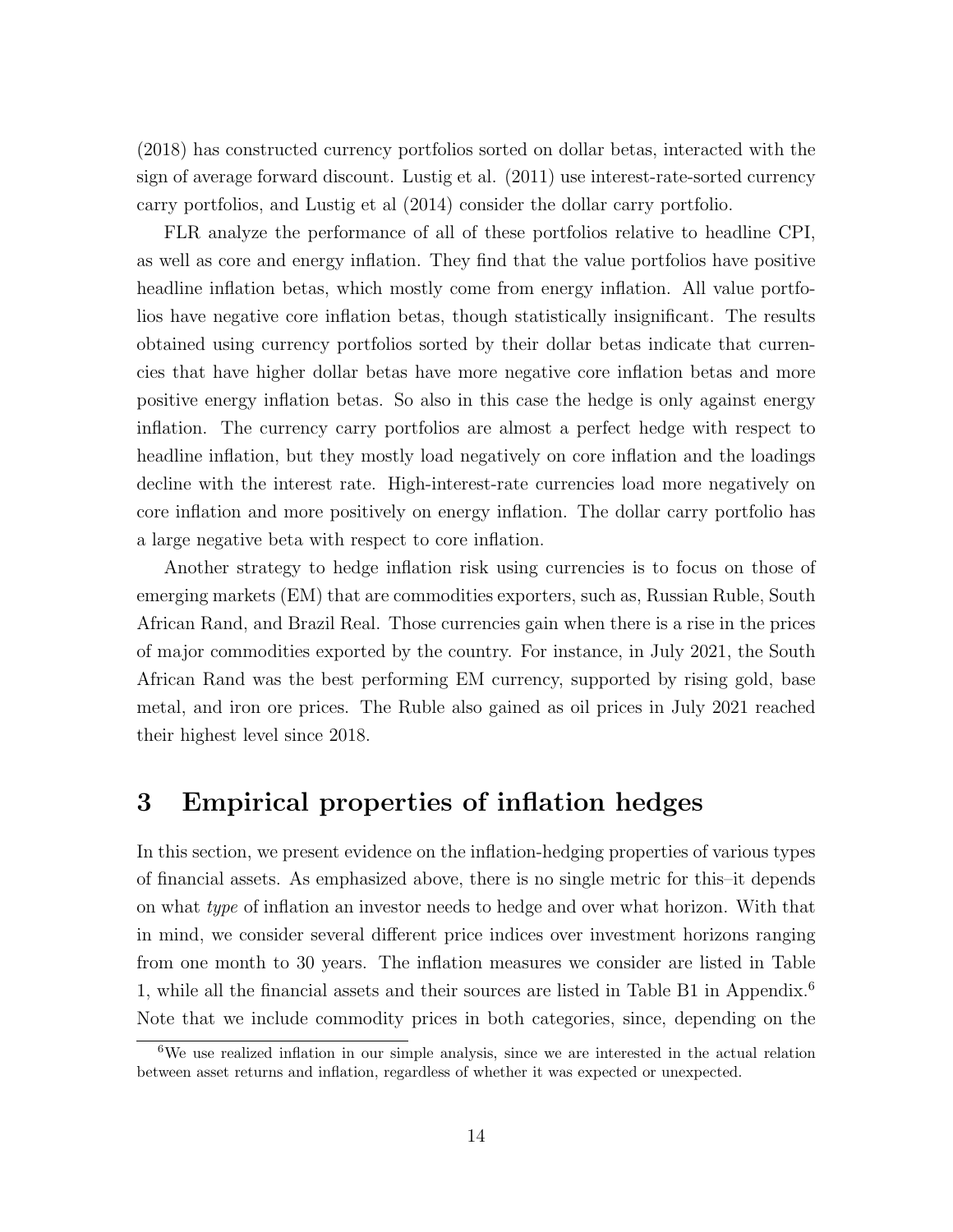investor, a particular commodity may either represent a cost that needs to be hedged or a potential hedging instrument. We also include the CPI among the asset returns, even though it is not itself a traded instrument, as a proxy for how a standard inflation swap would have performed in hedging various types of inflation over time.

Table 1: Measures of Inflation

CPI: Headline; Core; Energy; Services; Durables; Nondurables PCE: Headline and Core PPI: Finished Goods and Finished Goods Core Wage Inflation: Hourly Earnings Broad Commodity Indices: BCOM and GSCI

Our measure of a given asset's inflation-hedging ability is its nominal price's simple (Pearson) correlation with each type of inflation (abstracting from transactions costs). Computing these correlations at short horizons is straightforward. But, at investment horizons of more than a few years, the raw data are not sufficient to estimate correlations precisely. For 10-year correlations, for example, even our longer sample contains only five non-overlapping observations. To overcome this problem, we estimate time-series models of each price index/asset price pair, and we use these models to project the correlations at different horizons. Specifically, for each pair of variables for which we have monthly data, we search across possible  $VARIMA(p,1,q)$ models, where  $p \in [0, 12]$  and  $q \in [0, 3]$ , in log-levels. For the few quarterly series, we take  $p \in [0, 4]$  and  $q \in [0, 1]$ . In each case, we select the best model using the AIC, simulate 1 million observations, and compute the correlations between changes in log-levels at various horizons.

We begin our baseline sample in 1999. The focus on this relatively short period allows us to bring in TIPS and many other inflation and asset-return series that cannot be considered in longer samples. It is also valuable to look mainly at recent behavior, since there is evidence that correlations have shifted over time, and Section 2 has already reported a lot of evidence related to older and longer periods. We also consider a second sample beginning in 1972 using a subset of the series that are available over that period. Both samples end in 2020.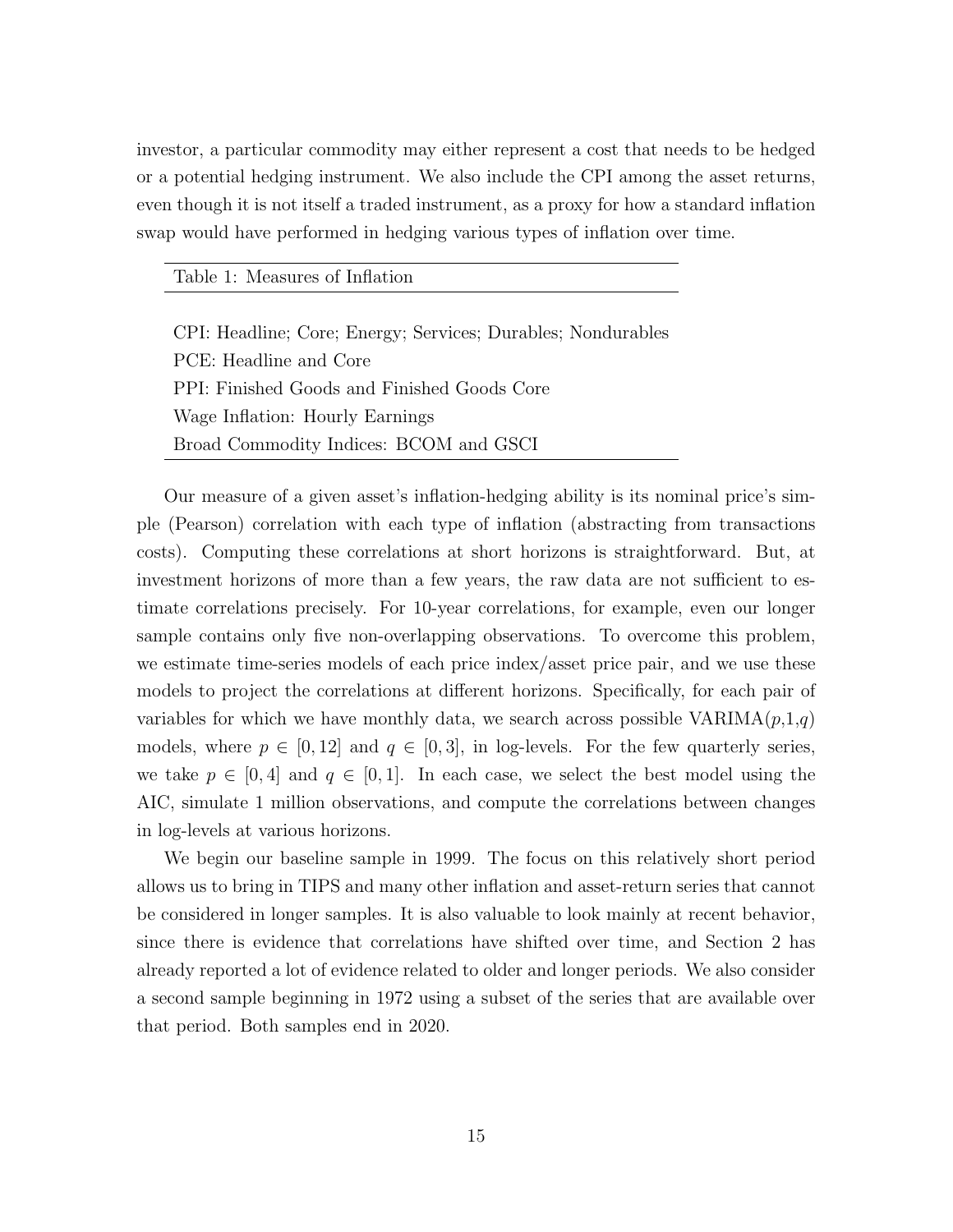#### 3.1 Buying and holding bonds

The treatment of equities and commodities in this exercise is relatively straightforward, but some difficulty arises when considering hedging using bonds in this context. A strategy of holding a bond for its entire life is very different from a strategy of continuously rolling over to maintain a bond portfolio of constant maturity. For instance, if the real yield did not vary much, when held to maturity, TIPS could provide an almost perfect hedge against headline CPI (setting aside some technical issues). But, if the real yield fluctuates, TIPS can perform quite poorly at short and long investment horizons. This is because real yields generally move in the same direction as inflation.<sup>7</sup> Thus, capital losses on TIPS typically offset some of their built-in inflation protection. Further, these losses can be worse for longer duration TIPS, which are more sensitive to yield volatility.

Consider a zero-coupon nominal bond of maturity  $\tau$  and an investment horizon  $h \leq \tau$ <sup>8</sup>. Denote the initial (time-t) yield on the nominal bond by  $y_{t,\tau}^N$  and real yield on the TIPS by  $y_{t,\tau}^R$ . Define each bond's return as the change in its log price, and recall that the price of a nominal bond is just  $\exp[-\tau y_{t,\tau}^N]$ . Then, the total nominal return on the nominal bond over the investment horizon is:

$$
r_{t,t+h}^{N(\tau)} = \tau \left( y_{t,\tau}^N - y_{t+h,\tau-h}^N \right) + hy_{t+h,\tau-h}^N. \tag{6}
$$

When it comes to TIPS, the nominal return is:

$$
r_{t,t+h}^{R(\tau)} = \tau \left( y_{t,\tau}^R - y_{t+h,\tau-h}^R \right) + hy_{t+h,\tau-h}^R + \pi_{t,t+h}
$$
\n<sup>(7)</sup>

where  $\pi_{t,t+h} = \log \frac{CPI_{t+h}}{CPI_t}$  is the log change in the CPI between periods t and  $t + h$ . Thus, to calculate the return on a holding strategy for both types of bonds, one needs to know the  $\tau$ -period yields at the beginning of the investment and the  $(\tau - h)$ -period yields at the end. In the case of TIPS, one also needs to know the intervening rate of inflation.<sup>9</sup>

With this in mind, we modify our strategy by extending the considered VARIMA

<sup>7</sup>Although the inflation component in equation (7) is itself a perfect hedge at every horizon, it is generally correlated with the changes in the real yield. In particular, under the Taylor principle, real yields will generally rise when inflation rises.

<sup>&</sup>lt;sup>8</sup>If  $\tau > m$  some rollover will be necessary. We sidestep this more-complicated case in the interest of space.

<sup>&</sup>lt;sup>9</sup>The calculation for TIPS abstracts from the deflation floor and the indexation lag.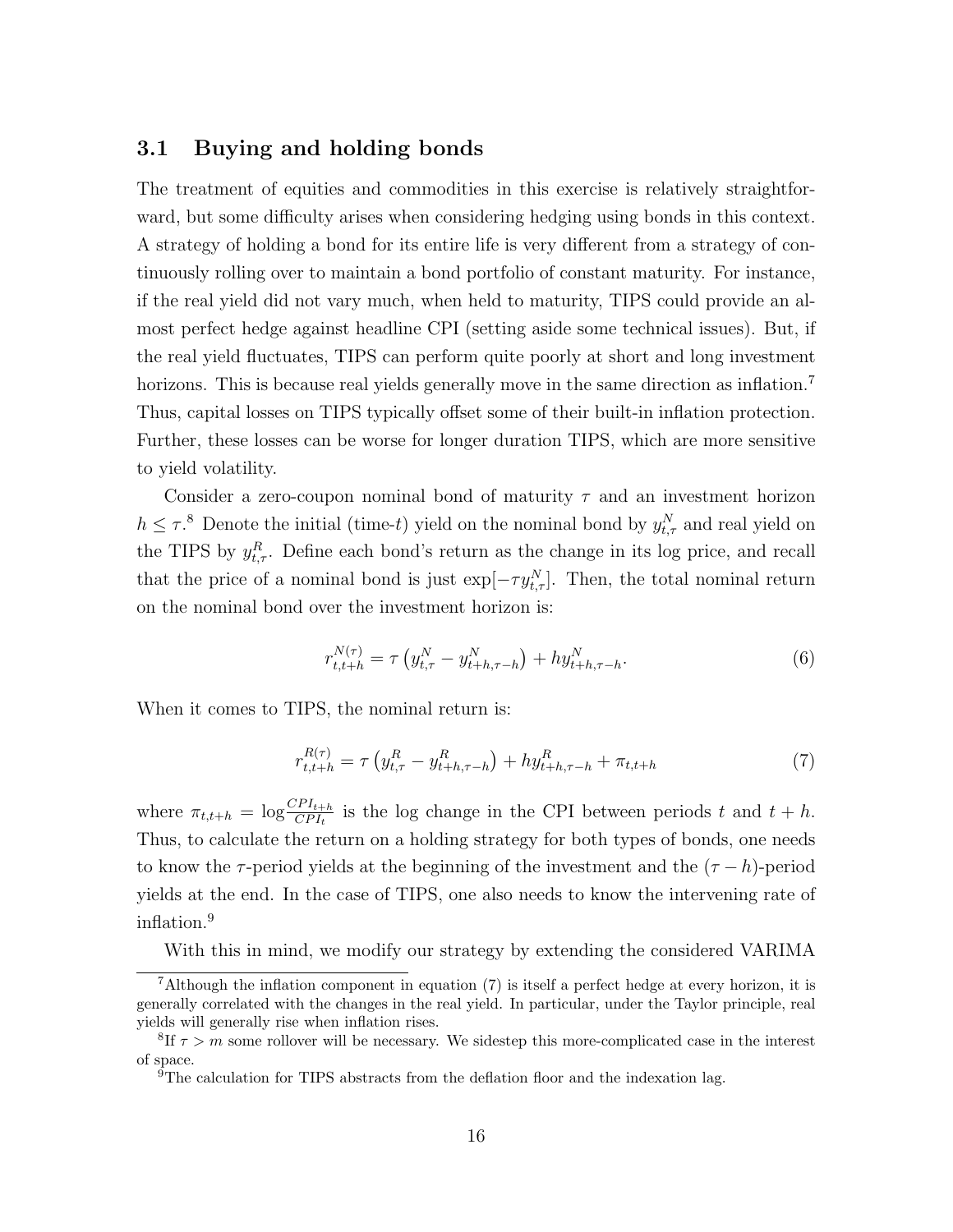models to include three variables rather than two: a price index, an  $\tau$ -maturity bond yield, and an  $(\tau - h)$ -maturity bond yield. Then, in our simulations, we calculate the returns on the bonds using equations (6) and (7) and compute the correlations with the simulated inflation series over the same period.

## 3.2 Results

Here we summarize our most important results, starting with the post-1999 sample (Tables 1A through 3A in Appendix) and then turning briefly to the post-1972 sample (Tables 4A and A5 in Appendix).

#### 3.2.1 Headline inflation

Hedging food and energy inflation is relatively easy, since these prices are closely linked to commodities, with oil and natural gas spot and future prices displaying some of the highest correlations. Because variation in food and energy prices makes up most of the variation in headline inflation indices, this also means that commodities are generally a good hedge for headline inflation. The broad commodity indices and oil futures have correlations as high as 70% at the 6-month horizon and beyond with headline CPI, PCE, and PPI. Broad stock indices can also provide a good hedge for headline inflation, although much of the correlation is driven by energy-related stocks.<sup>10</sup> For similar reasons, EM currencies tied to energy prices also provide some protection. Contrary to conventional wisdom, we do not find any ability of gold to hedge headline inflation over the post-1999 sample. Finally, real estate, as proxied by the Case-Schiller index, does a surprisingly good job of hedging consumer prices at longer horizons, while the Wilshire REIT index effectively hedges the PPI.<sup>11</sup>

Generally speaking, returns on longer-term nominal bonds are negatively correlated with headline inflation, so that their inclusion in an investor's portfolio increases the exposure to inflation risk, rather than hedging it. This is true whether the bonds are held to maturity, continually rolled over to constant maturities, or held for an

<sup>&</sup>lt;sup>10</sup>The strong correspondence between energy-sector stocks and headline CPI is consistent with Ang et al. (2012) and Parikh et al. (2019). However, those studies also find that technology stocks are important. In contrast, we find only weak correlations between headline inflation and the semiconductor and telecommunications sectors and significant *negative* correlations with the software sector at longer horizons.

<sup>&</sup>lt;sup>11</sup>We caution that the results involving the Case-Schiller index in this sample are strongly influenced by the run-up to the 2008 housing crisis and its aftermath.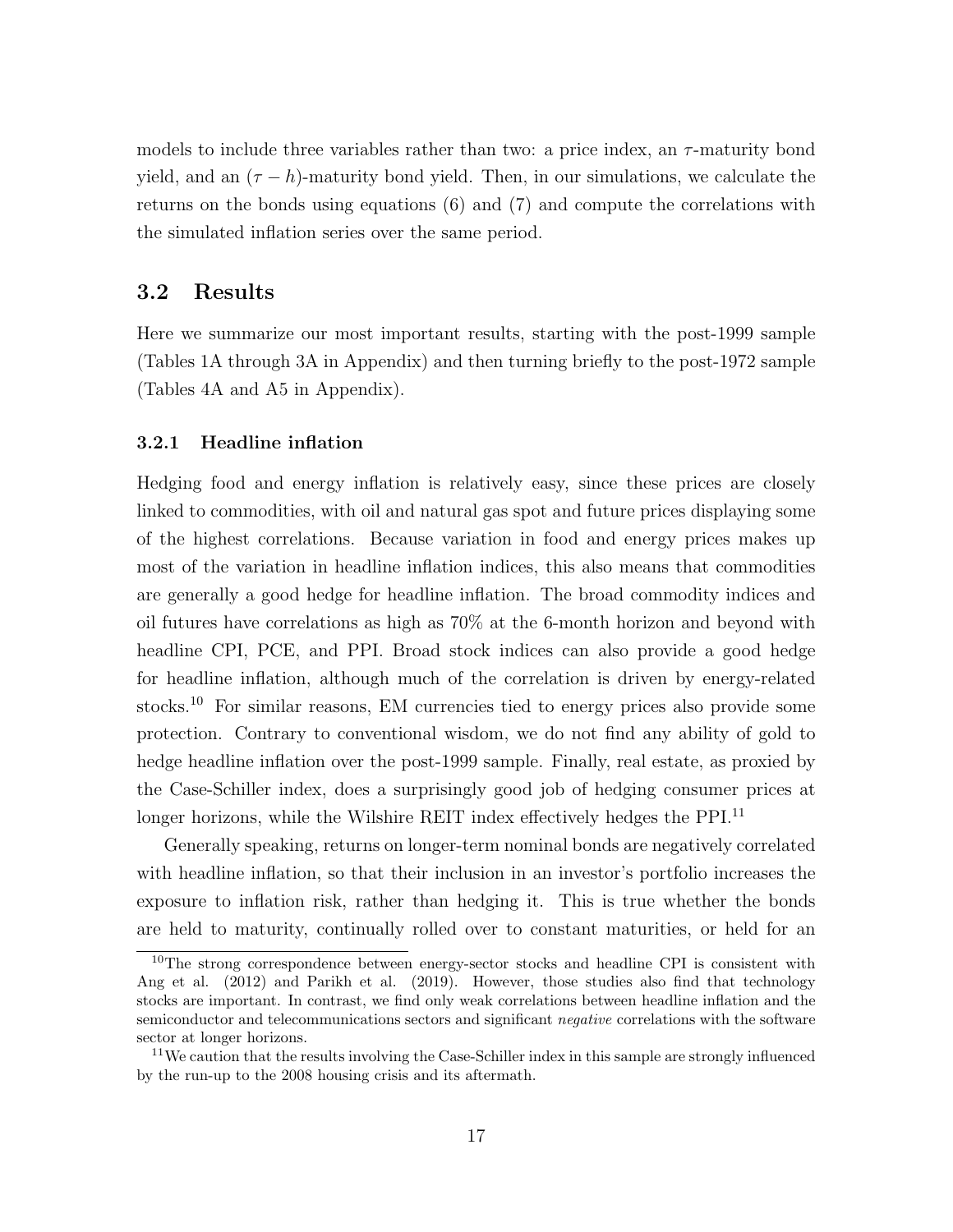intermediate period.<sup>12</sup> On the other hand, 3-month Treasury bills (T-bills) provide relatively good protection against headline inflation because these rates rise when monetary policy tightens. Further, as we discuss in Section 4, the inflation-hedging ability of nominal bonds has improved over the last decade, as disinflation/deflation risk has dominated inflation risk until very recently.

Finally, short- and medium-term TIPS have performed quite well at protecting against headline CPI over short investment horizons (from 1 month to 1 year). At those same horizons, also the 10-year TIPS has provided some protection against headline PCE and PPI, with correlations higher than those for the 2- and 5-year TIPS at horizons between 6 months and 2 years.

#### 3.2.2 Consumer and producer inflation components

While there are multiple attractive strategies for hedging non-core inflation, the prospects are somewhat dimmer when it comes to core. At horizons of less than a year, few of the assets we consider provide good protection. (This is arguably not a very serious problem, however, because core inflation displays very little volatility at short horizons.) One exception is TIPS. The 10-year TIPS returns from the 3-month to the 1-year horizon have correlations of about 0.3-0.4 with core CPI, while the 2-year TIPS has a similar size correlation at the 1-month horizon. Correlations with core PCE are also positive but a bit smaller. The correlations with core PPI are mostly negative, however.

At longer horizons, there are substantial differences across the different core indices. Core PCE behaves somewhat similarly to headline PCE. It is correlated with the broad commodity indices and oil futures, certain stock-market sectors including oil and gas, and real estate. However, in all of these cases the correlations are at most around 60%, which is significantly lower than the best-performing assets for headline inflation. For core CPI, on the other hand, the only assets that provide some hedging value are the 2- and 5-year nominal bonds rolling returns, some of the Fama-French factors, and the Case-Schiller price index.<sup>13</sup> Unlike with headline inflation, broad commodity indices and oil futures do not perform well with core CPI. Gold and most stock-market

 $12$ In principle, a strategy of shorting nominal bonds provides protection against headline inflation, although such strategies can be costly to implement.

 $13$ It is perhaps unsurprising that house prices perform well with core CPI as housing services constitute a large percentage of the core basket.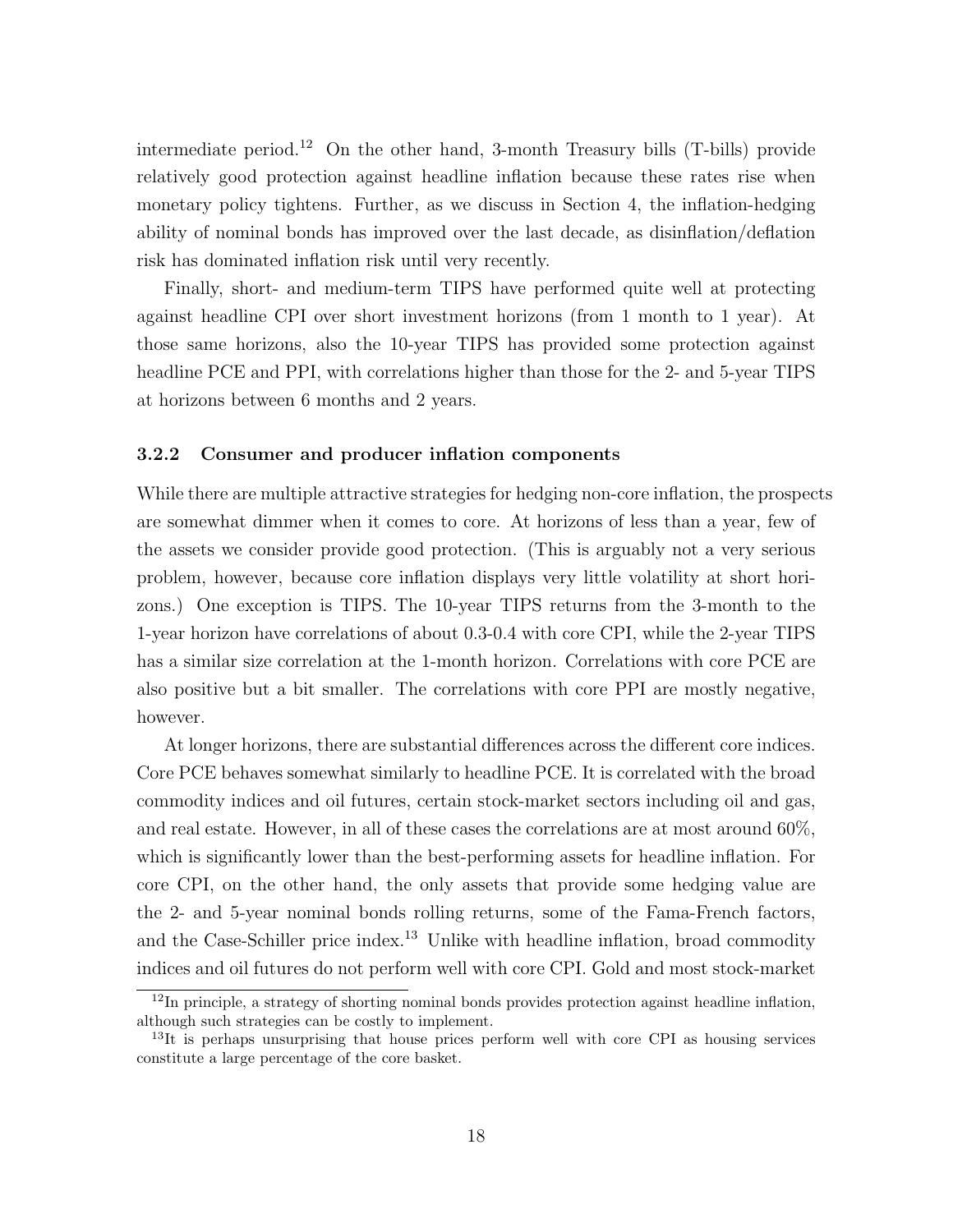indices are significantly *negatively* correlated with core CPI.<sup>14</sup> To hedge core PPI is even harder. Only the 30-year nominal bond rolling returns and the Case-Schiller price index offer some protection.

Decomposed somewhat differently, the nondurable (ND) components of the CPI are dominated by food and energy, so their results are similar to the headline CPI correlations discussed above. Broad commodity indices and oil futures provide an almost perfect hedge against ND CPI at the 1-year horizon and beyond. Moreover, energy prices have high passthrough to the cost of durable goods, so CPI durables are also highly correlated with broad commodity indices and oil futures. Stock market sectors such as metals-mining, financials, and insurance also perform well with durables. In contrast, very few assets provide a decent hedge for CPI Services. Only the 2-year nominal bond rolling returns, T-bills, and the Case-Schiller price index display positive correlation larger than 30%. (At very long horizons, the S&P Oil and Gas Exploration and Production sector returns and 2-year future on WTI also have correlations around 30%.) Thus, the weak correlations noted for core CPI inflation stems from the lack of a good hedge for prices in the service sector. Further, also TIPS can provide a decent protection against CPI services. In particular, the 2-year TIPS works well at the 3-month horizon, the 5-year TIPS at the 6-month horizon, and the 10-year TIPS for horizons longer than 6 months.

Not surprisingly, strategies of holding nominal bonds for long periods, including to maturity, almost always generate additional exposure to inflation, rather than providing a hedge. Across bond maturities and holding periods, the correlations with various components of consumer and producer inflation range from slightly positive to -40%. The exception is CPI services, where we find that ten-year bonds held to maturity have a positive  $50\%$  correlation.

#### 3.2.3 Wages and house prices

One reason that hedging service prices is difficult seems to be that a large fraction of those prices reflect labor costs. We find few good hedges for wage inflation. Indeed,

<sup>&</sup>lt;sup>14</sup>The opposite signs on the correlation of the stock market with headline and core inflation are roughly consistent with the findings in FLR. Interestingly, although the overall stock market is negatively exposed to core inflation, the "robust-minus-weak" and "conservative-minus-aggressive" Fama-French factors seem to provide good protection at longer horizons, perhaps suggesting that profitable and conservative firms are more resilient to inflation. However, this result is not robust to the longer sample discussed below.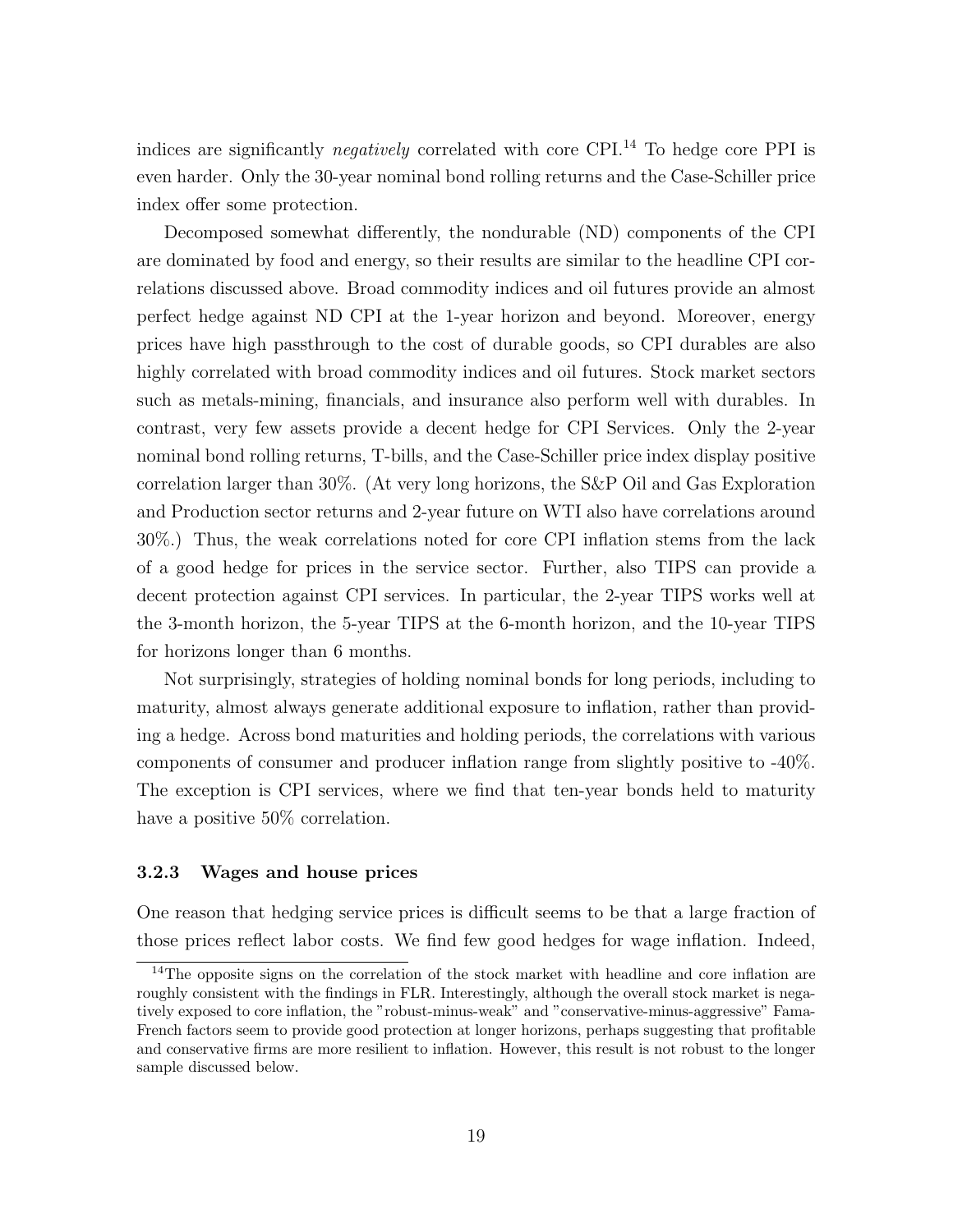most of the asset returns we consider display a negative correlation with average hourly earnings. However, these are also generally small in magnitude, so that even potential short positions would not be successful in hedging wages. The main exception is rolling returns in shorter-term nominal Treasuries. T-bills and 2-year bonds have correlations with average hourly earnings of more than 50% at horizons beyond one year, and tenyear bonds have a 34% correlation if held to maturity. Further, also TIPS provide some protection, with the 2-year TIPS hedging relatively well at the 3-month horizon, the 5-year TIPS at the 6-month horizon, and the 10-year TIPS at the 10-year horizon.<sup>15</sup>

Finally, although we have discussed real estate as a potential hedging instrument (and, indeed, we have shown that it performs well as a hedge in many cases), one might also want to hedge real-estate costs themselves. Our results using the Case-Schiller index show that there are a variety of ways of doing this successfully at horizons of 1 year and longer. Most components of the stock market, including the SMB and HML factors, as well as most commodities and some currencies are strongly correlated with house prices at these horizons. Rolling returns on longer-term bonds, on the other hand, display strong negative correlations.

#### 3.2.4 Results for the longer sample

To examine the stability of the above results over time, we re-estimate the models using data since 1972, where possible. One interesting feature of the longer sample is that measures of headline and core inflation are considerably more highly correlated than in the 1999 sample.<sup>16</sup> This means that they are more likely to be hedged well by the same set of instruments. Most notably, commodities–in particular oil–do a better job of hedging core inflation over the longer sample period. This is consistent with oil's large role in driving business-cycle fluctuations throughout the 1970s and is quite different from what emphasized in FLR.

Gold and silver perform quite well against most inflation measures in the post-1972 sample, suggesting that those commodities' inflation-hedging abilities must have been particularly good in the pre-1999 period. This behavior may have contributed to the common perception that precious metals are robust inflation hedges. However,

<sup>&</sup>lt;sup>15</sup>The Case-Schiller index also appears to provide a good hedge for wages at long horizons, but this result may be spurious since it does not hold for our other measure of real estate prices (the Wilshire REIT) and there is no obvious economic reason that it should be true.

<sup>&</sup>lt;sup>16</sup>For example, at the five-year horizon, core and headline CPI have a correlation of 0.97 in the post-1972 sample, compared to just 0.55 in the post-1999 sample.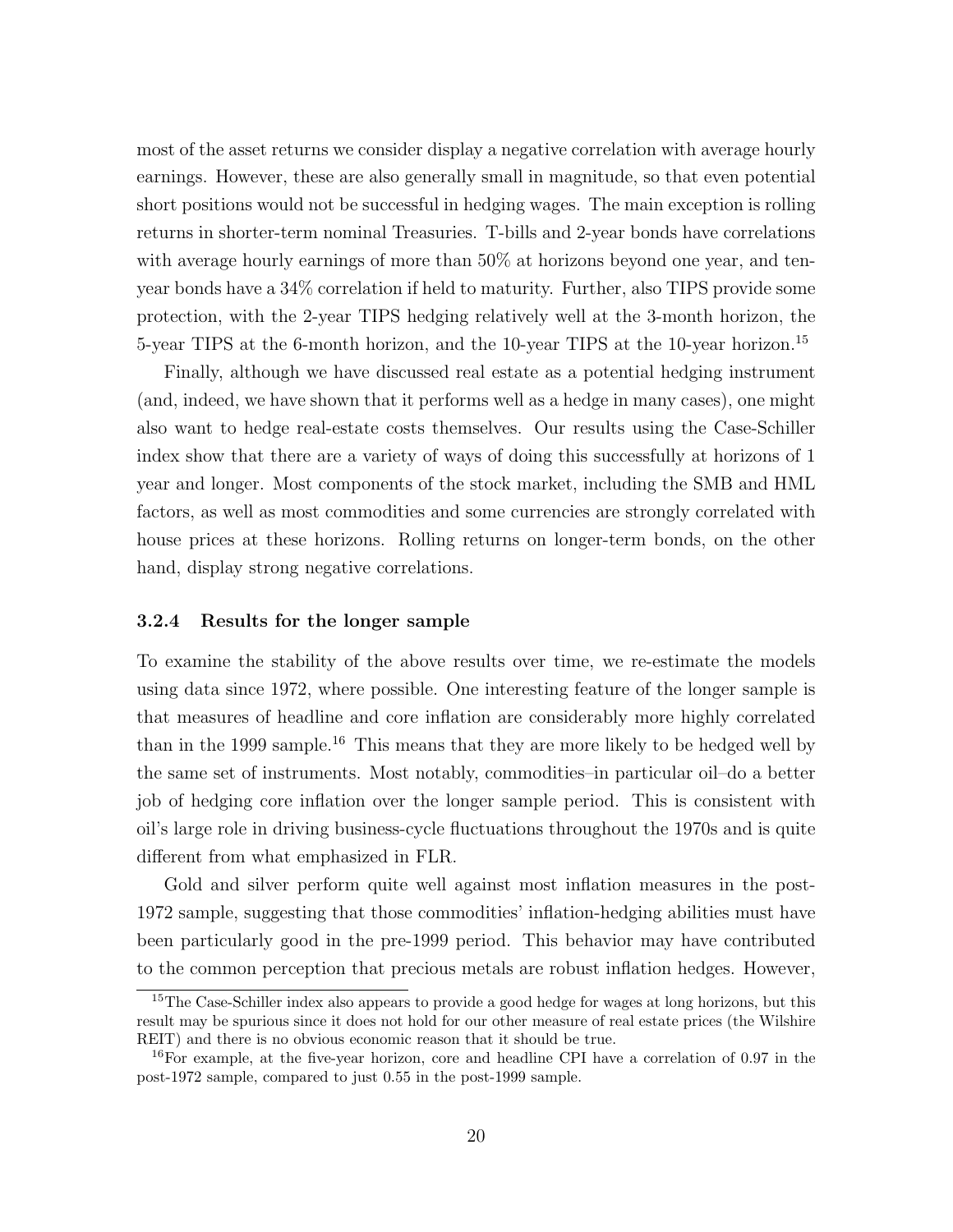as we showed above, that property seems to have disappeared over the last 20 years. In contrast, the two currencies that we can track do worse (against both headline or core) over the longer sample period.

We continue to find relatively few possibilities for hedging wage inflation in the longer sample. Unlike in the post-1999 sample, average hourly earnings are positively correlated with commodity prices, but, except at very long horizons those correlations are still quite modest.

#### 3.3 Discussion

Overall, assets such as short-term nominal bonds and the Case-Schiller price index, which display sizable correlations with CPI headline and hourly earnings, would be a good hedge for household balance sheets. Those same assets would also provide a good inflation hedge for firms in the services sector, as they hedge wage and CPI services inflation quite similarly.

Meanwhile, very robust inflation-hedging products, such as broad commodity indices and oil futures, would protect against input and output inflation in most nonservices firms' balance sheet.

Finally, investors mostly focused on hedging core inflation might want to use TIPS over shorter horizons, but the 2- and 5-year nominal bonds rolling returns, some of the Fama-French factors, and the Case-Schiller price index for longer horizons investments.

# 4 Cost of inflation hedges: The inflation risk premium

In this section, we consider the cost of hedging inflation, that is, the returns investors are willing to forgo to hold inflation-hedging products, also known as inflation risk premium (IRP). To this purpose, we have to consider the price of inflation risk embedded in various asset classes. While it is natural to start from the IRP implied by the nominal term structure, as no-arbitrage dynamic term-structure models (DTSMs) have become increasingly more sophisticated and deliver estimates of the IRP that can adjust to different inflation regimes, the literature has been provided new insights in the price of inflation risk embedded in the stock market (Boons et al., 2020) and in other real assets (FLR). Recent findings indicate that, similarly to the IRP implied by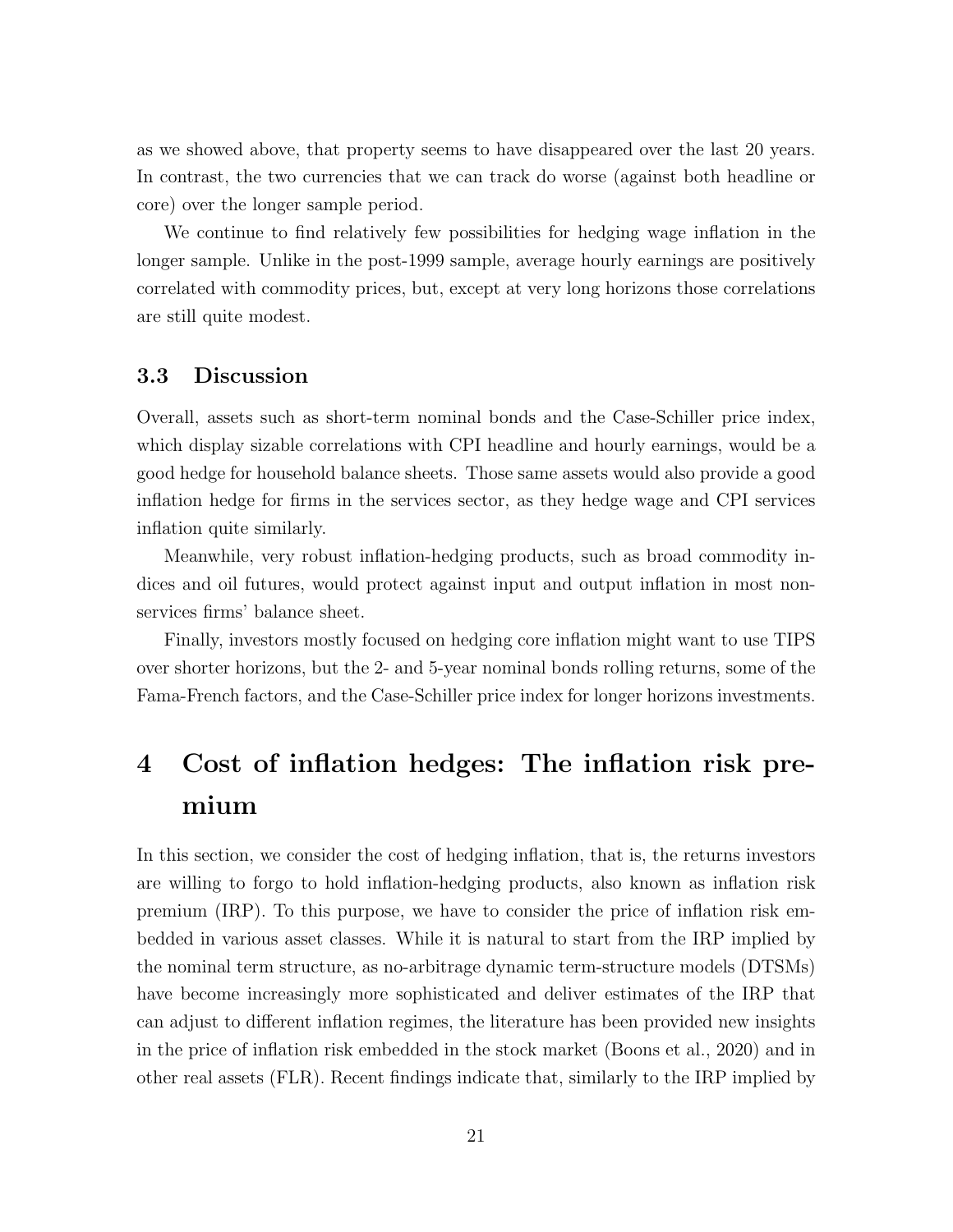DTSMs, the inflation risk priced in stock returns is strongly time-varying and changes sign.

Just as there is no one-size-fits-all strategy for hedging inflation, there is no unique premium for inflation risk, even within a given asset class. Each type of inflation commands its own IRP. In particular, across the various real assets examined in Sections 2 and 3, the price of core inflation risk is negative, while the price of energy inflation risk is positive but statistically insignificant. This implies that it is only hedging against core inflation that is costly. The magnitude of the IRP for other types of inflation—including producer prices, housing, and wages—remains an open empirical question.

#### 4.1 Cost of inflation risk in the nominal term structure

We start by focusing on estimates of the IRP implied by state-of-the-art DTSMs, especially those augmented with data on inflation and inflation hedges.<sup>17</sup>

In these models, the IRP at any maturity  $\tau$  is obtained by subtracting from the nominal yield the real yield and expected inflation:

$$
IRP_{t,\tau} = y_{t,\tau}^{N} - y_{t,\tau}^{R} - \pi_{t,\tau} = -\frac{1}{\tau} \log \left[ 1 + \frac{Cov_{t} \left( \frac{M_{t+\tau}^{R}}{M_{t}^{R}}, \frac{CPI_{t}}{CPI_{t+\tau}} \right)}{E_{t} \left( \frac{M_{t+\tau}^{R}}{M_{t}^{R}} \right) E_{t} \left( \frac{CPI_{t}}{CPI_{t+\tau}} \right)} \right] + J_{t,\tau}.
$$
 (8)

The last two terms indicate that in DTSMs the IRP is given by the negative covariance between the real pricing kernel and inflation and a Jensen's inequality term, which is fairly small and therefore ignored from now on.

Under the simplifying assumption that the real pricing kernel can be approximated by either the real yield (Campbell et al., 2017), the IRP can be rewritten as follows:

$$
IRP_{t,\tau} \approx -\frac{1}{\tau} \log \left[ 1 + Cov_t \left( y_{t,\tau}^R, \pi_{t,\tau} \right) / E_t \left( y_{t,\tau}^R \right) E_t \left( \pi_{t,\tau} \right) \right], \tag{9}
$$

which implies that in DTSMs the sign and size of the IRP is determined by the sign and size of the conditional covariance between the real economy and inflation, also known as the nominal-real covariance in the literature.<sup>18</sup> Empirical evidence suggests

<sup>&</sup>lt;sup>17</sup>See for example, Chernov and Mueller, 2012; Haubrich et al., 2012; Fleckenstein et al., 2017; D'Amico et al. 2018; Ajello et al., 2020; Breach et al., 2020

<sup>&</sup>lt;sup>18</sup>A similar result holds in Gourio and Ngo, 2016, where the real pricing kernel is approximated by stock-market returns.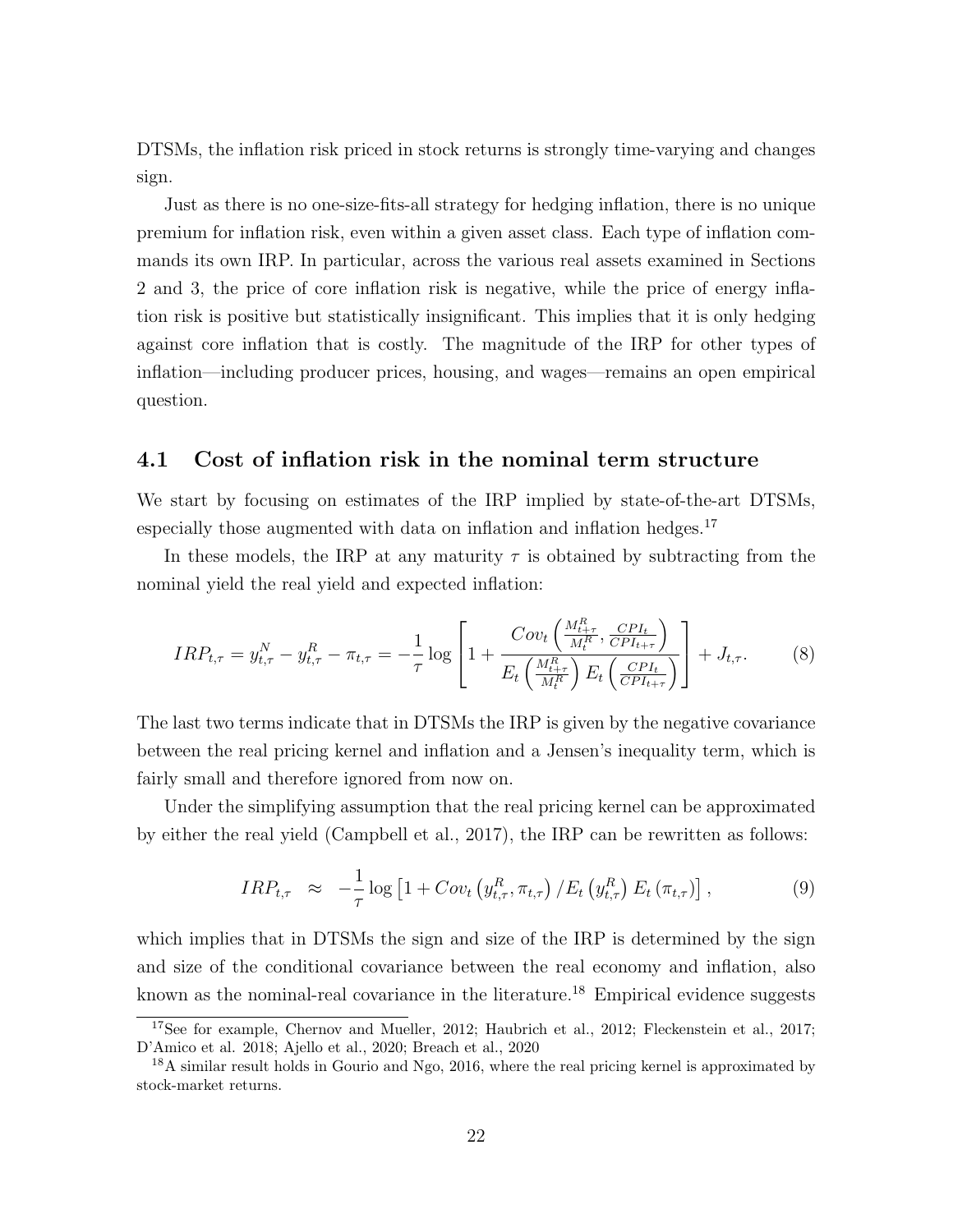that this covariance has been changing over time (e.g., Campbell et al., 2017; Gourio and Ngo, 2016), reflecting the changing hedging characteristics of nominal bonds, especially at the ZLB. Specifically, nominal bonds become more attractive when this covariance is positive, as they pay off in inflationary or deflationary scenarios. They therefore command a very low or even negative IRP (Kitsul and Wright, 2013). Based on the evidence for the nominal-real covariance, it should not be surprising that the IRP estimated in very flexible DTSMs, such as those of D'Amico et al. (2018) and Breach et al. (2020), displays a time-varying size and at times flips sign.

DTSMs can encompass the diverse dynamics of the IRP over extreme episodes like the early 1980s, characterized by high actual and expected inflation as well as high inflation uncertainty, and the post-2008 period, characterized by low inflation (and mild deflation) as well as very low expected inflation and inflation uncertainty. The early 1980s and post-2008 years are periods during which investors' perceptions of inflation risk evolved from high-inflation scares (Goodfriend, 1993) to deflation fear (Kitsul and Wright, 2013).

Figure 1 plots the time-series of the 5- and 10-year IRP estimates implied by the Breach et al. (2020) model. The estimates are larger and positive in the earlier part of the sample, with peaks of about 1 and 1.4 percentage points, respectively, in the early 1980s; in contrast, they are quite small and often negative after 2008. This is the "deflationary bias" period, during which inflation kept falling rather than stabilizing around the Federal Reserve's desired target of 2% (Bianchi et al., 2021).

These negative estimates of the IRP have important implications for the inflation hedging properties of nominal bonds. As shown in Fleckenstein et al. (2017) the average probability of deflation perceived by investors in the 2009-15 sample period was about 19%,  $14\%, 6\%,$  and  $1.4\%,$  at the 1-, 2-, 5-, and 10-year horizon, respectively. But, at the shorter horizons, this probability sometimes went above 30%. These are all episodes in which nominal bonds are a very good hedge as they offer high real returns when investors need them the most. These are also times in which stocks are very poor hedges. For example, Fleckenstein et al. (2017) find a strong negative relation between deflation risk and the stock market for all horizons. The evidence reported in the next section expands on this finding.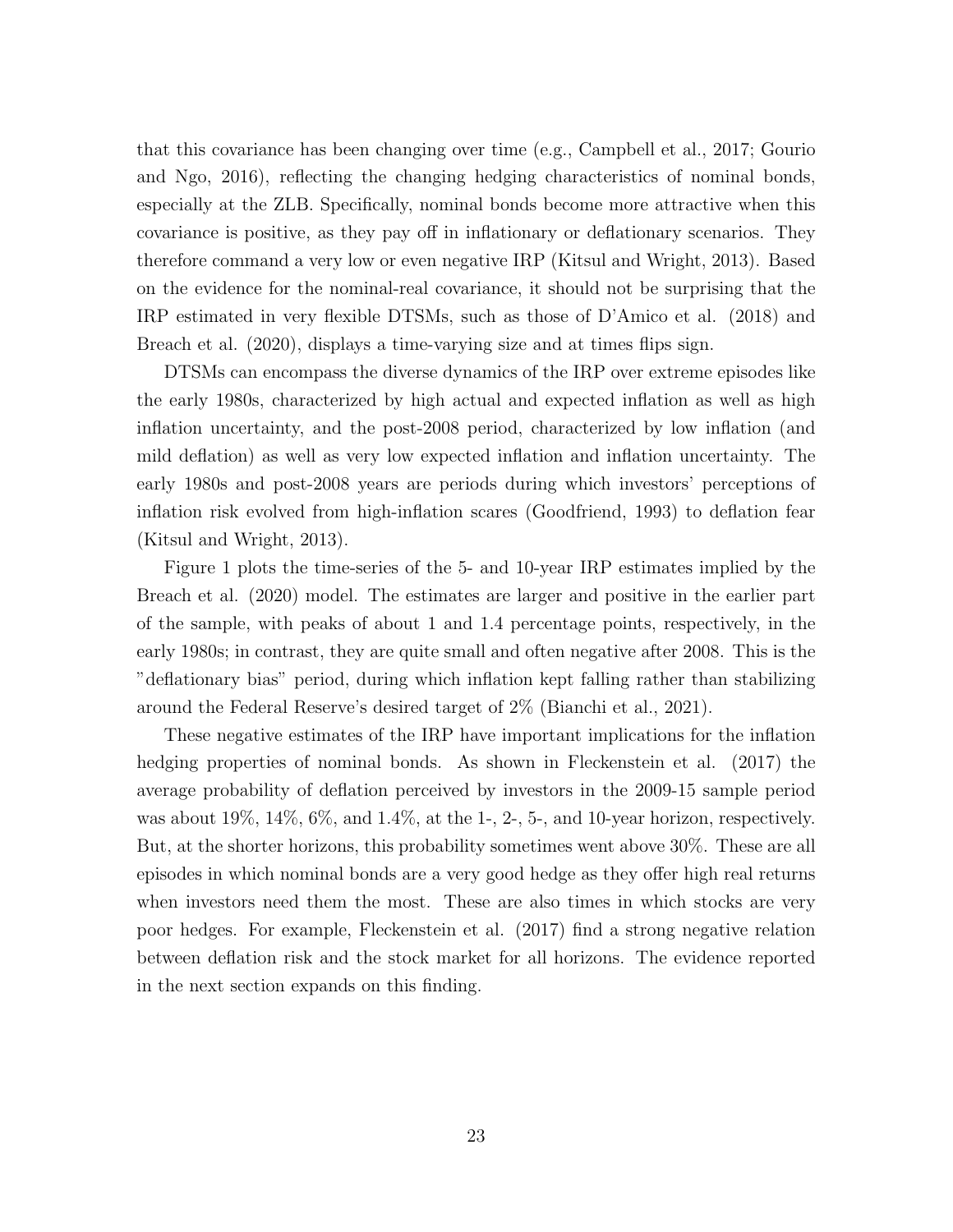

Figure 1: Estimates of the 5- and 10-year Inflation Risk Premium from Breach, D'Amico, and Orphanides (2020)

### 4.2 Cost of inflation risk in other asset classes

In order to obtain the inflation risk priced in stock returns, Boons et al. (2020) measure the quantity of inflation risk by their conditional inflation betas, that is, the slope coefficient in a rolling regression of stock returns on inflation shocks. Then, they separate the conditional inflation betas into a portfolio-specific and time-specific components. Finally, to obtain the price of inflation risk, each month they run crosssectional regressions of individual stock returns on lagged inflation betas, controlling for capitalization, book-to-market, and momentum. The time-series of estimated slope coefficients represent their IRP estimates.

They show that IRP varies over time with the nominal-real covariance, that is, the same object that drives the IRP embedded in nominal bonds (shown in equation 8). For a one-standard-deviation increase in this covariance, the IRP increases by about 3% to 4%, with larger effects as the holding period grows from one to 12 months. In particular, from 1960s to early 2000s, the IRP is strongly statistically significant and almost monotonically decreasing in inflation betas, indicating that investors are willing to loose about a 7% return to hold the portfolio with the highest inflation beta. Post-2002, the IRP becomes positive, increasing rather than decreasing in inflation betas, indicating that investors require extra compensation to hold stock portfolios highly exposed to inflation. This is consistent with the reversal in the nominal-real covariance from negative to positive since the early 2000s. In other words, during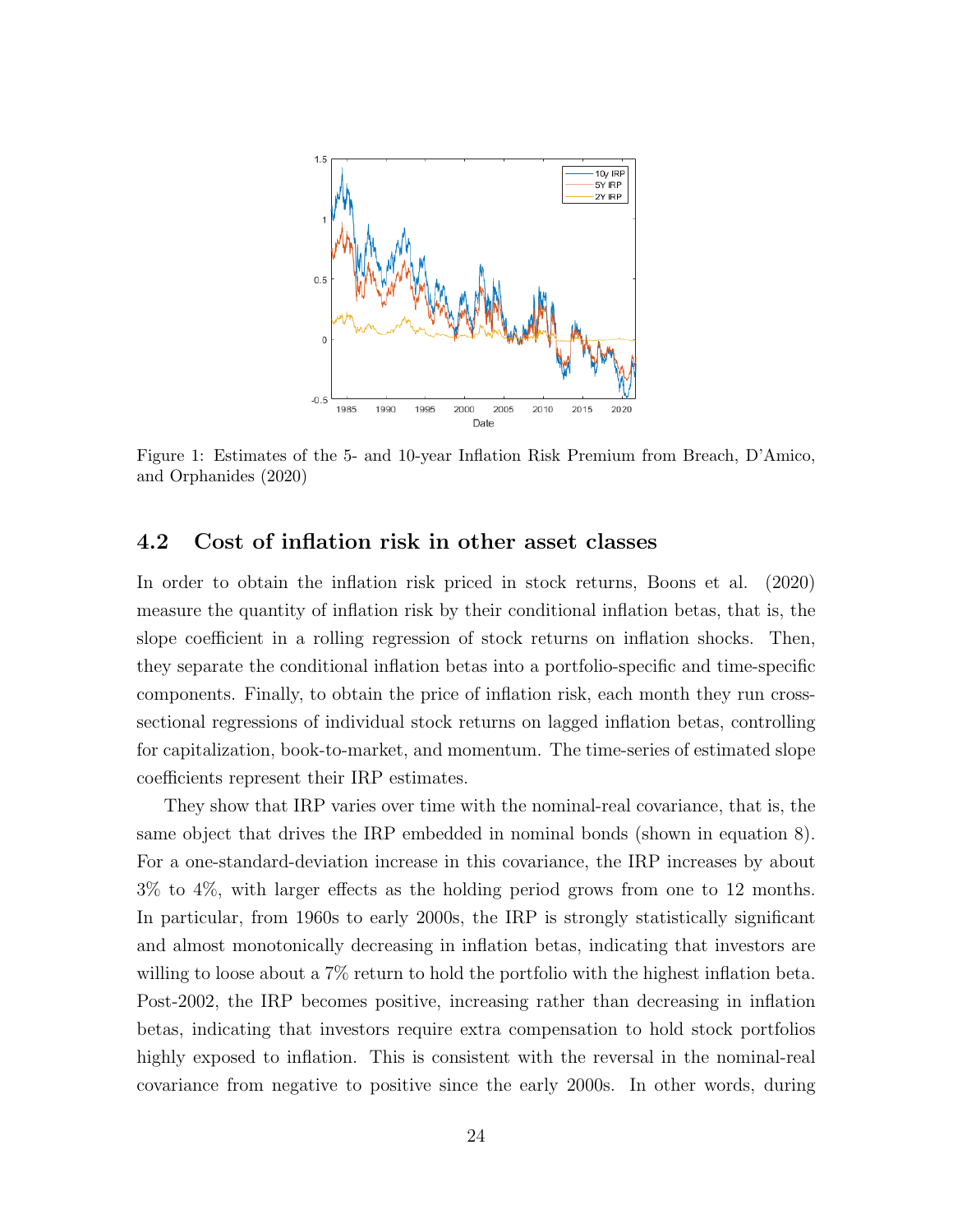periods characterized by disinflation or deflation risk, stocks are not attractive as a hedge anymore, while nominal bonds become extremely attractive, as demonstrated by their very low or negative IRP estimates.

Turning to the IRP estimates for other real assets, FLR also run Fama-McBeth cross-sectional regressions of average returns onto asset inflation betas. Across all 38 portfolios that include stock industry portfolios, Treasury maturity-sorted portfolios, corporate bond maturity-sorted portfolios, currency carry portfolios, commodities, REITs, and international stocks, the price of headline CPI inflation risk is not statistically significant, the price of energy inflation risk is positive but also insignificant, and the price of core inflation risk is negative and significant (nearly for all assets). Their estimates imply that if an asset increases one unit of exposure to core inflation, investors require 1.07% of excess returns per annum.

## Bibliography

Ajello, A., L. Benzoni, and O. Chyruk, 2020. Core and 'Crust': Consumer Prices and the Term Structure of Interest Rates. The Review of Financial Studies, 33 (8), 3719–65.

Ang, A., Brière, M., and Signori, O., 2012. Inflation and individual equities. Financial Analysts Journal, 68(4), 36–55.

Bampinas, G., and T., Panagiotidis, 2016. Hedging inflation with individual stocks: A long-run portfolio analysis. North American Journal of Economics and Finance, 37, 374-392.

Bakshi, G., X. Gao, and A. G. Rossi, 2019. Understanding the Sources of Risk Underlying the Cross Section of Commodity Returns. Management Science 65 (2), 619-641.

Bianchi, F., L. Melosi, and M. Rottner, 2021. Hitting the Elusive Inflation Target. NBER Working Paper, No. 26279, September.

Boons, M., F. Duarte, F. de Roon, and M. Szymanowska, 2020. Time-varying inflation risk and stock returns. Journal of Financial Economics 136, 444-470.

Boudoukh, J. and M. Richardson, 1993. Stock returns and inflation: A longhorizon perspective. The American economic review 83 (5), 1346-1355.

Breach, T., S., D'Amico, and A., Orphanides, 2020. The term structure and inflation uncertainty. Journal of Financial Economics 138, 388-414.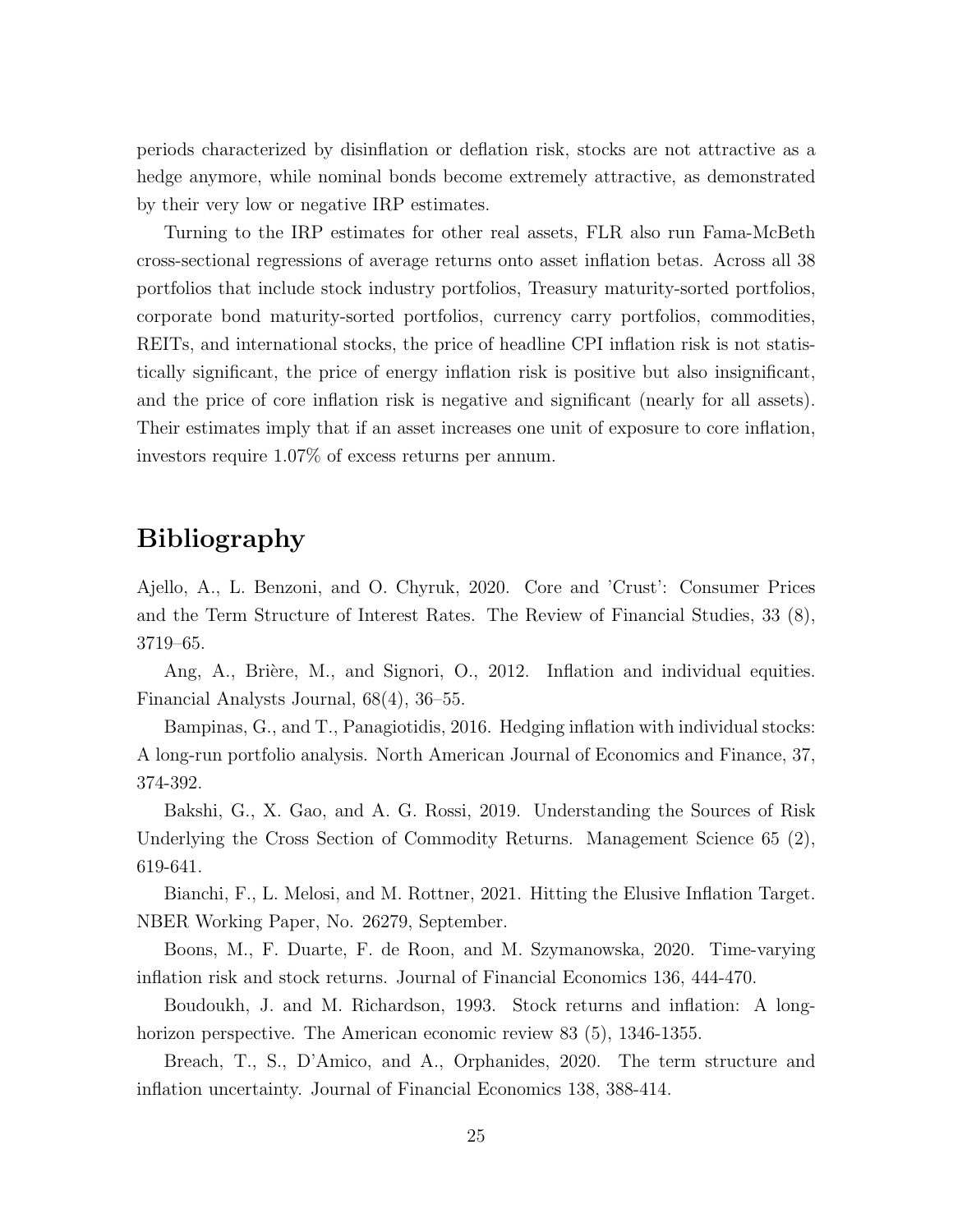Campbell JY, Sunderam A, Viceira LM., 2017. Inflation Bets or Deflation Hedges? The Changing Risks of Nominal Bonds. Critical Finance Review, 6(2), 263-301.

Chernov, M., P. Mueller, 2012. The term structure of inflation expectations. Journal of Financial Economics 106, 367-394.

Christensen, J. H.E., J. A. Lopez, and G. D. Rudebusch, 2012. Extracting deflation probability forecasts from treasury yields. International Journal of Central Banking 8(4), 21-60.

D'Amico, S., D. Kim and M. Wei, 2018. Tips from TIPS: the information content of Treasury inflation-protected security prices. Journal of Financial and Quantitative Analysis 53, 395-436.

David, A. , Veronesi, P. ,2013. What ties return volatilities to price valuations and fundamentals? Journal of Political Economy 121 (4), 682–746 .

Downing, C. T., Longstaff, F. A., and Rierson, M. A., 2012. Inflation tracking portfolios. National Bureau of Economic Research, w18135.

Erb, C., and C. R. Harvey, 2006. The strategical and tactical value of commodity futures. Financial Analysts Journal, 62(2), 69-97.

Fang, X., Y., Liu, and N. Roussanov. 2021. Getting to the core: Inflation risks within and across asset classes. Working Paper, May.

Fleckenstein, M., F. A. Longstaff, and H. Lustig, 2017. Deflation risk. The Review of Financial Studies 30 (8), 2719-2760.

Fleming, M. J. and J. R. Sporn, 2013. Trading activity and price transparency in the inflation swap market. FRBNY Economic Policy Review, May.

Goodfriend, M., 1993. Interest Rate Policy and the Inflation Scare Problem: 1979– 1992. Reserve Bank of Richmond Economic Quarterly Volume 79/1 Winter 1993.

Gorton, G. and K. G. Rouwenhorst, 2006. Facts and fantasies about commodity futures. Financial Analysts Journal 62 (2), 47-68.

Gourio, F. and P. Ngo, 2020. Risk Premia at the ZLB: a Macroeconomic Interpretation. Working Paper.

Grishchenko, O. V., J. Vanden, and J. Zhang, 2016. The Information Content of the Embedded Deflation Option in TIPS. Journal of Banking and Finance 65, 1-26.

Gürkaynak, Refet S., Brian Sack, and Jonathan H. Wright, 2007. The U.S. Treasury Yield Curve: 1961 to the Present. Journal of Monetary Economics, 54(8), 2291- 2304.

Haubrich J., G. Pennacchi, P. Ritchken, 2012. Inflation Expectations, Real Rates,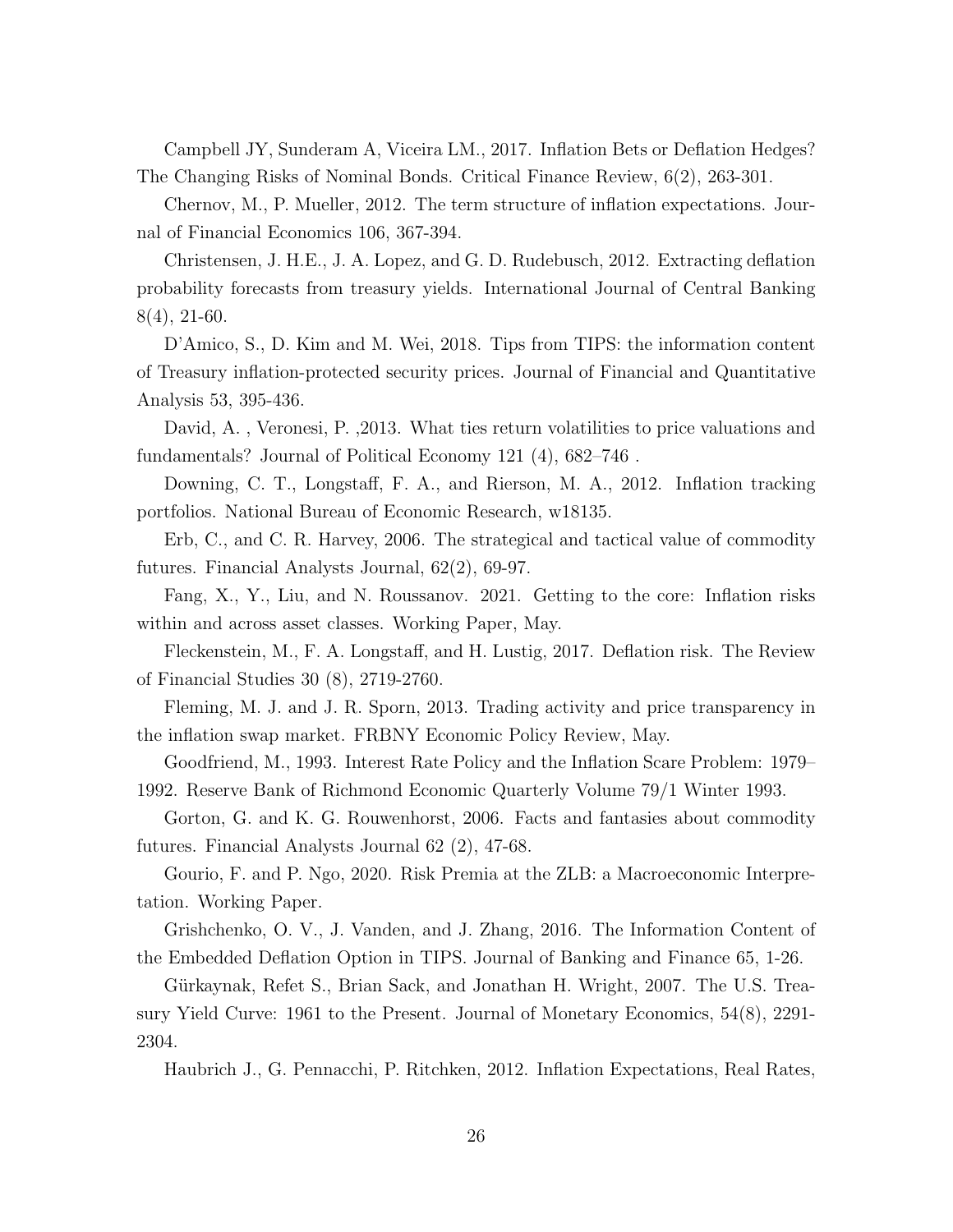and Risk Premia: Evidence from Inflation Swaps. Review of Finacial Studies 25, 1588-1629.

Kat, H. M., and R. C. A. Oomen, 2006. What every investor should know about commodities (Part II). Alternative Investment Research Center Working Paper, No.0033.

Katz, M., H. Lustig, and L. Nielsen, 2017. Are Stocks Real Assets? Sticky Discount Rates in Stock Markets. Review of Financial Studies 30 (2), 539-587.

Kerkhof, J. 2005. Inflation derivatives explained, Fixed Income Quantitative Research, Lehman Brothers (July), 1–80.

Kitsul, Y. and J. H. Wright, 2013. The Economics of Options-Implied Inflation Probability Density Functions. Journal of Financial Economics 110, 696-711.

Leombroni, M., M. Piazzesi, M. Schneider, and C. Rogers, 2020. Inflation and the price of real assets. Technical report, National Bureau of Economic Research.

Lustig, H., N. Roussanov, and A. Verdelhan, 2011. Common risk factors in currency markets. The Review of Financial Studies 24 (11), 3731-3777.

Lustig, H., N. Roussanov, and A. Verdelhan, 2014. Countercyclical currency risk premia. Journal of Financial Economics 111 (3), 527-553.

Menkhoff, L., L. Sarno, M. Schmeling, and A. Schrimpf (2017). Currency value. The Review of Financial Studies 30 (2), 416-441.

Parikh, H., R. K. Malladi, and F. J. Fabozzi, 2019. Preparing for higher inflation: Portfolio solutions using U.S. equities. Review of Financial Economics, 542-554.

Park, J., Mullineaux, D.J., Chew, I.K., 1990. Are REITs inflation hedges? The Journal of Real Estate Finance and Economics, 3, 91-103.

Verdelhan, A., 2018. The share of systematic variation in bilateral exchange rates. The Journal of Finance 73 (1), 375-418.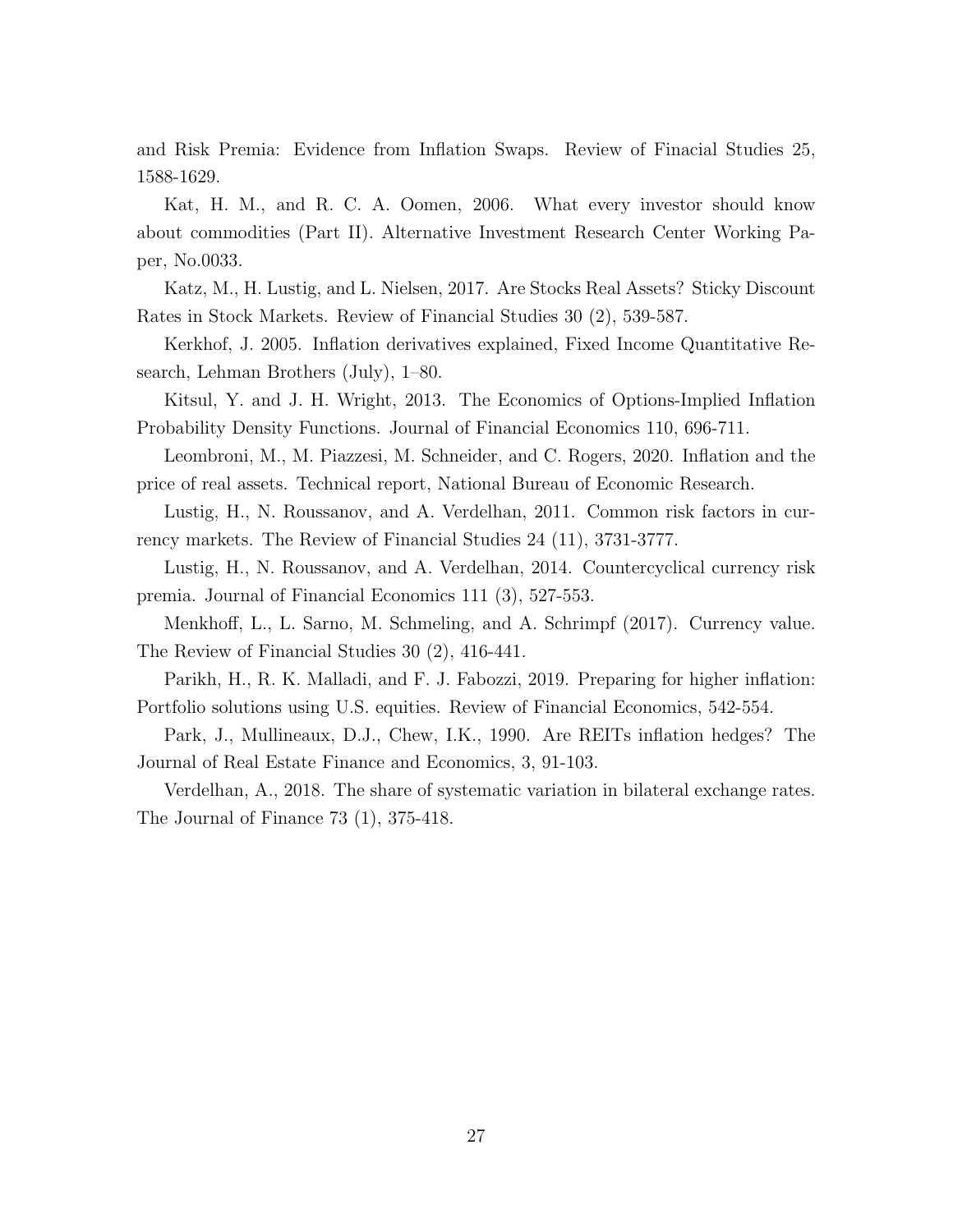| <b>Headline CPI VS:</b>         | 1 <sub>m</sub> | 3m       | 6m      | 1y      | 2y      | 5y       | 10 <sub>y</sub> | 30y      |
|---------------------------------|----------------|----------|---------|---------|---------|----------|-----------------|----------|
| Agriculture_Subindex            | 0.05           | 0.18     | 0.31    | 0.56    | 0.59    | 0.64     | 0.67            | 0.69     |
| Energy_Subindex                 | 0.32           | 0.58     | 0.70    | 0.73    | 0.77    | $0.80\,$ | 0.82            | 0.83     |
| Gold_Subindex                   | 0.04           | 0.04     | 0.03    | 0.03    | 0.03    | 0.03     | 0.04            | 0.05     |
| Copper_Subindex                 | 0.23           | 0.41     | 0.51    | 0.55    | 0.57    | 0.58     | 0.58            | 0.58     |
| Natural Gas_Subindex            | 0.07           | 0.24     | 0.34    | 0.55    | 0.57    | 0.59     | 0.61            | 0.62     |
| Alluminum_Subindex              | 0.18           | 0.37     | 0.51    | 0.57    | 0.60    | 0.62     | 0.62            | 0.63     |
| Silver_Subindex                 | 0.09           | 0.14     | 0.16    | 0.16    | 0.16    | 0.17     | 0.18            | 0.19     |
| GSCI_Index                      | 0.33           | 0.60     | 0.70    | 0.75    | 0.78    | $0.81\,$ | 0.83            | 0.84     |
| WTI_Crude                       | 0.52           | 0.64     | 0.73    | 0.74    | 0.76    | 0.78     | 0.80            | 0.80     |
| <b>Brent_Crude</b>              | 0.56           | 0.67     | 0.74    | 0.76    | 0.76    | 0.76     | 0.77            | 0.78     |
| <b>S&amp;P 500</b>              | 0.04           | 0.21     | 0.32    | 0.36    | 0.38    | 0.40     | 0.41            | 0.42     |
| Wilshire_5000                   | 0.04           | 0.21     | 0.31    | 0.35    | 0.36    | 0.38     | 0.38            | 0.37     |
| S&P_Oil and Gas_Equipment       | 0.13           | 0.38     | 0.50    | 0.54    | 0.57    | 0.58     | 0.59            | 0.59     |
| S&P_Oil and Gas_Production      | 0.09           | 0.37     | 0.55    | 0.68    | 0.72    | 0.77     | 0.79            | 0.81     |
| S&P_Technology_Hardware         | 0.04           | 0.12     | 0.16    | 0.17    | 0.18    | $0.18\,$ | 0.18            | $0.18\,$ |
| S&P_Metals_Mining               | 0.02           | 0.22     | 0.32    | 0.33    | 0.34    | 0.34     | 0.35            | 0.36     |
| S&P_Financials                  | $0.06\,$       | 0.25     | 0.33    | 0.25    | 0.22    | 0.20     | 0.19            | $0.18\,$ |
| S&P Insurance                   | 0.01           | 0.23     | 0.32    | 0.33    | 0.33    | 0.33     | 0.33            | 0.31     |
| S&P_Softwares                   | 0.05           | 0.10     | 0.11    | 0.00    | $-0.18$ | $-0.33$  | $-0.38$         | $-0.43$  |
| S&P_Semiconductors              | 0.00           | 0.11     | 0.17    | 0.20    | 0.21    | 0.21     | 0.22            | 0.24     |
| S&P_Telecom                     | $-0.06$        | 0.01     | 0.09    | 0.13    | 0.15    | 0.15     | 0.15            | 0.14     |
| <b>BCOM</b> Index               | 0.27           | 0.55     | 0.63    | 0.72    | 0.72    | 0.73     | 0.74            | 0.75     |
| WTI_1Month future               | 0.31           | 0.55     | 0.69    | 0.70    | 0.75    | 0.79     | 0.81            | 0.82     |
| WTI_2Year future                | 0.38           | 0.63     | 0.75    | 0.79    | 0.81    | 0.82     | 0.83            | 0.84     |
| Brent_1Month future             | 0.33           | 0.56     | 0.70    | 0.72    | 0.77    | $0.80\,$ | 0.82            | 0.83     |
| Silver                          | 0.09           | 0.14     | 0.15    | 0.15    | 0.16    | 0.16     | 0.16            | 0.16     |
| Corn                            | 0.03           | 0.13     | 0.24    | 0.46    | 0.43    | 0.43     | 0.42            | 0.42     |
| Wheat                           | $-0.03$        | 0.02     | 0.03    | 0.04    | 0.05    | 0.04     | 0.05            | $0.06\,$ |
| Soybean                         | 0.09           | 0.22     | 0.31    | 0.36    | 0.38    | 0.39     | 0.40            | 0.40     |
| Hogs                            | 0.10           | 0.33     | 0.47    | 0.37    | 0.40    | 0.41     | 0.42            | 0.43     |
| Wilshire_REIT                   | 0.09           | 0.30     | 0.41    | 0.43    | 0.45    | 0.45     | 0.45            | 0.44     |
| EM_Bonds                        | 0.06           | 0.18     | 0.24    | 0.26    | 0.27    | 0.27     | 0.28            | 0.27     |
| <b>JPY/USD</b>                  | 0.01           | 0.10     | 0.14    | 0.16    | 0.17    | $0.18\,$ | 0.18            | 0.19     |
| USD/EUR                         | 0.05           | 0.17     | 0.25    | 0.29    | 0.31    | 0.32     | 0.32            | 0.33     |
| <b>RUB/USD</b>                  | $-0.24$        | $-0.41$  | $-0.50$ | $-0.53$ | $-0.54$ | $-0.55$  | $-0.56$         | $-0.57$  |
| <b>BRL/USD</b>                  | $-0.12$        | $-0.29$  | $-0.37$ | $-0.40$ | $-0.42$ | $-0.42$  | $-0.43$         | $-0.43$  |
| ZAR/USD                         | $-0.10$        | $-0.24$  | $-0.30$ | $-0.32$ | $-0.34$ | $-0.34$  | $-0.34$         | $-0.34$  |
| Treas 2Y_RollingReturn          | $-0.09$        | $-0.15$  | $-0.08$ | 0.14    | 0.22    | 0.32     | 0.36            | 0.38     |
| Treas 5Y_RollingReturn          | $-0.15$        | $-0.25$  | $-0.28$ | $-0.28$ | $-0.29$ | $-0.28$  | $-0.29$         | $-0.30$  |
| Treas 10Y_RollingReturn         | $-0.19$        | $-0.27$  | $-0.29$ | $-0.29$ | $-0.30$ | $-0.29$  | $-0.30$         | $-0.30$  |
| Treas 30Y_RollingReturn         | $-0.24$        | $-0.31$  | $-0.31$ | $-0.32$ | $-0.32$ | $-0.33$  | $-0.33$         | $-0.32$  |
| Fama-French: MKT_ER             | 0.03           | 0.19     | 0.27    | 0.30    | 0.32    | 0.33     | 0.33            | 0.33     |
| Fama-French: SMALL - BIG        | 0.02           | 0.04     | 0.07    | 0.09    | 0.09    | 0.10     | 0.09            | 0.09     |
| Fama-French: HIGH - LOW         | 0.05           | 0.16     | 0.29    | 0.35    | 0.38    | 0.39     | 0.39            | 0.39     |
| Fama-French: ROBUST - WEAK      | $-0.03$        | $0.02\,$ | 0.08    | 0.10    | 0.12    | 0.12     | 0.12            | 0.12     |
| Fama-French: CONSERV. - AGRESS. | $-0.07$        | $-0.06$  | $-0.04$ | $-0.03$ | $-0.02$ | $-0.01$  | $-0.02$         | $-0.04$  |
| T-bill                          | 0.12           | 0.16     | 0.22    | 0.39    | 0.48    | 0.52     | 0.50            | 0.50     |
| Gold                            | 0.07           | 0.06     | 0.03    | 0.01    | 0.00    | $-0.01$  | $-0.01$         | $-0.01$  |
| Case_Shiller                    | 0.30           | 0.38     | 0.43    | 0.41    | 0.48    | 0.60     | 0.68            | 0.76     |

TABLE A1: Correlations of inflation indices with asset returns, since 1999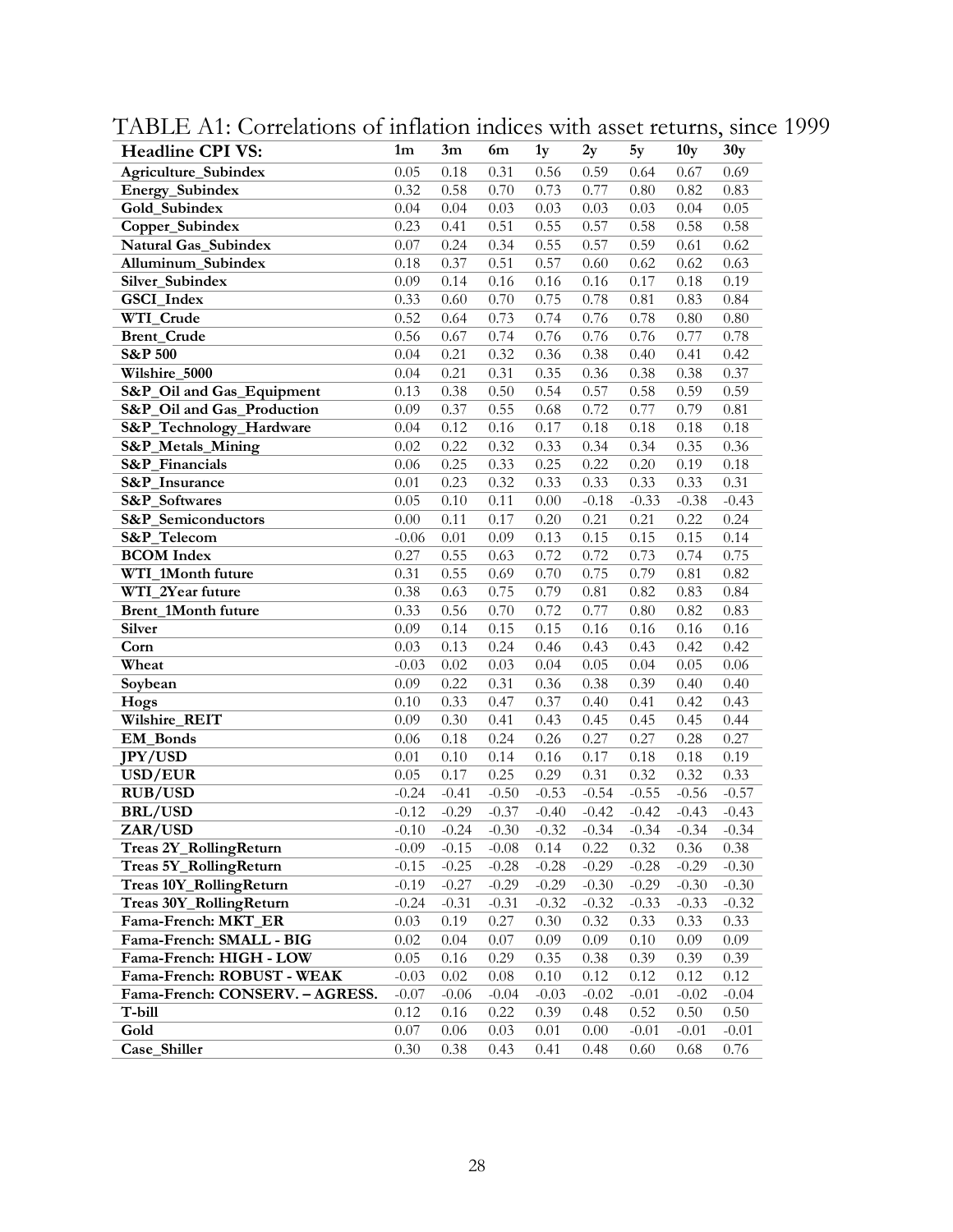| <b>GSCI Index VS:</b>                                 | 1 <sub>m</sub> | 3m      | 6m       | 1y      | 2y       | 5y      | 10 <sub>y</sub> | 30y     |
|-------------------------------------------------------|----------------|---------|----------|---------|----------|---------|-----------------|---------|
| Agriculture_Subindex                                  | 0.44           | 0.46    | 0.47     | 0.48    | 0.48     | 0.48    | 0.48            | 0.48    |
| Energy_Subindex                                       | 0.97           | 0.98    | 0.98     | 0.98    | 0.98     | 0.99    | 0.99            | 0.99    |
| Gold_Subindex                                         | 0.26           | 0.21    | 0.21     | 0.20    | 0.20     | 0.20    | 0.20            | 0.21    |
| Copper_Subindex                                       | 0.56           | 0.66    | 0.70     | 0.72    | 0.72     | 0.72    | 0.72            | 0.73    |
| <b>Natural Gas Subindex</b>                           | 0.40           | 0.42    | 0.56     | 0.69    | 0.76     | 0.80    | 0.82            | 0.83    |
| Alluminum_Subindex                                    | 0.44           | 0.55    | 0.63     | 0.62    | 0.62     | 0.63    | 0.63            | 0.63    |
| Silver_Subindex                                       | 0.37           | 0.42    | 0.46     | 0.49    | 0.49     | 0.50    | 0.49            | 0.50    |
| GSCI_Index                                            | 0.65           | 0.86    | 0.90     | 0.93    | 0.96     | 0.98    | 0.99            | 1.00    |
| WTI_Crude                                             | 0.68           | 0.89    | 0.93     | 0.95    | 0.96     | 0.97    | 0.97            | 0.97    |
| <b>Brent_Crude</b>                                    | 0.33           | 0.60    | 0.70     | 0.75    | 0.78     | 0.81    | 0.83            | 0.84    |
| <b>S&amp;P 500</b>                                    | 0.39           | 0.51    | 0.57     | 0.60    | 0.62     | 0.63    | 0.63            | 0.63    |
| Wilshire_5000                                         | 0.41           | 0.53    | 0.59     | 0.62    | 0.64     | 0.65    | 0.65            | 0.66    |
| S&P_Oil and Gas_Equipment                             | 0.67           | 0.77    | 0.82     | 0.84    | 0.85     | 0.85    | 0.85            | 0.86    |
| S&P_Oil and Gas_Production                            | 0.67           | 0.75    | $0.80\,$ | 0.82    | 0.83     | 0.84    | 0.84            | 0.84    |
| S&P_Technology_Hardware                               | 0.28           | 0.33    | 0.35     | 0.36    | 0.36     | 0.36    | 0.36            | 0.37    |
| S&P_Metals_Mining                                     | 0.49           | 0.56    | 0.57     | 0.56    | 0.56     | 0.56    | 0.56            | 0.56    |
| S&P_Financials                                        | 0.28           | 0.45    | 0.52     | 0.46    | 0.40     | 0.37    | 0.36            | 0.36    |
| S&P_Insurance                                         | 0.28           | 0.47    | 0.55     | 0.57    | 0.58     | 0.58    | 0.58            | 0.57    |
| S&P_Softwares                                         | 0.26           | 0.30    | 0.39     | 0.43    | 0.44     | 0.45    | 0.46            | 0.48    |
| S&P_Semiconductors                                    | 0.25           | 0.26    | 0.26     | 0.26    | 0.27     | 0.27    | 0.27            | 0.28    |
| S&P_Telecom                                           | 0.07           | 0.16    | 0.24     | 0.28    | 0.30     | 0.31    | 0.31            | 0.31    |
| <b>BCOM</b> Index                                     | 0.89           | 0.91    | 0.91     | 0.91    | 0.91     | 0.91    | 0.91            | 0.91    |
| WTI_1Month future                                     | 0.91           | 0.94    | 0.96     | 0.97    | 0.97     | 0.98    | 0.98            | 0.98    |
| WTI 2Year future                                      | 0.83           | 0.87    | 0.89     | 0.89    | 0.89     | 0.89    | 0.90            | 0.90    |
| Brent_1Month future                                   | 0.91           | 0.95    | 0.96     | 0.96    | 0.97     | 0.97    | 0.97            | 0.97    |
| Silver                                                | 0.38           | 0.43    | 0.47     | 0.50    | 0.50     | 0.50    | 0.50            | 0.49    |
| Corn                                                  | 0.27           | 0.38    | 0.49     | 0.54    | 0.54     | 0.54    | 0.54            | 0.54    |
| Wheat                                                 | 0.22           | 0.22    | 0.22     | 0.22    | 0.22     | 0.22    | 0.22            | 0.21    |
| Soybean                                               | 0.29           | 0.39    | 0.45     | 0.48    | 0.50     | 0.50    | 0.51            | 0.50    |
| Hogs                                                  | 0.15           | 0.25    | 0.38     | 0.52    | 0.56     | 0.62    | 0.64            | 0.65    |
| Wilshire_REIT                                         | 0.25           | 0.45    | 0.51     | 0.54    | 0.55     | 0.55    | 0.55            | 0.55    |
| EM_Bonds                                              | 0.37           | 0.43    | 0.46     | 0.48    | 0.48     | 0.49    | 0.48            | 0.48    |
| <b>JPY/USD</b>                                        | 0.02           | 0.04    | 0.05     | 0.05    | 0.05     | 0.06    | 0.06            | 0.08    |
| USD/EUR                                               | 0.35           | 0.37    | 0.37     | 0.37    | 0.37     | 0.37    | 0.37            | 0.39    |
| <b>RUB/USD</b>                                        | $-0.49$        | $-0.57$ | $-0.61$  | $-0.62$ | $-0.62$  | $-0.63$ | $-0.63$         | $-0.63$ |
| <b>BRL/USD</b>                                        | $-0.29$        | $-0.39$ | $-0.41$  | $-0.43$ | $-0.43$  | $-0.44$ | $-0.44$         | $-0.44$ |
| ZAR/USD                                               | $-0.34$        | $-0.47$ | $-0.51$  | $-0.52$ | $-0.53$  | $-0.54$ | $-0.54$         | $-0.54$ |
| Treas 2Y_RollingReturn                                | $-0.19$        | $-0.26$ | $-0.21$  | $-0.17$ | $-0.14$  | $-0.13$ | $-0.13$         | $-0.12$ |
| <b>Treas 5Y RollingReturn</b>                         | $-0.21$        | $-0.39$ | $-0.37$  | $-0.35$ | $-0.34$  | $-0.34$ | $-0.35$         | $-0.35$ |
| Treas 10Y_RollingReturn                               | $-0.23$        | $-0.41$ | $-0.44$  | $-0.45$ | $-0.46$  | $-0.46$ | $-0.46$         | $-0.45$ |
| Treas 30Y_RollingReturn                               | $-0.29$        | $-0.48$ | $-0.51$  | $-0.52$ | $-0.53$  | $-0.53$ | $-0.53$         | $-0.52$ |
| Fama-French: MKT_ER                                   | 0.41           | 0.51    | 0.57     | 0.60    | 0.61     | 0.61    | 0.62            | 0.63    |
| Fama-French: SMALL - BIG                              | 0.22           | 0.25    | 0.26     | 0.26    | 0.26     | 0.26    | 0.26            | 0.26    |
| Fama-French: HIGH - LOW<br>Fama-French: ROBUST - WEAK | 0.12           | 0.20    | 0.21     | 0.20    | 0.20     | 0.20    | 0.20            | 0.19    |
|                                                       | $-0.10$        | $-0.11$ | $-0.11$  | $-0.12$ | $-0.12$  | $-0.12$ | $-0.13$         | $-0.13$ |
| Fama-French: CONSERV. - AGRESS.                       | $-0.11$        | $-0.05$ | $-0.03$  | $-0.02$ | $-0.01$  | $-0.01$ | $-0.01$         | 0.00    |
| T-bill                                                | 0.03           | 0.06    | 0.10     | 0.14    | $0.20\,$ | 0.29    | 0.33            | 0.36    |
| Gold                                                  | $-0.04$        | $-0.14$ | $-0.17$  | $-0.18$ | $-0.19$  | $-0.19$ | $-0.19$         | $-0.19$ |
| Case_Shiller                                          | 0.14           | 0.23    | 0.31     | 0.37    | 0.47     | 0.62    | 0.72            | 0.83    |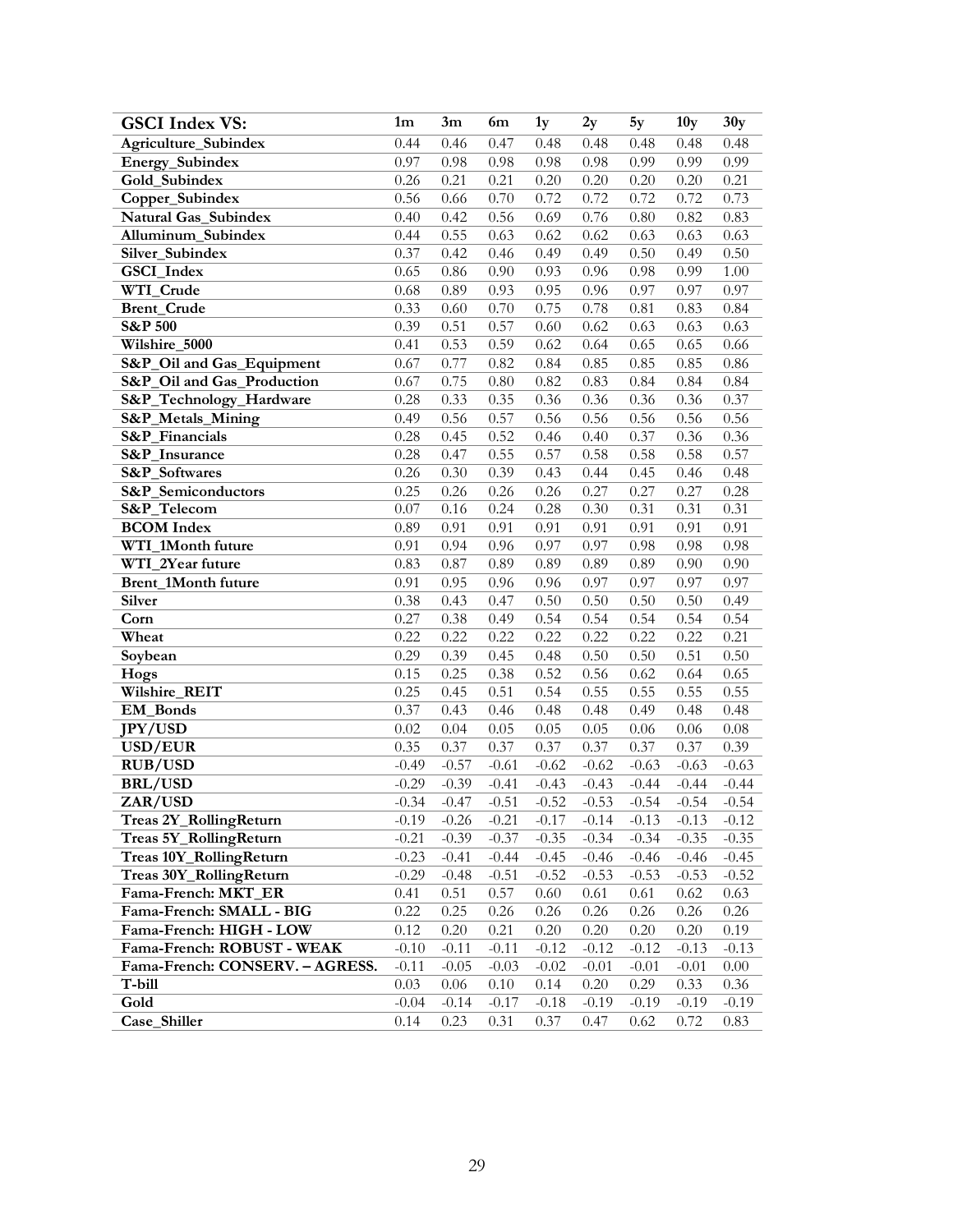| Core CPI VS:                                                  | 1 <sub>m</sub> | 3m       | 6m       | 1y       | 2y           | 5y       | 10 <sub>y</sub> | 30y      |
|---------------------------------------------------------------|----------------|----------|----------|----------|--------------|----------|-----------------|----------|
| Agriculture_Subindex                                          | $-0.01$        | 0.03     | 0.05     | 0.00     | $-0.06$      | $-0.13$  | $-0.15$         | $-0.16$  |
| Energy_Subindex                                               | 0.11           | 0.19     | 0.25     | 0.09     | 0.01         | $-0.07$  | $-0.10$         | $-0.12$  |
| Gold_Subindex                                                 | $-0.02$        | $-0.02$  | $-0.10$  | $-0.24$  | $-0.32$      | $-0.42$  | $-0.46$         | $-0.48$  |
| Copper_Subindex                                               | 0.10           | 0.13     | $0.08\,$ | $-0.15$  | $-0.29$      | $-0.44$  | $-0.50$         | $-0.53$  |
| Natural Gas_Subindex                                          | 0.01           | 0.00     | $0.00\,$ | $0.18\,$ | 0.23         | 0.29     | 0.32            | 0.35     |
| Alluminum_Subindex                                            | 0.11           | 0.11     | 0.14     | 0.05     | $-0.04$      | $-0.12$  | $-0.15$         | $-0.17$  |
| Silver_Subindex                                               | 0.02           | 0.04     | $-0.06$  | $-0.28$  | $-0.40$      | $-0.51$  | $-0.56$         | $-0.59$  |
| GSCI_Index                                                    | 0.12           | 0.20     | 0.23     | $0.07\,$ | $-0.04$      | $-0.13$  | $-0.17$         | $-0.19$  |
| WTI_Crude                                                     | 0.23           | 0.28     | 0.29     | 0.13     | 0.05         | $-0.02$  | $-0.05$         | $-0.07$  |
| <b>Brent_Crude</b>                                            | 0.23           | 0.29     | 0.30     | 0.12     | 0.02         | $-0.09$  | $-0.13$         | $-0.17$  |
| CPI_Headline                                                  | 0.58           | 0.64     | 0.62     | 0.51     | 0.51         | 0.55     | 0.57            | 0.60     |
| <b>S&amp;P 500</b>                                            | $-0.04$        | $-0.02$  | $-0.02$  | $-0.17$  | $-0.28$      | $-0.39$  | $-0.44$         | $-0.47$  |
| Wilshire_5000                                                 | $-0.05$        | $-0.04$  | $-0.03$  | $-0.21$  | $-0.32$      | $-0.44$  | $-0.49$         | $-0.54$  |
| S&P_Oil and Gas_Equipment                                     | $-0.02$        | 0.08     | 0.15     | $-0.06$  | $-0.19$      | $-0.33$  | $-0.39$         | $-0.44$  |
| S&P_Oil and Gas_Production                                    | $-0.02$        | 0.11     | 0.21     | 0.13     | 0.03         | $-0.05$  | $-0.09$         | $-0.14$  |
| S&P_Technology_Hardware                                       | $0.01\,$       | $-0.04$  | $-0.11$  | $-0.29$  | $-0.35$      | $-0.43$  | $-0.47$         | $-0.50$  |
| S&P_Metals_Mining                                             | $-0.04$        | 0.04     | 0.10     | $-0.04$  | $-0.11$      | $-0.17$  | $-0.19$         | $-0.19$  |
| S&P_Financials                                                | $-0.04$        | 0.02     | 0.05     | 0.04     | $-0.03$      | $-0.10$  | $-0.13$         | $-0.16$  |
| <b>S&amp;P</b> Insurance                                      | $-0.09$        | $-0.04$  | $0.01\,$ | $-0.02$  | $-0.11$      | $-0.20$  | $-0.25$         | $-0.27$  |
| S&P_Softwares                                                 | $-0.02$        | $-0.06$  | $-0.08$  | $-0.26$  | $-0.38$      | $-0.49$  | $-0.54$         | $-0.56$  |
| S&P_Semiconductors                                            | 0.03           | $-0.01$  | $-0.03$  | $-0.23$  | $-0.33$      | $-0.43$  | $-0.46$         | $-0.49$  |
| S&P_Telecom                                                   | $-0.05$        | $-0.05$  | $-0.08$  | $-0.28$  | $-0.39$      | $-0.51$  | $-0.55$         | $-0.58$  |
| <b>BCOM</b> Index                                             | 0.10           | 0.18     | 0.20     | 0.09     | $-0.01$      | $-0.09$  | $-0.12$         | $-0.15$  |
| WTI_1Month future                                             | 0.13           | 0.21     | 0.29     | 0.10     | 0.04         | $-0.03$  | $-0.06$         | $-0.09$  |
| WTI_2Year future                                              | 0.18           | 0.26     | 0.31     | 0.13     | 0.03         | $-0.06$  | $-0.11$         | $-0.14$  |
| Brent_1Month future                                           | 0.13           | 0.22     | 0.29     | 0.11     | 0.03         | $-0.04$  | $-0.07$         | $-0.09$  |
| <b>Silver</b>                                                 | 0.03           | 0.05     | $-0.05$  | $-0.27$  | $-0.38$      | $-0.51$  | $-0.55$         | $-0.57$  |
| Corn                                                          | 0.05           | 0.09     | 0.11     | 0.08     | $-0.02$      | $-0.11$  | $-0.14$         | $-0.16$  |
| Wheat                                                         | $-0.06$        | $-0.03$  | $-0.03$  | 0.07     | $0.08\,$     | 0.09     | 0.11            | 0.14     |
| Soybean                                                       | 0.06           | 0.13     | 0.18     | $-0.03$  | $-0.06$      | $-0.10$  | $-0.12$         | $-0.13$  |
| Hogs                                                          | 0.01           | 0.20     | 0.34     | $-0.07$  | $-0.18$      | $-0.30$  | $-0.36$         | $-0.40$  |
| Wilshire_REIT                                                 | $-0.05$        | 0.02     | 0.06     | $-0.05$  | $-0.17$      | $-0.29$  | $-0.34$         | $-0.35$  |
| EM_Bonds                                                      | 0.02           | 0.07     | $-0.01$  | $-0.18$  | $-0.27$      | $-0.36$  | $-0.39$         | $-0.42$  |
| <b>JPY/USD</b>                                                | $-0.01$        | 0.03     | 0.09     | 0.27     | 0.34         | 0.41     | 0.45            | 0.46     |
| USD/EUR                                                       | $-0.08$        | $-0.02$  | $0.00\,$ | $-0.11$  | $-0.28$      | $-0.43$  | $-0.48$         | $-0.52$  |
| <b>RUB/USD</b>                                                | $-0.15$        | $-0.24$  | $-0.25$  | $-0.05$  | 0.02         | 0.10     | 0.13            | 0.14     |
| <b>BRL/USD</b>                                                | $-0.05$        | $-0.11$  | $-0.13$  | 0.05     | $0.16\,$     | 0.28     | 0.32            | 0.36     |
| ZAR/USD                                                       | 0.05           | 0.01     | 0.05     | 0.30     | 0.45         | 0.58     | 0.63            | 0.67     |
| Treas 2Y_RollingReturn                                        | 0.04           | 0.04     | $0.08\,$ | 0.31     | 0.40         | 0.53     | 0.59            | 0.64     |
| Treas 5Y_RollingReturn                                        | 0.02           | 0.00     | $-0.05$  | 0.12     | 0.23         | 0.36     | 0.41            | 0.44     |
| Treas 10Y_RollingReturn                                       | $0.00\,$       | $0.00\,$ | $-0.07$  | 0.02     | 0.10         | 0.19     | 0.22            | 0.23     |
| Treas 30Y_RollingReturn                                       | $-0.04$        | $-0.06$  | $-0.09$  | $-0.01$  | 0.05         | 0.10     | 0.13            | 0.14     |
| Fama-French: MKT_ER                                           | $-0.06$        | $-0.05$  | $-0.07$  | $-0.28$  | $-0.40$      | $-0.53$  | $-0.58$         | $-0.63$  |
| Fama-French: SMALL - BIG                                      | $-0.07$        | $-0.06$  | 0.03     | $-0.08$  | $-0.17$      | $-0.25$  | $-0.28$         | $-0.31$  |
| Fama-French: HIGH - LOW                                       | $-0.01$        | $0.08\,$ | 0.14     | 0.32     | 0.29<br>0.54 | $0.28\,$ | 0.28            | $0.28\,$ |
| Fama-French: ROBUST - WEAK<br>Fama-French: CONSERV. - AGRESS. | 0.02           | 0.09     | $0.18\,$ | 0.41     |              | 0.64     | 0.68            | 0.71     |
| T-bill                                                        | $-0.05$        | $-0.04$  | 0.03     | 0.21     | 0.29         | 0.37     | 0.39            | 0.43     |
|                                                               | 0.05           | 0.07     | 0.11     | 0.20     | 0.20         | 0.14     | $0.08\,$        | 0.05     |
| Gold<br>Case_Shiller                                          | 0.00           | 0.01     | $-0.09$  | $-0.22$  | $-0.31$      | $-0.40$  | $-0.45$         | $-0.47$  |
|                                                               | 0.16           | 0.26     | 0.42     | 0.52     | 0.56         | 0.62     | 0.66            | 0.70     |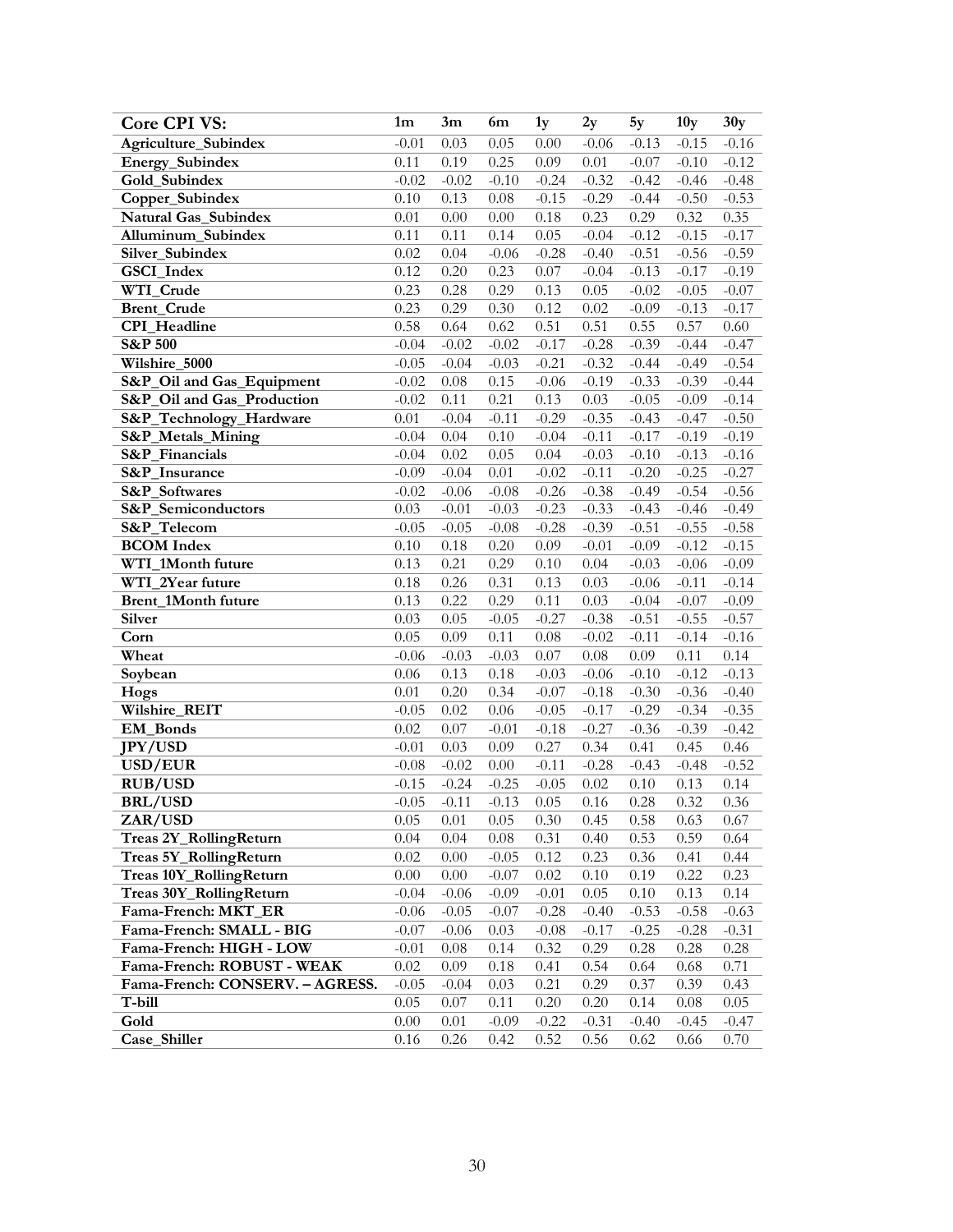| <b>CPI</b> Energy VS:           | 1 <sub>m</sub> | 3m       | 6m      | 1y      | 2y       | 5y      | 10 <sub>y</sub> | 30y     |
|---------------------------------|----------------|----------|---------|---------|----------|---------|-----------------|---------|
| Agriculture_Subindex            | 0.06           | 0.21     | 0.36    | 0.60    | 0.66     | 0.71    | 0.73            | 0.75    |
| Energy_Subindex                 | 0.30           | 0.62     | 0.76    | 0.89    | 0.93     | 0.96    | 0.97            | 0.98    |
| Gold_Subindex                   | 0.00           | $-0.01$  | $-0.01$ | 0.00    | 0.00     | 0.00    | $-0.01$         | $-0.02$ |
| Copper_Subindex                 | 0.23           | 0.46     | 0.55    | 0.62    | 0.66     | 0.68    | 0.69            | 0.69    |
| Natural Gas_Subindex            | 0.06           | 0.29     | 0.42    | 0.67    | 0.69     | 0.73    | 0.75            | 0.77    |
| Alluminum_Subindex              | 0.18           | 0.40     | 0.54    | 0.56    | 0.55     | 0.56    | 0.56            | 0.57    |
| Silver_Subindex                 | 0.07           | 0.11     | 0.20    | 0.35    | 0.52     | 0.66    | 0.72            | 0.75    |
| GSCI_Index                      | 0.34           | 0.67     | 0.78    | 0.88    | 0.91     | 0.94    | 0.96            | 0.97    |
| WTI_Crude                       | 0.55           | 0.70     | 0.79    | 0.89    | 0.92     | 0.94    | 0.95            | 0.96    |
| <b>Brent_Crude</b>              | 0.60           | 0.75     | 0.82    | 0.90    | 0.93     | 0.95    | 0.96            | 0.96    |
| CPI_Headline                    | 0.92           | 0.94     | 0.95    | 0.90    | 0.84     | 0.77    | 0.73            | 0.70    |
| <b>S&amp;P 500</b>              | 0.08           | 0.29     | 0.40    | 0.44    | 0.46     | 0.48    | 0.48            | 0.50    |
| Wilshire_5000                   | 0.07           | 0.25     | 0.39    | 0.40    | 0.40     | 0.41    | 0.40            | 0.41    |
| S&P_Oil and Gas_Equipment       | 0.18           | 0.45     | 0.63    | 0.73    | 0.79     | 0.83    | 0.84            | 0.84    |
| S&P_Oil and Gas_Production      | 0.11           | 0.44     | 0.62    | 0.76    | 0.81     | 0.85    | 0.86            | 0.87    |
| S&P_Technology_Hardware         | 0.05           | 0.14     | 0.15    | 0.16    | 0.17     | 0.17    | 0.16            | 0.15    |
| S&P_Metals_Mining               | 0.07           | 0.27     | 0.44    | 0.55    | 0.60     | 0.63    | 0.64            | 0.65    |
| S&P_Financials                  | 0.08           | 0.31     | 0.43    | 0.42    | 0.40     | 0.39    | 0.39            | 0.39    |
| <b>S&amp;P</b> Insurance        | 0.04           | 0.28     | 0.36    | 0.37    | 0.35     | 0.34    | 0.33            | 0.33    |
| S&P_Softwares                   | 0.06           | 0.15     | 0.17    | 0.18    | 0.19     | 0.19    | 0.20            | 0.20    |
| S&P_Semiconductors              | 0.01           | 0.10     | 0.12    | 0.13    | 0.14     | 0.14    | 0.14            | 0.14    |
| S&P_Telecom                     | $-0.03$        | 0.03     | 0.10    | 0.17    | 0.21     | 0.24    | 0.25            | 0.24    |
| <b>BCOM</b> Index               | 0.29           | 0.65     | 0.76    | 0.91    | 0.93     | 0.94    | 0.95            | 0.95    |
| WTI 1Month future               | 0.30           | 0.58     | 0.73    | 0.85    | 0.90     | 0.94    | 0.95            | 0.96    |
| WTI_2Year future                | 0.38           | 0.67     | 0.80    | 0.86    | 0.89     | 0.92    | 0.93            | 0.93    |
| Brent_1Month future             | 0.34           | 0.62     | 0.75    | 0.87    | 0.91     | 0.94    | 0.95            | 0.96    |
| <b>Silver</b>                   | 0.09           | 0.13     | 0.21    | 0.35    | 0.52     | 0.68    | 0.74            | 0.79    |
| Corn                            | $-0.01$        | 0.09     | 0.20    | 0.48    | 0.53     | 0.59    | 0.61            | 0.63    |
| Wheat                           | $-0.01$        | $0.00\,$ | 0.10    | 0.22    | 0.24     | 0.25    | 0.26            | 0.28    |
| Soybean                         | 0.09           | 0.22     | 0.29    | 0.35    | 0.36     | 0.38    | 0.39            | 0.39    |
| Hogs                            | 0.13           | 0.32     | 0.45    | 0.49    | 0.54     | 0.58    | 0.60            | 0.62    |
| Wilshire_REIT                   | 0.13           | 0.35     | 0.41    | 0.46    | 0.48     | 0.50    | 0.51            | 0.52    |
| EM_Bonds                        | 0.07           | 0.22     | 0.28    | 0.31    | 0.32     | 0.34    | 0.35            | 0.35    |
| <b>JPY/USD</b>                  | 0.02           | 0.10     | 0.04    | $-0.10$ | $-0.13$  | $-0.16$ | $-0.17$         | $-0.19$ |
| USD/EUR                         | 0.08           | 0.22     | 0.30    | 0.30    | 0.28     | 0.28    | 0.27            | 0.27    |
| <b>RUB/USD</b>                  | $-0.24$        | $-0.45$  | $-0.61$ | $-0.70$ | $-0.76$  | $-0.82$ | $-0.84$         | $-0.85$ |
| <b>BRL/USD</b>                  | $-0.13$        | $-0.30$  | $-0.44$ | $-0.56$ | $-0.64$  | $-0.69$ | $-0.71$         | $-0.73$ |
| ZAR/USD                         | $-0.19$        | $-0.36$  | $-0.40$ | $-0.44$ | $-0.44$  | $-0.45$ | $-0.45$         | $-0.45$ |
| Treas 2Y_RollingReturn          | $-0.14$        | $-0.23$  | $-0.17$ | $-0.05$ | $-0.03$  | $-0.02$ | $-0.01$         | $-0.01$ |
| Treas 5Y_RollingReturn          | $-0.20$        | $-0.34$  | $-0.36$ | $-0.37$ | $-0.38$  | $-0.38$ | $-0.37$         | $-0.37$ |
| Treas 10Y_RollingReturn         | $-0.26$        | $-0.37$  | $-0.39$ | $-0.40$ | $-0.40$  | $-0.40$ | $-0.40$         | $-0.40$ |
| Treas 30Y_RollingReturn         | $-0.30$        | $-0.40$  | $-0.42$ | $-0.42$ | $-0.43$  | $-0.44$ | $-0.44$         | $-0.45$ |
| Fama-French: MKT_ER             | $0.08\,$       | 0.28     | 0.37    | 0.41    | 0.43     | 0.44    | 0.45            | 0.45    |
| Fama-French: SMALL - BIG        | $0.10\,$       | 0.14     | 0.15    | 0.16    | 0.16     | 0.16    | 0.16            | 0.15    |
| Fama-French: HIGH - LOW         | $0.06\,$       | $0.18\,$ | 0.27    | 0.24    | $0.18\,$ | 0.15    | 0.13            | 0.09    |
| Fama-French: ROBUST - WEAK      | $-0.09$        | $-0.10$  | $-0.10$ | $-0.10$ | $-0.11$  | $-0.11$ | $-0.10$         | $-0.09$ |
| Fama-French: CONSERV. - AGRESS. | $-0.05$        | $-0.10$  | $-0.11$ | $-0.12$ | $-0.12$  | $-0.12$ | $-0.12$         | $-0.14$ |
| T-bill                          | $0.08\,$       | $0.10\,$ | 0.13    | 0.21    | 0.30     | 0.41    | 0.47            | 0.51    |
| Gold                            | $0.01\,$       | 0.02     | 0.02    | 0.03    | 0.03     | 0.03    | 0.03            | 0.04    |
| Case_Shiller                    | 0.30           | 0.38     | 0.41    | 0.42    | 0.52     | 0.67    | 0.76            | 0.85    |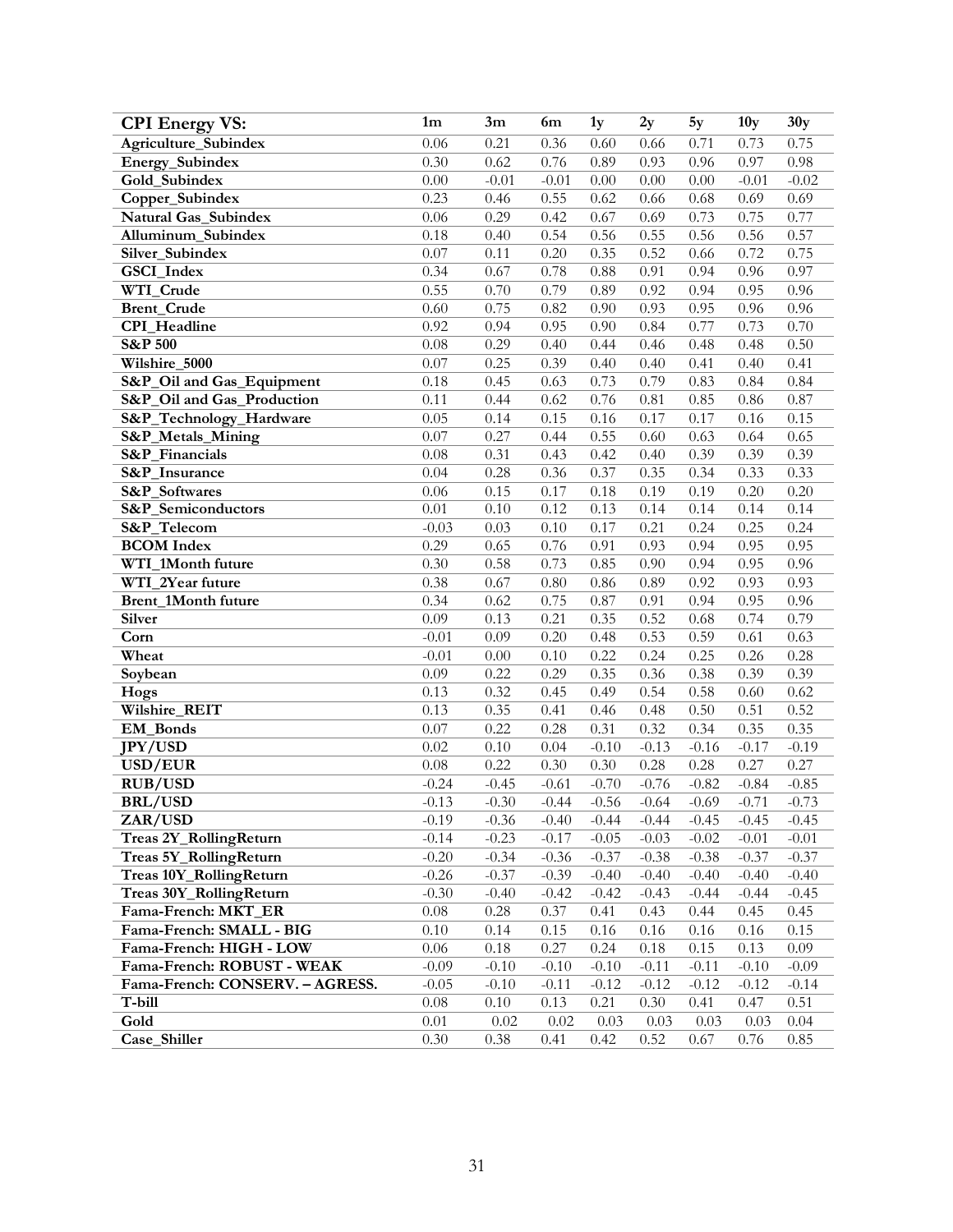| <b>CPI Durables VS:</b>         | 1 <sub>m</sub> | 3m       | 6m      | 1y      | 2y       | 5y       | 10 <sub>y</sub> | 30y     |
|---------------------------------|----------------|----------|---------|---------|----------|----------|-----------------|---------|
| Agriculture_Subindex            | 0.10           | 0.16     | 0.25    | 0.34    | 0.45     | 0.58     | 0.67            | 0.74    |
| Energy_Subindex                 | 0.10           | 0.17     | 0.30    | 0.40    | 0.53     | 0.67     | 0.74            | 0.80    |
| Gold_Subindex                   | 0.00           | $0.00\,$ | $-0.02$ | $-0.06$ | $-0.10$  | $-0.16$  | $-0.21$         | $-0.26$ |
| Copper_Subindex                 | 0.13           | 0.19     | 0.24    | 0.31    | 0.41     | 0.55     | 0.64            | 0.72    |
| Natural Gas_Subindex            | 0.10           | 0.16     | 0.18    | 0.21    | 0.21     | 0.21     | 0.22            | 0.22    |
| Alluminum_Subindex              | 0.22           | 0.36     | 0.46    | 0.59    | 0.72     | 0.84     | 0.90            | 0.94    |
| Silver_Subindex                 | 0.02           | 0.02     | $-0.01$ | $-0.05$ | $-0.10$  | $-0.16$  | $-0.21$         | $-0.26$ |
| GSCI_Index                      | 0.11           | 0.16     | 0.25    | 0.31    | 0.40     | 0.52     | 0.61            | 0.69    |
| WTI_Crude                       | 0.13           | 0.21     | 0.35    | 0.46    | 0.59     | 0.73     | 0.80            | 0.86    |
| <b>Brent_Crude</b>              | 0.13           | 0.20     | 0.33    | 0.44    | 0.56     | 0.70     | 0.78            | 0.84    |
| CPI_Headline                    | 0.23           | 0.29     | 0.36    | 0.48    | 0.52     | 0.57     | 0.59            | 0.60    |
| <b>S&amp;P 500</b>              | 0.09           | 0.17     | 0.29    | 0.36    | 0.46     | 0.58     | 0.65            | 0.71    |
| Wilshire_5000                   | 0.07           | 0.13     | 0.25    | 0.33    | 0.42     | 0.53     | 0.60            | 0.67    |
| S&P_Oil and Gas_Equipment       | 0.05           | 0.09     | 0.16    | 0.22    | 0.30     | 0.41     | 0.48            | 0.56    |
| S&P_Oil and Gas_Production      | 0.04           | 0.09     | 0.23    | 0.30    | 0.37     | 0.45     | 0.49            | 0.52    |
| S&P_Technology_Hardware         | $-0.05$        | $-0.08$  | $-0.06$ | $-0.10$ | $-0.14$  | $-0.23$  | $-0.29$         | $-0.35$ |
| S&P_Metals_Mining               | 0.14           | 0.25     | 0.32    | 0.43    | 0.55     | 0.70     | 0.78            | 0.84    |
| S&P_Financials                  | 0.10           | 0.18     | 0.31    | 0.44    | 0.56     | 0.70     | 0.77            | 0.83    |
| <b>S&amp;P</b> Insurance        | 0.13           | 0.25     | 0.39    | 0.51    | 0.63     | 0.76     | 0.83            | 0.88    |
| S&P_Softwares                   | 0.04           | 0.06     | 0.13    | 0.15    | 0.19     | 0.24     | 0.28            | 0.31    |
| S&P_Semiconductors              | 0.00           | 0.02     | 0.10    | 0.16    | 0.23     | 0.28     | 0.30            | 0.29    |
| S&P_Telecom                     | 0.07           | 0.14     | 0.20    | 0.26    | 0.33     | 0.45     | 0.54            | 0.62    |
| <b>BCOM</b> Index               | 0.11           | 0.18     | 0.24    | 0.29    | 0.36     | 0.48     | 0.56            | 0.63    |
| WTI_1Month future               | 0.11           | 0.18     | 0.31    | 0.42    | 0.54     | 0.68     | 0.75            | 0.80    |
| WTI_2Year future                | 0.13           | 0.19     | 0.29    | 0.39    | 0.51     | 0.64     | 0.72            | 0.78    |
| Brent_1Month future             | 0.07           | 0.12     | 0.27    | 0.36    | 0.48     | 0.62     | 0.70            | 0.77    |
| <b>Silver</b>                   | 0.04           | 0.07     | 0.07    | 0.07    | $0.08\,$ | 0.10     | 0.13            | 0.16    |
| Corn                            | 0.18           | 0.18     | 0.16    | 0.28    | 0.36     | 0.44     | 0.47            | 0.50    |
| Wheat                           | 0.10           | 0.12     | 0.15    | 0.21    | 0.28     | 0.39     | 0.47            | 0.56    |
| Soybean                         | 0.04           | 0.05     | 0.01    | 0.04    | 0.06     | 0.10     | 0.11            | 0.10    |
| Hogs                            | 0.10           | 0.17     | 0.23    | 0.43    | 0.57     | 0.71     | 0.76            | 0.79    |
| Wilshire_REIT                   | 0.06           | 0.14     | 0.25    | 0.39    | 0.45     | 0.51     | 0.53            | 0.55    |
| <b>EM_Bonds</b>                 | 0.00           | $-0.01$  | 0.00    | $-0.02$ | $-0.01$  | 0.00     | 0.01            | 0.03    |
| <b>JPY/USD</b>                  | 0.04           | 0.09     | 0.16    | 0.24    | 0.33     | 0.47     | 0.57            | 0.68    |
| USD/EUR                         | 0.08           | $0.07\,$ | $-0.09$ | $-0.26$ | $-0.41$  | $-0.53$  | $-0.58$         | $-0.59$ |
| <b>RUB/USD</b>                  | $-0.21$        | $-0.24$  | $-0.19$ | $-0.19$ | $-0.12$  | $-0.03$  | $0.00\,$        | 0.02    |
| <b>BRL/USD</b>                  | $-0.10$        | $-0.12$  | $-0.13$ | $-0.17$ | $-0.20$  | $-0.25$  | $-0.26$         | $-0.26$ |
| ZAR/USD                         | $-0.05$        | $-0.07$  | $-0.02$ | 0.07    | 0.23     | 0.41     | 0.47            | 0.52    |
| Treas 2Y_RollingReturn          | 0.06           | 0.09     | 0.05    | 0.07    | 0.10     | 0.16     | 0.21            | 0.27    |
| Treas 5Y_RollingReturn          | 0.04           | 0.04     | $-0.06$ | $-0.09$ | $-0.13$  | $-0.17$  | $-0.20$         | $-0.24$ |
| Treas 10Y_RollingReturn         | $0.08\,$       | 0.11     | 0.02    | 0.04    | 0.04     | $0.08\,$ | 0.11            | 0.13    |
| Treas 30Y_RollingReturn         | 0.12           | 0.17     | 0.08    | 0.13    | 0.17     | 0.25     | 0.30            | 0.34    |
| Fama-French: MKT_ER             | 0.05           | 0.09     | 0.17    | 0.21    | 0.27     | 0.35     | 0.41            | 0.46    |
| Fama-French: SMALL - BIG        | $-0.10$        | $-0.14$  | $-0.13$ | $-0.10$ | $-0.10$  | $-0.11$  | $-0.13$         | $-0.14$ |
| Fama-French: HIGH - LOW         | 0.19           | 0.32     | 0.46    | 0.59    | 0.72     | 0.84     | 0.90            | 0.94    |
| Fama-French: ROBUST - WEAK      | $0.16\,$       | 0.27     | 0.42    | 0.50    | 0.59     | 0.71     | 0.77            | 0.82    |
| Fama-French: CONSERV. - AGRESS. | $-0.07$        | $-0.04$  | 0.03    | 0.12    | 0.18     | 0.26     | 0.30            | 0.32    |
| T-bill                          | 0.38           | 0.41     | 0.46    | 0.48    | 0.52     | 0.60     | 0.71            | 0.83    |
| Gold                            | $0.01\,$       | 0.01     | $-0.04$ | $-0.07$ | $-0.12$  | $-0.19$  | $-0.25$         | $-0.33$ |
| Case_Shiller                    | 0.20           | 0.22     | 0.27    | 0.33    | 0.31     | $0.26\,$ | 0.21            | 0.15    |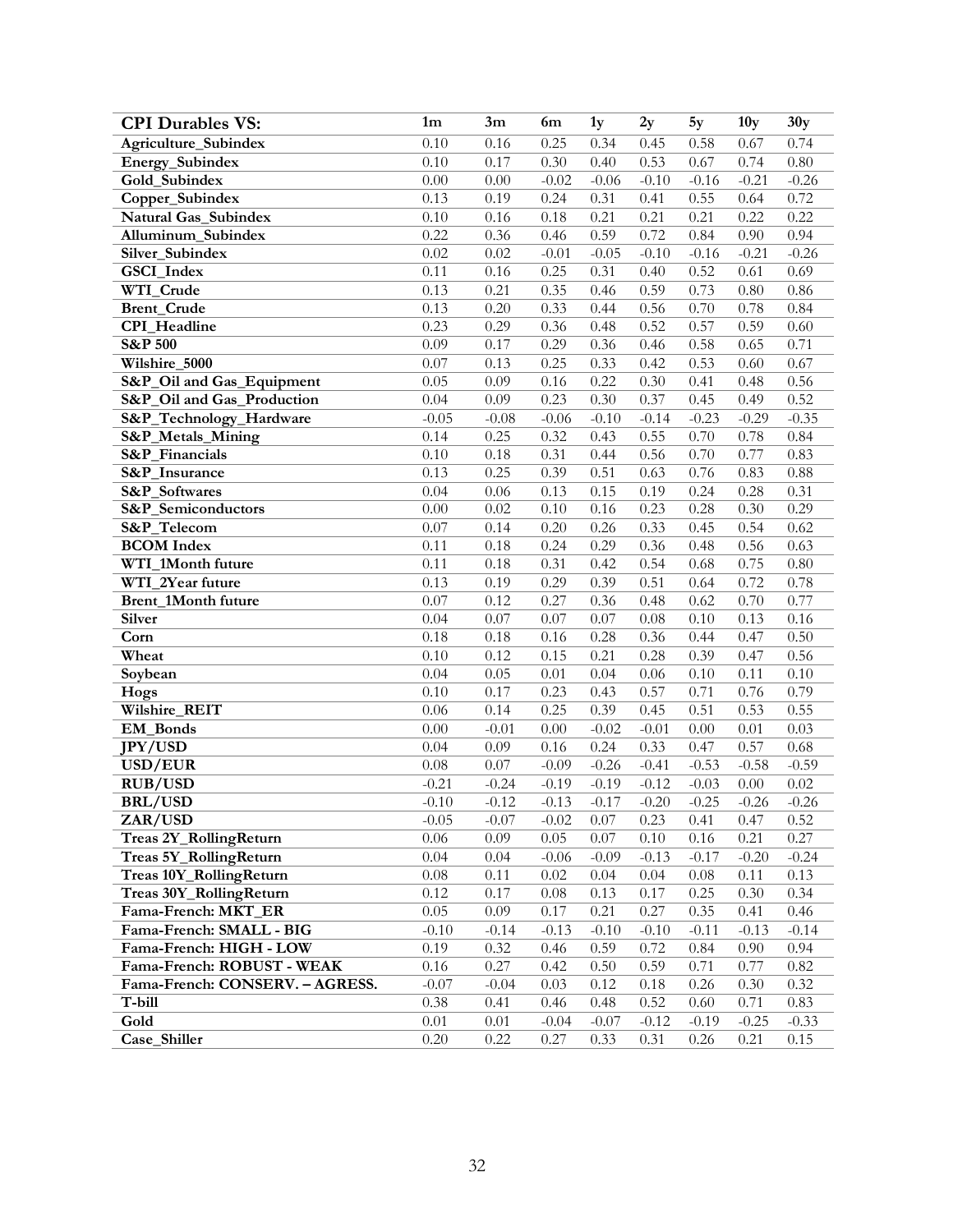| <b>CPI Services VS:</b>                         | 1 <sub>m</sub>     | 3m           | 6m               | 1y           | 2y              | 5y              | 10 <sub>y</sub> | 30y             |
|-------------------------------------------------|--------------------|--------------|------------------|--------------|-----------------|-----------------|-----------------|-----------------|
| Agriculture_Subindex                            | 0.05               | 0.11         | 0.14             | 0.14         | 0.15            | 0.15            | 0.16            | 0.16            |
| Energy_Subindex                                 | 0.03               | 0.16         | 0.20             | 0.20         | 0.22            | 0.27            | 0.29            | 0.32            |
| Gold_Subindex                                   | 0.06               | 0.09         | 0.10             | 0.10         | 0.11            | 0.11            | 0.10            | 0.11            |
| Copper_Subindex                                 | 0.08               | 0.05         | $0.02\,$         | 0.00         | 0.00            | $-0.01$         | $-0.02$         | $-0.03$         |
| Natural Gas_Subindex                            | $-0.17$            | 0.11         | 0.21             | 0.26         | 0.36            | 0.46            | 0.51            | 0.54            |
| Alluminum_Subindex                              | 0.16               | 0.17         | 0.16             | 0.09         | 0.02            | $-0.02$         | $-0.03$         | $-0.04$         |
| Silver_Subindex                                 | 0.04               | 0.04         | $0.00\,$         | $-0.03$      | $-0.04$         | $-0.05$         | $-0.05$         | $-0.04$         |
| GSCI_Index                                      | 0.05               | 0.16         | 0.18             | 0.17         | 0.20            | 0.24            | 0.26            | 0.27            |
| WTI_Crude                                       | 0.17               | 0.22         | 0.21             | 0.19         | 0.21            | 0.25            | 0.28            | 0.31            |
| <b>Brent_Crude</b>                              | 0.16               | 0.21         | 0.21             | 0.19         | 0.21            | 0.25            | 0.27            | 0.29            |
| CPI_Headline                                    | 0.35               | 0.39         | 0.43             | 0.57         | 0.60            | 0.67            | 0.71            | 0.73            |
| <b>S&amp;P 500</b>                              | $-0.01$            | $-0.07$      | $-0.13$          | $-0.23$      | $-0.30$         | $-0.37$         | $-0.40$         | $-0.42$         |
| Wilshire_5000                                   | $-0.02$            | $-0.09$      | $-0.15$          | $-0.26$      | $-0.33$         | $-0.41$         | $-0.44$         | $-0.46$         |
| S&P_Oil and Gas_Equipment                       | 0.03               | 0.12         | $0.16\,$         | 0.12         | 0.12            | 0.13            | 0.14            | 0.14            |
| S&P_Oil and Gas_Production                      | $-0.05$            | 0.12         | 0.22             | 0.29         | 0.32            | 0.33            | 0.33            | 0.31            |
| S&P_Technology_Hardware                         | 0.05               | $-0.08$      | $-0.13$          | $-0.15$      | $-0.17$         | $-0.17$         | $-0.17$         | $-0.18$         |
| <b>S&amp;P_Metals_Mining</b>                    | 0.04               | 0.09         | $0.11\,$         | 0.12         | 0.12            | 0.12            | 0.12            | 0.13            |
| S&P_Financials                                  | $-0.01$            | $0.01\,$     | 0.02             | 0.02         | 0.02            | 0.02            | 0.02            | 0.02            |
| S&P_Insurance                                   | $-0.04$            | 0.00         | 0.02             | $-0.03$      | $-0.09$         | $-0.15$         | $-0.16$         | $-0.17$         |
| S&P_Softwares                                   | 0.03               | $-0.11$      | $-0.20$          | $-0.26$      | $-0.29$         | $-0.30$         | $-0.31$         | $-0.30$         |
| S&P_Semiconductors                              | 0.03               | $-0.11$      | $-0.21$          | $-0.29$      | $-0.23$         | $-0.14$         | $-0.11$         | $-0.09$         |
| S&P_Telecom                                     | $-0.01$            | $-0.10$      | $-0.17$          | $-0.21$      | $-0.22$         | $-0.23$         | $-0.24$         | $-0.24$         |
| <b>BCOM</b> Index                               | 0.09               | 0.23         | 0.23             | 0.22         | 0.23            | 0.25            | 0.25            | 0.27            |
| WTI_1Month future                               | 0.11               | 0.17         | 0.20             | 0.19         | 0.23            | 0.29            | 0.32            | 0.34            |
| WTI_2Year future                                | 0.16               | 0.26         | 0.34             | 0.39         | 0.41            | 0.43            | 0.44            | 0.46            |
| Brent_1Month future                             | 0.08               | 0.15         | 0.18             | 0.17         | 0.19            | 0.24            | 0.26            | 0.28            |
| Silver                                          | 0.04               | 0.04         | $0.00\,$         | $-0.02$      | $-0.03$         | $-0.04$         | $-0.04$         | $-0.06$         |
| Corn                                            | 0.00               | 0.07         | $0.06\,$         | 0.03         | 0.02            | 0.01            | 0.01            | 0.00            |
| Wheat                                           | $-0.01$            | 0.03         | 0.06             | 0.07         | 0.07            | 0.08            | 0.08            | $0.08\,$        |
| Soybean                                         | 0.04               | 0.04         | $0.00\,$         | 0.04         | 0.06            | 0.08            | $0.08\,$        | 0.06            |
| Hogs                                            | $-0.02$            | 0.10         | 0.05             | $-0.02$      | $-0.12$         | $-0.20$         | $-0.22$         | $-0.25$         |
| Wilshire_REIT                                   | 0.04               | 0.09         | $0.08\,$         | 0.02         | $-0.04$         | $-0.09$         | $-0.11$         | $-0.12$         |
| <b>EM</b> Bonds                                 | 0.08               | 0.10         | 0.01             | $-0.05$      | $-0.09$         | $-0.13$         | $-0.14$         | $-0.14$         |
| <b>JPY/USD</b>                                  | 0.04               | 0.11         | 0.14             | 0.15         | 0.16            | 0.17            | 0.17            | $0.18\,$        |
| USD/EUR                                         | 0.04               | 0.07         | 0.09             | 0.09         | 0.09            | 0.09            | 0.09            | 0.09            |
| <b>RUB/USD</b>                                  | $-0.02$            | $-0.06$      | $-0.08$          | $-0.09$      | $-0.09$         | $-0.09$         | $-0.09$         | $-0.09$         |
| <b>BRL/USD</b>                                  | $-0.14$            | $-0.17$      | $-0.14$          | $-0.13$      | $-0.12$         | $-0.11$         | $-0.10$         | $-0.10$         |
| ZAR/USD                                         | 0.02               | $-0.01$      | 0.03             | 0.06         | 0.07            | 0.08            | 0.08            | 0.09            |
| Treas 2Y_RollingReturn                          | 0.05               | 0.13         | 0.26             | 0.41         | 0.50            | 0.60            | 0.63            | 0.66            |
| Treas 5Y_RollingReturn                          | $-0.02$            | $-0.01$      | $-0.01$          | $-0.01$      | $-0.01$         | $-0.01$         | 0.00            | $-0.01$         |
| Treas 10Y_RollingReturn                         | $-0.02$            | $-0.01$      | $-0.02$          | $-0.03$      | $-0.03$         | $-0.04$         | $-0.05$         | $-0.07$         |
| Treas 30Y_RollingReturn                         | $-0.01$            | 0.01         | $0.00\,$         | $-0.01$      | $-0.02$         | $-0.02$         | $-0.03$         | $-0.03$         |
| Fama-French: MKT_ER<br>Fama-French: SMALL - BIG | $-0.02$            | $-0.11$      | $-0.20$          | $-0.32$      | $-0.40$         | $-0.50$         | $-0.53$         | $-0.57$         |
| Fama-French: HIGH - LOW                         | 0.06<br>0.05       | 0.02<br>0.24 | $0.00\,$<br>0.36 | 0.00<br>0.43 | $-0.01$<br>0.47 | $-0.01$<br>0.48 | $-0.02$<br>0.49 | $-0.03$<br>0.49 |
| Fama-French: ROBUST - WEAK                      |                    |              | 0.09             |              | 0.12            | 0.13            | 0.13            |                 |
| Fama-French: CONSERV. - AGRESS.                 | $-0.06$<br>$-0.04$ | 0.05<br>0.10 | 0.23             | 0.11<br>0.27 | 0.25            | 0.19            | 0.18            | 0.12<br>0.17    |
| T-bill                                          | 0.39               | 0.52         | 0.62             | 0.72         | 0.80            | 0.87            | 0.89            | 0.90            |
| Gold                                            | 0.08               | 0.08         | $-0.05$          | $-0.16$      | $-0.22$         | $-0.25$         | $-0.27$         | $-0.28$         |
| Case_Shiller                                    | 0.27               | 0.36         | 0.46             | 0.55         | 0.62            | 0.76            | 0.84            | 0.91            |
|                                                 |                    |              |                  |              |                 |                 |                 |                 |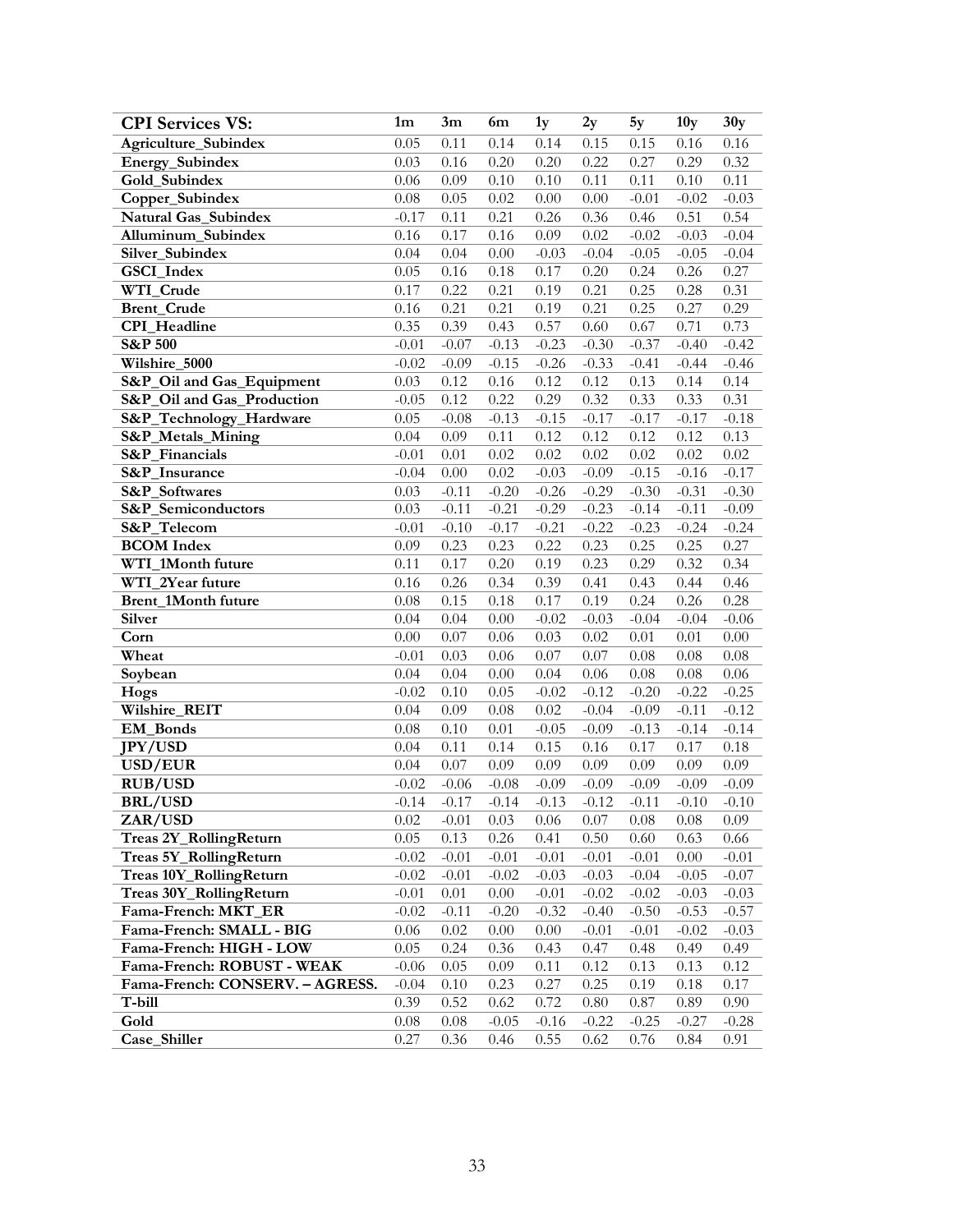| <b>CPI Nondurables VS:</b>      | 1 <sub>m</sub> | 3m      | 6m       | 1y      | 2y      | 5y      | 10 <sub>y</sub> | 30y     |
|---------------------------------|----------------|---------|----------|---------|---------|---------|-----------------|---------|
| Agriculture_Subindex            | 0.09           | 0.23    | 0.42     | 0.58    | 0.66    | 0.72    | 0.74            | 0.75    |
| Energy_Subindex                 | 0.33           | 0.68    | 0.79     | 0.85    | 0.87    | 0.89    | 0.89            | 0.89    |
| Gold_Subindex                   | 0.03           | 0.05    | 0.05     | 0.05    | 0.06    | 0.05    | 0.05            | 0.06    |
| Copper_Subindex                 | 0.26           | 0.50    | 0.64     | 0.69    | 0.72    | 0.74    | 0.74            | 0.74    |
| <b>Natural Gas Subindex</b>     | 0.10           | 0.32    | 0.38     | 0.41    | 0.42    | 0.43    | 0.44            | 0.44    |
| Alluminum_Subindex              | 0.22           | 0.49    | 0.60     | 0.65    | 0.68    | 0.69    | 0.70            | 0.70    |
| Silver_Subindex                 | 0.06           | 0.15    | 0.28     | 0.47    | 0.63    | 0.76    | 0.81            | 0.84    |
| GSCI_Index                      | 0.35           | 0.68    | 0.81     | 0.86    | 0.89    | 0.90    | 0.91            | 0.91    |
| WTI_Crude                       | 0.55           | 0.71    | $0.80\,$ | 0.83    | 0.84    | 0.85    | 0.86            | 0.86    |
| <b>Brent_Crude</b>              | 0.60           | 0.75    | 0.82     | 0.83    | 0.84    | 0.85    | 0.85            | 0.85    |
| <b>CPI</b> Headline             | 0.69           | 0.68    | 0.70     | 0.93    | 0.88    | 0.83    | $0.81\,$        | 0.81    |
| <b>S&amp;P 500</b>              | 0.08           | 0.32    | 0.44     | 0.49    | 0.52    | 0.53    | 0.54            | 0.53    |
| Wilshire_5000                   | 0.09           | 0.33    | 0.45     | 0.50    | 0.52    | 0.54    | 0.54            | 0.55    |
| S&P_Oil and Gas_Equipment       | 0.18           | 0.48    | 0.60     | 0.65    | 0.68    | 0.69    | 0.70            | 0.69    |
| S&P_Oil and Gas_Production      | 0.10           | 0.41    | 0.53     | 0.58    | 0.60    | 0.62    | 0.63            | 0.63    |
| S&P_Technology_Hardware         | 0.08           | 0.18    | 0.20     | 0.22    | 0.22    | 0.22    | 0.22            | 0.22    |
| S&P_Metals_Mining               | 0.07           | 0.29    | 0.43     | 0.49    | 0.52    | 0.53    | 0.54            | 0.54    |
| S&P_Financials                  | 0.09           | 0.33    | 0.49     | 0.55    | 0.58    | 0.60    | 0.61            | 0.61    |
| S&P_Insurance                   | 0.04           | 0.28    | 0.35     | 0.27    | 0.17    | 0.10    | 0.07            | 0.06    |
| S&P_Softwares                   | 0.08           | 0.20    | 0.23     | 0.25    | 0.25    | 0.26    | 0.26            | 0.27    |
| S&P_Semiconductors              | 0.05           | 0.14    | 0.17     | 0.18    | 0.18    | 0.18    | 0.19            | 0.19    |
| S&P_Telecom                     | $-0.05$        | 0.05    | 0.15     | 0.18    | 0.20    | 0.22    | 0.22            | 0.21    |
| <b>BCOM</b> Index               | 0.29           | 0.62    | 0.76     | 0.82    | 0.84    | 0.86    | 0.87            | 0.87    |
| WTI_1Month future               | 0.30           | 0.63    | 0.76     | 0.82    | 0.86    | 0.88    | 0.88            | 0.89    |
| WTI_2Year future                | 0.38           | 0.67    | $0.80\,$ | 0.85    | 0.87    | 0.89    | 0.89            | 0.90    |
| Brent_1Month future             | 0.31           | 0.65    | 0.77     | 0.83    | 0.86    | 0.88    | 0.88            | 0.89    |
| Silver                          | 0.07           | 0.18    | 0.33     | 0.46    | 0.54    | 0.59    | 0.60            | 0.62    |
| Corn                            | 0.02           | 0.12    | 0.29     | 0.46    | 0.51    | 0.55    | 0.56            | 0.57    |
| Wheat                           | 0.02           | 0.09    | 0.12     | 0.13    | 0.13    | 0.15    | 0.15            | 0.16    |
| Soybean                         | 0.06           | 0.16    | 0.29     | 0.43    | 0.43    | 0.46    | 0.47            | 0.48    |
| Hogs                            | 0.02           | 0.15    | 0.29     | 0.47    | 0.48    | 0.53    | 0.55            | 0.57    |
| Wilshire_REIT                   | 0.10           | 0.35    | 0.50     | 0.57    | 0.60    | 0.62    | 0.63            | 0.63    |
| EM_Bonds                        | 0.07           | 0.23    | 0.33     | 0.37    | 0.40    | 0.42    | 0.43            | 0.43    |
| <b>JPY/USD</b>                  | 0.00           | 0.03    | 0.03     | 0.03    | 0.03    | 0.03    | 0.03            | 0.02    |
| USD/EUR                         | 0.08           | 0.23    | 0.33     | 0.38    | 0.40    | 0.41    | 0.42            | 0.41    |
| <b>RUB/USD</b>                  | $-0.21$        | $-0.41$ | $-0.57$  | $-0.61$ | $-0.64$ | $-0.65$ | $-0.65$         | $-0.66$ |
| <b>BRL/USD</b>                  | $-0.12$        | $-0.34$ | $-0.45$  | $-0.49$ | $-0.51$ | $-0.53$ | $-0.53$         | $-0.53$ |
| ZAR/USD                         | $-0.18$        | $-0.33$ | $-0.43$  | $-0.47$ | $-0.49$ | $-0.50$ | $-0.51$         | $-0.52$ |
| Treas 2Y_RollingReturn          | $-0.12$        | $-0.21$ | $-0.17$  | $-0.13$ | $-0.11$ | $-0.10$ | $-0.10$         | $-0.11$ |
| Treas 5Y_RollingReturn          | $-0.21$        | $-0.34$ | $-0.37$  | $-0.38$ | $-0.38$ | $-0.39$ | $-0.39$         | $-0.37$ |
| Treas 10Y_RollingReturn         | $-0.28$        | $-0.40$ | $-0.41$  | $-0.42$ | $-0.42$ | $-0.42$ | $-0.42$         | $-0.41$ |
| Treas 30Y_RollingReturn         | $-0.30$        | $-0.42$ | $-0.43$  | $-0.43$ | $-0.43$ | $-0.43$ | $-0.43$         | $-0.43$ |
| Fama-French: MKT_ER             | 0.08           | 0.31    | 0.42     | 0.46    | 0.48    | 0.49    | 0.49            | 0.50    |
| Fama-French: SMALL - BIG        | 0.07           | 0.16    | 0.21     | 0.23    | 0.24    | 0.25    | 0.25            | 0.26    |
| Fama-French: HIGH - LOW         | 0.07           | 0.19    | 0.33     | 0.39    | 0.42    | 0.45    | 0.45            | 0.46    |
| Fama-French: ROBUST - WEAK      | $-0.11$        | $-0.16$ | $-0.17$  | $-0.17$ | $-0.17$ | $-0.16$ | $-0.17$         | $-0.16$ |
| Fama-French: CONSERV. - AGRESS. | $-0.04$        | $-0.10$ | $-0.11$  | $-0.12$ | $-0.12$ | $-0.12$ | $-0.13$         | $-0.15$ |
| T-bill                          | $0.08\,$       | 0.11    | 0.15     | 0.21    | 0.26    | 0.33    | 0.36            | 0.39    |
| Gold                            | 0.08           | 0.17    | 0.19     | 0.20    | 0.20    | 0.21    | 0.20            | 0.20    |
| Case_Shiller                    | 0.12           | 0.17    | 0.20     | 0.16    | 0.16    | 0.17    | 0.20            | 0.25    |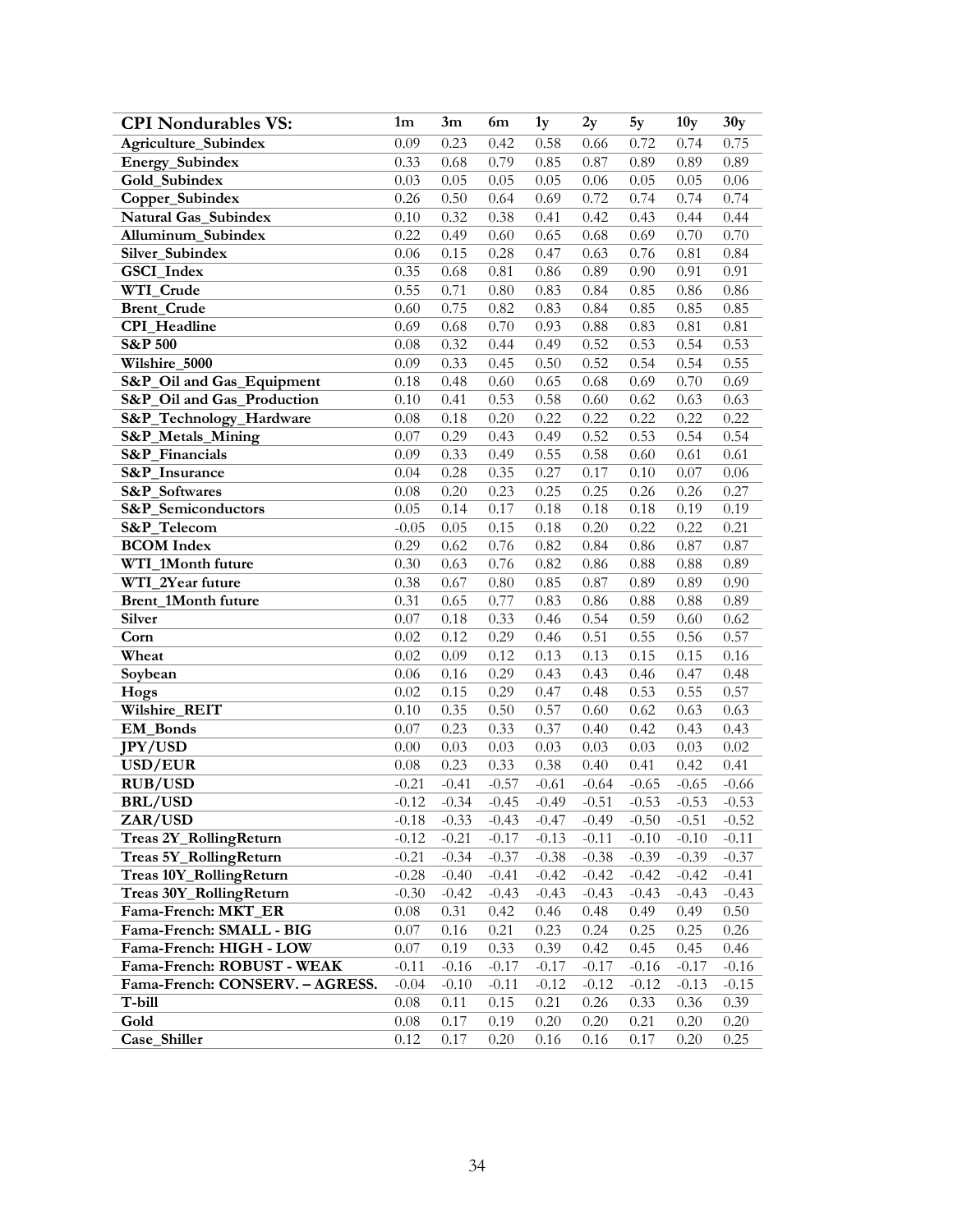| <b>Headline PCE VS:</b>         | 1 <sub>m</sub> | 3m      | 6m      | 1y      | 2y      | 5y      | 10 <sub>y</sub> | 30y      |
|---------------------------------|----------------|---------|---------|---------|---------|---------|-----------------|----------|
| Agriculture_Subindex            | 0.14           | 0.28    | 0.34    | 0.37    | 0.38    | 0.39    | 0.40            | 0.40     |
| Energy_Subindex                 | 0.34           | 0.60    | 0.70    | 0.74    | 0.76    | 0.78    | 0.78            | 0.79     |
| Gold_Subindex                   | 0.05           | 0.08    | 0.10    | 0.10    | 0.11    | 0.10    | 0.10            | $0.10\,$ |
| Copper_Subindex                 | 0.26           | 0.47    | 0.53    | 0.51    | 0.49    | 0.48    | 0.47            | 0.46     |
| NG_Subindex                     | 0.11           | 0.34    | 0.43    | 0.47    | 0.49    | 0.51    | 0.52            | 0.53     |
| Alluminum_Subindex              | 0.26           | 0.53    | 0.64    | 0.69    | 0.71    | 0.73    | 0.73            | 0.74     |
| Silver_Subindex                 | 0.10           | 0.18    | 0.20    | 0.22    | 0.23    | 0.23    | 0.22            | 0.24     |
| GSCI_Index                      | 0.35           | 0.63    | 0.73    | 0.77    | 0.79    | 0.80    | 0.81            | 0.81     |
| WTI_Crude                       | 0.54           | 0.67    | 0.72    | 0.74    | 0.75    | 0.76    | 0.76            | 0.75     |
| <b>Brent_Crude</b>              | 0.55           | 0.69    | 0.74    | 0.77    | 0.78    | 0.79    | 0.79            | $0.80\,$ |
| CPI_Headline                    | $0.80\,$       | 0.82    | 0.85    | 0.97    | 0.97    | 0.96    | 0.96            | 0.96     |
| <b>S&amp;P 500</b>              | 0.12           | 0.30    | 0.37    | 0.40    | 0.42    | 0.43    | 0.44            | 0.44     |
| Wilshire_5000                   | 0.13           | 0.31    | 0.38    | 0.41    | 0.43    | 0.44    | 0.44            | 0.45     |
| S&P_Oil and Gas_Equipment       | 0.19           | 0.41    | 0.49    | 0.54    | 0.56    | 0.58    | 0.58            | 0.57     |
| S&P_Oil and Gas_Production      | 0.14           | 0.41    | 0.60    | 0.68    | 0.72    | 0.75    | 0.76            | 0.77     |
| S&P_Technology_Hardware         | 0.13           | 0.22    | 0.26    | 0.28    | 0.29    | 0.30    | 0.30            | 0.31     |
| <b>S&amp;P_Metals_Mining</b>    | 0.09           | 0.30    | 0.42    | 0.48    | 0.51    | 0.53    | 0.54            | 0.54     |
| <b>S&amp;P</b> Financials       | 0.13           | 0.36    | 0.50    | 0.56    | 0.59    | 0.60    | 0.60            | 0.61     |
| S&P_Insurance                   | 0.08           | 0.33    | 0.42    | 0.45    | 0.46    | 0.47    | 0.47            | 0.48     |
| S&P_Softwares                   | 0.13           | 0.23    | 0.26    | 0.28    | 0.29    | 0.29    | 0.29            | 0.28     |
| S&P_Semiconductors              | 0.09           | 0.17    | 0.21    | 0.23    | 0.24    | 0.25    | 0.25            | 0.25     |
| S&P_Telecom                     | $-0.09$        | $-0.02$ | 0.01    | 0.02    | 0.03    | 0.03    | 0.03            | 0.02     |
| <b>BCOM</b> Index               | 0.33           | 0.64    | 0.75    | 0.81    | 0.83    | 0.85    | 0.86            | 0.86     |
| WTI_1Month future               | 0.33           | 0.55    | 0.64    | 0.68    | 0.70    | 0.71    | 0.72            | 0.72     |
| WTI_2Year future                | 0.38           | 0.66    | 0.79    | 0.84    | 0.87    | 0.88    | 0.88            | $0.88\,$ |
| Brent_1Month future             | 0.33           | 0.57    | 0.66    | 0.70    | 0.72    | 0.74    | 0.74            | 0.74     |
| Silver                          | 0.10           | 0.18    | 0.21    | 0.23    | 0.24    | 0.24    | 0.25            | 0.26     |
| Corn                            | 0.07           | 0.16    | 0.28    | 0.46    | 0.53    | 0.57    | 0.59            | 0.59     |
| Wheat                           | 0.05           | 0.10    | 0.12    | 0.14    | 0.14    | 0.15    | 0.15            | 0.16     |
| Soybean                         | 0.08           | 0.17    | 0.25    | 0.28    | 0.29    | 0.30    | 0.31            | 0.31     |
| Hogs                            | 0.07           | 0.20    | 0.31    | 0.45    | 0.45    | 0.48    | 0.48            | 0.49     |
| Wilshire_REIT                   | 0.15           | 0.39    | 0.53    | 0.60    | 0.63    | 0.64    | 0.65            | 0.65     |
| <b>EM_Bonds</b>                 | 0.10           | 0.19    | 0.23    | 0.26    | 0.27    | 0.27    | 0.27            | 0.26     |
| <b>JPY/USD</b>                  | 0.04           | 0.11    | 0.02    | $-0.05$ | $-0.08$ | $-0.10$ | $-0.10$         | $-0.12$  |
| USD/EUR                         | 0.12           | 0.21    | 0.25    | 0.27    | 0.27    | 0.28    | 0.28            | 0.27     |
| <b>RUB/USD</b>                  | $-0.26$        | $-0.45$ | $-0.59$ | $-0.64$ | $-0.67$ | $-0.68$ | $-0.68$         | $-0.69$  |
| <b>BRL/USD</b>                  | $-0.16$        | $-0.31$ | $-0.37$ | $-0.41$ | $-0.42$ | $-0.43$ | $-0.44$         | $-0.46$  |
| ZAR/USD                         | $-0.19$        | $-0.32$ | $-0.38$ | $-0.41$ | $-0.42$ | $-0.42$ | $-0.41$         | $-0.42$  |
| Treas 2Y_RollingReturn          | $-0.11$        | $-0.17$ | $-0.12$ | $-0.06$ | $-0.03$ | $-0.01$ | $-0.01$         | $-0.03$  |
| Treas 5Y_RollingReturn          | $-0.18$        | $-0.29$ | $-0.33$ | $-0.35$ | $-0.35$ | $-0.36$ | $-0.36$         | $-0.37$  |
| Treas 10Y_RollingReturn         | $-0.23$        | $-0.33$ | $-0.36$ | $-0.37$ | $-0.37$ | $-0.38$ | $-0.37$         | $-0.36$  |
| Treas 30Y_RollingReturn         | $-0.26$        | $-0.36$ | $-0.37$ | $-0.38$ | $-0.38$ | $-0.38$ | $-0.38$         | $-0.39$  |
| Fama-French: MKT_ER             | 0.12           | 0.28    | 0.35    | 0.39    | 0.40    | 0.41    | 0.42            | 0.42     |
| Fama-French: SMALL - BIG        | 0.10           | 0.12    | 0.13    | 0.13    | 0.13    | 0.14    | 0.15            | 0.16     |
| Fama-French: HIGH - LOW         | $0.07\,$       | 0.23    | 0.36    | 0.43    | 0.47    | 0.49    | 0.49            | 0.49     |
| Fama-French: ROBUST - WEAK      | $-0.07$        | $-0.07$ | $-0.07$ | $-0.07$ | $-0.07$ | $-0.07$ | $-0.07$         | $-0.07$  |
| Fama-French: CONSERV. - AGRESS. | $-0.11$        | $-0.11$ | $-0.08$ | $-0.07$ | $-0.07$ | $-0.06$ | $-0.07$         | $-0.07$  |
| T-bill                          | 0.13           | 0.17    | 0.21    | 0.27    | 0.34    | 0.43    | 0.48            | 0.51     |
| Gold                            | 0.07           | 0.12    | 0.14    | 0.15    | 0.15    | 0.15    | 0.16            | 0.16     |
| Case_Shiller                    | 0.24           | 0.32    | 0.39    | 0.42    | 0.50    | 0.62    | 0.71            | 0.79     |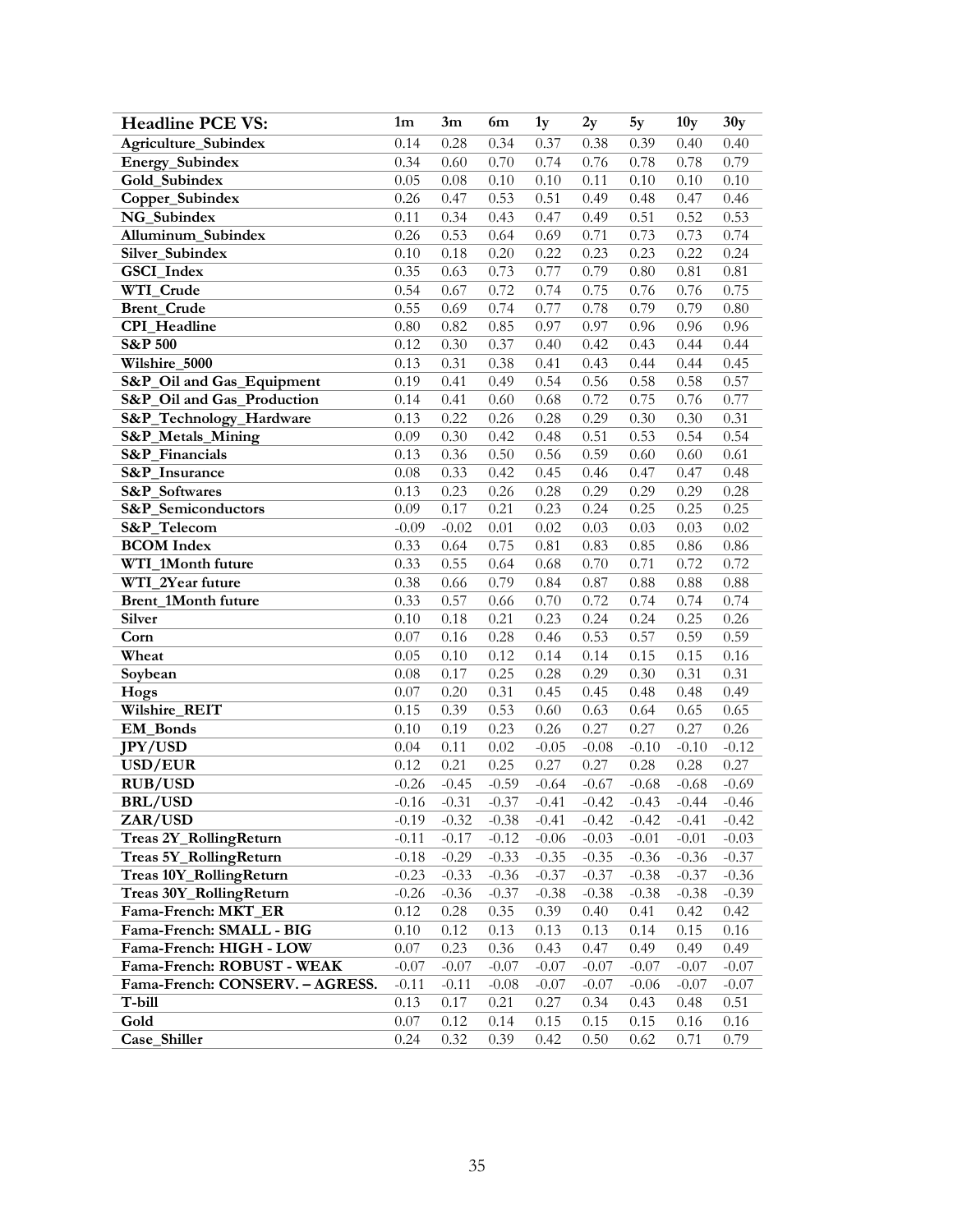| <b>Core PCE VS:</b>             | 1 <sub>m</sub> | 3m      | 6m      | 1y       | 2y      | 5y       | 10 <sub>y</sub> | 30y     |
|---------------------------------|----------------|---------|---------|----------|---------|----------|-----------------|---------|
| Agriculture_Subindex            | 0.14           | 0.27    | 0.30    | 0.32     | 0.33    | 0.34     | 0.36            | 0.37    |
| Energy_Subindex                 | 0.16           | 0.34    | 0.47    | 0.54     | 0.57    | 0.59     | 0.59            | 0.59    |
| Gold_Subindex                   | 0.01           | 0.06    | 0.07    | $0.08\,$ | 0.08    | 0.08     | 0.07            | 0.07    |
| Copper_Subindex                 | 0.12           | 0.27    | 0.36    | 0.42     | 0.44    | 0.45     | 0.45            | 0.47    |
| Natural Gas_Subindex            | 0.07           | 0.18    | 0.24    | 0.27     | 0.28    | 0.28     | 0.27            | 0.27    |
| Alluminum_Subindex              | 0.18           | 0.37    | 0.43    | 0.45     | 0.46    | 0.47     | 0.47            | 0.46    |
| Silver_Subindex                 | 0.03           | 0.13    | 0.11    | 0.10     | 0.09    | 0.09     | 0.09            | 0.09    |
| GSCI_Index                      | 0.18           | 0.36    | 0.49    | 0.55     | 0.59    | 0.60     | 0.61            | 0.61    |
| WTI_Crude                       | 0.28           | 0.40    | 0.48    | 0.51     | 0.53    | 0.53     | 0.54            | 0.55    |
| <b>Brent_Crude</b>              | 0.19           | 0.37    | 0.47    | 0.52     | 0.55    | 0.56     | 0.57            | 0.57    |
| CPI_Headline                    | 0.34           | 0.53    | 0.61    | 0.65     | 0.66    | 0.67     | 0.67            | 0.66    |
| $S\&P\overline{500}$            | 0.09           | 0.24    | 0.29    | 0.31     | 0.32    | 0.33     | 0.33            | 0.32    |
| Wilshire_5000                   | 0.10           | 0.24    | 0.29    | 0.31     | 0.32    | 0.33     | 0.33            | 0.34    |
| S&P_Oil and Gas_Equipment       | 0.06           | 0.20    | 0.24    | 0.26     | 0.28    | 0.28     | 0.29            | 0.32    |
| S&P_Oil and Gas_Production      | 0.05           | 0.26    | 0.42    | 0.50     | 0.55    | 0.57     | 0.58            | 0.57    |
| S&P_Technology_Hardware         | 0.13           | 0.17    | 0.18    | 0.19     | 0.19    | 0.18     | 0.19            | 0.20    |
| S&P_Metals_Mining               | 0.08           | 0.22    | 0.35    | 0.43     | 0.47    | 0.50     | 0.51            | 0.52    |
| S&P_Financials                  | 0.10           | 0.27    | 0.33    | 0.35     | 0.36    | 0.37     | 0.37            | 0.38    |
| <b>S&amp;P</b> Insurance        | 0.07           | 0.26    | 0.34    | 0.41     | 0.45    | 0.47     | 0.47            | 0.45    |
| S&P_Softwares                   | 0.11           | 0.18    | 0.20    | 0.21     | 0.21    | 0.22     | 0.22            | 0.20    |
| S&P_Semiconductors              | 0.14           | 0.14    | 0.14    | 0.14     | 0.14    | 0.13     | 0.12            | 0.11    |
| <b>S&amp;P</b> Telecom          | $-0.11$        | 0.00    | 0.04    | 0.06     | 0.06    | 0.07     | 0.07            | 0.06    |
| <b>BCOM</b> Index               | 0.18           | 0.39    | 0.51    | 0.58     | 0.60    | 0.62     | 0.62            | 0.64    |
| WTI_1Month future               | 0.18           | 0.33    | 0.45    | 0.52     | 0.55    | 0.57     | 0.58            | 0.59    |
| WTI_2Year future                | 0.19           | 0.36    | 0.41    | 0.43     | 0.44    | 0.45     | 0.45            | 0.46    |
| Brent_1Month future             | 0.14           | 0.32    | 0.42    | 0.47     | 0.49    | 0.50     | 0.49            | 0.49    |
| <b>Silver</b>                   | 0.03           | 0.13    | 0.10    | 0.08     | 0.08    | 0.08     | 0.08            | 0.06    |
| Corn                            | 0.11           | 0.18    | 0.22    | 0.25     | 0.26    | 0.27     | 0.27            | 0.26    |
| Wheat                           | 0.08           | 0.16    | 0.18    | 0.19     | 0.20    | 0.21     | 0.20            | 0.21    |
| Soybean                         | 0.07           | 0.13    | 0.13    | 0.13     | 0.12    | 0.12     | 0.11            | 0.14    |
| Hogs                            | 0.04           | 0.15    | 0.14    | 0.18     | 0.24    | 0.28     | 0.29            | 0.30    |
| Wilshire_REIT                   | 0.09           | 0.31    | 0.40    | 0.47     | 0.51    | 0.54     | 0.55            | 0.56    |
| <b>EM_Bonds</b>                 | 0.06           | 0.11    | 0.13    | 0.14     | 0.14    | 0.14     | 0.15            | 0.16    |
| <b>JPY/USD</b>                  | 0.06           | 0.05    | 0.05    | 0.05     | 0.05    | 0.05     | 0.05            | 0.07    |
| USD/EUR                         | 0.08           | 0.15    | 0.18    | 0.18     | 0.19    | 0.18     | 0.18            | 0.19    |
| <b>RUB/USD</b>                  | $-0.15$        | $-0.30$ | $-0.35$ | $-0.37$  | $-0.39$ | $-0.39$  | $-0.40$         | $-0.40$ |
| <b>BRL/USD</b>                  | $-0.11$        | $-0.26$ | $-0.30$ | $-0.31$  | $-0.32$ | $-0.32$  | $-0.32$         | $-0.32$ |
| ZAR/USD                         | $-0.07$        | $-0.19$ | $-0.23$ | $-0.24$  | $-0.25$ | $-0.26$  | $-0.26$         | $-0.26$ |
| Treas 2Y_RollingReturn          | $-0.05$        | $-0.06$ | $-0.02$ | 0.05     | 0.11    | 0.17     | $0.20\,$        | 0.22    |
| Treas 5Y_RollingReturn          | $-0.07$        | $-0.12$ | $-0.14$ | $-0.14$  | $-0.15$ | $-0.15$  | $-0.15$         | $-0.16$ |
| Treas 10Y_RollingReturn         | $-0.05$        | $-0.16$ | $-0.21$ | $-0.24$  | $-0.26$ | $-0.27$  | $-0.28$         | $-0.29$ |
| Treas 30Y_RollingReturn         | $-0.04$        | $-0.15$ | $-0.20$ | $-0.24$  | $-0.26$ | $-0.27$  | $-0.27$         | $-0.30$ |
| Fama-French: MKT_ER             | $0.08\,$       | 0.22    | 0.26    | 0.28     | 0.29    | 0.31     | 0.31            | 0.30    |
| Fama-French: SMALL - BIG        | 0.03           | $-0.02$ | $-0.04$ | $-0.05$  | $-0.05$ | $-0.05$  | $-0.05$         | $-0.04$ |
| Fama-French: HIGH - LOW         | 0.03           | 0.20    | 0.26    | 0.29     | 0.30    | 0.30     | 0.30            | 0.30    |
| Fama-French: ROBUST - WEAK      | 0.00           | 0.05    | 0.07    | 0.07     | 0.08    | $0.08\,$ | $0.08\,$        | 0.08    |
| Fama-French: CONSERV. - AGRESS. | $-0.10$        | $-0.06$ | $-0.04$ | $-0.04$  | $-0.04$ | $-0.04$  | $-0.04$         | $-0.03$ |
| T-bill                          | 0.09           | 0.12    | 0.15    | 0.17     | 0.21    | 0.27     | 0.30            | 0.32    |
| Gold                            | 0.03           | 0.09    | 0.10    | 0.11     | 0.12    | 0.12     | 0.12            | 0.11    |
| Case_Shiller                    | 0.21           | 0.33    | 0.43    | 0.49     | 0.50    | 0.53     | 0.57            | 0.62    |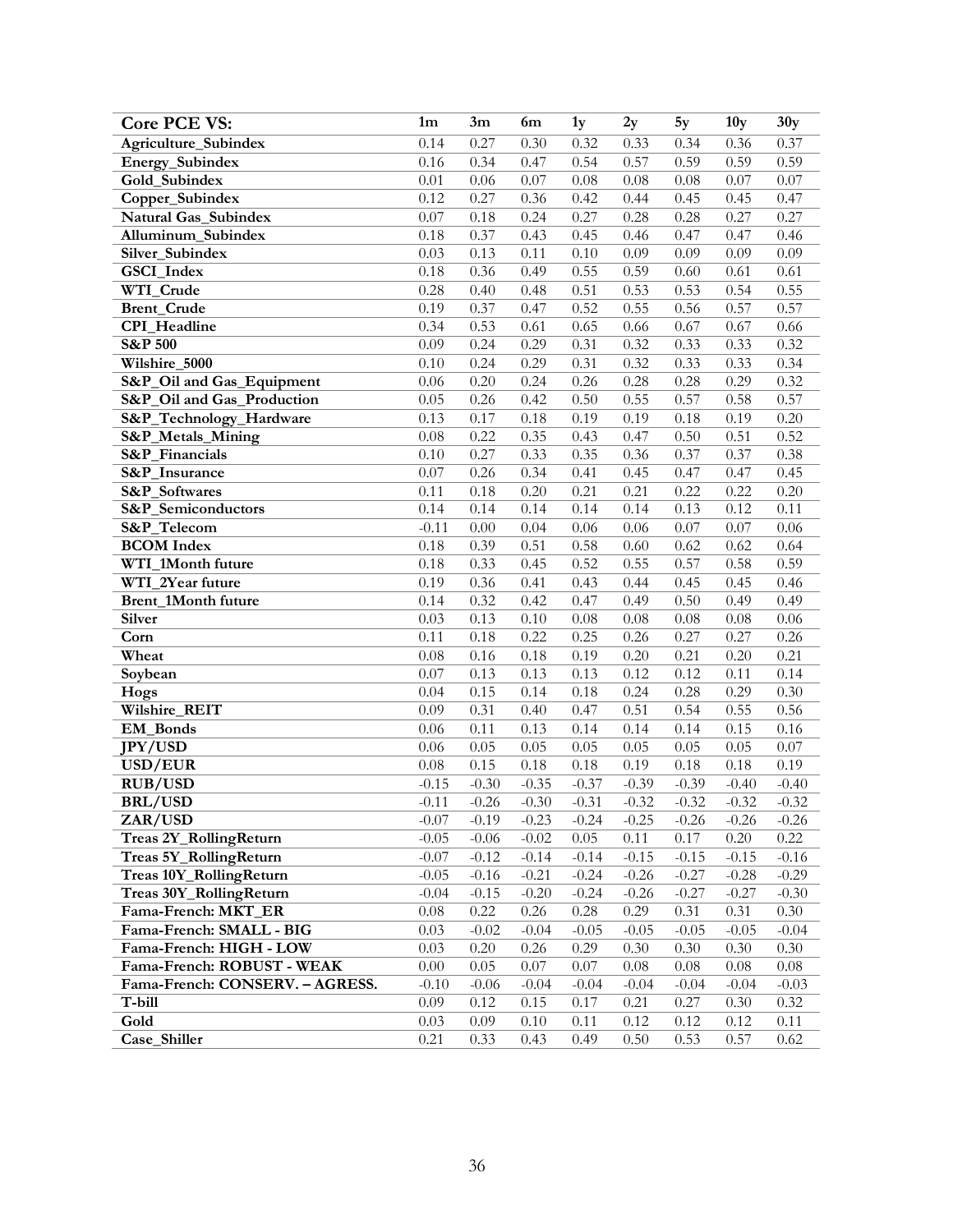| <b>PPI Final Goods VS:</b>      | 1 <sub>m</sub> | 3m      | 6m       | 1y      | 2y       | 5y      | 10y     | 30y      |
|---------------------------------|----------------|---------|----------|---------|----------|---------|---------|----------|
| <b>Agriculture Subindex</b>     | 0.15           | 0.37    | 0.51     | 0.67    | 0.75     | 0.80    | 0.81    | 0.83     |
| Energy_Subindex                 | 0.40           | 0.67    | 0.76     | 0.79    | 0.81     | 0.82    | 0.83    | 0.83     |
| Gold_Subindex                   | 0.04           | 0.04    | 0.04     | 0.03    | 0.04     | 0.04    | 0.04    | 0.03     |
| Copper_Subindex                 | 0.22           | 0.44    | 0.51     | 0.54    | 0.55     | 0.56    | 0.57    | 0.58     |
| Natural Gas_Subindex            | 0.05           | 0.36    | 0.49     | 0.56    | 0.60     | 0.62    | 0.62    | 0.63     |
| Alluminum_Subindex              | 0.24           | 0.48    | 0.54     | 0.57    | 0.58     | 0.59    | 0.59    | 0.57     |
| Silver_Subindex                 | 0.16           | 0.25    | 0.35     | 0.43    | 0.48     | 0.51    | 0.52    | 0.54     |
| GSCI_Index                      | 0.41           | 0.69    | 0.77     | 0.81    | 0.84     | 0.86    | 0.86    | 0.87     |
| WTI_Crude                       | 0.67           | 0.74    | 0.78     | 0.78    | 0.78     | 0.78    | 0.78    | 0.77     |
| <b>Brent_Crude</b>              | 0.67           | 0.76    | 0.78     | 0.79    | 0.80     | 0.80    | 0.80    | 0.81     |
| CPI_Headline                    | 0.69           | 0.71    | 0.74     | 0.89    | 0.83     | 0.78    | 0.76    | 0.75     |
| <b>S&amp;P 500</b>              | 0.09           | 0.32    | 0.40     | 0.43    | 0.45     | 0.47    | 0.48    | 0.48     |
| Wilshire_5000                   | 0.10           | 0.34    | 0.41     | 0.44    | 0.46     | 0.47    | 0.47    | 0.49     |
| S&P_Oil and Gas_Equipment       | 0.17           | 0.48    | 0.59     | 0.65    | 0.68     | 0.70    | 0.70    | 0.72     |
| S&P_Oil and Gas_Production      | 0.10           | 0.45    | 0.54     | 0.59    | 0.61     | 0.62    | 0.62    | 0.63     |
| S&P_Technology_Hardware         | 0.08           | 0.21    | 0.26     | 0.28    | 0.29     | 0.30    | 0.30    | 0.31     |
| S&P_Metals_Mining               | 0.01           | 0.32    | 0.48     | 0.57    | 0.61     | 0.64    | 0.65    | 0.64     |
| S&P_Financials                  | 0.10           | 0.36    | 0.41     | 0.30    | 0.19     | 0.11    | 0.08    | 0.07     |
| S&P_Insurance                   | 0.07           | 0.34    | 0.39     | 0.37    | 0.35     | 0.33    | 0.32    | 0.32     |
| S&P_Softwares                   | 0.09           | 0.22    | 0.25     | 0.27    | 0.28     | 0.29    | 0.29    | 0.29     |
| S&P_Semiconductors              | 0.02           | 0.17    | 0.22     | 0.24    | 0.25     | 0.26    | 0.26    | 0.28     |
| S&P_Telecom                     | $-0.05$        | 0.04    | $0.06\,$ | 0.07    | $0.08\,$ | 0.09    | 0.09    | $0.10\,$ |
| <b>BCOM</b> Index               | 0.32           | 0.66    | 0.74     | 0.76    | 0.75     | 0.73    | 0.73    | 0.73     |
| WTI_1Month future               | 0.43           | 0.62    | 0.71     | 0.79    | 0.84     | 0.87    | 0.88    | $0.88\,$ |
| WTI_2Year future                | 0.41           | 0.65    | 0.71     | 0.74    | 0.75     | 0.76    | 0.76    | 0.76     |
| Brent_1Month future             | 0.41           | 0.64    | 0.71     | 0.75    | 0.76     | 0.77    | 0.78    | 0.78     |
| <b>Silver</b>                   | 0.15           | 0.25    | 0.35     | 0.43    | 0.48     | 0.51    | 0.52    | 0.53     |
| Corn                            | 0.06           | 0.22    | 0.34     | 0.46    | 0.37     | 0.35    | 0.34    | 0.32     |
| Wheat                           | $-0.02$        | 0.08    | 0.10     | 0.12    | 0.13     | 0.13    | 0.13    | 0.13     |
| Soybean                         | 0.07           | 0.20    | 0.28     | 0.33    | 0.35     | 0.37    | 0.37    | 0.39     |
| Hogs                            | 0.05           | 0.25    | 0.38     | 0.56    | 0.56     | 0.58    | 0.60    | 0.60     |
| Wilshire_REIT                   | 0.12           | 0.36    | 0.47     | 0.52    | 0.54     | 0.56    | 0.57    | 0.59     |
| EM_Bonds                        | 0.10           | 0.23    | 0.28     | 0.30    | 0.31     | 0.32    | 0.32    | 0.32     |
| <b>JPY/USD</b>                  | 0.02           | 0.11    | 0.13     | 0.15    | 0.16     | 0.17    | 0.17    | $0.18\,$ |
| USD/EUR                         | 0.09           | 0.22    | 0.26     | 0.28    | 0.29     | 0.30    | 0.30    | 0.29     |
| <b>RUB/USD</b>                  | $-0.22$        | $-0.43$ | $-0.50$  | $-0.53$ | $-0.54$  | $-0.56$ | $-0.56$ | $-0.56$  |
| <b>BRL/USD</b>                  | $-0.12$        | $-0.31$ | $-0.36$  | $-0.39$ | $-0.40$  | $-0.40$ | $-0.40$ | $-0.41$  |
| ZAR/USD                         | $-0.15$        | $-0.36$ | $-0.42$  | $-0.45$ | $-0.46$  | $-0.47$ | $-0.47$ | $-0.47$  |
| Treas 2Y_RollingReturn          | $-0.13$        | $-0.22$ | $-0.18$  | $-0.15$ | $-0.13$  | $-0.12$ | $-0.12$ | $-0.11$  |
| Treas 5Y_RollingReturn          | $-0.20$        | $-0.37$ | $-0.41$  | $-0.44$ | $-0.45$  | $-0.45$ | $-0.46$ | $-0.46$  |
| Treas 10Y_RollingReturn         | $-0.25$        | $-0.38$ | $-0.39$  | $-0.40$ | $-0.40$  | $-0.40$ | $-0.40$ | $-0.40$  |
| Treas 30Y_RollingReturn         | $-0.29$        | $-0.37$ | $-0.36$  | $-0.36$ | $-0.36$  | $-0.36$ | $-0.35$ | $-0.35$  |
| Fama-French: MKT_ER             | 0.09           | 0.32    | 0.39     | 0.42    | 0.44     | 0.44    | 0.44    | 0.44     |
| Fama-French: SMALL - BIG        | 0.11           | 0.19    | 0.21     | 0.22    | 0.23     | 0.23    | 0.23    | 0.23     |
| Fama-French: HIGH - LOW         | $0.08\,$       | 0.25    | 0.35     | 0.40    | 0.43     | 0.44    | 0.44    | 0.45     |
| Fama-French: ROBUST - WEAK      | $-0.08$        | $-0.04$ | $-0.02$  | $-0.01$ | $-0.01$  | $-0.01$ | $-0.01$ | $0.00\,$ |
| Fama-French: CONSERV. - AGRESS. | $-0.06$        | $-0.06$ | $-0.06$  | $-0.06$ | $-0.06$  | $-0.05$ | $-0.04$ | $-0.02$  |
| T-bill                          | 0.06           | 0.09    | 0.11     | 0.14    | 0.15     | 0.16    | 0.16    | 0.17     |
| Gold                            | 0.06           | 0.07    | 0.07     | 0.07    | 0.07     | 0.08    | 0.08    | 0.07     |
| Case_Shiller                    | 0.09           | 0.14    | 0.18     | 0.16    | 0.11     | 0.07    | 0.05    | 0.03     |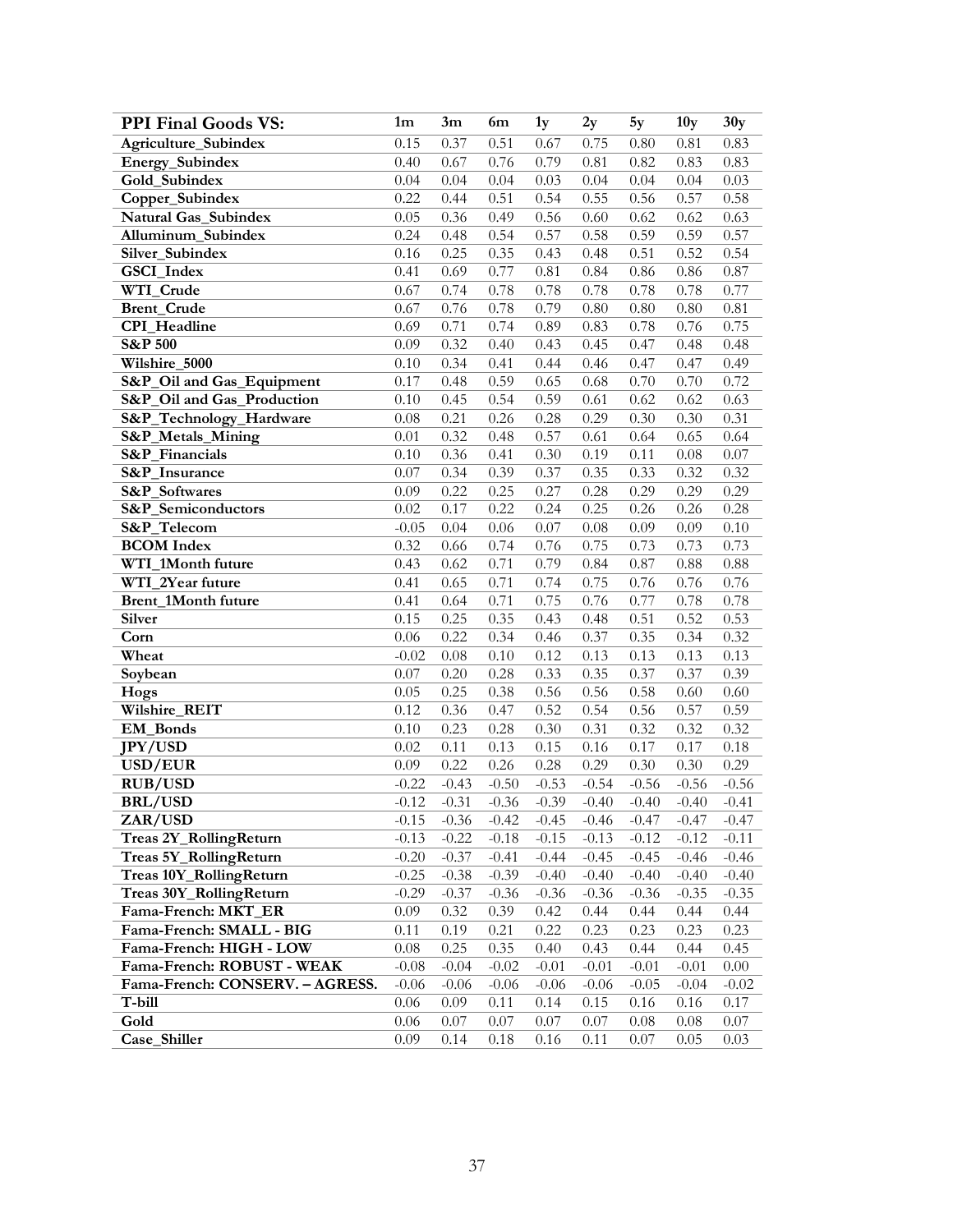| <b>PPI Final Goods Core VS:</b> | 1m       | 3m       | 6m       | 1y       | 2y       | 5y       | 10 <sub>y</sub> | 30y      |
|---------------------------------|----------|----------|----------|----------|----------|----------|-----------------|----------|
| Agriculture_Subindex            | $-0.06$  | $-0.09$  | $-0.08$  | $-0.08$  | $-0.07$  | $-0.07$  | $-0.07$         | $-0.08$  |
| Energy_Subindex                 | $-0.07$  | $-0.09$  | $-0.07$  | $-0.05$  | $-0.04$  | $-0.04$  | $-0.03$         | $-0.02$  |
| Gold_Subindex                   | $-0.06$  | $-0.08$  | $-0.07$  | $-0.07$  | $-0.06$  | $-0.05$  | $-0.05$         | $-0.06$  |
| Copper_Subindex                 | $-0.15$  | $-0.27$  | $-0.30$  | $-0.33$  | $-0.35$  | $-0.36$  | $-0.36$         | $-0.37$  |
| Natural Gas_Subindex            | $-0.12$  | $-0.04$  | $-0.07$  | $-0.09$  | $-0.11$  | $-0.11$  | $-0.12$         | $-0.14$  |
| Alluminum_Subindex              | $-0.03$  | $-0.12$  | $-0.16$  | $-0.20$  | $-0.24$  | $-0.26$  | $-0.27$         | $-0.27$  |
| Silver_Subindex                 | $-0.05$  | $-0.19$  | $-0.19$  | $-0.20$  | $-0.21$  | $-0.21$  | $-0.21$         | $-0.22$  |
| GSCI_Index                      | $-0.10$  | $-0.12$  | $-0.12$  | $-0.11$  | $-0.11$  | $-0.11$  | $-0.11$         | $-0.10$  |
| WTI_Crude                       | $-0.01$  | $-0.09$  | $-0.08$  | $-0.06$  | $-0.04$  | $-0.04$  | $-0.04$         | $-0.04$  |
| <b>Brent_Crude</b>              | 0.02     | $-0.08$  | $-0.07$  | $-0.05$  | $-0.04$  | $-0.03$  | $-0.03$         | $-0.04$  |
| CPI_Headline                    | 0.17     | 0.17     | 0.19     | 0.21     | 0.22     | 0.24     | 0.24            | 0.24     |
| <b>S&amp;P 500</b>              | $-0.06$  | $-0.10$  | $-0.11$  | $-0.13$  | $-0.14$  | $-0.15$  | $-0.14$         | $-0.16$  |
| Wilshire_5000                   | $-0.04$  | $-0.09$  | $-0.10$  | $-0.10$  | $-0.11$  | $-0.10$  | $-0.10$         | $-0.11$  |
| S&P_Oil and Gas_Equipment       | $-0.13$  | $-0.19$  | $-0.19$  | $-0.18$  | $-0.18$  | $-0.18$  | $-0.18$         | $-0.18$  |
| S&P_Oil and Gas_Production      | $-0.10$  | $-0.10$  | $-0.08$  | $-0.05$  | $-0.03$  | $-0.01$  | $-0.01$         | $-0.01$  |
| S&P_Technology_Hardware         | $-0.01$  | $-0.05$  | $-0.06$  | $-0.07$  | $-0.07$  | $-0.08$  | $-0.08$         | $-0.08$  |
| S&P_Metals_Mining               | $-0.18$  | $-0.27$  | $-0.28$  | $-0.31$  | $-0.33$  | $-0.35$  | $-0.35$         | $-0.35$  |
| S&P_Financials                  | $-0.07$  | $-0.17$  | $-0.24$  | $-0.31$  | $-0.36$  | $-0.40$  | $-0.42$         | $-0.43$  |
| S&P_Insurance                   | $-0.12$  | $-0.19$  | $-0.22$  | $-0.25$  | $-0.27$  | $-0.29$  | $-0.30$         | $-0.31$  |
| S&P_Softwares                   | $-0.02$  | $-0.05$  | $-0.04$  | $-0.03$  | $-0.03$  | $-0.02$  | $-0.02$         | $-0.02$  |
| S&P_Semiconductors              | $-0.05$  | $-0.11$  | $-0.14$  | $-0.17$  | $-0.19$  | $-0.21$  | $-0.22$         | $-0.21$  |
| S&P_Telecom                     | $-0.04$  | $-0.06$  | $-0.05$  | $-0.04$  | $-0.02$  | $-0.01$  | $-0.01$         | $0.00\,$ |
| <b>BCOM</b> Index               | $-0.13$  | $-0.20$  | $-0.22$  | $-0.27$  | $-0.32$  | $-0.36$  | $-0.38$         | $-0.40$  |
| WTI_1Month future               | $-0.06$  | $-0.12$  | $-0.13$  | $-0.16$  | $-0.19$  | $-0.21$  | $-0.21$         | $-0.19$  |
| WTI_2Year future                | $-0.02$  | $-0.04$  | $-0.02$  | $-0.01$  | $0.00\,$ | 0.01     | 0.01            | $0.01\,$ |
| Brent_1Month future             | $-0.02$  | $-0.08$  | $-0.04$  | $-0.01$  | $0.00\,$ | $0.01\,$ | 0.01            | 0.03     |
| Silver                          | $-0.04$  | $-0.18$  | $-0.19$  | $-0.20$  | $-0.21$  | $-0.21$  | $-0.22$         | $-0.21$  |
| Corn                            | $-0.02$  | $-0.04$  | $-0.03$  | $-0.02$  | $-0.02$  | $-0.01$  | $-0.01$         | $0.00\,$ |
| Wheat                           | $-0.07$  | $-0.10$  | $-0.11$  | $-0.13$  | $-0.13$  | $-0.14$  | $-0.14$         | $-0.13$  |
| Soybean                         | $-0.02$  | $-0.10$  | $-0.13$  | $-0.15$  | $-0.16$  | $-0.17$  | $-0.18$         | $-0.18$  |
| Hogs                            | $-0.04$  | $-0.03$  | $-0.05$  | $-0.10$  | $-0.14$  | $-0.20$  | $-0.22$         | $-0.23$  |
| Wilshire_REIT                   | $-0.04$  | $-0.15$  | $-0.20$  | $-0.27$  | $-0.32$  | $-0.35$  | $-0.36$         | $-0.37$  |
| EM_Bonds                        | $-0.15$  | $-0.26$  | $-0.29$  | $-0.32$  | $-0.34$  | $-0.35$  | $-0.35$         | $-0.35$  |
| <b>JPY/USD</b>                  | $-0.11$  | $-0.07$  | $-0.03$  | $0.07\,$ | 0.13     | $0.18\,$ | 0.19            | $0.20\,$ |
| USD/EUR                         | $-0.09$  | $-0.19$  | $-0.21$  | $-0.23$  | $-0.23$  | $-0.24$  | $-0.23$         | $-0.23$  |
| <b>RUB/USD</b>                  | $-0.02$  | 0.02     | $0.01\,$ | $0.00\,$ | $0.00\,$ | $0.00\,$ | $-0.01$         | $-0.01$  |
| <b>BRL/USD</b>                  | 0.00     | 0.02     | $-0.04$  | $-0.09$  | $-0.12$  | $-0.14$  | $-0.15$         | $-0.16$  |
| ZAR/USD                         | 0.15     | 0.11     | 0.12     | 0.12     | 0.13     | 0.13     | 0.13            | 0.15     |
| Treas 2Y_RollingReturn          | $-0.01$  | $-0.09$  | $-0.11$  | $-0.13$  | $-0.15$  | $-0.16$  | $-0.17$         | $-0.16$  |
| Treas 5Y_RollingReturn          | 0.02     | $-0.03$  | $-0.01$  | 0.00     | 0.00     | $0.01\,$ | 0.02            | 0.03     |
| Treas 10Y_RollingReturn         | 0.02     | 0.03     | $0.07\,$ | 0.11     | 0.13     | 0.14     | 0.15            | 0.15     |
| Treas 30Y_RollingReturn         | 0.04     | 0.12     | 0.16     | 0.19     | 0.21     | 0.23     | 0.24            | 0.25     |
| Fama-French: MKT_ER             | $-0.04$  | $-0.09$  | $-0.10$  | $-0.10$  | $-0.10$  | $-0.10$  | $-0.10$         | $-0.11$  |
| Fama-French: SMALL - BIG        | $-0.01$  | $-0.15$  | $-0.23$  | $-0.29$  | $-0.32$  | $-0.34$  | $-0.35$         | $-0.37$  |
| Fama-French: HIGH - LOW         | $-0.04$  | $-0.03$  | $-0.04$  | $-0.04$  | $-0.04$  | $-0.04$  | $-0.03$         | $-0.04$  |
| Fama-French: ROBUST - WEAK      | $0.00\,$ | $0.20\,$ | 0.30     | 0.36     | 0.39     | 0.41     | 0.41            | 0.40     |
| Fama-French: CONSERV. - AGRESS. | $-0.07$  | $-0.12$  | $-0.19$  | $-0.24$  | $-0.27$  | $-0.28$  | $-0.29$         | $-0.31$  |
| T-bill                          | $-0.06$  | $-0.12$  | $-0.14$  | $-0.16$  | $-0.20$  | $-0.26$  | $-0.29$         | $-0.30$  |
| Gold                            | $-0.04$  | $-0.07$  | $-0.08$  | $-0.09$  | $-0.09$  | $-0.09$  | $-0.09$         | $-0.06$  |
| Case_Shiller                    | 0.08     | 0.13     | 0.15     | 0.18     | 0.22     | 0.30     | 0.37            | 0.48     |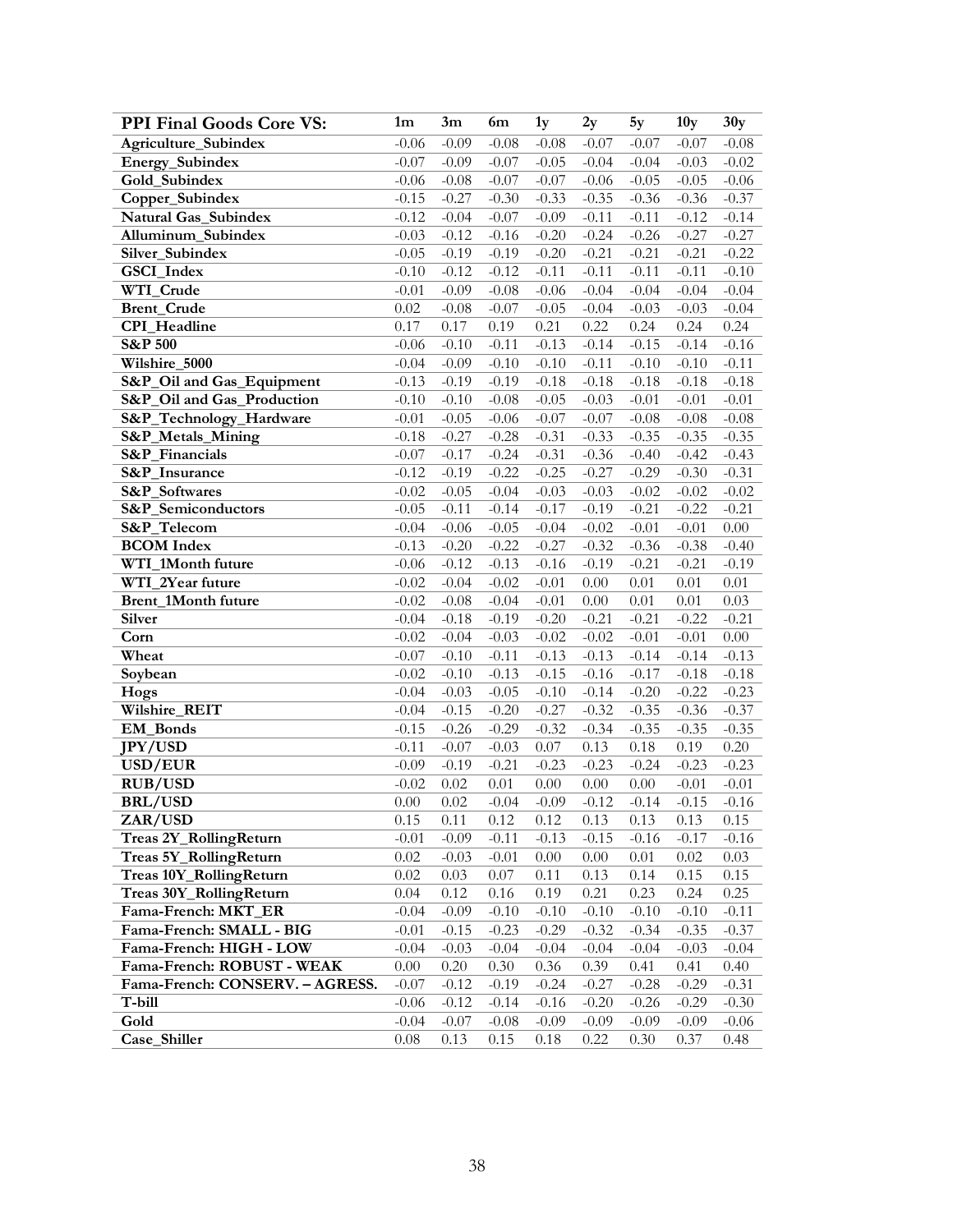| <b>Hourly Earnings VS:</b>      | 1 <sub>m</sub> | 3m       | 6m       | 1y      | 2y       | 5y       | 10 <sub>y</sub> | 30y      |
|---------------------------------|----------------|----------|----------|---------|----------|----------|-----------------|----------|
| Agriculture_Subindex            | $-0.01$        | $-0.08$  | $-0.11$  | $-0.13$ | $-0.14$  | $-0.14$  | $-0.14$         | $-0.14$  |
| Energy_Subindex                 | $-0.06$        | $-0.18$  | $-0.22$  | $-0.24$ | $-0.25$  | $-0.25$  | $-0.25$         | $-0.23$  |
| Gold_Subindex                   | 0.09           | 0.04     | 0.13     | 0.15    | 0.17     | $0.18\,$ | 0.19            | 0.19     |
| Copper_Subindex                 | 0.00           | $-0.06$  | $-0.08$  | $-0.09$ | $-0.10$  | $-0.11$  | $-0.11$         | $-0.10$  |
| Natural Gas_Subindex            | 0.10           | 0.07     | $0.06\,$ | 0.05    | 0.05     | 0.05     | 0.05            | $0.06\,$ |
| Alluminum_Subindex              | $-0.02$        | $-0.09$  | $-0.04$  | $-0.01$ | 0.01     | 0.03     | 0.03            | 0.04     |
| Silver_Subindex                 | 0.02           | $-0.11$  | $-0.07$  | $-0.05$ | $-0.05$  | $-0.04$  | $-0.04$         | $-0.05$  |
| GSCI_Index                      | $-0.04$        | $-0.14$  | $-0.17$  | $-0.18$ | $-0.19$  | $-0.19$  | $-0.19$         | $-0.19$  |
| WTI_Crude                       | $-0.37$        | $-0.38$  | $-0.39$  | $-0.39$ | $-0.40$  | $-0.40$  | $-0.40$         | $-0.40$  |
| <b>Brent_Crude</b>              | $-0.18$        | $-0.24$  | $-0.21$  | $-0.20$ | $-0.19$  | $-0.19$  | $-0.19$         | $-0.20$  |
| <b>CPI</b> Headline             | $-0.08$        | $-0.01$  | $0.08\,$ | 0.12    | 0.14     | 0.15     | 0.15            | $0.16\,$ |
| <b>S&amp;P 500</b>              | 0.07           | $-0.14$  | $-0.23$  | $-0.28$ | $-0.30$  | $-0.32$  | $-0.32$         | $-0.31$  |
| Wilshire_5000                   | 0.07           | $-0.15$  | $-0.24$  | $-0.29$ | $-0.31$  | $-0.33$  | $-0.33$         | $-0.34$  |
| S&P_Oil and Gas_Equipment       | 0.09           | $-0.17$  | $-0.19$  | $-0.21$ | $-0.21$  | $-0.21$  | $-0.22$         | $-0.21$  |
| S&P_Oil and Gas_Production      | 0.16           | $-0.08$  | $-0.08$  | $-0.10$ | $-0.12$  | $-0.13$  | $-0.14$         | $-0.14$  |
| S&P_Technology_Hardware         | $-0.01$        | $-0.12$  | $-0.18$  | $-0.21$ | $-0.23$  | $-0.24$  | $-0.25$         | $-0.25$  |
| S&P_Metals_Mining               | 0.13           | 0.04     | $0.00\,$ | $-0.02$ | $-0.03$  | $-0.04$  | $-0.03$         | $-0.03$  |
| <b>S&amp;P</b> Financials       | 0.03           | $-0.18$  | $-0.26$  | $-0.30$ | $-0.33$  | $-0.34$  | $-0.34$         | $-0.35$  |
| S&P_Insurance                   | $0.00\,$       | $-0.19$  | $-0.18$  | $-0.16$ | $-0.14$  | $-0.13$  | $-0.12$         | $-0.09$  |
| S&P_Softwares                   | 0.05           | $-0.07$  | $-0.11$  | $-0.13$ | $-0.15$  | $-0.16$  | $-0.16$         | $-0.16$  |
| S&P_Semiconductors              | 0.01           | $-0.07$  | $-0.12$  | $-0.14$ | $-0.16$  | $-0.17$  | $-0.18$         | $-0.17$  |
| S&P_Telecom                     | 0.03           | $-0.11$  | $-0.17$  | $-0.21$ | $-0.23$  | $-0.24$  | $-0.24$         | $-0.24$  |
| <b>BCOM</b> Index               | $-0.02$        | $-0.11$  | $-0.03$  | 0.05    | 0.09     | $0.11\,$ | 0.12            | 0.12     |
| WTI 1Month future               | $-0.13$        | $-0.22$  | $-0.25$  | $-0.26$ | $-0.27$  | $-0.26$  | $-0.26$         | $-0.26$  |
| WTI_2Year future                | $-0.08$        | $-0.13$  | $-0.15$  | $-0.16$ | $-0.16$  | $-0.17$  | $-0.17$         | $-0.17$  |
| Brent_1Month future             | $-0.04$        | $-0.21$  | $-0.26$  | $-0.29$ | $-0.30$  | $-0.31$  | $-0.31$         | $-0.33$  |
| <b>Silver</b>                   | 0.03           | $-0.12$  | $-0.07$  | $-0.05$ | $-0.05$  | $-0.04$  | $-0.04$         | $-0.06$  |
| Corn                            | $-0.02$        | $-0.06$  | $-0.07$  | $-0.08$ | $-0.09$  | $-0.09$  | $-0.09$         | $-0.10$  |
| Wheat                           | 0.03           | 0.00     | $-0.03$  | $-0.05$ | $-0.05$  | $-0.06$  | $-0.06$         | $-0.06$  |
| Soybean                         | $-0.02$        | $-0.07$  | $-0.09$  | $-0.10$ | $-0.11$  | $-0.11$  | $-0.10$         | $-0.09$  |
| Hogs                            | 0.06           | 0.00     | $-0.02$  | $-0.02$ | $-0.03$  | $-0.04$  | $-0.05$         | $-0.05$  |
| Wilshire_REIT                   | 0.06           | $-0.16$  | $-0.17$  | $-0.16$ | $-0.16$  | $-0.15$  | $-0.15$         | $-0.14$  |
| <b>EM_Bonds</b>                 | $-0.04$        | $-0.24$  | $-0.25$  | $-0.27$ | $-0.28$  | $-0.28$  | $-0.29$         | $-0.29$  |
| <b>JPY/USD</b>                  | $-0.04$        | $0.00\,$ | $-0.01$  | 0.00    | $0.00\,$ | 0.00     | 0.00            | $-0.02$  |
| USD/EUR                         | $0.01\,$       | $-0.02$  | $-0.03$  | $-0.04$ | $-0.04$  | $-0.04$  | $-0.05$         | $-0.06$  |
| <b>RUB/USD</b>                  | $-0.08$        | $-0.01$  | $0.01\,$ | 0.02    | 0.03     | 0.03     | $0.02\,$        | $0.02\,$ |
| <b>BRL/USD</b>                  | 0.07           | 0.15     | 0.18     | 0.19    | 0.19     | 0.20     | 0.21            | 0.25     |
| ZAR/USD                         | 0.07           | 0.16     | 0.19     | 0.20    | 0.21     | 0.21     | 0.21            | 0.21     |
| Treas 2Y_RollingReturn          | 0.11           | 0.28     | 0.40     | 0.48    | 0.52     | 0.54     | 0.54            | 0.55     |
| Treas 5Y_RollingReturn          | 0.09           | 0.17     | 0.21     | 0.23    | 0.24     | 0.25     | 0.25            | 0.25     |
| Treas 10Y_RollingReturn         | 0.07           | 0.13     | 0.16     | 0.18    | 0.19     | 0.19     | 0.19            | 0.18     |
| Treas 30Y_RollingReturn         | 0.06           | 0.10     | 0.13     | 0.14    | 0.15     | 0.16     | 0.15            | 0.17     |
| Fama-French: MKT_ER             | 0.06           | $-0.16$  | $-0.26$  | $-0.31$ | $-0.33$  | $-0.35$  | $-0.35$         | $-0.37$  |
| Fama-French: SMALL - BIG        | 0.02           | $-0.08$  | $-0.10$  | $-0.11$ | $-0.11$  | $-0.12$  | $-0.12$         | $-0.11$  |
| Fama-French: HIGH - LOW         | $-0.02$        | $-0.16$  | $-0.19$  | $-0.21$ | $-0.22$  | $-0.23$  | $-0.24$         | $-0.26$  |
| Fama-French: ROBUST - WEAK      | 0.05           | 0.05     | 0.04     | 0.04    | 0.05     | 0.05     | 0.06            | 0.06     |
| Fama-French: CONSERV. - AGRESS. | 0.00           | $-0.01$  | $-0.03$  | $-0.05$ | $-0.06$  | $-0.06$  | $-0.07$         | $-0.09$  |
| T-bill                          | 0.11           | 0.24     | 0.37     | 0.51    | 0.63     | 0.73     | 0.77            | 0.78     |
| Gold                            | 0.08           | 0.03     | 0.11     | 0.14    | 0.16     | 0.18     | 0.18            | 0.17     |
| Case_Shiller                    | 0.15           | 0.24     | 0.34     | 0.45    | 0.54     | 0.68     | 0.77            | 0.84     |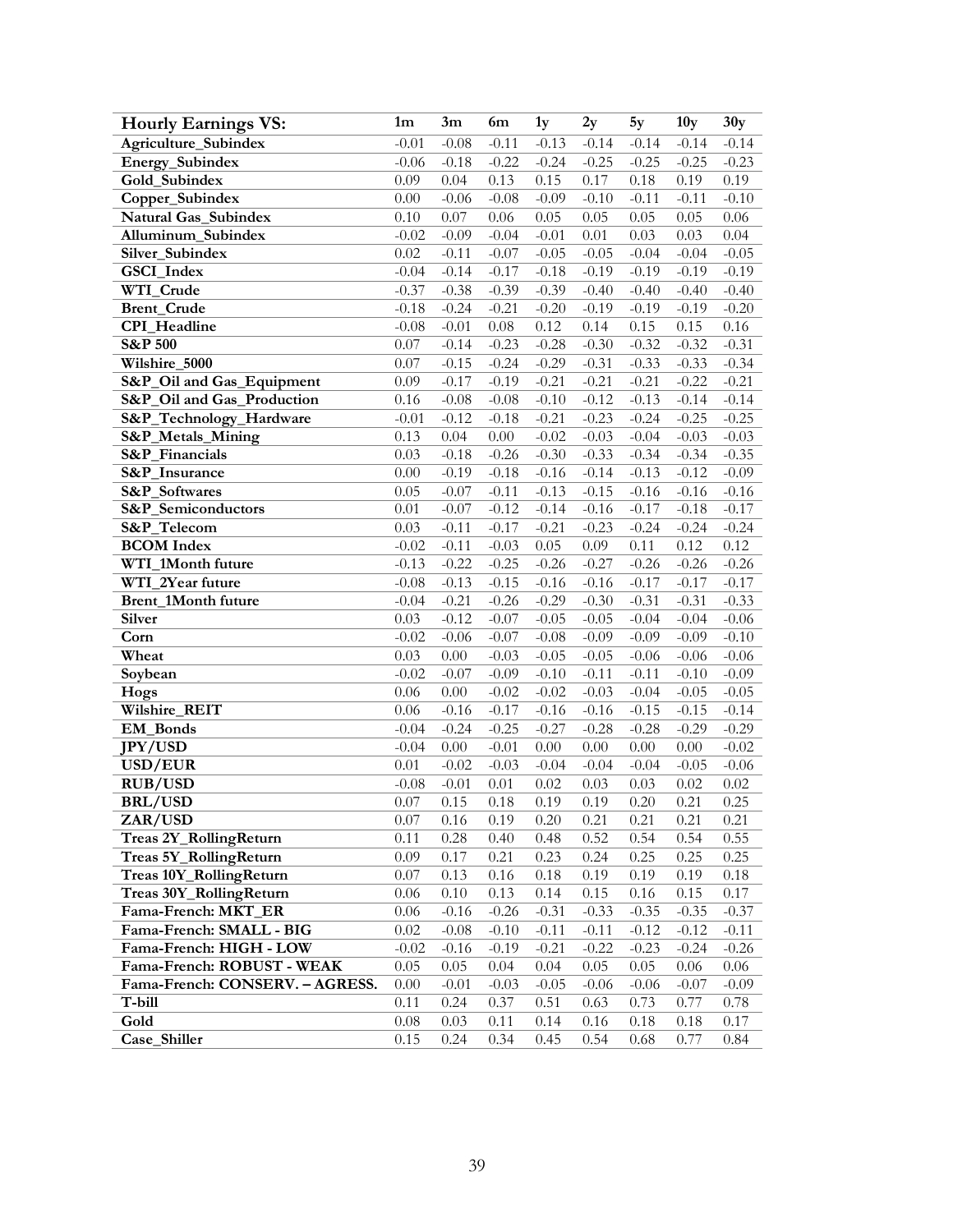| <b>Case Shiller VS:</b>         | 1 <sub>m</sub> | 3m       | 6m       | 1y      | 2y      | 5y      | 10 <sub>y</sub> | 30y      |
|---------------------------------|----------------|----------|----------|---------|---------|---------|-----------------|----------|
| Agriculture_Subindex            | $-0.03$        | $-0.03$  | 0.00     | 0.04    | 0.02    | 0.00    | $-0.01$         | $-0.02$  |
| Energy_Subindex                 | 0.15           | 0.24     | 0.34     | 0.40    | 0.51    | 0.67    | 0.76            | 0.86     |
| Gold_Subindex                   | $-0.12$        | $-0.22$  | $-0.30$  | $-0.39$ | $-0.48$ | $-0.61$ | $-0.70$         | $-0.79$  |
| Copper_Subindex                 | 0.18           | 0.27     | 0.37     | 0.50    | 0.62    | 0.76    | 0.84            | 0.91     |
| Natural Gas_Subindex            | 0.19           | 0.34     | 0.45     | 0.62    | 0.76    | 0.87    | 0.92            | 0.96     |
| Alluminum_Subindex              | 0.18           | 0.31     | 0.41     | 0.57    | 0.72    | 0.84    | 0.90            | 0.94     |
| Silver_Subindex                 | $-0.08$        | $-0.14$  | $-0.14$  | $-0.17$ | $-0.24$ | $-0.34$ | $-0.42$         | $-0.52$  |
| GSCI_Index                      | 0.14           | 0.23     | 0.31     | 0.37    | 0.47    | 0.62    | 0.72            | 0.83     |
| WTI_Crude                       | 0.15           | 0.24     | 0.33     | 0.37    | 0.48    | 0.63    | 0.74            | 0.84     |
| <b>Brent_Crude</b>              | 0.13           | 0.20     | 0.26     | 0.27    | 0.32    | 0.42    | 0.51            | 0.63     |
| CPI_Headline                    | 0.30           | 0.38     | 0.43     | 0.41    | 0.48    | 0.60    | 0.68            | 0.76     |
| <b>S&amp;P 500</b>              | 0.16           | 0.27     | 0.37     | 0.48    | 0.57    | 0.71    | 0.79            | 0.86     |
| Wilshire_5000                   | 0.15           | 0.26     | 0.37     | 0.47    | 0.58    | 0.72    | 0.80            | 0.88     |
| S&P_Oil and Gas_Equipment       | 0.09           | 0.17     | 0.26     | 0.30    | 0.32    | 0.37    | 0.41            | 0.46     |
| S&P_Oil and Gas_Production      | 0.12           | 0.23     | 0.35     | 0.47    | 0.60    | 0.76    | 0.84            | 0.91     |
| S&P_Technology_Hardware         | 0.03           | 0.05     | 0.07     | 0.06    | 0.07    | 0.11    | 0.14            | 0.16     |
| S&P_Metals_Mining               | 0.13           | 0.22     | 0.34     | 0.49    | 0.64    | 0.79    | 0.87            | 0.92     |
| S&P_Financials                  | 0.30           | 0.47     | 0.60     | 0.76    | 0.86    | 0.93    | 0.96            | 0.98     |
| S&P_Insurance                   | 0.29           | 0.48     | 0.60     | 0.72    | 0.83    | 0.92    | 0.95            | 0.98     |
| S&P_Softwares                   | 0.03           | 0.06     | 0.11     | 0.13    | 0.14    | 0.16    | 0.18            | 0.22     |
| S&P_Semiconductors              | 0.06           | 0.10     | 0.15     | 0.22    | 0.29    | 0.41    | 0.50            | 0.61     |
| S&P_Telecom                     | 0.04           | 0.04     | 0.06     | 0.05    | 0.06    | 0.09    | 0.13            | 0.18     |
| <b>BCOM</b> Index               | 0.21           | 0.33     | 0.44     | 0.56    | 0.71    | 0.84    | 0.90            | 0.95     |
| WTI_1Month future               | 0.11           | 0.20     | 0.30     | 0.35    | 0.44    | 0.59    | 0.68            | 0.78     |
| WTI_2Year future                | 0.21           | 0.31     | 0.40     | 0.47    | 0.58    | 0.72    | 0.81            | $0.88\,$ |
| Brent_1Month future             | 0.12           | 0.21     | 0.30     | 0.34    | 0.43    | 0.57    | 0.66            | 0.77     |
| <b>Silver</b>                   | $-0.07$        | $-0.11$  | $-0.09$  | $-0.10$ | $-0.15$ | $-0.22$ | $-0.28$         | $-0.35$  |
| Corn                            | $-0.07$        | $-0.11$  | $-0.12$  | $-0.14$ | $-0.22$ | $-0.34$ | $-0.44$         | $-0.55$  |
| Wheat                           | 0.04           | $0.08\,$ | 0.11     | 0.14    | 0.21    | 0.32    | 0.41            | 0.50     |
| Soybean                         | $-0.01$        | $-0.03$  | $-0.08$  | $-0.18$ | $-0.27$ | $-0.41$ | $-0.51$         | $-0.63$  |
| Hogs                            | 0.05           | 0.08     | $0.08\,$ | 0.13    | 0.18    | 0.27    | 0.35            | 0.43     |
| Wilshire_REIT                   | 0.25           | 0.42     | 0.52     | 0.65    | 0.77    | 0.88    | 0.93            | 0.96     |
| EM_Bonds                        | 0.02           | 0.06     | 0.11     | 0.12    | 0.15    | 0.21    | 0.26            | 0.32     |
| <b>JPY/USD</b>                  | 0.15           | 0.24     | 0.39     | 0.61    | 0.72    | 0.83    | 0.89            | 0.93     |
| USD/EUR                         | 0.04           | 0.08     | 0.12     | 0.15    | 0.22    | 0.32    | 0.40            | 0.50     |
| <b>RUB/USD</b>                  | $-0.11$        | $-0.16$  | $-0.21$  | $-0.21$ | $-0.23$ | $-0.27$ | $-0.31$         | $-0.36$  |
| <b>BRL/USD</b>                  | $-0.02$        | $-0.05$  | $-0.06$  | $-0.04$ | $-0.02$ | 0.00    | 0.02            | $0.06\,$ |
| ZAR/USD                         | $-0.05$        | $-0.08$  | $-0.10$  | $-0.08$ | $-0.07$ | $-0.05$ | $-0.04$         | $-0.04$  |
| Treas 2Y_RollingReturn          | $-0.08$        | $-0.11$  | $-0.12$  | $-0.12$ | $-0.09$ | $-0.03$ | 0.04            | 0.13     |
| Treas 5Y_RollingReturn          | $-0.15$        | $-0.24$  | $-0.34$  | $-0.47$ | $-0.54$ | $-0.66$ | $-0.74$         | $-0.82$  |
| Treas 10Y_RollingReturn         | $-0.11$        | $-0.19$  | $-0.29$  | $-0.47$ | $-0.59$ | $-0.74$ | $-0.82$         | $-0.89$  |
| Treas 30Y_RollingReturn         | $-0.07$        | $-0.12$  | $-0.20$  | $-0.34$ | $-0.46$ | $-0.62$ | $-0.72$         | $-0.82$  |
| Fama-French: MKT_ER             | 0.12           | 0.20     | 0.30     | 0.37    | 0.45    | 0.57    | 0.67            | 0.77     |
| Fama-French: SMALL - BIG        | 0.06           | 0.10     | 0.15     | 0.23    | 0.34    | 0.49    | 0.59            | 0.69     |
| Fama-French: HIGH - LOW         | 0.16           | 0.25     | 0.34     | 0.47    | 0.59    | 0.73    | 0.81            | 0.88     |
| Fama-French: ROBUST - WEAK      | 0.04           | 0.04     | 0.02     | 0.00    | 0.02    | 0.04    | 0.06            | 0.09     |
| Fama-French: CONSERV. - AGRESS. | 0.00           | 0.01     | 0.06     | 0.15    | 0.18    | 0.23    | 0.28            | 0.34     |
| T-bill                          | 0.26           | 0.27     | 0.28     | 0.31    | 0.35    | 0.50    | 0.67            | 0.82     |
| Gold                            | $-0.14$        | $-0.25$  | $-0.34$  | $-0.42$ | $-0.53$ | $-0.68$ | $-0.76$         | $-0.83$  |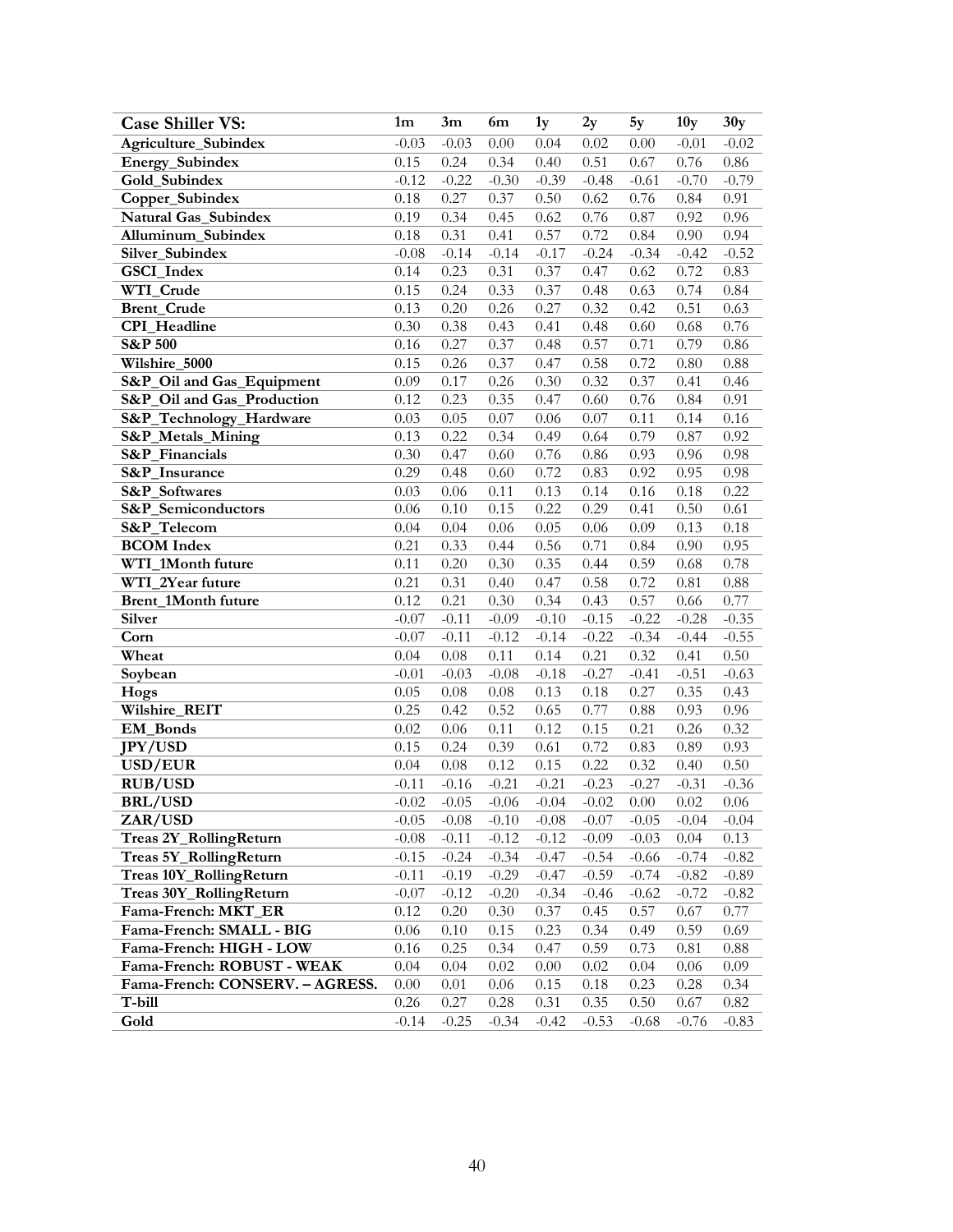TABLE A2: Correlations of inflation indices with nominal bonds over alternative holding periods, since 1999

| Headline CPI |
|--------------|
|--------------|

| maturity\horizon | $\lfloor 1m \rfloor$ | 3m                      | 6m                                      |           |         |         | $\cup$ |
|------------------|----------------------|-------------------------|-----------------------------------------|-----------|---------|---------|--------|
|                  |                      | $-0.12$ $-0.19$ $-0.14$ |                                         | 0.00      | 0.00    |         |        |
| $\frac{1}{5y}$   |                      |                         | $-0.16$ $-0.26$ $-0.29$ $-0.26$ $-0.16$ |           |         | 0.08    |        |
| 10y              | $-0.18$              | $-0.23$                 | $-0.20$                                 | $-0.18 -$ | $-0.16$ | $-0.08$ | 0.21   |

GSCI Index

| maturity\horizon | 1m      | 3m                                      | 6m                              |      |         | ىدا ، |
|------------------|---------|-----------------------------------------|---------------------------------|------|---------|-------|
| 2y               |         | $-0.22$ $-0.30$ $-0.26$ $-0.13$         |                                 | 0.01 |         |       |
| $\frac{1}{5}$    |         | $-0.21$ $-0.38$ $-0.40$ $-0.37$ $-0.30$ |                                 |      | 0.02    |       |
| $10y$            | $-0.19$ |                                         | $-0.36$ $-0.39$ $-0.38$ $-0.33$ |      | $-0.17$ | 0.16  |

Core CPI

| maturity\horizon | $\lfloor 1m \rfloor$ | 3m | 6m                            |                                                | 10v     |
|------------------|----------------------|----|-------------------------------|------------------------------------------------|---------|
| 2y               |                      |    | $0.00$ $-0.03$ $-0.06$ $0.08$ | 0.00                                           |         |
| 15y              |                      |    |                               | $0.00$ $-0.04$ $-0.17$ $-0.13$ $-0.13$ $-0.11$ |         |
| 10v              | $-0.01$              |    |                               | $-0.02$ $-0.13$ $-0.21$ $-0.28$ $-0.42$        | $-0.44$ |

## CPI Energy

| $\text{matrix} \hbox{horizon}$ 1m |         | 3m                                      | 6m                    | 1 V |         |         | $\mathbf{U}$ |
|-----------------------------------|---------|-----------------------------------------|-----------------------|-----|---------|---------|--------------|
| 2v                                |         | $-0.16$ $-0.27$ $-0.23$ $-0.12$         |                       |     | 0.01    |         |              |
| 1.5v                              |         | $-0.22$ $-0.35$ $-0.36$ $-0.32$ $-0.25$ |                       |     |         | 0.02    |              |
| 10 <sub>v</sub>                   | $-0.24$ |                                         | $-0.31 - 0.29 - 0.27$ |     | $-0.27$ | $-0.12$ | 0.18         |

#### CPI Durables

| maturity\horizon 1m |                | 3m                                              | 6m                              |  |         |         |
|---------------------|----------------|-------------------------------------------------|---------------------------------|--|---------|---------|
| 2y                  |                | $-0.08$ $-0.10$ $-0.14$ $-0.23$ $-0.05$         |                                 |  |         |         |
| 5v                  |                | $-0.03$ $-0.04$ $-0.07$ $-0.14$ $-0.26$ $-0.14$ |                                 |  |         |         |
| 10v                 | $0.00^{\circ}$ |                                                 | $-0.01$ $-0.07$ $-0.13$ $-0.22$ |  | $-0.40$ | $-0.51$ |

#### CPI Services

| maturity\horizon | 1m      | 3m   | 6m                                   |      |      |      | Jv ا ، |
|------------------|---------|------|--------------------------------------|------|------|------|--------|
| 2y               |         |      | $0.01$ $0.07$ $0.18$ $0.36$ $0.10$   |      |      |      |        |
| 5v               |         |      | $-0.04$ $-0.06$ $-0.07$ $-0.01$ 0.11 |      |      | 0.31 |        |
| 10v              | $-0.03$ | 0.01 | 0.03                                 | 0.04 | 0.04 | 0.08 | 0.50   |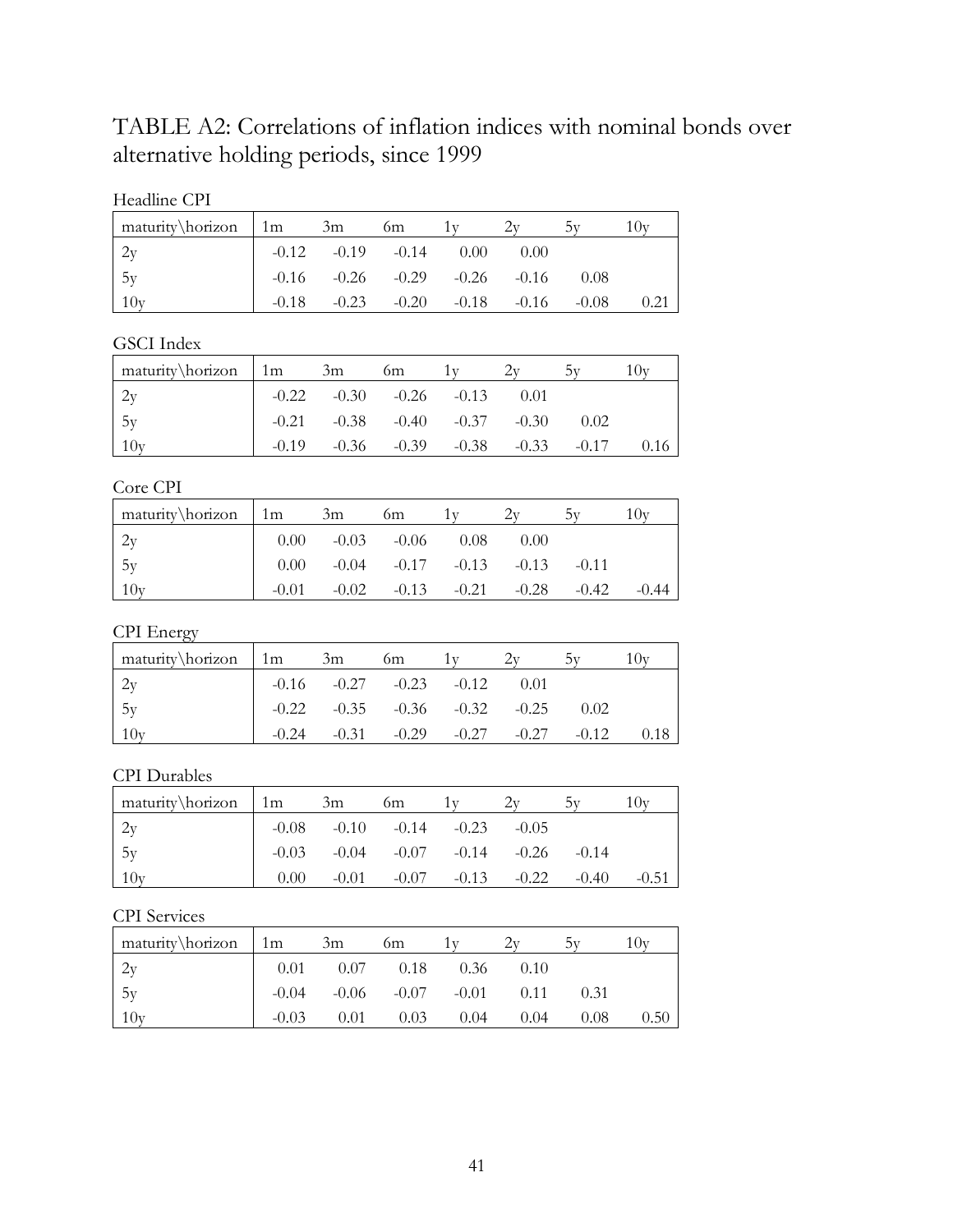CPI Nondurables

| maturity\horizon 1m | 3m | 6m                                      |                                         |         |  |
|---------------------|----|-----------------------------------------|-----------------------------------------|---------|--|
| $\frac{2y}{ }$      |    | $-0.15$ $-0.24$ $-0.21$ $-0.09$         | 0.04                                    |         |  |
| 5y                  |    | $-0.23$ $-0.34$ $-0.35$ $-0.32$ $-0.25$ |                                         | 0.04    |  |
| 10y                 |    |                                         | $-0.26$ $-0.35$ $-0.35$ $-0.32$ $-0.23$ | $-0.02$ |  |

#### Headline PCE

| maturity\horizon | $\lfloor 1m \rfloor$ | 3m      | <sub>0m</sub>                           |         |         |         |  |
|------------------|----------------------|---------|-----------------------------------------|---------|---------|---------|--|
| 2v               |                      |         | $-0.14$ $-0.21$ $-0.17$ $-0.06$         |         | 0.01    |         |  |
| 1.5v             |                      |         | $-0.20$ $-0.31$ $-0.33$ $-0.32$ $-0.26$ |         |         | 0.07    |  |
| 10v              | $-0.21$              | $-0.27$ | $-0.29$                                 | $-0.29$ | $-0.29$ | $-0.21$ |  |

## Core PCE

| $\text{matrix} \hbox{horizon}$ 1m |         | 3m                                      | 6m      |                 |         |         | 1 Ov    |
|-----------------------------------|---------|-----------------------------------------|---------|-----------------|---------|---------|---------|
|                                   |         | $-0.09$ $-0.14$ $-0.13$ $-0.07$         |         |                 | $-0.01$ |         |         |
| 5v                                |         | $-0.07$ $-0.18$ $-0.21$ $-0.24$ $-0.23$ |         |                 |         | 0.05    |         |
| 10y                               | $-0.03$ | $-0.05$                                 | $-0.07$ | $-0.10$ $-0.14$ |         | $-0.20$ | $-0.23$ |

#### PPI Final Goods

| maturity\horizon 1m |         | 3m | 6m                                      |  |         |         |
|---------------------|---------|----|-----------------------------------------|--|---------|---------|
|                     |         |    | $-0.16$ $-0.26$ $-0.22$ $-0.13$ $-0.01$ |  |         |         |
| 5y                  |         |    | $-0.22$ $-0.34$ $-0.33$ $-0.32$ $-0.30$ |  | $-0.04$ |         |
| 10y                 | $-0.24$ |    | $-0.32$ $-0.34$ $-0.33$ $-0.28$         |  | $-0.12$ | $-0.01$ |

## PPI Final Goods Core

| maturity\horizon | $\lfloor 1m \rfloor$ | 3m      | 6m                              |         |         |         | $\mathbf{U}$ |
|------------------|----------------------|---------|---------------------------------|---------|---------|---------|--------------|
| 2v               | 0.00                 |         | $-0.09$ $-0.15$ $-0.21$         |         | $-0.05$ |         |              |
| 1.5y             | 0.00                 |         | $-0.04$ $-0.05$ $-0.12$ $-0.24$ |         |         | $-0.18$ |              |
| 10y              | $-0.03$              | $-0.02$ | 0.01                            | $-0.01$ | $-0.09$ | $-0.29$ | $-0.55$      |

Hourly Earnings

| maturity\horizon 1m |      | 3m   | 6m                             |      |                                           |                | $U_{\rm V}$ |
|---------------------|------|------|--------------------------------|------|-------------------------------------------|----------------|-------------|
| 2y                  |      |      | $0.10 \t 0.23 \t 0.36 \t 0.48$ |      | 0.10                                      |                |             |
| 15y                 |      |      |                                |      | $0.08$ $0.13$ $0.17$ $0.17$ $0.17$ $0.15$ |                |             |
| 10v                 | 0.06 | 0.08 | 0.08                           | 0.04 |                                           | $-0.04 - 0.15$ | 0.34        |

## Case-Shiller

| maturity\horizon | $1 \text{ m}$ | 3m                      | 6m                              |      |                                         |         | 10v     |
|------------------|---------------|-------------------------|---------------------------------|------|-----------------------------------------|---------|---------|
|                  |               | $-0.09$ $-0.08$ $-0.08$ |                                 | 0.01 | 0.01                                    |         |         |
| 5y               |               |                         |                                 |      | $-0.13$ $-0.22$ $-0.32$ $-0.45$ $-0.46$ | $-0.23$ |         |
| 10y              | $-0.10$       |                         | $-0.18$ $-0.28$ $-0.46$ $-0.59$ |      |                                         | $-0.65$ | $-0.38$ |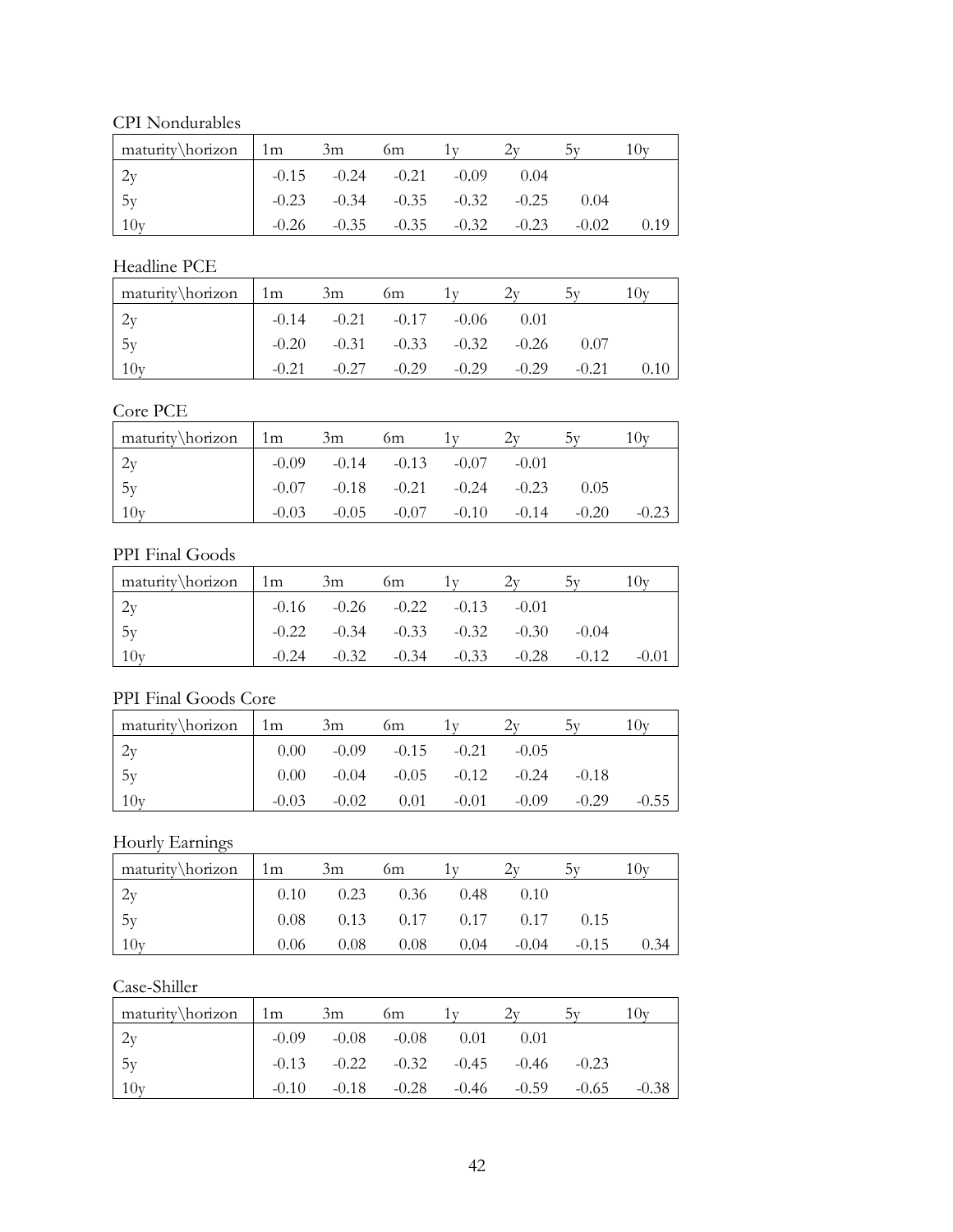TABLE A3: Correlations of inflation indices with TIPS over alternative holding periods, since 1999

| Headline CPI |  |
|--------------|--|
|--------------|--|

| maturity\horizon 1m                     |      | 3m   | 6m                          |                    |      |      | 10v |
|-----------------------------------------|------|------|-----------------------------|--------------------|------|------|-----|
|                                         |      |      | $0.58$ $0.63$ $0.60$ $0.59$ |                    | 0.45 |      |     |
| $\begin{array}{c} 2y \\ 5y \end{array}$ | 0.40 |      | $0.47$ $0.45$ $0.44$ $0.36$ |                    |      | 0.50 |     |
| 10y                                     | 0.21 | 0.30 |                             | $0.31 \qquad 0.33$ | 0.42 | 0.31 |     |

#### GSCI Index

| $\int$ maturity horizon $\int$ 1m 3m |                                                                                  |                                           | 6m |  |      |
|--------------------------------------|----------------------------------------------------------------------------------|-------------------------------------------|----|--|------|
| 2v                                   | $\begin{array}{cccc} \sim & 0.42 & 0.49 & 0.28 & 0.43 & 0.42 \end{array}$        |                                           |    |  |      |
| 5v                                   | $\begin{array}{cccc} \sim & 0.35 & 0.59 & 0.49 & 0.25 & 0.26 & 0.29 \end{array}$ |                                           |    |  |      |
| 10y                                  |                                                                                  | $0.21$ $0.47$ $0.57$ $0.55$ $0.43$ $0.38$ |    |  | 0.48 |

## Core CPI

| maturity\horizon | 1 <sub>m</sub> | 3m   | 6m   |      |      | 77   | 10v     |
|------------------|----------------|------|------|------|------|------|---------|
|                  | 0.37           | 0.14 | 0.24 | 0.29 | 0.26 |      |         |
| 5y               | 0.25           | 0.45 | 0.00 | 0.23 | 0.22 | 0.20 |         |
| 10v              | 0.18           | 0.33 | 0.39 | 0.38 | 0.24 | 0.18 | $-0.22$ |

## CPI Energy

| $\text{matrix} \text{horizon}$ 1m |      | 3m                                 | 6m          |      |      |      |
|-----------------------------------|------|------------------------------------|-------------|------|------|------|
|                                   |      | $0.51$ $0.54$ $0.23$ $0.42$        |             | 0.41 |      |      |
| 1.5v                              |      | $0.34$ $0.57$ $0.53$ $0.26$ $0.28$ |             |      | 0.33 |      |
| 10v                               | 0.13 | 0.42                               | $0.54$ 0.54 | 0.43 | 0.40 | 0.57 |

#### CPI Durables

| $\frac{matrix\hbar zon}{1m}$ | 3m | <sub>0m</sub>                              |  |                                             | . Ov    |
|------------------------------|----|--------------------------------------------|--|---------------------------------------------|---------|
| 2v                           |    | $0.09$ $0.01$ $0.16$ $0.24$ $0.14$         |  |                                             |         |
| 15v                          |    | $0.09$ $0.15$ $-0.31$ $0.22$ $0.17$ $0.06$ |  |                                             |         |
| 10y                          |    |                                            |  | $0.09$ $0.18$ $0.22$ $0.13$ $-0.04$ $-0.20$ | $-0.45$ |

#### CPI Services

| maturity\horizon | 1m   | 3m                                 | 6m            |      |      |      | $U_{V}$ |
|------------------|------|------------------------------------|---------------|------|------|------|---------|
|                  |      | $0.15$ $0.45$ $0.12$ $0.19$        |               |      | 0.22 |      |         |
| 5v               |      | $0.13$ $0.25$ $0.60$ $0.13$ $0.14$ |               |      |      | 0.17 |         |
|                  | 0.07 |                                    | $0.18$ $0.30$ | 0.40 | 0.34 | 0.30 | 0.61    |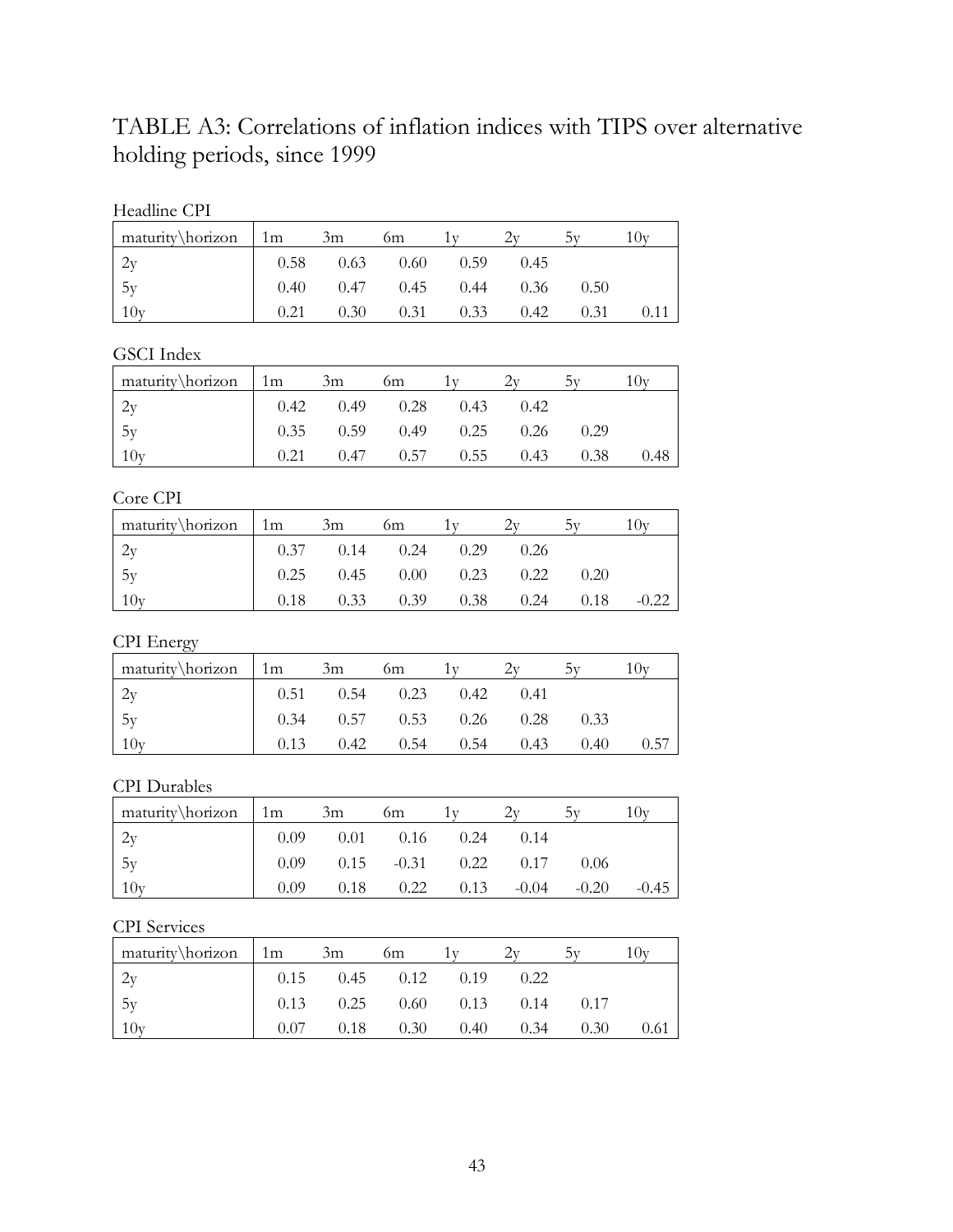CPI Nondurables

| $\text{matrix} \hbox{horizon}$ 1m | 3m | <sub>6m</sub>                      |      |      |      |
|-----------------------------------|----|------------------------------------|------|------|------|
|                                   |    | $0.50$ $0.52$ $0.22$ $0.41$ $0.42$ |      |      |      |
| 5v                                |    | $0.31$ $0.56$ $0.45$ $0.23$ $0.33$ |      | 0.32 |      |
|                                   |    | $0.41$ $0.53$ $0.52$               | 0.42 | 0.38 | 0.42 |

#### Headline PCE

| $\text{matrix} \hbox{horizon}$ 1m |      | 3m                                 | 6m |             |      |      |  |
|-----------------------------------|------|------------------------------------|----|-------------|------|------|--|
|                                   |      | $0.46$ $0.47$ $0.22$ $0.35$        |    |             | 0.36 |      |  |
| 1.5v                              |      | $0.32$ $0.52$ $0.36$ $0.22$ $0.24$ |    |             |      | 0.22 |  |
| 10v                               | 0.14 | 0.40                               |    | $0.48$ 0.47 | 0.35 | 0.22 |  |

## Core PCE

| $\text{matrix} \hbox{horizon}$ 1m |      | 3m | <sub>0m</sub>                      |                                    |      | 10v     |
|-----------------------------------|------|----|------------------------------------|------------------------------------|------|---------|
|                                   |      |    | $0.13$ $0.23$ $0.18$ $0.28$        | 0.24                               |      |         |
| $-5y$                             |      |    | $0.11$ $0.27$ $0.10$ $0.22$ $0.22$ |                                    | 0.18 |         |
| 10y                               | 0.08 |    |                                    | $0.25$ $0.34$ $0.30$ $0.17$ $0.05$ |      | $-0.04$ |

#### PPI Final Goods

| maturity\horizon 1m |      | 3m | 6m                                 |  |      |  |
|---------------------|------|----|------------------------------------|--|------|--|
|                     |      |    | $0.42$ $0.36$ $0.19$ $0.36$ $0.33$ |  |      |  |
| 5v                  |      |    | $0.29$ $0.50$ $0.16$ $0.21$ $0.22$ |  | 0.24 |  |
| 10v                 | 0.10 |    | $0.38$ $0.45$ $0.38$ $0.28$        |  | 0.23 |  |

## PPI Final Goods Core

| maturity\horizon | 1m      | 3m                                              | 6m                              |  |         |         |
|------------------|---------|-------------------------------------------------|---------------------------------|--|---------|---------|
| 2v               |         | $-0.06$ $-0.29$ $-0.12$ $-0.22$ $-0.29$         |                                 |  |         |         |
| 1.5y             |         | $-0.02$ $-0.13$ $-0.54$ $-0.14$ $-0.17$ $-0.21$ |                                 |  |         |         |
| 10v              | $-0.03$ |                                                 | $-0.15$ $-0.19$ $-0.28$ $-0.40$ |  | $-0.36$ | $-0.59$ |

Hourly Earnings

| maturity\horizon | 1 <sub>m</sub> | 3m            | 6m                             |      |      | 5V      | 10v  |
|------------------|----------------|---------------|--------------------------------|------|------|---------|------|
| 2y               | $-0.01$        | $0.43 - 0.05$ |                                | 0.00 | 0.02 |         |      |
| 5y               | 0.04           |               | $-0.02$ $0.40$ $-0.06$ $-0.09$ |      |      | $-0.11$ |      |
| 10v              | 0.07           | $-0.04$       | 0.11                           | 0.25 | 0.10 | $-0.07$ | 0.31 |

## Case-Shiller

| maturity\horizon | $1 \text{ m}$ | 3m           | 6m                                      |                       |         | 10v  |
|------------------|---------------|--------------|-----------------------------------------|-----------------------|---------|------|
|                  |               |              | $-0.02$ $-0.02$ $-0.07$ $-0.06$ $-0.13$ |                       |         |      |
| 5v               |               | $-0.07$ 0.01 | $0.02$ $-0.10$ $-0.19$                  |                       | $-0.27$ |      |
| 10y              | $-0.05$       | $-0.07$      |                                         | $0.08$ $0.12$ $-0.17$ | $-0.31$ | 0.00 |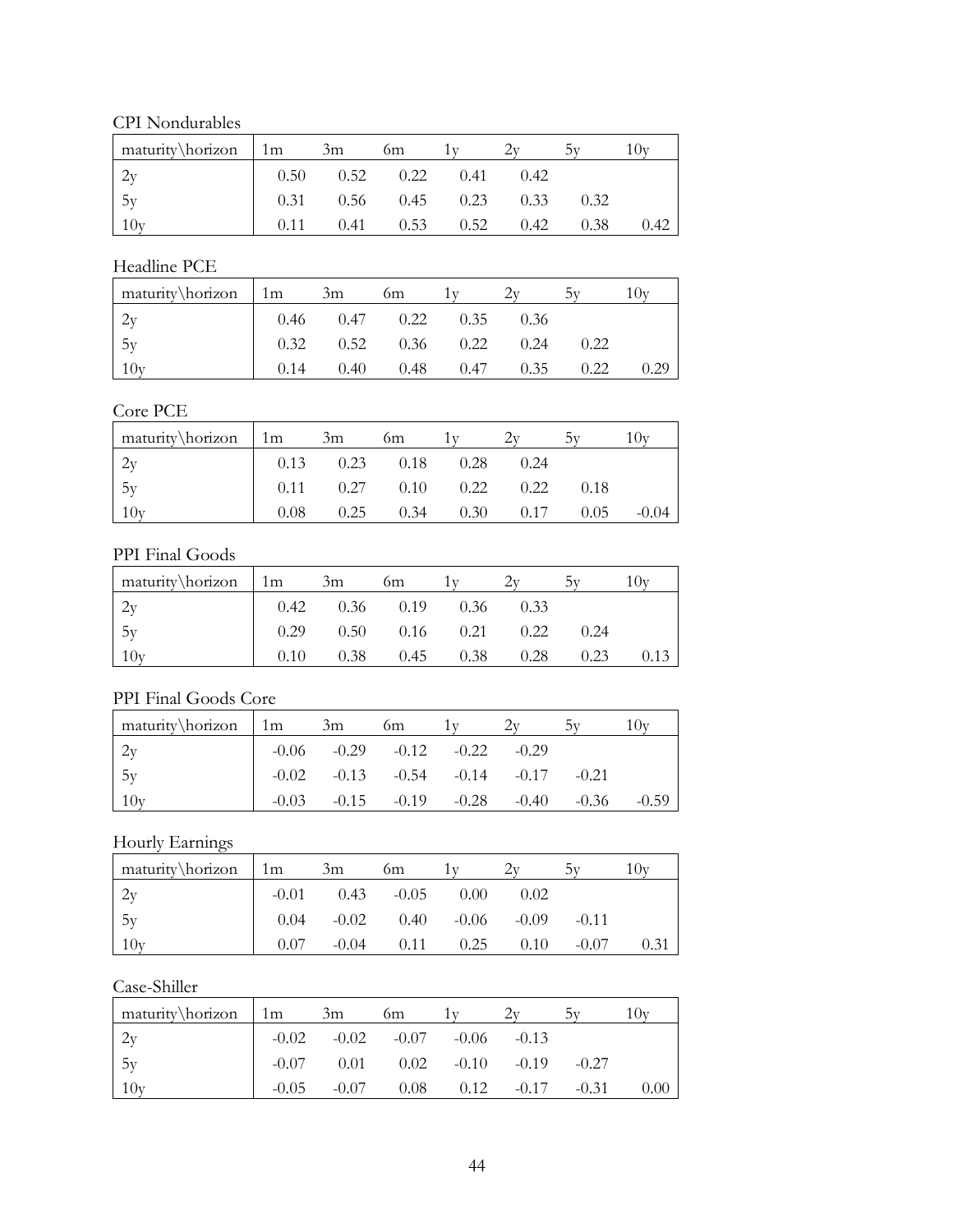# TABLE A4: Correlations of inflation indices with asset returns, since 1972

| <b>CPI Headline VS:</b>           | 1 <sub>m</sub>   | 3m           | 6m              | 1y           | 2y           | 5y                | 10 <sub>y</sub> | 30y             |
|-----------------------------------|------------------|--------------|-----------------|--------------|--------------|-------------------|-----------------|-----------------|
| Agriculture_Subindex              | $-0.01$          | 0.10         | 0.17            | 0.25         | 0.27         | 0.32              | 0.35            | 0.38            |
| GSCI_Index                        | 0.15             | 0.32         | 0.35            | 0.29         | 0.28         | 0.29              | 0.31            | 0.34            |
| WTI_Crude                         | 0.39             | 0.48         | 0.51            | 0.50         | 0.57         | 0.68              | 0.75            | 0.81            |
| <b>S&amp;P 500</b>                | $-0.09$          | $-0.04$      | $-0.06$         | $-0.14$      | $-0.20$      | $-0.27$           | $-0.32$         | $-0.34$         |
| <b>BCOM</b> Index                 | 0.16             | 0.35         | 0.41            | 0.42         | 0.44         | 0.51              | 0.56            | 0.61            |
| Gold                              | 0.10             | 0.16         | 0.24            | 0.35         | 0.39         | 0.47              | 0.51            | 0.56            |
| <b>Silver</b>                     | 0.05             | 0.08         | 0.12            | 0.20         | 0.25         | 0.34              | 0.40            | 0.44            |
| Corn                              | $-0.01$          | 0.07         | 0.14            | 0.21         | 0.23         | 0.28              | 0.31            | 0.36            |
| Wheat                             | $-0.01$          | 0.02         | 0.06            | 0.15         | 0.19         | 0.26              | 0.31            | 0.35            |
| Soybean                           | $0.00\,$         | 0.06         | 0.08            | 0.04         | 0.03         | 0.01              | 0.00            | 0.01            |
| <b>JPY/USD</b>                    | 0.02             | 0.07         | 0.08            | $0.06\,$     | 0.06         | 0.06              | 0.06            | 0.06            |
| ZAR/USD                           | $-0.05$          | $-0.11$      | $-0.12$         | $-0.13$      | $-0.12$      | $-0.11$           | $-0.12$         | $-0.12$         |
| 5Y_RollingReturn                  | $-0.07$          | $-0.11$      | $-0.10$         | $-0.03$      | 0.02         | 0.09              | 0.13            | 0.17            |
| 10Y_RollingReturn                 | $-0.14$          | $-0.20$      | $-0.21$         | $-0.20$      | $-0.19$      | $-0.20$           | $-0.21$         | $-0.21$         |
| Fama-French: MKT_ER               | $-0.11$          | $-0.08$      | $-0.12$         | $-0.21$      | $-0.29$      | $-0.39$           | $-0.45$         | $-0.50$         |
| Fama-French: SMALL - BIG          | $-0.01$          | 0.04         | 0.10            | 0.16         | 0.23         | 0.33              | 0.39            | 0.43            |
| Fama-French: HIGH - LOW           | $0.08\,$         | 0.14         | 0.16            | 0.15         | 0.13         | $0.\overline{12}$ | 0.12            | 0.12            |
| Fama-French: ROBUST - WEAK        | $-0.07$          | $-0.07$      | $-0.10$         | $-0.13$      | $-0.17$      | $-0.23$           | $-0.27$         | $-0.32$         |
| Fama-French: CONSERV. - AGRESS.   | 0.04             | 0.07         | 0.11            | 0.15         | 0.16         | 0.19              | 0.22            | 0.23            |
| T-bill                            | 0.42             | 0.51         | 0.58<br>$-0.01$ | 0.65         | 0.67         | 0.71<br>$-0.12$   | 0.76            | 0.81            |
| Willshire_5000<br>Case_Shiller    | $-0.07$          | $-0.01$      |                 | $-0.06$      | $-0.09$      |                   | $-0.14$         | $-0.17$<br>0.64 |
|                                   | 0.39             | 0.46         | 0.50            | 0.50         | 0.51         | 0.55              | 0.59            |                 |
|                                   |                  |              |                 |              |              |                   |                 |                 |
| <b>GSCI VS:</b>                   | 1 <sub>m</sub>   | 3m           | 6m              | 1y           | 2y           | 5y                | 10 <sub>y</sub> | 30y             |
|                                   |                  |              |                 | 0.75         |              |                   |                 |                 |
| Agriculture_Subindex<br>WTI_Crude | 0.59<br>0.53     | 0.60<br>0.71 | 0.68<br>0.74    | 0.80         | 0.79<br>0.82 | 0.81<br>0.83      | 0.81<br>0.84    | 0.82<br>0.84    |
| CPI_Headline                      | 0.15             | 0.32         | 0.35            | 0.29         | 0.28         | 0.29              | 0.31            | 0.34            |
| <b>S&amp;P 500</b>                | 0.18             | 0.13         | 0.11            | 0.11         | 0.10         | 0.10              | 0.11            | 0.12            |
| <b>BCOM</b> Index                 | 0.83             | 0.84         | 0.84            | 0.84         | 0.85         | 0.85              | 0.85            | 0.85            |
| Gold                              | 0.22             | 0.24         | 0.25            | 0.25         | 0.25         | 0.25              | 0.24            | 0.23            |
| Silver                            | 0.30             | 0.34         | 0.35            | 0.35         | 0.36         | 0.36              | 0.35            | 0.36            |
| Corn                              | 0.35             | 0.38         | 0.43            | 0.54         | 0.64         | 0.73              | 0.76            | 0.78            |
| Wheat                             | 0.35             | 0.37         | 0.43            | 0.52         | 0.61         | 0.69              | 0.71            | 0.73            |
| Soybean                           | 0.37             | 0.40         | 0.47            | 0.55         | 0.64         | 0.70              | 0.72            | 0.74            |
| <b>JPY/USD</b>                    | 0.03             | 0.02         | 0.02            | 0.02         | 0.01         | $0.01\,$          | 0.00            | $-0.01$         |
| ZAR/USD                           | $-0.23$          | $-0.31$      | $-0.33$         | $-0.34$      | $-0.35$      | $-0.35$           | $-0.36$         | $-0.36$         |
| 5Y_RollingReturn                  | $-0.12$          | $-0.26$      | $-0.31$         | $-0.34$      | $-0.35$      | $-0.36$           | $-0.37$         | $-0.39$         |
| 10Y_RollingReturn                 | $-0.16$          | $-0.32$      | $-0.39$         | $-0.42$      | $-0.44$      | $-0.45$           | $-0.45$         | $-0.45$         |
| Fama-French: MKT ER               | 0.20             | 0.13         | 0.12            | 0.11         | 0.11         | 0.10              | 0.10            | 0.10            |
| Fama-French: SMALL - BIG          | 0.13             | 0.10         | 0.09            | 0.09         | 0.08         | 0.09              | 0.09            | 0.10            |
| Fama-French: HIGH - LOW           | 0.07             | 0.14         | 0.11            | 0.05         | 0.01         | $-0.02$           | $-0.03$         | $-0.03$         |
| Fama-French: ROBUST - WEAK        | $-0.11$          | $-0.08$      | $-0.11$         | $-0.12$      | $-0.12$      | $-0.12$           | $-0.11$         | $-0.10$         |
| Fama-French: CONSERV. - AGRESS.   | 0.00             | 0.08         | 0.10            | 0.10         | 0.11         | 0.11              | 0.11            | 0.11            |
| T-bill                            | $-0.02$          | $-0.03$      | $-0.03$         | $-0.03$      | $-0.03$      | $-0.04$           | $-0.05$         | $-0.04$         |
| Willshire_5000<br>Case Shiller    | $0.20\,$<br>0.09 | 0.14<br>0.17 | 0.12<br>0.24    | 0.11<br>0.29 | 0.11<br>0.38 | 0.11<br>0.51      | 0.12<br>0.61    | 0.11<br>0.73    |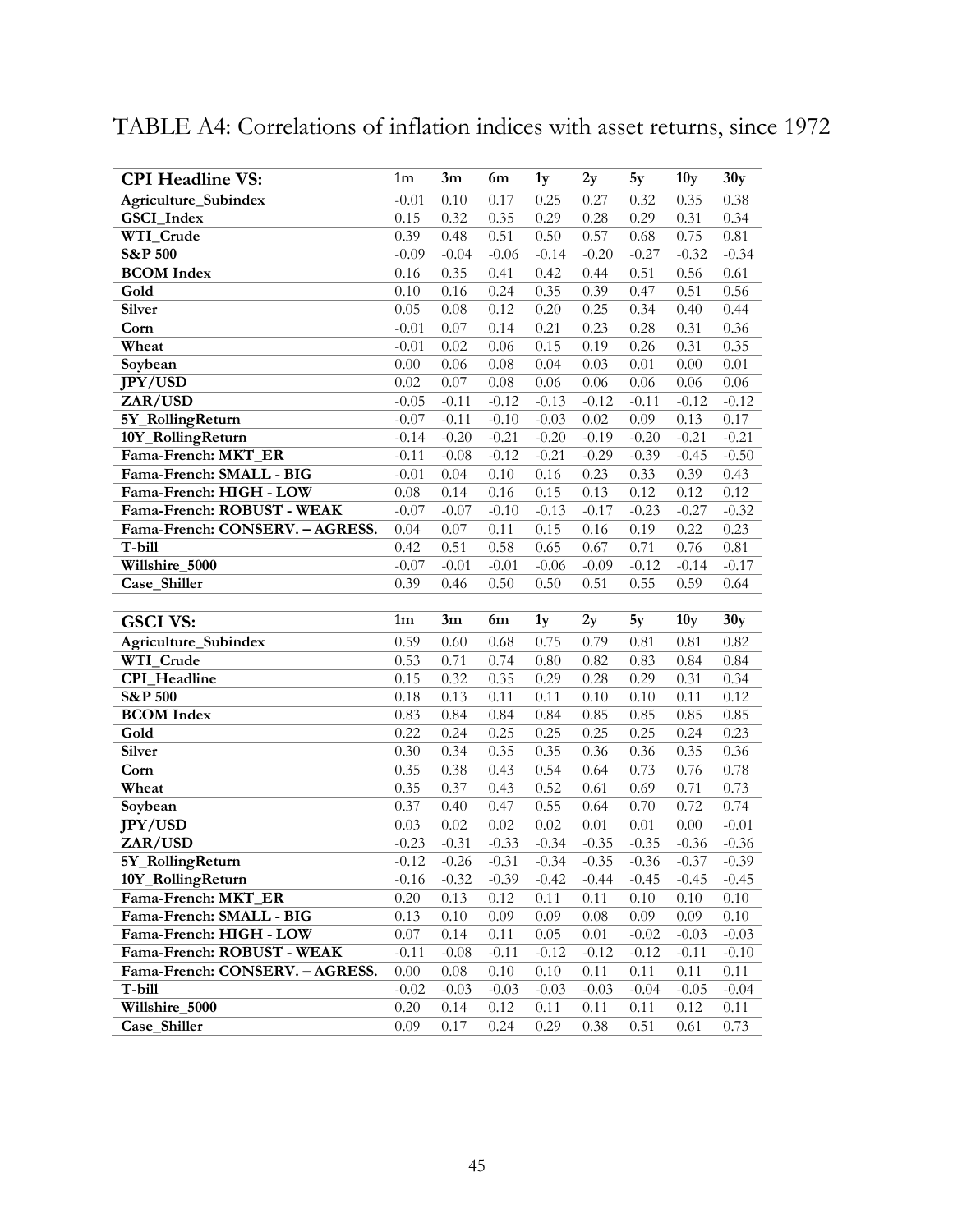| <b>Core CPI VS:</b>             | $1{\rm m}$ | 3m       | 6m      | 1y             | 2y       | 5y                | 10 <sub>y</sub> | 30y          |
|---------------------------------|------------|----------|---------|----------------|----------|-------------------|-----------------|--------------|
| Agriculture_Subindex            | 0.02       | 0.03     | 0.03    | 0.01           | 0.02     | 0.03              | 0.04            | 0.04         |
| GSCI_Index                      | 0.06       | 0.07     | 0.04    | 0.01           | 0.00     | 0.00              | 0.00            | 0.02         |
| WTI_Crude                       | 0.13       | 0.17     | 0.19    | 0.24           | 0.33     | 0.46              | 0.57            | 0.68         |
| <b>CPI</b> Headline             | 0.70       | 0.79     | 0.86    | 0.92           | 0.95     | 0.97              | 0.98            | 0.99         |
| <b>S&amp;P 500</b>              | $-0.09$    | $-0.13$  | $-0.12$ | $-0.12$        | $-0.13$  | $-0.15$           | $-0.17$         | $-0.20$      |
| <b>BCOM</b> Index               | 0.06       | 0.11     | 0.12    | 0.14           | 0.18     | 0.27              | 0.35            | 0.45         |
| Gold                            | 0.03       | 0.05     | 0.11    | 0.16           | 0.19     | 0.24              | 0.29            | 0.36         |
| Silver                          | $-0.01$    | $-0.03$  | $-0.02$ | 0.02           | 0.06     | 0.13              | 0.20            | 0.28         |
| Corn                            | 0.00       | 0.02     | 0.01    | $0.01\,$       | 0.03     | 0.05              | 0.07            | 0.08         |
| Wheat                           | $-0.02$    | 0.00     | $-0.02$ | $-0.04$        | $-0.02$  | 0.01              | 0.02            | 0.01         |
| Soybean                         | $-0.01$    | $-0.02$  | $-0.03$ | $-0.08$        | $-0.12$  | $-0.19$           | $-0.24$         | $-0.32$      |
| <b>JPY/USD</b>                  | $-0.01$    | 0.02     | 0.04    | 0.03           | 0.02     | 0.00              | $-0.01$         | $-0.01$      |
| ZAR/USD                         | 0.03       | 0.02     | 0.03    | 0.02           | 0.03     | 0.03              | 0.04            | 0.04         |
| 5Y_RollingReturn                | 0.05       | 0.05     | 0.06    | 0.11           | 0.16     | 0.24              | 0.32            | 0.40         |
| 10Y_RollingReturn               | $-0.02$    | $-0.05$  | $-0.08$ | $-0.08$        | $-0.08$  | $-0.10$           | $-0.12$         | $-0.15$      |
| Fama-French: MKT_ER             | $-0.12$    | $-0.16$  | $-0.17$ | $-0.20$        | $-0.22$  | $-0.28$           | $-0.34$         | $-0.41$      |
| Fama-French: SMALL - BIG        | $-0.06$    | $-0.02$  | 0.07    | 0.17           | 0.25     | 0.38              | 0.47            | 0.57         |
| Fama-French: HIGH - LOW         | 0.05       | 0.10     | 0.12    | 0.14           | $0.16\,$ | 0.19              | 0.22            | 0.26         |
| Fama-French: ROBUST - WEAK      | $-0.01$    | $-0.01$  | $-0.03$ | $-0.07$        | $-0.10$  | $-0.16$           | $-0.21$         | $-0.27$      |
| Fama-French: CONSERV. - AGRESS. | 0.04       | 0.08     | 0.11    | 0.14           | 0.16     | 0.19              | 0.22            | 0.28         |
| $T$ -bill                       | 0.55       | 0.64     | 0.71    | 0.74           | 0.75     | 0.76              | 0.77            | 0.80         |
| Willshire_5000                  | $-0.08$    | $-0.09$  | $-0.06$ | $-0.04$        | 0.00     | 0.03              | $0.06\,$        | 0.11         |
| Case_Shiller                    | 0.29       | 0.36     | 0.42    | 0.46           | 0.47     | 0.49              | 0.52            | 0.57         |
|                                 |            |          |         |                |          |                   |                 |              |
|                                 |            |          |         |                |          |                   |                 |              |
| <b>CPI Energy VS:</b>           | $1m$       | 3m       | 6m      | 1 <sub>y</sub> | 2y       | 5y                | 10y             | 30y          |
| Agriculture_Subindex            | 0.00       | 0.09     | 0.21    | 0.46           | 0.49     | 0.53              | 0.55            | 0.57         |
| GSCI_Index                      | 0.22       | 0.49     | 0.62    | 0.71           | 0.71     | $0.\overline{71}$ | 0.70            | 0.69         |
| WTI_Crude                       | 0.50       | 0.67     | 0.78    | 0.86           | 0.90     | 0.93              | 0.94            | 0.94         |
| <b>CPI_Headline</b>             | 0.72       | 0.72     | 0.70    | 0.69           | 0.73     | 0.81              | 0.87            | 0.91         |
| <b>S&amp;P 500</b>              | 0.00       | 0.11     | 0.13    | 0.14           | 0.15     | 0.15              | 0.15            | 0.15         |
| <b>BCOM</b> Index               | 0.19       | 0.42     | 0.54    | 0.69           | 0.74     | 0.77              | 0.78            | 0.78         |
| Gold                            | 0.06       | 0.10     | 0.16    | 0.35           | 0.43     | 0.49              | 0.52            | 0.53         |
| Silver                          | 0.07       | 0.15     | 0.24    | 0.39           | 0.44     | 0.48              | 0.49            | 0.51         |
| Corn                            | 0.03       | 0.14     | 0.27    | 0.44           | 0.49     | 0.52              | 0.53            | 0.53         |
| Wheat                           | $-0.02$    | $-0.02$  | 0.02    | 0.11           | 0.12     | 0.13              | 0.12            | 0.12         |
| Soybean                         | 0.05       | 0.11     | 0.16    | 0.24           | 0.24     | 0.25              | 0.24            | 0.25         |
| JPY/USD                         | 0.04       | $0.10\,$ | 0.09    | 0.08           | $0.08\,$ | $0.08\,$          | 0.08            | 0.09         |
| ZAR/USD                         | $-0.12$    | $-0.21$  | $-0.27$ | $-0.38$        | $-0.43$  | $-0.47$           | $-0.48$         | $-0.48$      |
| 5Y_RollingReturn                | $-0.15$    | $-0.22$  | $-0.22$ | $-0.22$        | $-0.22$  | $-0.22$           | $-0.23$         | $-0.22$      |
| 10Y_RollingReturn               | $-0.20$    | $-0.28$  | $-0.29$ | $-0.29$        | $-0.30$  | $-0.30$           | $-0.30$         | $-0.29$      |
| Fama-French: MKT_ER             | 0.00       | 0.08     | 0.06    | 0.01           | $-0.02$  | $-0.04$           | $-0.05$         | $-0.06$      |
| Fama-French: SMALL - BIG        | 0.09       | 0.13     | 0.21    | 0.23           | 0.24     | 0.24              | 0.25            | 0.25         |
| Fama-French: HIGH - LOW         | 0.06       | 0.16     | 0.18    | 0.14           | 0.13     | 0.12              | 0.12            | 0.11         |
| Fama-French: ROBUST - WEAK      | $-0.10$    | $-0.09$  | $-0.14$ | $-0.24$        | $-0.31$  | $-0.37$           | $-0.38$         | $-0.39$      |
| Fama-French: CONSERV. - AGRESS. | 0.01       | 0.04     | 0.06    | 0.06           | 0.06     | 0.06              | 0.06            | 0.06         |
| T-bill                          | 0.08       | 0.11     | 0.14    | 0.22           | 0.28     | 0.40              | 0.48            | 0.58         |
| Willshire_5000<br>Case_Shiller  | 0.02       | 0.10     | 0.13    | 0.14           | 0.15     | 0.16              | 0.16            | 0.14<br>0.86 |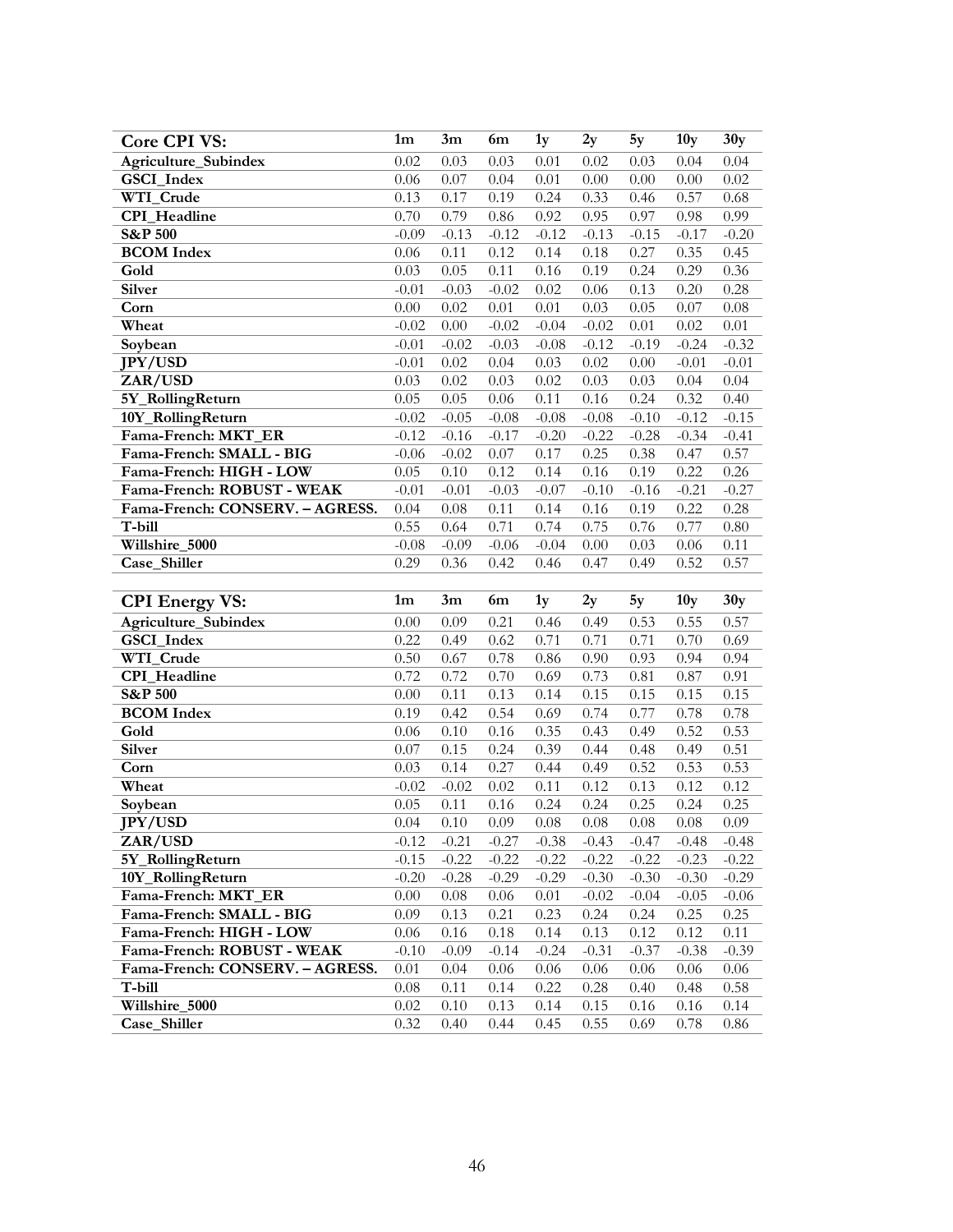| <b>CPI Durables VS:</b>         | $1{\rm m}$      | 3m              | 6m              | 1y              | 2y              | 5y           | 10 <sub>y</sub> | 30y          |
|---------------------------------|-----------------|-----------------|-----------------|-----------------|-----------------|--------------|-----------------|--------------|
| Agriculture_Subindex            | 0.08            | 0.09            | 0.10            | 0.12            | 0.16            | 0.23         | 0.28            | 0.34         |
| GSCI_Index                      | 0.08            | 0.09            | 0.10            | 0.10            | 0.12            | 0.15         | 0.18            | 0.22         |
| WTI_Crude                       | 0.12            | 0.14            | 0.19            | 0.26            | 0.33            | 0.43         | 0.49            | 0.53         |
| <b>CPI</b> Headline             | 0.49            | 0.60            | 0.71            | 0.79            | 0.83            | 0.87         | 0.90            | 0.91         |
| <b>S&amp;P 500</b>              | $-0.01$         | 0.00            | 0.03            | 0.05            | 0.07            | 0.11         | 0.14            | 0.16         |
| <b>BCOM</b> Index               | 0.13            | 0.19            | 0.21            | 0.24            | 0.31            | 0.41         | 0.48            | 0.54         |
| Gold                            | 0.00            | 0.03            | 0.06            | 0.08            | 0.10            | 0.15         | 0.18            | 0.21         |
| Silver                          | 0.02            | 0.04            | 0.06            | 0.10            | 0.20            | 0.34         | 0.42            | 0.49         |
| Corn                            | 0.09            | 0.09            | 0.10            | 0.15            | 0.20            | 0.30         | 0.36            | 0.42         |
| Wheat                           | 0.06            | 0.05            | 0.03            | 0.04            | 0.08            | 0.14         | 0.18            | 0.21         |
| Soybean                         | 0.05            | 0.06            | 0.03            | 0.02            | 0.02            | 0.02         | 0.02            | 0.02         |
| <b>JPY/USD</b>                  | 0.04            | 0.07            | 0.07            | 0.06            | 0.08            | 0.10         | 0.12            | 0.17         |
| ZAR/USD                         | 0.01            | 0.01            | 0.01            | 0.03            | 0.05            | 0.09         | 0.12            | 0.15         |
| 5Y_RollingReturn                | $-0.07$         | $-0.05$         | 0.00            | 0.04            | 0.09            | 0.17         | 0.22            | 0.26         |
| 10Y_RollingReturn               | $-0.09$         | $-0.10$         | $-0.11$         | $-0.11$         | $-0.14$         | $-0.18$      | $-0.21$         | $-0.23$      |
| Fama-French: MKT_ER             | $-0.03$         | $-0.03$         | $-0.02$         | $-0.03$         | $-0.02$         | $-0.03$      | $-0.03$         | $-0.03$      |
| Fama-French: SMALL - BIG        | 0.00            | 0.03            | 0.12            | 0.23            | 0.34            | 0.48         | 0.57            | 0.63         |
| Fama-French: HIGH - LOW         | 0.02            | 0.06            | 0.12            | 0.18            | 0.23            | 0.30         | 0.36            | 0.42         |
| Fama-French: ROBUST - WEAK      | 0.03            | 0.05            | 0.05            | 0.00            | $-0.06$         | $-0.12$      | $-0.17$         | $-0.21$      |
| Fama-French: CONSERV. - AGRESS. | 0.00            | 0.03            | 0.10            | 0.15            | 0.20            | 0.26         | 0.30            | 0.34         |
| T-bill                          | 0.37            | 0.42            | 0.46            | 0.50            | 0.53            | 0.60         | 0.68            | 0.78         |
| Willshire_5000                  | 0.01            | 0.04            | 0.09            | 0.14            | 0.20            | 0.30         | 0.37            | 0.44         |
| Case_Shiller                    | 0.42            | 0.47            | 0.55            | 0.61            | 0.63            | 0.65         | 0.69            | 0.74         |
|                                 |                 |                 |                 |                 |                 |              |                 |              |
|                                 |                 |                 |                 |                 |                 |              |                 |              |
| <b>CPI</b> Services VS:         | 1 <sub>m</sub>  | 3m              | 6m              | 1 <sub>y</sub>  | 2y              | 5y           | 10y             | 30y          |
| Agriculture_Subindex            | $-0.04$         | $-0.02$         | 0.01            | 0.03            | 0.05            | 0.08         | 0.10            | 0.13         |
| GSCI_Index                      | $-0.04$         | 0.01            | 0.04            | 0.05            | 0.06            | 0.08         | 0.08            | 0.09         |
| WTI_Crude                       | 0.11            | 0.15            | 0.20            | 0.25            | 0.33            | 0.43         | 0.48            | 0.52         |
| CPI_Headline                    | 0.63            | 0.73            | 0.83            | 0.92            | 0.94            | 0.97         | 0.98            | 0.98         |
| <b>S&amp;P 500</b>              | $-0.05$         | $-0.12$         | $-0.16$         | $-0.17$         | $-0.17$         | $-0.17$      | $-0.18$         | $-0.19$      |
| <b>BCOM</b> Index               | $-0.02$         | 0.04            | 0.10            | 0.14            | 0.19            | 0.26         | 0.32            | 0.37         |
| Gold                            | 0.04            | 0.06            | 0.13            | 0.18            | 0.22            | 0.28         | 0.33            | 0.36         |
| Silver                          | $-0.04$         | $-0.06$         | $-0.02$         | 0.05            | 0.10            | 0.16         | 0.19            | 0.23         |
| Corn                            | $-0.06$         | $-0.03$         | $-0.01$         | 0.01            | 0.04            | 0.06         | 0.07            | 0.07         |
| Wheat                           | $-0.05$         | $-0.04$         | $-0.03$         | $-0.02$         | 0.00            | 0.04         | 0.06            | 0.06         |
| Soybean                         | $-0.07$         | $-0.09$         | $-0.09$         | $-0.08$         | $-0.09$         | $-0.11$      | $-0.13$         | $-0.14$      |
| JPY/USD                         | $0.01\,$        | 0.02            | 0.02            | 0.01            | $0.00\,$        | $-0.02$      | $-0.04$         | $-0.06$      |
| ZAR/USD                         | 0.03            | 0.02            | 0.04            | 0.03            | 0.03            | 0.03         | 0.03            | 0.04         |
| 5Y_RollingReturn                | 0.08            | 0.09            | 0.06            | 0.09            | 0.12            | 0.17         | 0.20            | 0.24         |
| 10Y_RollingReturn               | 0.02            | $-0.02$         | $-0.09$         | $-0.12$         | $-0.15$         | $-0.20$      | $-0.22$         | $-0.25$      |
| Fama-French: MKT_ER             | $-0.07$         | $-0.15$         | $-0.21$         | $-0.24$         | $-0.26$         | $-0.29$      | $-0.32$         | $-0.34$      |
| Fama-French: SMALL - BIG        | 0.02            | 0.06            | 0.13            | 0.21            | 0.30            | 0.40         | 0.45            | 0.49         |
| Fama-French: HIGH - LOW         | 0.05            | 0.10            | 0.11            | 0.10            | 0.09            | 0.08         | 0.08            | 0.09         |
| Fama-French: ROBUST - WEAK      | $-0.07$         | $-0.07$         | $-0.09$         | $-0.11$         | $-0.14$         | $-0.18$      | $-0.20$         | $-0.23$      |
| Fama-French: CONSERV. - AGRESS. | 0.03            | 0.10            | 0.14            | 0.13            | 0.10            | 0.06         | 0.04            | 0.01         |
| T-bill                          | 0.65            | 0.72            | 0.74            | 0.76            | 0.78            | 0.81         | 0.84            | 0.89         |
| Willshire_5000<br>Case_Shiller  | $-0.03$<br>0.34 | $-0.08$<br>0.38 | $-0.10$<br>0.43 | $-0.09$<br>0.47 | $-0.05$<br>0.49 | 0.00<br>0.55 | 0.03<br>0.61    | 0.06<br>0.71 |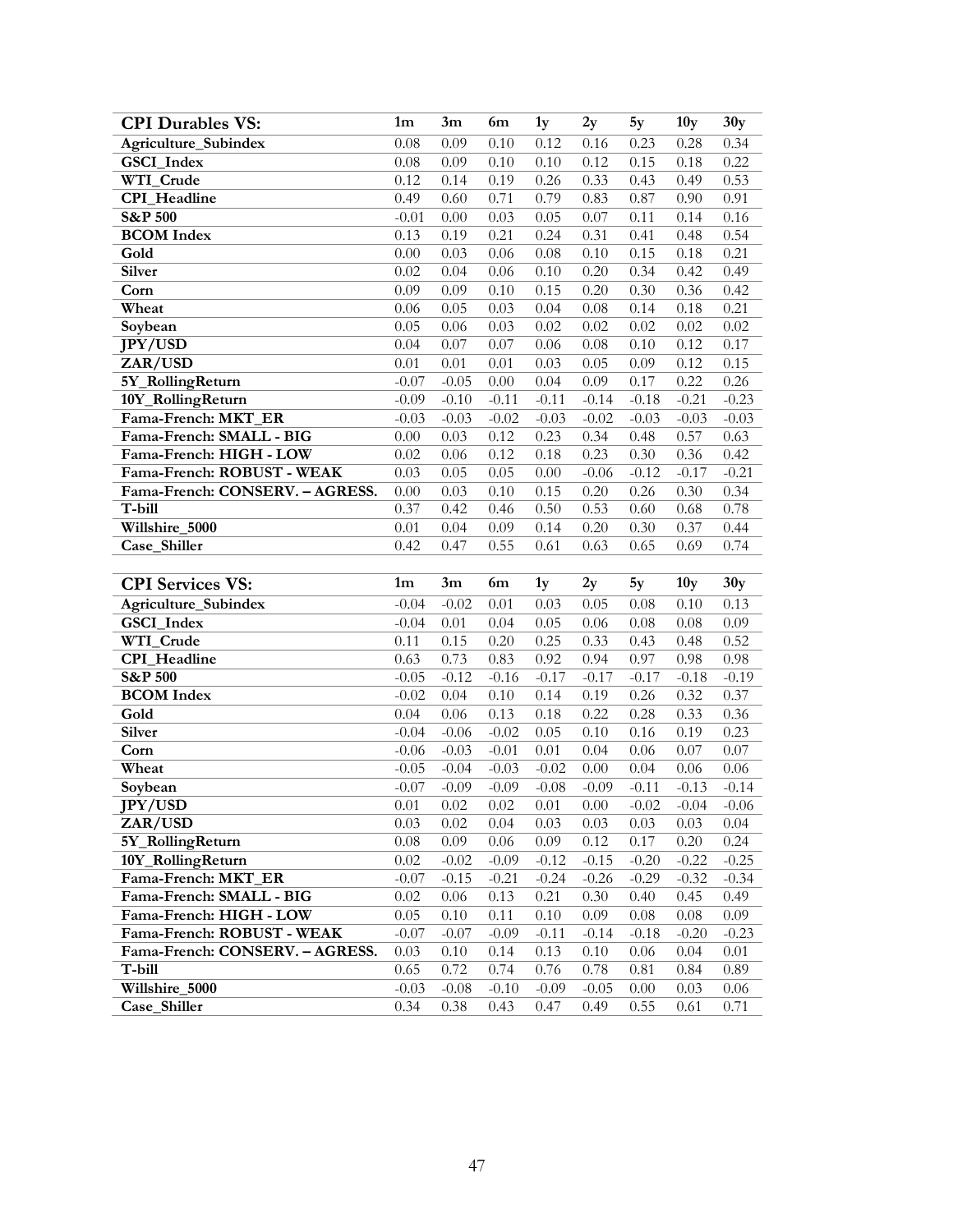| <b>CPI Nondurables VS:</b>      | 1 <sub>m</sub> | 3m       | 6m       | 1y      | 2y       | 5y      | 10 <sub>y</sub> | 30y     |
|---------------------------------|----------------|----------|----------|---------|----------|---------|-----------------|---------|
| Agriculture_Subindex            | 0.02           | 0.19     | 0.34     | 0.47    | 0.48     | 0.48    | 0.47            | 0.49    |
| GSCI_Index                      | 0.22           | 0.50     | 0.61     | 0.62    | 0.57     | 0.51    | 0.49            | 0.47    |
| WTI_Crude                       | 0.47           | 0.63     | 0.71     | 0.74    | 0.75     | 0.77    | 0.78            | 0.79    |
| <b>CPI_Headline</b>             | 0.76           | 0.79     | 0.83     | 0.88    | 0.92     | 0.96    | 0.97            | 0.99    |
| <b>S&amp;P 500</b>              | $-0.04$        | 0.06     | 0.10     | 0.12    | 0.13     | 0.13    | 0.13            | 0.13    |
| <b>BCOM</b> Index               | 0.20           | 0.48     | 0.61     | 0.66    | 0.64     | 0.62    | 0.61            | 0.60    |
| Gold                            | 0.08           | 0.19     | 0.29     | 0.45    | 0.53     | 0.59    | 0.61            | 0.62    |
| <b>Silver</b>                   | 0.07           | 0.16     | 0.21     | 0.22    | 0.24     | 0.24    | 0.24            | 0.25    |
| Corn                            | 0.01           | 0.12     | 0.26     | 0.33    | 0.37     | 0.39    | 0.40            | 0.42    |
| Wheat                           | 0.02           | 0.08     | 0.18     | 0.32    | 0.38     | 0.42    | 0.43            | 0.45    |
| Soybean                         | 0.00           | 0.08     | 0.15     | 0.20    | 0.18     | 0.17    | 0.16            | 0.17    |
| <b>JPY/USD</b>                  | 0.01           | 0.07     | 0.09     | 0.09    | 0.09     | 0.10    | 0.09            | 0.09    |
| ZAR/USD                         | $-0.14$        | $-0.23$  | $-0.28$  | $-0.32$ | $-0.30$  | $-0.27$ | $-0.25$         | $-0.25$ |
| 5Y_RollingReturn                | $-0.13$        | $-0.21$  | $-0.22$  | $-0.22$ | $-0.23$  | $-0.23$ | $-0.23$         | $-0.24$ |
| 10Y_RollingReturn               | $-0.21$        | $-0.30$  | $-0.32$  | $-0.33$ | $-0.34$  | $-0.34$ | $-0.35$         | $-0.35$ |
| Fama-French: MKT ER             | $-0.05$        | $0.06\,$ | 0.09     | 0.11    | 0.12     | 0.13    | 0.14            | 0.14    |
| Fama-French: SMALL - BIG        | 0.03           | 0.12     | 0.14     | 0.15    | 0.15     | 0.15    | 0.16            | 0.16    |
| Fama-French: HIGH - LOW         | 0.07           | 0.14     | 0.15     | 0.12    | $0.10\,$ | 0.08    | 0.08            | 0.09    |
| Fama-French: ROBUST - WEAK      | $-0.10$        | $-0.15$  | $-0.15$  | $-0.15$ | $-0.15$  | $-0.16$ | $-0.16$         | $-0.14$ |
| Fama-French: CONSERV. - AGRESS. | 0.03           | 0.03     | 0.04     | 0.04    | 0.05     | 0.05    | 0.05            | 0.04    |
| T-bill                          | 0.21           | 0.29     | 0.38     | 0.49    | 0.60     | 0.74    | 0.82            | 0.87    |
| Willshire_5000                  | $-0.04$        | 0.07     | 0.12     | 0.14    | 0.15     | 0.15    | 0.16            | 0.15    |
| Case_Shiller                    | 0.21           | 0.29     | 0.36     | 0.40    | 0.44     | 0.54    | 0.62            | 0.72    |
|                                 |                |          |          |         |          |         |                 |         |
|                                 |                |          |          |         |          |         |                 |         |
| <b>Headline PCE VS:</b>         | 1 <sub>m</sub> | 3m       | 6m       | 1y      | 2y       | 5y      | 10y             | 30y     |
| Agriculture_Subindex            | 0.03           | 0.13     | 0.21     | 0.26    | 0.26     | 0.27    | 0.29            | 0.32    |
| GSCI_Index                      | 0.14           | 0.28     | 0.31     | 0.29    | 0.25     | 0.23    | 0.23            | 0.25    |
| WTI_Crude                       | 0.35           | 0.43     | 0.45     | 0.48    | 0.55     | 0.63    | 0.68            | 0.71    |
| <b>CPI_Headline</b>             | 0.84           | 0.89     | 0.94     | 0.98    | 0.99     | 0.99    | 0.99            | 1.00    |
| <b>S&amp;P 500</b>              | $-0.06$        | $-0.04$  | $-0.06$  | $-0.13$ | $-0.20$  | $-0.29$ | $-0.35$         | $-0.39$ |
| <b>BCOM</b> Index               | 0.17           | 0.35     | 0.40     | 0.42    | 0.43     | 0.49    | 0.55            | 0.62    |
| Gold                            | 0.10           | 0.20     | 0.26     | 0.33    | 0.37     | 0.45    | 0.50            | 0.54    |
| Silver                          | 0.05           | 0.11     | 0.15     | 0.20    | 0.26     | 0.35    | 0.41            | 0.46    |
| Corn                            | 0.02           | 0.10     | 0.17     | 0.22    | 0.23     | 0.24    | 0.27            | 0.28    |
| Wheat                           | 0.02           | 0.06     | 0.10     | 0.16    | 0.20     | 0.27    | 0.31            | 0.35    |
| Soybean                         | 0.02           | 0.06     | 0.07     | 0.07    | 0.07     | 0.08    | 0.09            | 0.12    |
| JPY/USD                         | 0.02           | 0.04     | 0.03     | 0.02    | 0.02     | 0.03    | 0.03            | 0.03    |
| ZAR/USD                         | $-0.10$        | $-0.15$  | $-0.15$  | $-0.15$ | $-0.13$  | $-0.11$ | $-0.11$         | $-0.10$ |
| 5Y_RollingReturn                | $-0.07$        | $-0.09$  | $-0.05$  | 0.00    | 0.07     | 0.19    | 0.27            | 0.32    |
| 10Y_RollingReturn               | $-0.15$        | $-0.19$  | $-0.17$  | $-0.18$ | $-0.19$  | $-0.22$ | $-0.24$         | $-0.24$ |
| Fama-French: MKT_ER             | $-0.08$        | $-0.07$  | $-0.11$  | $-0.19$ | $-0.28$  | $-0.40$ | $-0.46$         | $-0.51$ |
| Fama-French: SMALL - BIG        | 0.04           | 0.10     | 0.15     | 0.20    | 0.26     | 0.34    | 0.39            | 0.42    |
| Fama-French: HIGH - LOW         | 0.08           | 0.15     | 0.16     | 0.17    | 0.18     | 0.21    | 0.23            | 0.25    |
| Fama-French: ROBUST - WEAK      | $-0.09$        | $-0.11$  | $-0.12$  | $-0.16$ | $-0.23$  | $-0.32$ | $-0.38$         | $-0.42$ |
| Fama-French: CONSERV. - AGRESS. | 0.05           | 0.11     | 0.15     | 0.18    | 0.22     | 0.26    | 0.28            | 0.28    |
| T-bill                          | 0.47           | 0.54     | 0.59     | 0.62    | $0.66\,$ | 0.72    | 0.78            | 0.84    |
| Willshire_5000<br>Case Shiller  | $-0.04$        | 0.00     | $0.00\,$ | $-0.04$ | $-0.08$  | $-0.12$ | $-0.15$         | $-0.15$ |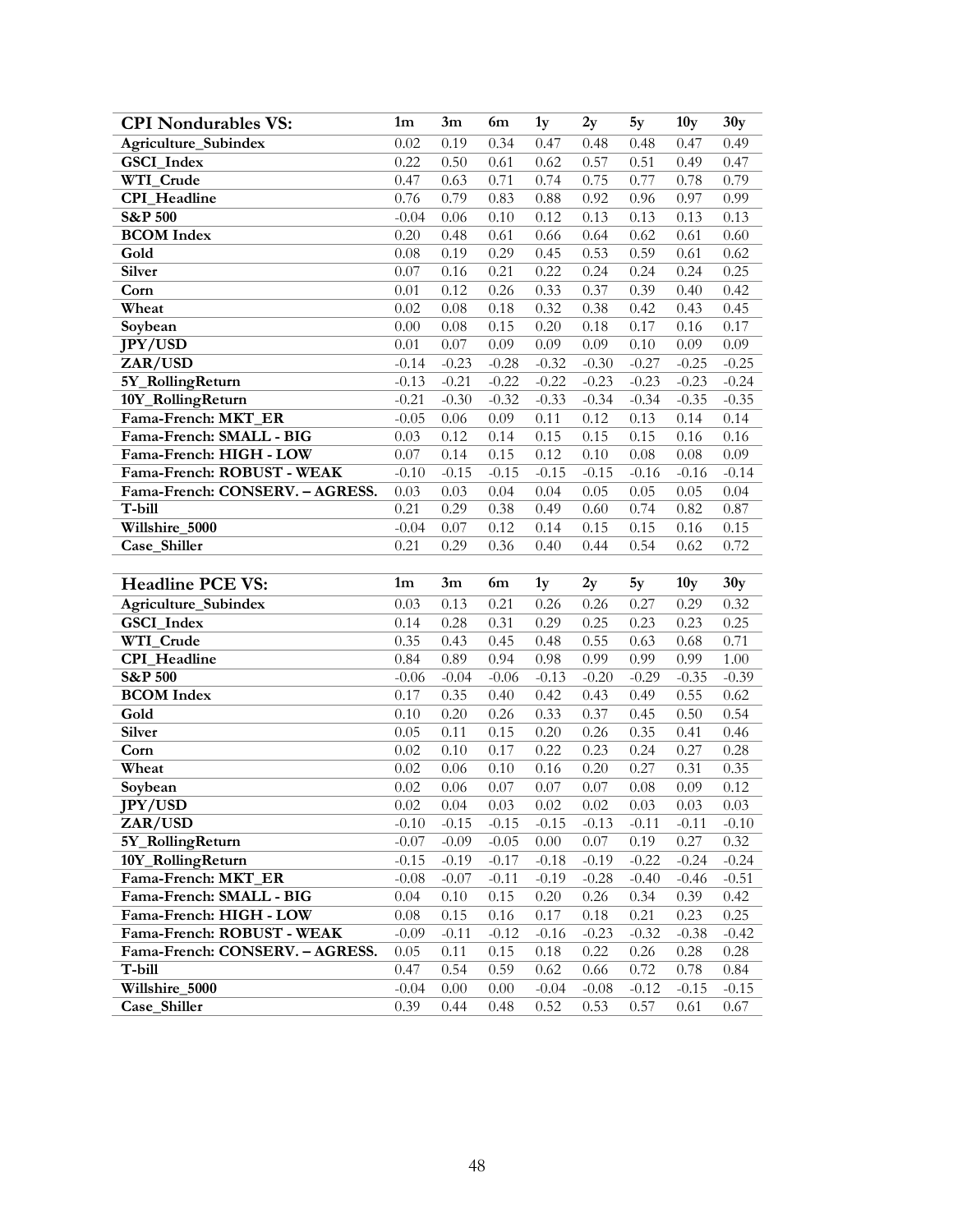| <b>CORE PCE VS:</b>             | 1m              | 3m           | 6m           | 1y           | 2y           | 5y           | 10 <sub>y</sub> | 30y          |
|---------------------------------|-----------------|--------------|--------------|--------------|--------------|--------------|-----------------|--------------|
| Agriculture_Subindex            | 0.01            | 0.05         | 0.06         | 0.07         | 0.09         | 0.11         | 0.13            | 0.16         |
| GSCI_Index                      | 0.03            | 0.06         | $0.08\,$     | 0.07         | 0.06         | 0.05         | 0.04            | 0.04         |
| WTI_Crude                       | 0.14            | 0.17         | 0.21         | 0.28         | 0.37         | 0.49         | 0.57            | 0.63         |
| <b>CPI</b> Headline             | 0.60            | 0.73         | 0.83         | 0.91         | 0.95         | 0.97         | 0.98            | 0.99         |
| <b>S&amp;P 500</b>              | $-0.05$         | $-0.06$      | $-0.07$      | $-0.11$      | $-0.15$      | $-0.21$      | $-0.26$         | $-0.30$      |
| <b>BCOM</b> Index               | 0.09            | 0.17         | 0.20         | 0.22         | 0.26         | 0.34         | 0.39            | 0.45         |
| Gold                            | 0.05            | 0.10         | 0.15         | 0.18         | 0.20         | 0.24         | 0.28            | 0.33         |
| Silver                          | 0.01            | 0.03         | 0.04         | 0.07         | 0.10         | 0.16         | 0.21            | 0.26         |
| Corn                            | 0.03            | 0.06         | 0.06         | 0.07         | 0.08         | 0.11         | 0.13            | 0.16         |
| Wheat                           | 0.01            | 0.01         | 0.01         | 0.00         | 0.00         | $-0.01$      | $-0.01$         | $-0.02$      |
| Soybean                         | 0.01            | 0.02         | 0.00         | $-0.03$      | $-0.05$      | $-0.09$      | $-0.12$         | $-0.14$      |
| <b>JPY/USD</b>                  | 0.02            | 0.00         | $-0.01$      | $-0.01$      | $-0.01$      | $-0.01$      | 0.00            | 0.01         |
| ZAR/USD                         | $-0.02$         | $-0.05$      | $-0.04$      | $-0.03$      | $-0.02$      | $-0.01$      | $-0.01$         | 0.01         |
| 5Y_RollingReturn                | 0.00            | 0.02         | $0.08\,$     | 0.14         | 0.20         | 0.29         | 0.36            | 0.41         |
| 10Y_RollingReturn               | $-0.05$         | $-0.07$      | $-0.05$      | $-0.04$      | $-0.04$      | $-0.05$      | $-0.06$         | $-0.08$      |
| Fama-French: MKT_ER             | $-0.07$         | $-0.09$      | $-0.12$      | $-0.17$      | $-0.24$      | $-0.33$      | $-0.39$         | $-0.46$      |
| Fama-French: SMALL - BIG        | 0.05            | 0.11         | 0.17         | 0.25         | 0.34         | 0.47         | 0.54            | 0.61         |
| Fama-French: HIGH - LOW         | 0.06            | 0.12         | 0.15         | 0.19         | 0.24         | 0.33         | 0.39            | 0.46         |
| Fama-French: ROBUST - WEAK      | $-0.04$         | $-0.06$      | $-0.08$      | $-0.13$      | $-0.19$      | $-0.28$      | $-0.33$         | $-0.39$      |
| Fama-French: CONSERV. - AGRESS. | 0.04            | 0.11         | 0.15         | 0.18         | 0.19         | 0.21         | 0.23            | 0.26         |
| T-bill                          | 0.60            | 0.67         | 0.69         | 0.71         | 0.73         | 0.78         | 0.83            | 0.88         |
| Willshire_5000                  | $-0.03$         | $-0.02$      | $-0.02$      | $-0.02$      | $-0.03$      | $-0.04$      | $-0.05$         | $-0.05$      |
| Case Shiller                    | 0.37            | 0.42         | 0.46         | 0.50         | 0.51         | 0.52         | 0.55            | 0.60         |
|                                 |                 |              |              |              |              |              |                 |              |
|                                 |                 |              |              |              |              |              |                 |              |
| <b>PPI Final Goods VS:</b>      | 1m              | 3m           | 6m           | 1y           | 2y           | 5y           | 10y             | 30y          |
| Agriculture_Subindex            | 0.12            | 0.30         | 0.39         | 0.47         | 0.50         | 0.52         | 0.53            | 0.54         |
| GSCI_Index                      | 0.30            | 0.53         | 0.58         | 0.58         | 0.54         | 0.52         | 0.52            | 0.54         |
| WTI_Crude                       | 0.56            | 0.63         | 0.65         | 0.70         | 0.76         | 0.82         | 0.84            | 0.85         |
| CPI_Headline                    | 0.67            | 0.76         | 0.82         | 0.88         | 0.90         | 0.93         | 0.95            | 0.96         |
| <b>S&amp;P 500</b>              | $-0.03$         | 0.02         | 0.03         | 0.03         | 0.03         | 0.03         | 0.03            | 0.03         |
| <b>BCOM</b> Index               | 0.24            | 0.53         | 0.60         | 0.61         | 0.61         | 0.61         | 0.61            | 0.61         |
| Gold                            | 0.11            | 0.24         | 0.31         | 0.41         | 0.48         | 0.56         | 0.58            | 0.60         |
| Silver                          | 0.12            | 0.18         | 0.23         | 0.31         | 0.41         | 0.53         | 0.59            | 0.62         |
| Corn                            | 0.05            | 0.19         | 0.27         | 0.35         | 0.38         | 0.41         | 0.41            | 0.42         |
| Wheat                           | 0.00            | 0.10         | 0.16         | 0.27         | 0.37         | 0.45         | 0.48            | 0.50         |
| Soybean                         | 0.04            | 0.16         | 0.17         | 0.16         | 0.17         | 0.18         | 0.19            | 0.22         |
| JPY/USD                         | 0.05            | 0.09         | 0.06         | 0.03         | 0.02         | 0.01         | 0.00            | $-0.03$      |
| ZAR/USD                         | $-0.10$         | $-0.25$      | $-0.29$      | $-0.33$      | $-0.32$      | $-0.31$      | $-0.31$         | $-0.30$      |
| 5Y_RollingReturn                | $-0.08$         | $-0.15$      | $-0.17$      | $-0.19$      | $-0.21$      | $-0.22$      | $-0.22$         | $-0.20$      |
| 10Y_RollingReturn               | $-0.17$         | $-0.26$      | $-0.30$      | $-0.35$      | $-0.38$      | $-0.41$      | $-0.42$         | $-0.44$      |
| Fama-French: MKT_ER             | 0.08            | 0.13         | 0.14         | 0.15         | 0.16         | 0.17         | 0.18            | 0.19         |
| Fama-French: SMALL - BIG        | 0.04            | 0.08         | 0.12         | 0.15         | 0.16         | 0.17         | 0.17            | 0.16         |
| Fama-French: HIGH - LOW         | 0.06            | 0.15         | 0.23         | 0.27         | 0.30         | 0.31         | 0.32            | 0.32         |
| Fama-French: ROBUST - WEAK      | $-0.11$         | $-0.13$      | $-0.17$      | $-0.20$      | $-0.30$      | $-0.38$      | $-0.42$         | $-0.45$      |
| Fama-French: CONSERV. - AGRESS. | 0.03            | 0.10         | 0.13         | 0.12         | 0.12         | 0.14         | 0.15            | 0.14         |
| T-bill                          | 0.18            | 0.26         | 0.31         | 0.35         | 0.41         | 0.50         | 0.59            | 0.69         |
| Willshire_5000<br>Case_Shiller  | $-0.01$<br>0.22 | 0.04<br>0.30 | 0.05<br>0.38 | 0.05<br>0.44 | 0.05<br>0.47 | 0.05<br>0.54 | 0.05<br>0.60    | 0.06<br>0.68 |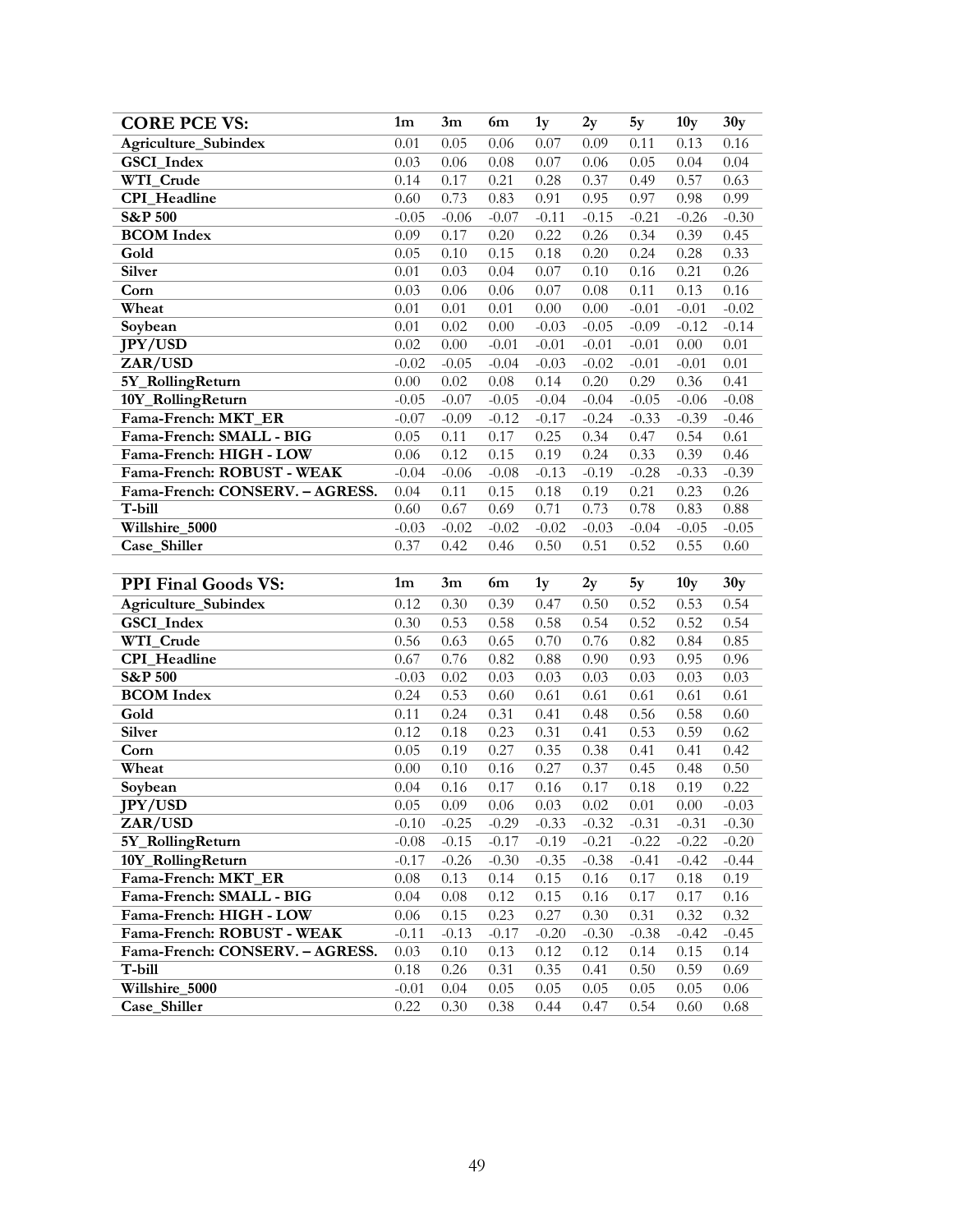| <b>Hourly Earnings VS:</b>      | 1m       | 3m       | 6m      | 1 <sub>y</sub> | 2y       | 5y      | 10 <sub>y</sub> | 30y          |
|---------------------------------|----------|----------|---------|----------------|----------|---------|-----------------|--------------|
| Agriculture_Subindex            | $-0.02$  | 0.00     | 0.04    | 0.08           | 0.13     | 0.21    | 0.26            | 0.31         |
| GSCI_Index                      | $-0.02$  | $-0.03$  | 0.03    | 0.07           | 0.13     | 0.21    | 0.27            | 0.31         |
| WTI_Crude                       | $-0.15$  | $-0.07$  | 0.08    | 0.23           | 0.38     | 0.54    | 0.62            | 0.68         |
| CPI_Headline                    | 0.25     | 0.49     | 0.69    | 0.82           | 0.88     | 0.93    | 0.95            | 0.97         |
| <b>S&amp;P 500</b>              | 0.00     | $-0.16$  | $-0.17$ | $-0.18$        | $-0.18$  | $-0.20$ | $-0.21$         | $-0.21$      |
| <b>BCOM</b> Index               | 0.01     | 0.06     | 0.15    | 0.22           | 0.30     | 0.39    | 0.45            | 0.49         |
| Gold                            | 0.04     | 0.05     | 0.14    | 0.21           | 0.27     | 0.35    | 0.40            | 0.45         |
| Silver                          | $-0.01$  | $-0.03$  | 0.05    | 0.14           | 0.23     | 0.33    | 0.39            | 0.43         |
| Corn                            | 0.00     | 0.03     | 0.07    | 0.11           | 0.15     | 0.21    | 0.25            | 0.29         |
| Wheat                           | 0.02     | 0.03     | 0.04    | 0.06           | 0.12     | 0.20    | 0.25            | 0.30         |
| Soybean                         | $-0.01$  | 0.01     | 0.04    | 0.06           | 0.08     | 0.11    | 0.13            | 0.15         |
| <b>JPY/USD</b>                  | $-0.05$  | 0.01     | 0.03    | 0.03           | 0.04     | 0.04    | 0.04            | 0.05         |
| ZAR/USD                         | $-0.01$  | 0.03     | 0.00    | $-0.04$        | $-0.08$  | $-0.12$ | $-0.15$         | $-0.18$      |
| 5Y_RollingReturn                | 0.04     | 0.00     | 0.00    | $0.00\,$       | $0.00\,$ | 0.02    | 0.02            | 0.03         |
| 10Y_RollingReturn               | 0.02     | $-0.05$  | $-0.09$ | $-0.14$        | $-0.20$  | $-0.26$ | $-0.31$         | $-0.34$      |
| Fama-French: MKT_ER             | $-0.02$  | $-0.19$  | $-0.21$ | $-0.24$        | $-0.28$  | $-0.35$ | $-0.40$         | $-0.45$      |
| Fama-French: SMALL - BIG        | 0.02     | $0.06\,$ | 0.12    | 0.22           | 0.32     | 0.45    | 0.53            | 0.61         |
| Fama-French: HIGH - LOW         | 0.01     | $-0.01$  | 0.02    | 0.07           | 0.11     | 0.18    | 0.22            | 0.25         |
| Fama-French: ROBUST - WEAK      | 0.01     | $-0.04$  | $-0.06$ | $-0.13$        | $-0.21$  | $-0.32$ | $-0.40$         | $-0.46$      |
| Fama-French: CONSERV. - AGRESS. | 0.00     | 0.04     | 0.07    | $0.10\,$       | 0.14     | 0.19    | 0.22            | 0.25         |
| T-bill                          | 0.29     | 0.46     | 0.53    | 0.56           | 0.59     | 0.63    | 0.67            | 0.74         |
| Willshire_5000                  | 0.00     | $-0.13$  | $-0.12$ | $-0.10$        | $-0.08$  | $-0.06$ | $-0.04$         | $-0.02$      |
| Case_Shiller                    | 0.28     | 0.40     | 0.48    | 0.55           | 0.58     | 0.64    | 0.70            | 0.79         |
|                                 |          |          |         |                |          |         |                 |              |
|                                 |          |          |         |                |          |         |                 |              |
| <b>Case Shiller VS:</b>         | 1m       | 3m       | 6m      | 1 <sub>y</sub> | 2y       | 5y      | 10y             | 30y          |
| Agriculture_Subindex            | $-0.05$  | $-0.05$  | $-0.02$ | 0.02           | 0.02     | 0.01    | 0.01            | 0.01         |
| GSCI_Index                      | 0.09     | 0.17     | 0.24    | 0.29           | 0.38     | 0.51    | 0.61            | 0.73         |
| WTI_Crude                       | 0.14     | 0.21     | 0.28    | 0.32           | 0.42     | 0.56    | 0.67            | 0.78         |
| CPI_Headline                    | 0.39     | 0.46     | 0.50    | 0.50           | 0.51     | 0.55    | 0.59            | 0.64         |
| PPI_FG                          | 0.22     | 0.30     | 0.38    | 0.44           | 0.47     | 0.54    | 0.60            | 0.68         |
| <b>S&amp;P 500</b>              | 0.07     | 0.12     | 0.18    | 0.24           | 0.30     | 0.40    | 0.49            | 0.61         |
| <b>BCOM</b> Index               | 0.11     | 0.20     | 0.28    | 0.36           | 0.44     | 0.58    | 0.68            | 0.79         |
| Gold                            | 0.00     | 0.02     | 0.05    | 0.10           | 0.14     | 0.20    | 0.27            | 0.37         |
| <b>Silver</b>                   | $-0.01$  | 0.00     | 0.04    | 0.09           | 0.12     | 0.17    | 0.22            | 0.30         |
| Corn                            | $-0.07$  | $-0.11$  | $-0.12$ | $-0.13$        | $-0.20$  | $-0.31$ | $-0.40$         | $-0.50$      |
| Wheat                           | $0.00\,$ | 0.02     | 0.03    | 0.05           | $0.07\,$ | 0.09    | 0.11            | 0.14         |
| Soybean                         | $-0.02$  | $-0.04$  | $-0.07$ | $-0.12$        | $-0.17$  | $-0.26$ | $-0.35$         | $-0.46$      |
| JPY/USD                         | 0.04     | 0.06     | 0.10    | 0.16           | 0.20     | 0.28    | 0.35            | 0.46         |
| ZAR/USD                         | $-0.04$  | $-0.07$  | $-0.12$ | $-0.17$        | $-0.22$  | $-0.30$ | $-0.38$         | $-0.48$      |
| 5Y_RollingReturn                | $-0.10$  | $-0.16$  | $-0.23$ | $-0.32$        | $-0.37$  | $-0.46$ | $-0.55$         | $-0.66$      |
| 10Y_RollingReturn               | $-0.11$  | $-0.17$  | $-0.26$ | $-0.37$        | $-0.43$  | $-0.55$ | $-0.65$         | $-0.75$      |
| Fama-French: MKT_ER             | 0.06     | 0.10     | 0.16    | 0.21           | 0.26     | 0.35    | 0.43            | 0.55         |
| Fama-French: SMALL - BIG        | 0.09     | 0.14     | 0.22    | 0.30           | 0.39     | 0.53    | 0.62            | 0.73         |
| Fama-French: HIGH - LOW         | 0.09     | 0.14     | 0.18    | 0.22           | 0.27     | 0.36    | 0.44            | 0.55         |
| Fama-French: ROBUST - WEAK      | $-0.01$  | $-0.03$  | $-0.08$ | $-0.12$        | $-0.15$  | $-0.19$ | $-0.24$         | $-0.31$      |
| Fama-French: CONSERV. - AGRESS. | 0.03     | 0.04     | 0.08    | 0.12           | 0.15     | 0.21    | 0.26            | 0.35         |
| T-bill<br>Willshire_5000        | 0.14     | 0.14     | 0.15    | 0.16<br>0.29   | 0.17     | 0.20    | 0.24            | 0.35<br>0.72 |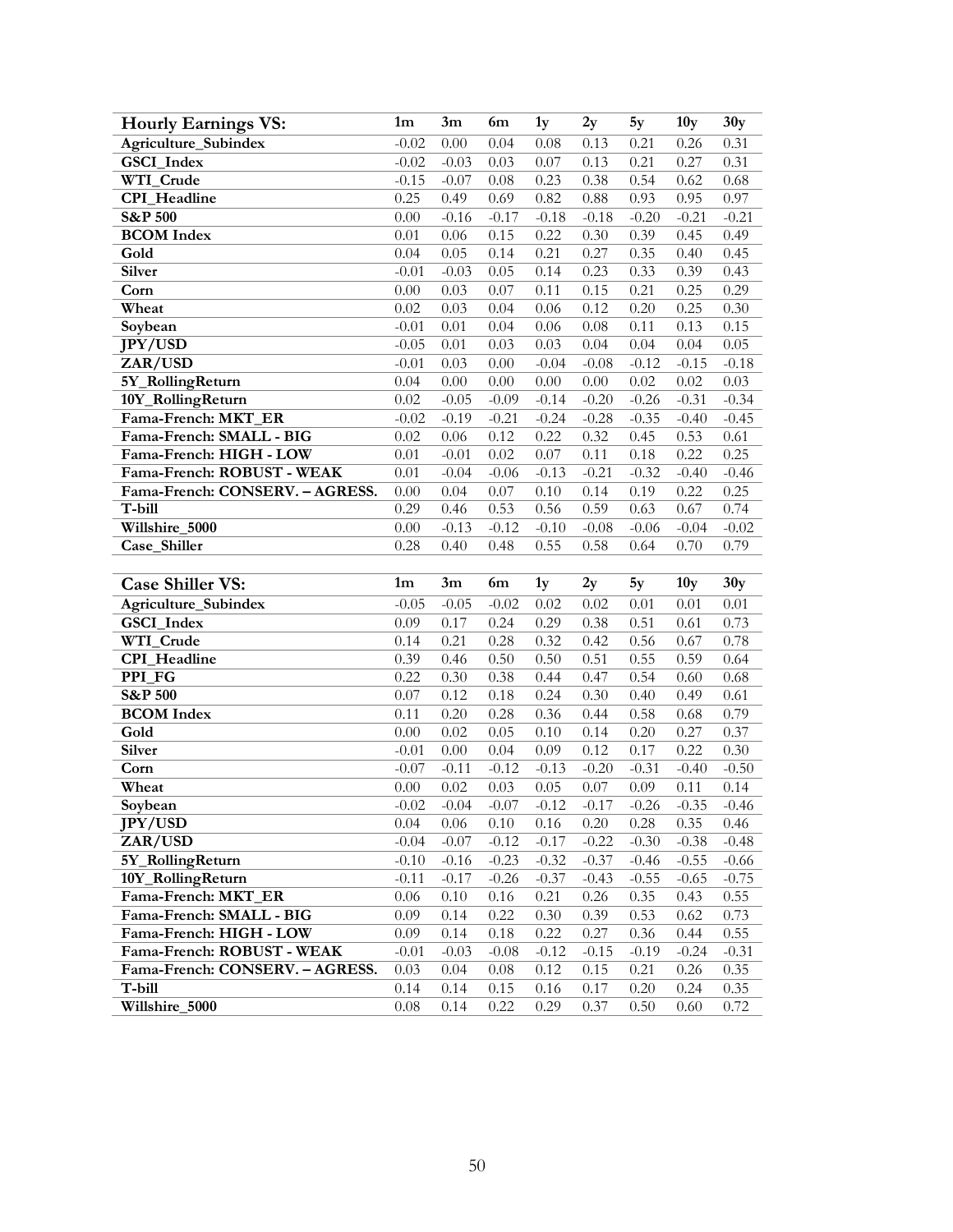# TABLE A5: Correlations of inflation indices with nominal bonds over alternative holding periods, since 1972

| Headline CPI |
|--------------|
|--------------|

| maturity\horizon 1m                     | 3m | <sub>0</sub> m                         |                                               |         | 10v  |
|-----------------------------------------|----|----------------------------------------|-----------------------------------------------|---------|------|
|                                         |    | $0.02$ $-0.03$ $-0.24$ $-0.16$ $-0.12$ |                                               |         |      |
| $\begin{array}{c} 2y \\ 5y \end{array}$ |    | $-0.10$ $0.07$ $-0.03$ $-0.30$ $-0.34$ |                                               | $-0.35$ |      |
| 10y                                     |    |                                        | $-0.16$ $-0.15$ $0.15$ $0.30$ $-0.03$ $-0.23$ |         | 0.09 |

## GSCI Index

| $\frac{matrix\hbar zon}{1m}$ | 3m                                              | 6m |  |         | (0 <sub>V</sub> ) |
|------------------------------|-------------------------------------------------|----|--|---------|-------------------|
| 2v                           | $-0.10$ $-0.10$ $-0.26$ $-0.28$ $-0.31$         |    |  |         |                   |
| 5v                           | $-0.11$ $-0.20$ $-0.24$ $-0.32$ $-0.34$ $-0.37$ |    |  |         |                   |
| 10y                          | $-0.11$ $-0.25$ $-0.21$ $-0.22$ $-0.32$         |    |  | $-0.38$ | $-0.36$           |

## Core CPI

| maturity\horizon 1m |         | 3m      | 6m                                            |                   |      |         | 10v  |
|---------------------|---------|---------|-----------------------------------------------|-------------------|------|---------|------|
|                     |         |         | $0.14$ $-0.11$ $-0.12$ $-0.03$                |                   | 0.01 |         |      |
| 5y                  |         |         | $0.01$ $0.21$ $-0.13$ $-0.19$ $-0.24$ $-0.27$ |                   |      |         |      |
| $-10r$              | $-0.06$ | $-0.01$ |                                               | $0.30\qquad 0.44$ | 0.07 | $-0.20$ | 0.04 |

## CPI Energy

| $\text{matrix} \hbox{horizon}$ 1m 3m |                                                 | <sub>0</sub> m |  |  |
|--------------------------------------|-------------------------------------------------|----------------|--|--|
|                                      | $-0.09$ $0.09$ $-0.24$ $-0.20$ $-0.29$          |                |  |  |
| 15v                                  | $-0.15$ $-0.11$ $0.10$ $-0.24$ $-0.22$ $-0.23$  |                |  |  |
| 10 <sub>v</sub>                      | $-0.19$ $-0.21$ $-0.11$ $-0.02$ $-0.23$ $-0.16$ |                |  |  |

#### CPI Durables

| maturity\horizon 1m | 3m | 6m                                     |         |         | $U_{\text{N}}$ |
|---------------------|----|----------------------------------------|---------|---------|----------------|
| 2y                  |    | $-0.06$ $-0.04$ $-0.24$ $-0.20$        | $-0.20$ |         |                |
| 1.5v                |    | $-0.14$ $0.00$ $-0.28$ $-0.30$ $-0.39$ |         | $-0.45$ |                |
| 10v                 |    | $-0.17$ $-0.17$ $0.09$ $0.18$ $-0.18$  |         | $-0.45$ |                |

## CPI Services

| maturity\horizon | $1 \text{ m}$ | 3m                                           | 6m                   |             |      |         |      |
|------------------|---------------|----------------------------------------------|----------------------|-------------|------|---------|------|
|                  | 0.20          |                                              | $0.13 - 0.05$ $0.03$ |             | 0.08 |         |      |
| 1.5v             |               | $0.06$ $0.30$ $0.24$ $-0.14$ $-0.17$ $-0.15$ |                      |             |      |         |      |
| 10y              | 0.00          | 0.07                                         |                      | $0.35$ 0.47 | 0.20 | $-0.02$ | 0.39 |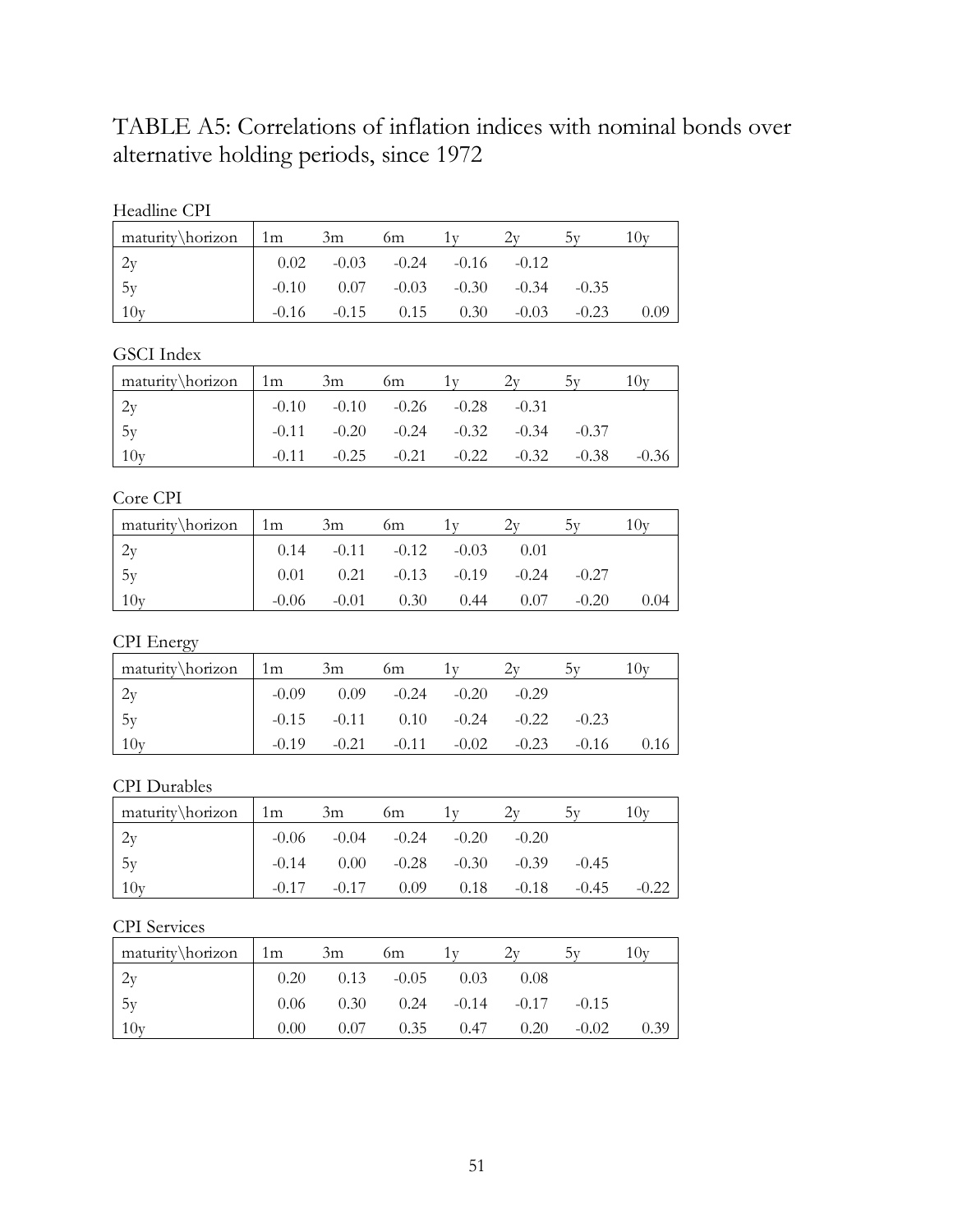CPI Nondurables

| maturity\horizon | 1m      | 3m      | <sub>0m</sub>                          |      |         |         | 10v  |
|------------------|---------|---------|----------------------------------------|------|---------|---------|------|
| 2y               |         |         | $-0.05$ 0.27 $-0.27$ $-0.19$           |      | $-0.10$ |         |      |
| 1.5y             |         |         | $-0.14$ $-0.05$ $0.43$ $-0.27$ $-0.22$ |      |         | $-0.15$ |      |
| 10v              | $-0.19$ | $-0.21$ | 0.03                                   | 0.18 | 0.04    | 0.08    | 0.58 |

## Headline PCE

| maturity\horizon | 1m | 3m | 6m                                    |      |      |         | Ux   |
|------------------|----|----|---------------------------------------|------|------|---------|------|
| 2y               |    |    | $0.03$ $0.12$ $-0.24$ $-0.11$ $-0.08$ |      |      |         |      |
| 5y               |    |    | $-0.10$ $0.10$ $0.17$ $-0.26$ $-0.29$ |      |      | $-0.29$ |      |
| 10v              |    |    | $-0.17$ $-0.13$ $0.21$                | 0.33 | 0.03 | $-0.14$ | 0.43 |

## Core PCE

| maturity\horizon | 1m      | 3m                                    | 6m   |      |      |         | (x)  |
|------------------|---------|---------------------------------------|------|------|------|---------|------|
|                  |         | $0.09$ $0.17$ $-0.14$ $-0.01$         |      |      | 0.02 |         |      |
| 5y               |         | $-0.03$ $0.20$ $0.17$ $-0.16$ $-0.20$ |      |      |      | $-0.21$ |      |
| 10 <sub>y</sub>  | $-0.08$ | $-0.04$                               | 0.32 | 0.44 | 0.11 | $-0.11$ | 0.31 |

## PPI Final Goods

| maturity\horizon 1m |         | 3m                                     | 6m      |      |         |         |      |
|---------------------|---------|----------------------------------------|---------|------|---------|---------|------|
|                     |         | $-0.06$ $0.19$ $-0.29$ $-0.22$ $-0.18$ |         |      |         |         |      |
| 5y                  |         | $-0.13$ $-0.08$ $0.32$ $-0.30$ $-0.29$ |         |      |         | $-0.23$ |      |
| 10y                 | $-0.18$ | $-0.22$                                | $-0.03$ | 0.10 | $-0.07$ | $-0.06$ | 0.45 |

## Hourly Earnings

| maturity\horizon | 1 <sub>m</sub> | 3m      | 6m                    |      | 2v      |         | $($ $\mathbf{v}$ |
|------------------|----------------|---------|-----------------------|------|---------|---------|------------------|
| 2y               | 0.08           |         | $0.05 -0.13 -0.09$    |      | $-0.12$ |         |                  |
| 1.5y             | 0.03           |         | $0.10$ $0.01$ $-0.20$ |      | $-0.30$ | $-0.35$ |                  |
| 10 <sub>V</sub>  | 0.00           | $-0.06$ | 0.16                  | 0.25 | $-0.07$ | $-0.30$ |                  |

## Case-Shiller

| $\text{matrix} \hbox{horizon}$ 1m | 3m                      | 6m      |                                         |         |         | U       |
|-----------------------------------|-------------------------|---------|-----------------------------------------|---------|---------|---------|
| 2y                                | $-0.11$ $-0.37$ $-0.21$ |         | $-0.34$                                 | $-0.44$ |         |         |
| 1.5v                              |                         |         | $-0.14$ $-0.17$ $-0.56$ $-0.32$ $-0.45$ |         | $-0.56$ |         |
| 10 <sub>v</sub>                   | $-0.23$                 | $-0.21$ | $-0.20$                                 | $-0.51$ | $-0.62$ | $-0.49$ |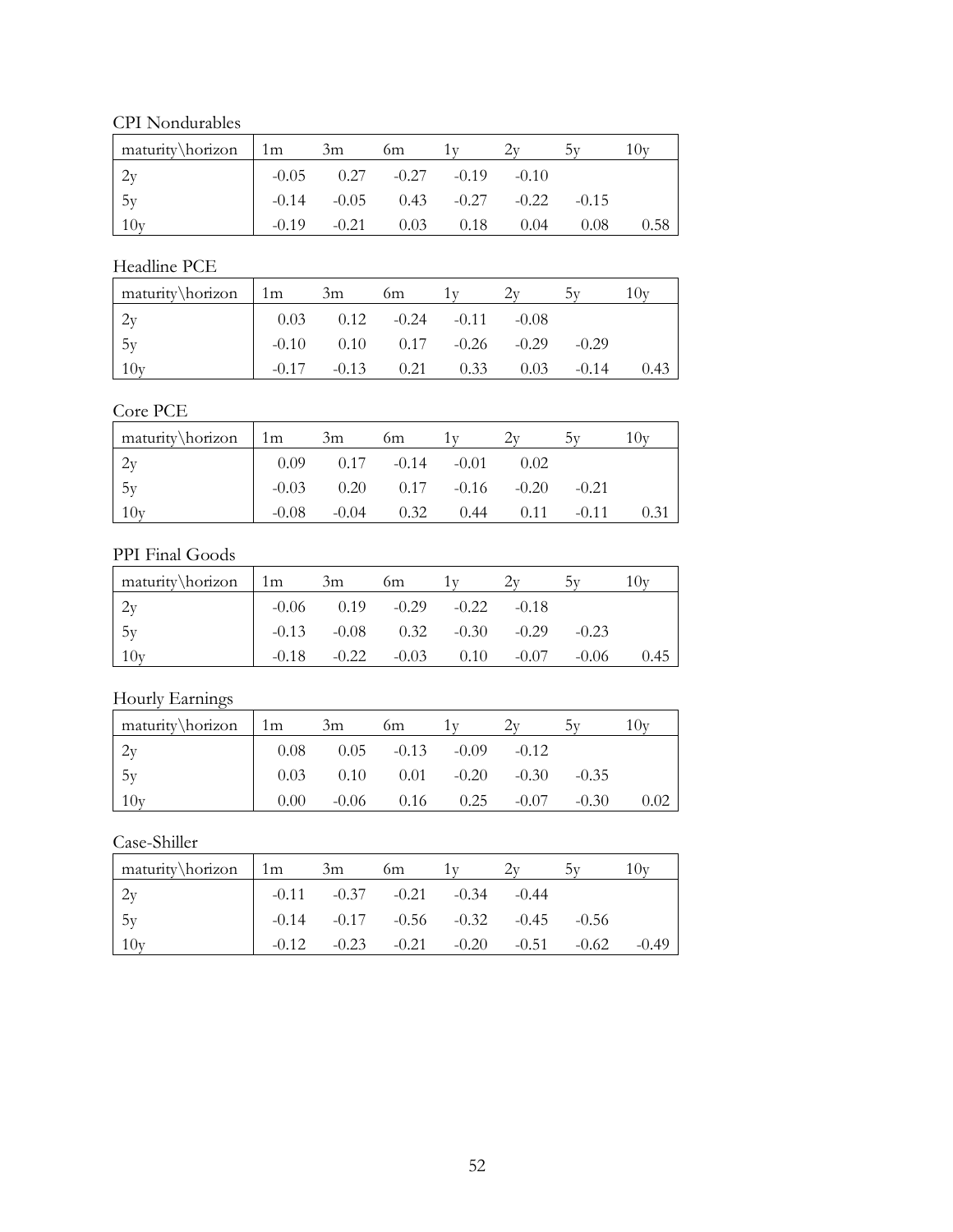| <b>Series ID</b>   | Name                              | Info                     | <b>Source</b> |
|--------------------|-----------------------------------|--------------------------|---------------|
| <b>GSALE</b>       | Agriculture Subindex              | <b>GSCI</b> Subindex     | Haver         |
| <b>GSENE</b>       | <b>Energy Subindex</b>            | <b>GSCI</b> Subindex     | Haver         |
| <b>GSGCE</b>       | Gold Subindex                     | <b>GSCI</b> Subindex     | Haver         |
| <b>GSICE</b>       | Copper Subindex                   | <b>GSCI</b> Subindex     | Haver         |
| <b>GSNGE</b>       | Natural Gas Subindex              | <b>GSCI</b> Subindex     | Haver         |
| <b>GSIAE</b>       | Aluminum Subindex                 | <b>GSCI</b> Subindex     | Haver         |
| <b>GSSIE</b>       | Silver Subindex                   | <b>GSCI</b> Subindex     | Haver         |
| <b>GSCIE</b>       | <b>GSCI Broad Commodity Index</b> | Goldman Sachs            | Haver         |
|                    |                                   | Commodity Index          |               |
| <b>PZTEXP</b>      | WTI Crude                         |                          | Haver         |
| <b>PZBRT</b>       | <b>Brent Crude</b>                |                          | Haver         |
| <b>MPCUN</b>       | CPI Headline                      |                          | Haver         |
| <b>MPCSLFEN</b>    | CPI Core                          |                          | Haver         |
| <b>MPCUSEN</b>     | <b>CPI</b> Energy                 |                          | Haver         |
| <b>MPCUCCD</b>     | <b>CPI</b> Durables               |                          | Haver         |
| <b>MPCUCS</b>      | <b>CPI</b> Services               |                          | Haver         |
| <b>MPCUSND</b>     | <b>CPI</b> Nondurables            |                          | Haver         |
| <b>JCBM</b>        | PCE Headline                      |                          | Haver         |
| <b>JCXFEBM</b>     | PCE Core                          |                          | Haver         |
| <b>SP3000</b>      | PPI FG                            |                          | Haver         |
| <b>SP3500</b>      | PPI FG Core                       |                          | Haver         |
| <b>SPX INDEX</b>   | <b>S&amp;P 500</b>                |                          | Haver         |
| <b>SPWI</b>        | Wilshire 5000                     |                          | Haver         |
| <b>S5101AB</b>     |                                   |                          | Haver         |
|                    | S&P Oil and Gas Equipment         | S&P Industry<br>Subindex |               |
| <b>S5101BB</b>     | S&P Oil and Gas Production        | S&P Industry             | Haver         |
|                    |                                   | Subindex                 |               |
| S5452I             | S&P Technology Hardware           | S&P Industry             | Haver         |
|                    |                                   | Subindex                 |               |
| <b>S5151DI</b>     | S&P Metals Mining                 | S&P Industry             | Haver         |
|                    |                                   | Subindex                 |               |
| <b>S540I</b>       | <b>S&amp;P</b> Financials         | S&P Industry             | Haver         |
|                    |                                   | Subindex                 |               |
| S5403I             | S&P Insurance                     | S&P Industry             | Haver         |
|                    |                                   | Subindex                 |               |
| S5451I             | <b>S&amp;P</b> Softwares          | S&P Industry             | Haver         |
|                    |                                   | Subindex                 |               |
| S5453I             | S&P Semiconductors                | S&P Industry             | Haver         |
|                    |                                   | Subindex                 |               |
| S5501I             | <b>S&amp;P</b> Telecom            | S&P Industry             | Haver         |
|                    |                                   | Subindex                 |               |
| <b>S560I</b>       | <b>S&amp;P</b> Real Estate        | S&P Industry             | Haver         |
|                    |                                   | Subindex                 |               |
| <b>BCOM INDEX</b>  | <b>BCOM Broad Commodity Index</b> | Bloomberg                | Bloomberg     |
|                    |                                   | Commodity Index          |               |
| <b>CL1 COMDTY</b>  | WTI 1Month                        | 1 month Future           | Bloomberg     |
| <b>CL24 COMDTY</b> | WTI 2Year                         | 2 year future            | Bloomberg     |
| <b>CL60 COMDTY</b> | WTI 5Year                         | 5 year future            | Bloomberg     |
| <b>CO1 COMDTY</b>  | Brent 1Month                      | 1 month future           | Bloomberg     |
| <b>CO24 COMDTY</b> | Brent 2Year                       | 2 year future            | Bloomberg     |
| CO60 COMDTY        | Brent 5year                       | 5 year future            | Bloomberg     |
| XAG CURNCY         | Silver                            |                          | Bloomberg     |

# TABLE B1: Data Dictionary